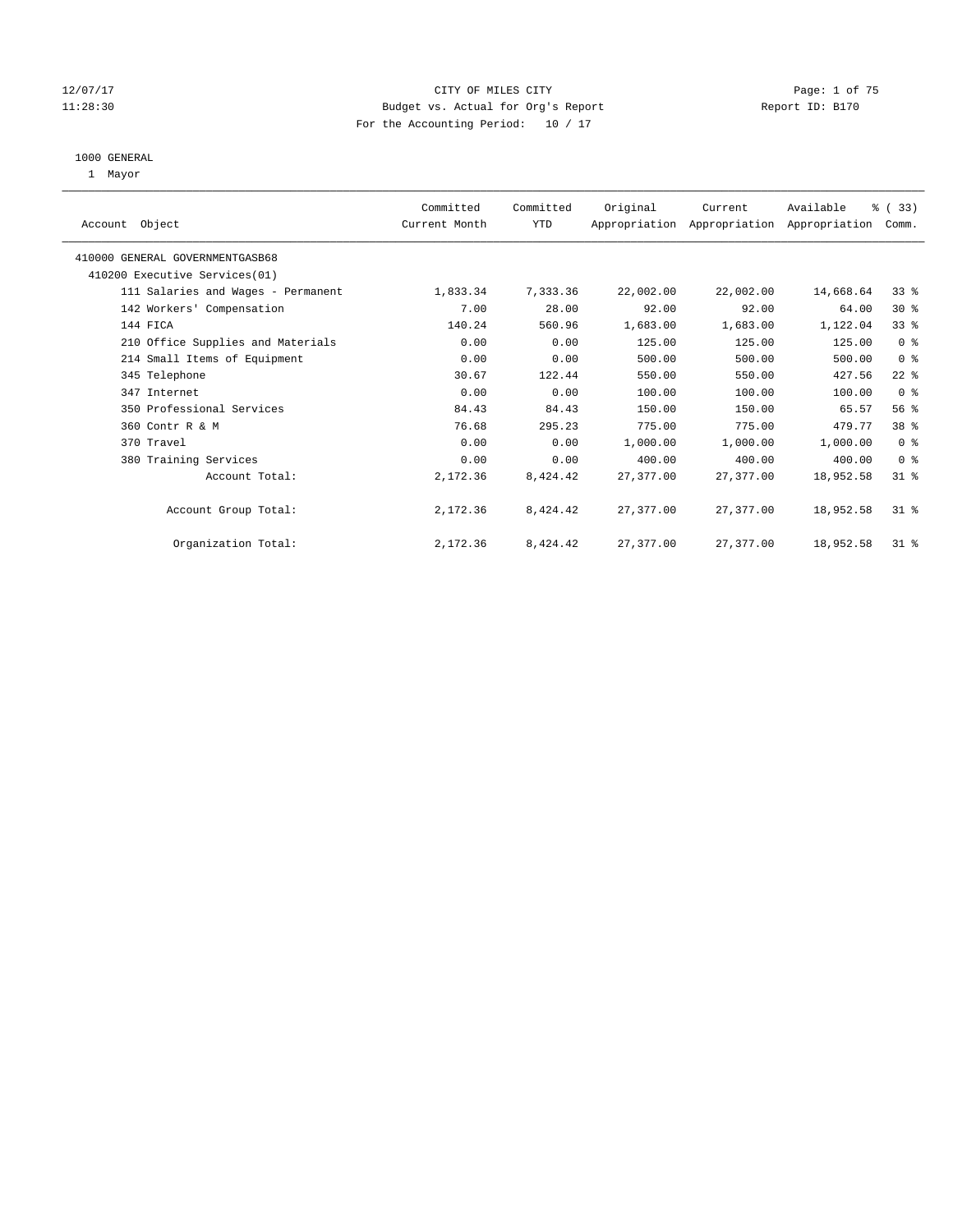#### 12/07/17 CITY OF MILES CITY Page: 2 of 75 11:28:30 Budget vs. Actual for Org's Report Report ID: B170 For the Accounting Period: 10 / 17

#### 1000 GENERAL

2 City Council

| Account Object                           | Committed<br>Current Month | Committed<br><b>YTD</b> | Original   | Current<br>Appropriation Appropriation Appropriation | Available   | % (33)<br>Comm. |
|------------------------------------------|----------------------------|-------------------------|------------|------------------------------------------------------|-------------|-----------------|
|                                          |                            |                         |            |                                                      |             |                 |
| 410000 GENERAL GOVERNMENTGASB68          |                            |                         |            |                                                      |             |                 |
| 410100 Legislative Services(02)          |                            |                         |            |                                                      |             |                 |
| 111 Salaries and Wages - Permanent       | 2,666.72                   | 9,757.76                | 32,000.00  | 32,000.00                                            | 22, 242. 24 | $30*$           |
| 142 Workers' Compensation                | 10.24                      | 37.44                   | 100.00     | 100.00                                               | 62.56       | 37%             |
| 144 FICA                                 | 204.00                     | 746.40                  | 1,837.00   | 1,837.00                                             | 1,090.60    | 41 %            |
| 145 PERS                                 | 28.24                      | 103.33                  | 254.00     | 254.00                                               | 150.67      | 41 %            |
| 220 Operating Expenses                   | 0.00                       | 72.36                   | 200.00     | 200.00                                               | 127.64      | 36%             |
| 370 Travel                               | 0.00                       | 0.00                    | 500.00     | 500.00                                               | 500.00      | 0 <sup>8</sup>  |
| 380 Training Services                    | 0.00                       | 50.00                   | 500.00     | 500.00                                               | 450.00      | $10*$           |
| Account Total:                           | 2,909.20                   | 10,767.29               | 35, 391.00 | 35, 391.00                                           | 24,623.71   | $30*$           |
| 410105 Safety Culture-Supplies           |                            |                         |            |                                                      |             |                 |
| 230 Repair and Maintenance Supplies      | 0.00                       | 0.00                    | 500.00     | 500.00                                               | 500.00      | 0 <sup>8</sup>  |
| Account Total:                           | 0.00                       | 0.00                    | 500.00     | 500.00                                               | 500.00      | 0 <sup>8</sup>  |
| Account Group Total:                     | 2,909.20                   | 10,767.29               | 35,891.00  | 35,891.00                                            | 25, 123. 71 | $30*$           |
| 470000 Housing and Community Development |                            |                         |            |                                                      |             |                 |
| 470300 Ecomonic Development              |                            |                         |            |                                                      |             |                 |
| 350 Professional Services                | 0.00                       | 15,808.75               | 15,995.00  | 15,995.00                                            | 186.25      | 99 <sup>8</sup> |
| Account Total:                           | 0.00                       | 15,808.75               | 15,995.00  | 15,995.00                                            | 186.25      | 99 <sup>8</sup> |
| Account Group Total:                     | 0.00                       | 15,808.75               | 15,995.00  | 15,995.00                                            | 186.25      | 99 <sup>8</sup> |
| Organization Total:                      | 2,909.20                   | 26,576.04               | 51,886.00  | 51,886.00                                            | 25,309.96   | $51$ $%$        |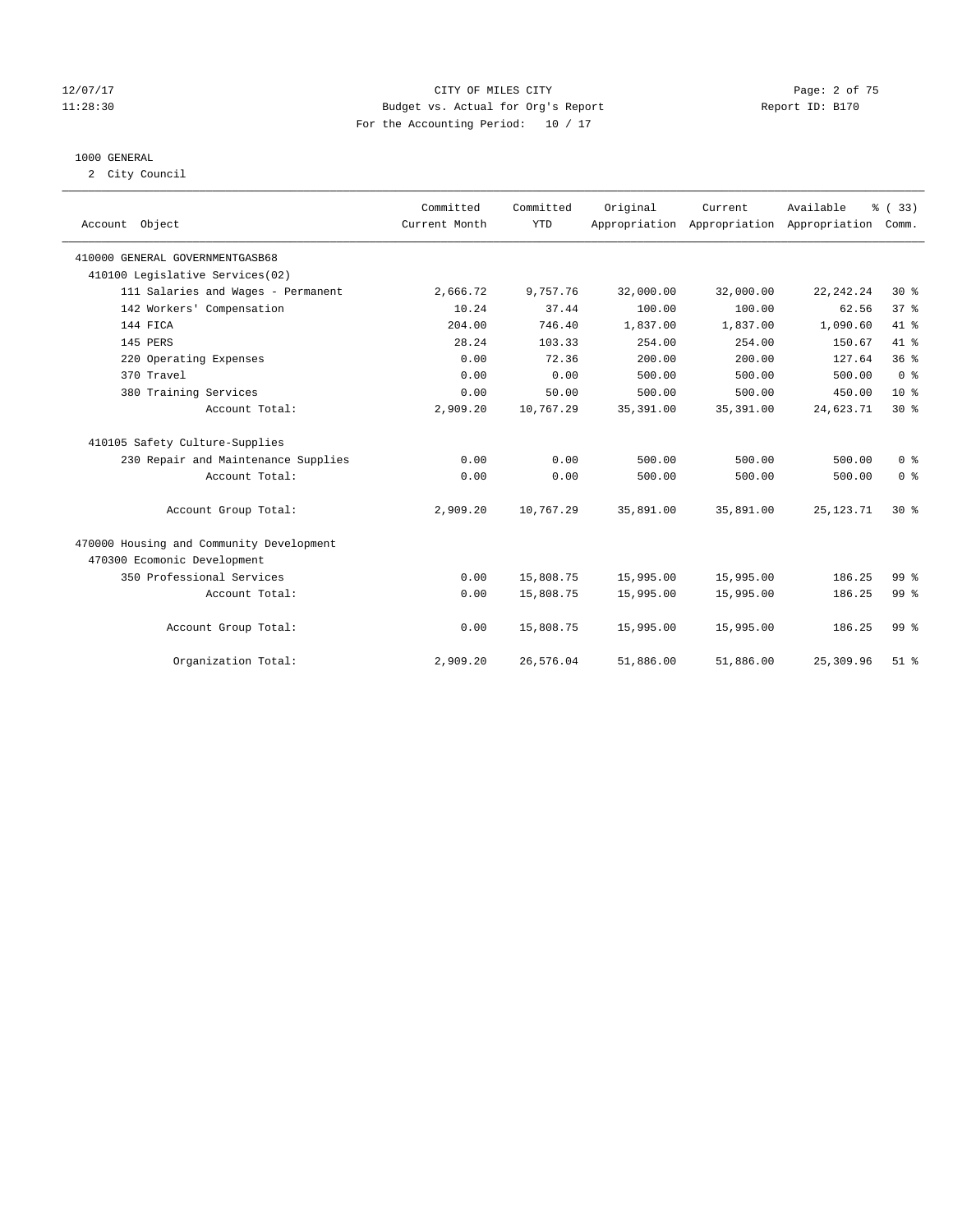#### 12/07/17 CITY OF MILES CITY Page: 3 of 75 11:28:30 Budget vs. Actual for Org's Report Report ID: B170 For the Accounting Period: 10 / 17

### 1000 GENERAL

3 City Clerk

|                                 |                                            | Committed     | Committed   | Original   | Current    | Available                                       | % (33)           |
|---------------------------------|--------------------------------------------|---------------|-------------|------------|------------|-------------------------------------------------|------------------|
| Account Object                  |                                            | Current Month | <b>YTD</b>  |            |            | Appropriation Appropriation Appropriation Comm. |                  |
| 410000 GENERAL GOVERNMENTGASB68 |                                            |               |             |            |            |                                                 |                  |
|                                 | 410500 Financial Services(03)              |               |             |            |            |                                                 |                  |
|                                 | 111 Salaries and Wages - Permanent         | 10,177.65     | 39,389.07   | 128,631.00 | 128,631.00 | 89, 241.93                                      | $31$ %           |
| 131 VACATION                    |                                            | 24.51         | 2,502.57    | 2,200.00   | 2,200.00   | $-302.57$                                       | $114$ %          |
| 132 SICK LEAVE                  |                                            | 820.01        | 1,820.48    | 700.00     | 700.00     | $-1, 120.48$                                    | $260*$           |
|                                 | 133 OTHER LEAVE PAY                        | 87.83         | 663.41      | 11,038.00  | 11,038.00  | 10,374.59                                       | 6 <sup>°</sup>   |
|                                 | 141 Unemployment Insurance                 | 27.78         | 112.30      | 215.00     | 215.00     | 102.70                                          | $52$ $%$         |
|                                 | 142 Workers' Compensation                  | 125.02        | 505.21      | 1,754.00   | 1,754.00   | 1,248.79                                        | 29%              |
|                                 | 143 Health Insurance                       | 2,107.36      | 8,429.63    | 24,874.00  | 24,874.00  | 16,444.37                                       | $34$ $%$         |
| 144 FICA                        |                                            | 849.94        | 3,434.47    | 10,933.00  | 10,933.00  | 7,498.53                                        | 31.8             |
| 145 PERS                        |                                            | 941.02        | 3,758.67    | 12,105.00  | 12,105.00  | 8,346.33                                        | 318              |
|                                 | 196 CLOTHING ALLOTMENT                     | 0.00          | 517.50      | 525.00     | 525.00     | 7.50                                            | 99 <sub>8</sub>  |
|                                 | 210 Office Supplies and Materials          | 0.00          | 21.92       | 2,200.00   | 2,200.00   | 2,178.08                                        | 1 <sup>°</sup>   |
|                                 | 214 Small Items of Equipment               | 0.00          | 0.00        | 2,800.00   | 2,800.00   | 2,800.00                                        | 0 <sup>8</sup>   |
|                                 | 220 Operating Expenses                     | 468.74        | 2,039.21    | 3,000.00   | 3,000.00   | 960.79                                          | 68 %             |
|                                 | 230 Repair and Maintenance Supplies        | 0.00          | 1.44        | 0.00       | 0.00       | $-1.44$                                         | $***$ $_{8}$     |
|                                 | 311 Postage, Box Rent, Etc.                | $-316.39$     | 24.89       | 3,600.00   | 3,600.00   | 3,575.11                                        | 1 <sup>8</sup>   |
|                                 | 320 Printing, Duplicating, Typing &        | 0.00          | 0.00        | 175.00     | 175.00     | 175.00                                          | 0 <sup>8</sup>   |
|                                 | 330 Publicity, Subscriptions & Dues        | 0.00          | 0.00        | 2,200.00   | 2,200.00   | 2,200.00                                        | 0 <sup>8</sup>   |
|                                 | 334 Memberships, Registrations & Dues      | 0.00          | 2,925.30    | 3,200.00   | 3,200.00   | 274.70                                          | $91$ $%$         |
| 345 Telephone                   |                                            | 52.17         | 208.64      | 750.00     | 750.00     | 541.36                                          | 28 <sup>8</sup>  |
| 347 Internet                    |                                            | 19.50         | 78.00       | 250.00     | 250.00     | 172.00                                          | 318              |
|                                 | 350 Professional Services                  | 3,545.91      | 9,069.93    | 38,500.00  | 38,500.00  | 29,430.07                                       | $24$ %           |
| 360 Contr R & M                 |                                            | 306.74        | 11,986.96   | 12,000.00  | 12,000.00  | 13.04                                           | 100 <sub>8</sub> |
| 370 Travel                      |                                            | 71.56         | 121.56      | 1,700.00   | 1,700.00   | 1,578.44                                        | 7 %              |
|                                 | 380 Training Services                      | 250.00        | 586.71      | 1,400.00   | 1,400.00   | 813.29                                          | $42$ %           |
| 382 Books                       |                                            | 0.00          | 0.00        | 200.00     | 200.00     | 200.00                                          | 0 <sup>8</sup>   |
|                                 | 390 Other Purchased Services (Recorded     | 0.00          | 28.00       | 150.00     | 150.00     | 122.00                                          | 19 <sup>°</sup>  |
| 513 Liability                   |                                            | 0.00          | 56,846.68   | 56,847.00  | 56,847.00  | 0.32                                            | $100*$           |
|                                 | 521 Surety Bonds for Officials & Employees | 0.00          | 890.00      | 890.00     | 890.00     | 0.00                                            | $100*$           |
|                                 | 555 Bank Service Charges                   | 0.00          | 0.00        | 60.00      | 60.00      | 60.00                                           | 0 <sup>8</sup>   |
|                                 | Account Total:                             | 19,559.35     | 145,962.55  | 322,897.00 | 322,897.00 | 176,934.45                                      | 45 %             |
| 411101 Labor Negotiations       |                                            |               |             |            |            |                                                 |                  |
|                                 | 350 Professional Services                  | 1,137.50      | 1,750.00    | 10,000.00  | 10,000.00  | 8,250.00                                        | 18 <sup>8</sup>  |
|                                 | Account Total:                             | 1,137.50      | 1,750.00    | 10,000.00  | 10,000.00  | 8,250.00                                        | 18 <sup>8</sup>  |
|                                 | Account Group Total:                       | 20,696.85     | 147, 712.55 | 332,897.00 | 332,897.00 | 185, 184.45                                     | 44 %             |
|                                 | Organization Total:                        | 20,696.85     | 147,712.55  | 332,897.00 | 332,897.00 | 185, 184.45                                     | 44 %             |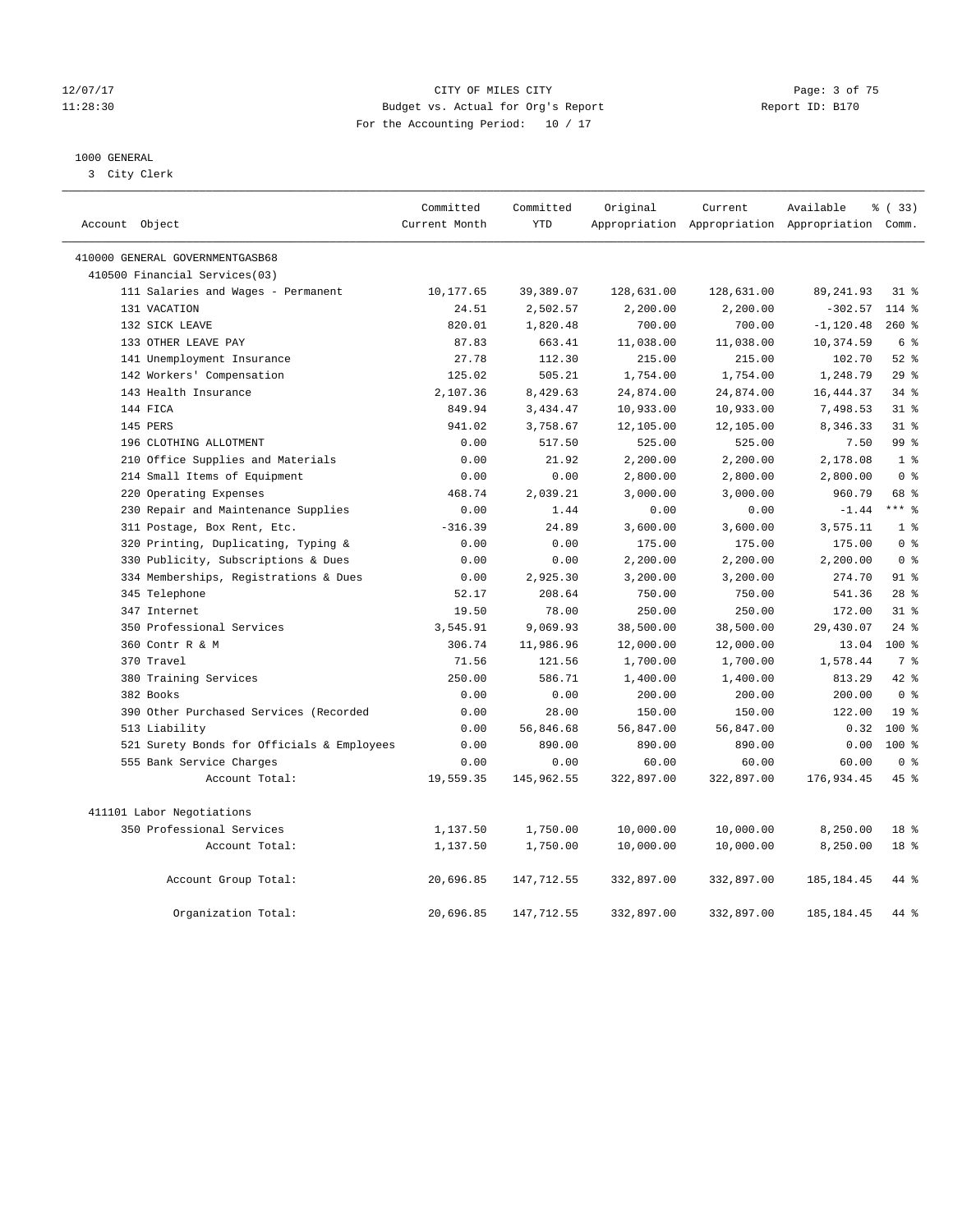#### 12/07/17 CITY OF MILES CITY Page: 4 of 75 11:28:30 Budget vs. Actual for Org's Report Report ID: B170 For the Accounting Period: 10 / 17

## 1000 GENERAL

4 Attorney

| Account Object                     | Committed<br>Current Month | Committed<br><b>YTD</b> | Original   | Current<br>Appropriation Appropriation Appropriation | Available | % (33)<br>Comm. |
|------------------------------------|----------------------------|-------------------------|------------|------------------------------------------------------|-----------|-----------------|
| 410000 GENERAL GOVERNMENTGASB68    |                            |                         |            |                                                      |           |                 |
| 411100 Legal Services(04)          |                            |                         |            |                                                      |           |                 |
| 111 Salaries and Wages - Permanent | 8,366.25                   | 32,949.68               | 101,909.00 | 101,909.00                                           | 68,959.32 | $32$ $%$        |
| 131 VACATION                       | 0.00                       | 177.87                  | 3,000.00   | 3,000.00                                             | 2,822.13  | 6 %             |
| 132 SICK LEAVE                     | 48.51                      | 242.55                  | 1,500.00   | 1,500.00                                             | 1,257.45  | 16 <sup>°</sup> |
| 133 OTHER LEAVE PAY                | 0.00                       | 0.00                    | 94.00      | 94.00                                                | 94.00     | 0 <sup>8</sup>  |
| 141 Unemployment Insurance         | 21.05                      | 83.84                   | 160.00     | 160.00                                               | 76.16     | $52$ $%$        |
| 142 Workers' Compensation          | 47.49                      | 191.31                  | 649.00     | 649.00                                               | 457.69    | 29%             |
| 143 Health Insurance               | 714.70                     | 2,858.80                | 8,577.00   | 8,577.00                                             | 5,718.20  | 33%             |
| 144 FICA                           | 638.23                     | 2,542.29                | 8,140.00   | 8,140.00                                             | 5,597.71  | $31$ %          |
| 145 PERS                           | 712.73                     | 2,826.45                | 9,013.00   | 9,013.00                                             | 6,186.55  | 31.8            |
| 196 CLOTHING ALLOTMENT             | 0.00                       | 150.00                  | 100.00     | 100.00                                               | $-50.00$  | $150*$          |
| 210 Office Supplies and Materials  | 0.00                       | 281.86                  | 1,000.00   | 1,000.00                                             | 718.14    | $28$ %          |
| 214 Small Items of Equipment       | 0.00                       | 428.99                  | 500.00     | 500.00                                               | 71.01     | 86 %            |
| 220 Operating Expenses             | 33.60                      | 351.29                  | 2,000.00   | 2,000.00                                             | 1,648.71  | 18 <sup>8</sup> |
| 311 Postage, Box Rent, Etc.        | 24.33                      | 112.60                  | 500.00     | 500.00                                               | 387.40    | $23$ $%$        |
| 345 Telephone                      | 4.51                       | 17.76                   | 120.00     | 120.00                                               | 102.24    | 15 <sup>°</sup> |
| 350 Professional Services          | 3,695.62                   | 5,286.37                | 5,000.00   | 5,000.00                                             | $-286.37$ | $106$ %         |
| 360 Contr R & M                    | 0.00                       | 0.00                    | 207.00     | 207.00                                               | 207.00    | 0 <sup>8</sup>  |
| 370 Travel                         | 0.00                       | 0.00                    | 700.00     | 700.00                                               | 700.00    | 0 <sup>8</sup>  |
| Account Total:                     | 14,307.02                  | 48,501.66               | 143,169.00 | 143,169.00                                           | 94,667.34 | 34.8            |
| Account Group Total:               | 14,307.02                  | 48,501.66               | 143,169.00 | 143,169.00                                           | 94,667.34 | $34$ $%$        |
| Organization Total:                | 14,307.02                  | 48,501.66               | 143,169.00 | 143,169.00                                           | 94,667.34 | $34$ $%$        |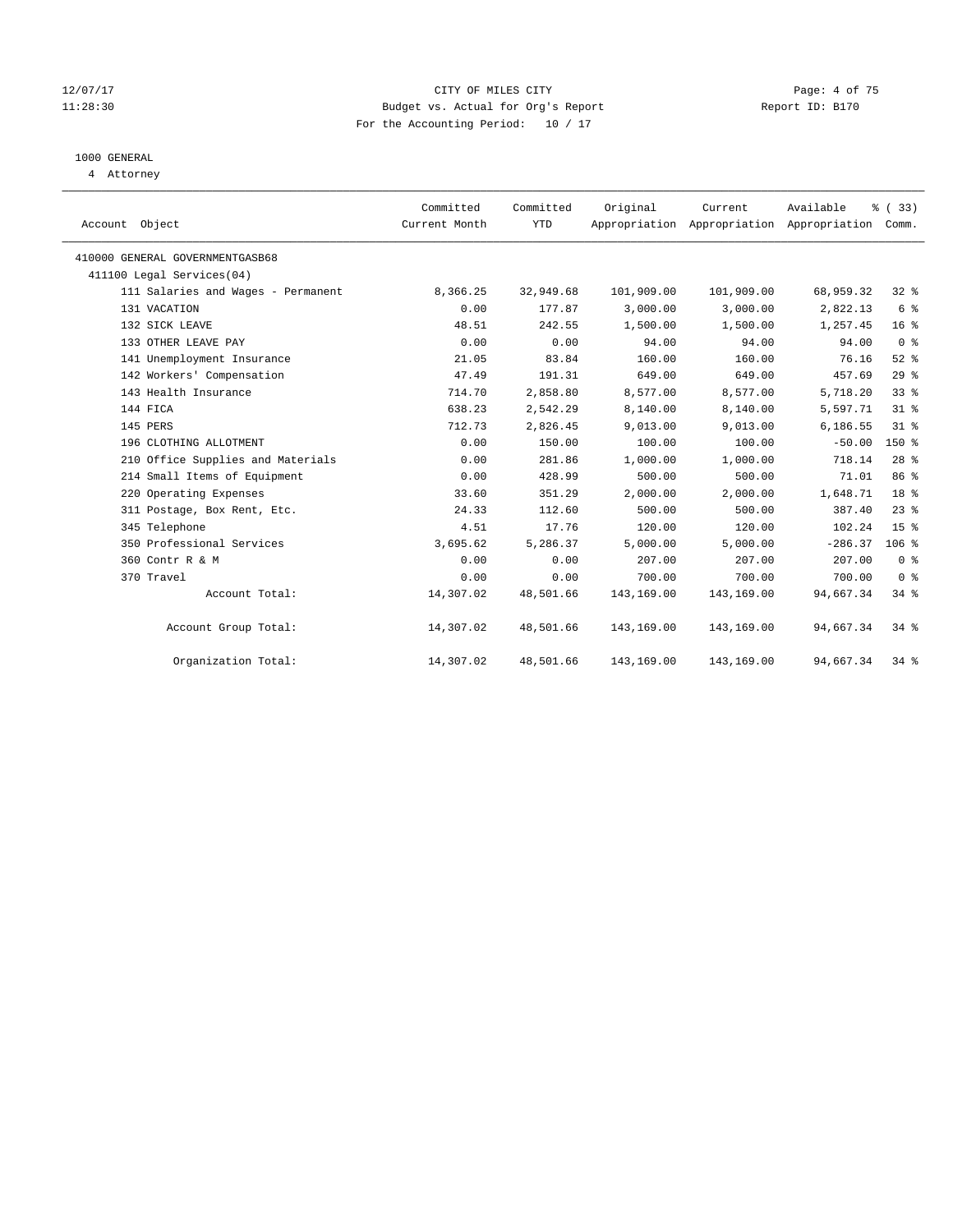#### 12/07/17 CITY OF MILES CITY Page: 5 of 75 11:28:30 Budget vs. Actual for Org's Report Report ID: B170 For the Accounting Period: 10 / 17

————————————————————————————————————————————————————————————————————————————————————————————————————————————————————————————————————

## 1000 GENERAL

5 Police

|                                            | Committed     | Committed                | Original     | Current      | Available                                       | 8 (33)          |
|--------------------------------------------|---------------|--------------------------|--------------|--------------|-------------------------------------------------|-----------------|
| Account Object                             | Current Month | YTD                      |              |              | Appropriation Appropriation Appropriation Comm. |                 |
|                                            |               |                          |              |              |                                                 |                 |
| 420000 PUBLIC SAFETY-GASB68                |               |                          |              |              |                                                 |                 |
| 420140 Crime Control and Investigation(05) |               |                          |              |              |                                                 |                 |
| 111 Salaries and Wages - Permanent         | 54,654.39     | 222,939.16<br>29, 132.59 | 787,818.00   | 787,818.00   | 564,878.84                                      | $28$ %          |
| 121 OVERTIME-PERMANENT                     | 7,464.83      |                          | 21,500.00    | 21,500.00    | $-7,632.59$                                     | $136$ %         |
| 131 VACATION                               | 9,986.61      | 26,736.32                | 30,000.00    | 30,000.00    | 3,263.68                                        | 89 %            |
| 132 SICK LEAVE                             | 3,364.12      | 12,224.12                | 7,500.00     | 7,500.00     | $-4,724.12$                                     | $163$ %         |
| 133 OTHER LEAVE PAY                        | 4,187.65      | 8,470.00                 | 22,765.00    | 22,765.00    | 14,295.00                                       | 37%             |
| 134 HOLIDAY PAY                            | 0.00          | 619.30                   | 21,500.00    | 21,500.00    | 20,880.70                                       | 3%              |
| 141 Unemployment Insurance                 | 199.13        | 765.38                   | 1,368.00     | 1,368.00     | 602.62                                          | 56%             |
| 142 Workers' Compensation                  | 3,407.18      | 13,089.74                | 42,744.00    | 42,744.00    | 29,654.26                                       | $31$ %          |
| 143 Health Insurance                       | 10,205.41     | 43,792.11                | 137,238.00   | 137,238.00   | 93,445.89                                       | $32$ $%$        |
| 144 FICA                                   | 1,246.84      | 4,627.51                 | 12,857.00    | 12,857.00    | 8,229.49                                        | 36%             |
| 145 PERS                                   | 85.55         | 331.76                   | 0.00         | 0.00         | $-331.76$                                       | *** %           |
| 146 Police Pension                         | 9,198.82      | 36,793.75                | 105,000.00   | 105,000.00   | 68,206.25                                       | 35%             |
| 196 CLOTHING ALLOTMENT                     | 0.00          | 5,878.20                 | 12,960.00    | 12,960.00    | 7,081.80                                        | 45 %            |
| 210 Office Supplies and Materials          | 21.96         | 2,275.32                 | 7,000.00     | 7,000.00     | 4,724.68                                        | $33$ $%$        |
| 214 Small Items of Equipment               | 249.96        | 876.06                   | 10,500.00    | 10,500.00    | 9,623.94                                        | 8 %             |
| 220 Operating Expenses                     | 4,086.16      | 10,286.86                | 15,000.00    | 15,000.00    | 4,713.14                                        | 69 %            |
| 226 Clothing and Uniforms                  | 0.00          | 97.14                    | 500.00       | 500.00       | 402.86                                          | 19 <sup>°</sup> |
| 227 Firearm Supplies                       | 0.00          | 69.90                    | 4,800.00     | 4,800.00     | 4,730.10                                        | 1 <sup>°</sup>  |
| 230 Repair and Maintenance Supplies        | 1,353.77      | 3,694.43                 | 10,000.00    | 10,000.00    | 6,305.57                                        | 37%             |
| 231 Gas, Oil, Diesel Fuel, Grease, etc.    | 2,043.00      | 8,083.14                 | 25,000.00    | 25,000.00    | 16,916.86                                       | 32%             |
| 311 Postage, Box Rent, Etc.                | 258.43        | 500.05                   | 1,000.00     | 1,000.00     | 499.95                                          | 50%             |
| 330 Publicity, Subscriptions & Dues        | 0.00          | 0.00                     | 300.00       | 300.00       | 300.00                                          | 0 <sup>8</sup>  |
| 334 Memberships, Registrations & Dues      | 216.00        | 496.00                   | 2,708.00     | 2,708.00     | 2,212.00                                        | 18 %            |
| 345 Telephone                              | 312.87        | 1,251.24                 | 4,500.00     | 4,500.00     | 3,248.76                                        | $28$ %          |
| 347 Internet                               | 65.66         | 262.64                   | 800.00       | 800.00       | 537.36                                          | 33%             |
| 350 Professional Services                  | 3,475.19      | 10,014.74                | 18,500.00    | 18,500.00    | 8,485.26                                        | 54 %            |
| 360 Contr R & M                            | 27.00         | 121.50                   | 400.00       | 400.00       | 278.50                                          | $30*$           |
| 366 R&M Vehicles - Police/Animal Control   | 1,264.45      | 10,131.72                | 17,000.00    | 17,000.00    | 6,868.28                                        | 60 %            |
| 370 Travel                                 | 304.00        | 1,409.35                 | 4,500.00     | 4,500.00     | 3,090.65                                        | $31$ %          |
| 380 Training Services                      | 845.00        | 3,964.00                 | 9,000.00     | 9,000.00     | 5,036.00                                        | 44 %            |
| 512 Insurance on Vehicles & Equipment      | 0.00          | 1,251.30                 | 1,252.00     | 1,252.00     | 0.70                                            | $100*$          |
| 700 Grants, Contributions & Indemnities    | 0.00          | 4,000.00                 | 3,351.00     | 3,351.00     | $-649.00$                                       | 119 %           |
| Account Total:                             | 118,523.98    | 464,185.33               | 1,339,361.00 | 1,339,361.00 | 875,175.67                                      | 35 <sup>8</sup> |
| 420160 Communications-Dispatch             |               |                          |              |              |                                                 |                 |
| 111 Salaries and Wages - Permanent         | 20,021.86     | 78,563.01                | 250,259.00   | 250,259.00   | 171,695.99                                      | $31$ %          |
| 121 OVERTIME-PERMANENT                     | 1,720.67      |                          | 7,000.00     | 7,000.00     | 1,129.30                                        | 84 %            |
|                                            |               | 5,870.70                 |              |              |                                                 |                 |
| 131 VACATION                               | 531.59        | 4,343.35                 | 12,000.00    | 12,000.00    | 7,656.65                                        | 36%             |
| 132 SICK LEAVE                             | 270.00        | 1,015.04                 | 4,500.00     | 4,500.00     | 3,484.96                                        | $23$ %          |
| 133 OTHER LEAVE PAY                        | 395.64        | 720.92                   | 6, 208.00    | 6,208.00     | 5,487.08                                        | $12*$           |
| 134 HOLIDAY PAY                            | 0.00          | 0.00                     | 12,620.00    | 12,620.00    | 12,620.00                                       | 0 <sup>8</sup>  |
| 141 Unemployment Insurance                 | 57.34         | 228.49                   | 439.00       | 439.00       | 210.51                                          | $52$ $%$        |
| 142 Workers' Compensation                  | 976.72        | 3,946.25                 | 14,265.00    | 14,265.00    | 10,318.75                                       | 28 %            |
| 143 Health Insurance                       | 3,577.35      | 14,309.40                | 51,464.00    | 51,464.00    | 37,154.60                                       | 28 %            |
| 144 FICA                                   | 1,751.04      | 6,977.43                 | 22,383.00    | 22,383.00    | 15,405.57                                       | $31$ %          |
| 145 PERS                                   | 1,942.99      | 7,666.44                 | 24,782.00    | 24,782.00    | 17, 115.56                                      | 31 %            |
| 196 CLOTHING ALLOTMENT                     | 0.00          | 895.84                   | 2,000.00     | 2,000.00     | 1,104.16                                        | 45 %            |
| 210 Office Supplies and Materials          | 92.14         | 594.22                   | 3,500.00     | 3,500.00     | 2,905.78 17 %                                   |                 |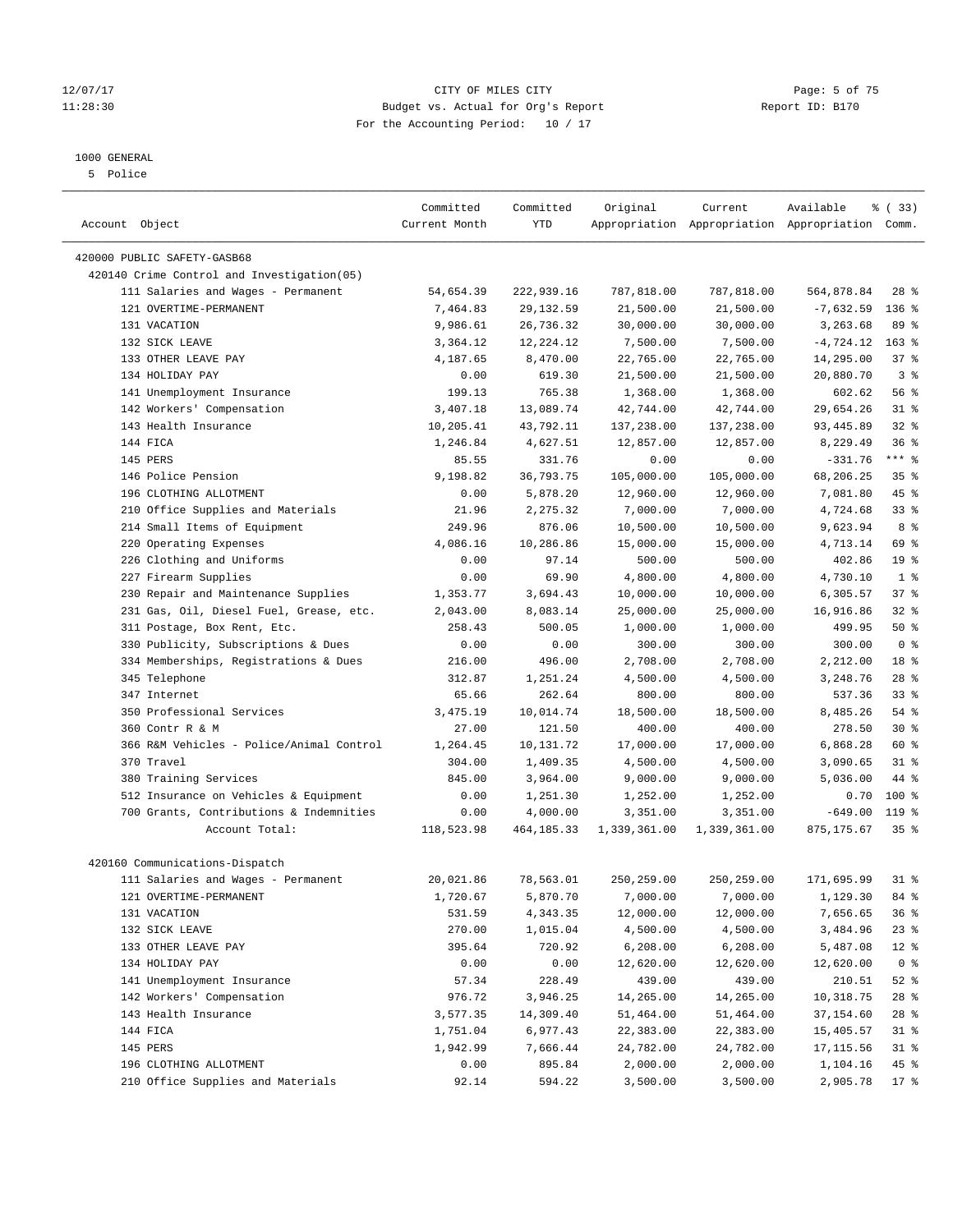#### 12/07/17 CITY OF MILES CITY Page: 6 of 75 11:28:30 Budget vs. Actual for Org's Report Report ID: B170 For the Accounting Period: 10 / 17

## 1000 GENERAL

5 Police

|                                         | Committed     | Committed   | Original     | Current      | Available                                 | % (33)         |
|-----------------------------------------|---------------|-------------|--------------|--------------|-------------------------------------------|----------------|
| Account Object                          | Current Month | YTD         |              |              | Appropriation Appropriation Appropriation | Comm.          |
| 214 Small Items of Equipment            | 0.00          | 0.00        | 4,500.00     | 4,500.00     | 4,500.00                                  | 0 <sup>8</sup> |
| 220 Operating Expenses                  | 0.00          | 30.34       | 2,000.00     | 2,000.00     | 1,969.66                                  | 2 <sup>8</sup> |
| 231 Gas, Oil, Diesel Fuel, Grease, etc. | 0.00          | 0.00        | 600.00       | 600.00       | 600.00                                    | 0 <sup>8</sup> |
| 311 Postage, Box Rent, Etc.             | 49.00         | 49.00       | 75.00        | 75.00        | 26.00                                     | 65 %           |
| 320 Printing, Duplicating, Typing &     | 0.00          | 0.00        | 300.00       | 300.00       | 300.00                                    | 0 <sup>8</sup> |
| 330 Publicity, Subscriptions & Dues     | 0.00          | 0.00        | 100.00       | 100.00       | 100.00                                    | 0 <sup>8</sup> |
| 334 Memberships, Registrations & Dues   | 331.00        | 396.00      | 400.00       | 400.00       | 4.00                                      | 99 %           |
| 345 Telephone                           | 311.00        | 1,243.76    | 5,100.00     | 5,100.00     | 3,856.24                                  | $24$ %         |
| 350 Professional Services               | 674.48        | 674.48      | 10,000.00    | 10,000.00    | 9,325.52                                  | 7 %            |
| 360 Contr R & M                         | 0.00          | 0.00        | 100.00       | 100.00       | 100.00                                    | 0 <sup>8</sup> |
| 370 Travel                              | 0.00          | 590.83      | 2,000.00     | 2,000.00     | 1,409.17                                  | $30*$          |
| 380 Training Services                   | 0.00          | 0.00        | 2,000.00     | 2,000.00     | 2,000.00                                  | 0 <sup>8</sup> |
| Account Total:                          | 32,702.82     | 128, 115.50 | 438,595.00   | 438,595.00   | 310,479.50                                | 29%            |
| Account Group Total:                    | 151,226.80    | 592,300.83  | 1,777,956.00 | 1,777,956.00 | 1,185,655.17                              | $33*$          |
| Organization Total:                     | 151,226.80    | 592,300.83  | 1,777,956.00 | 1,777,956.00 | 1,185,655.17                              | $33$ $%$       |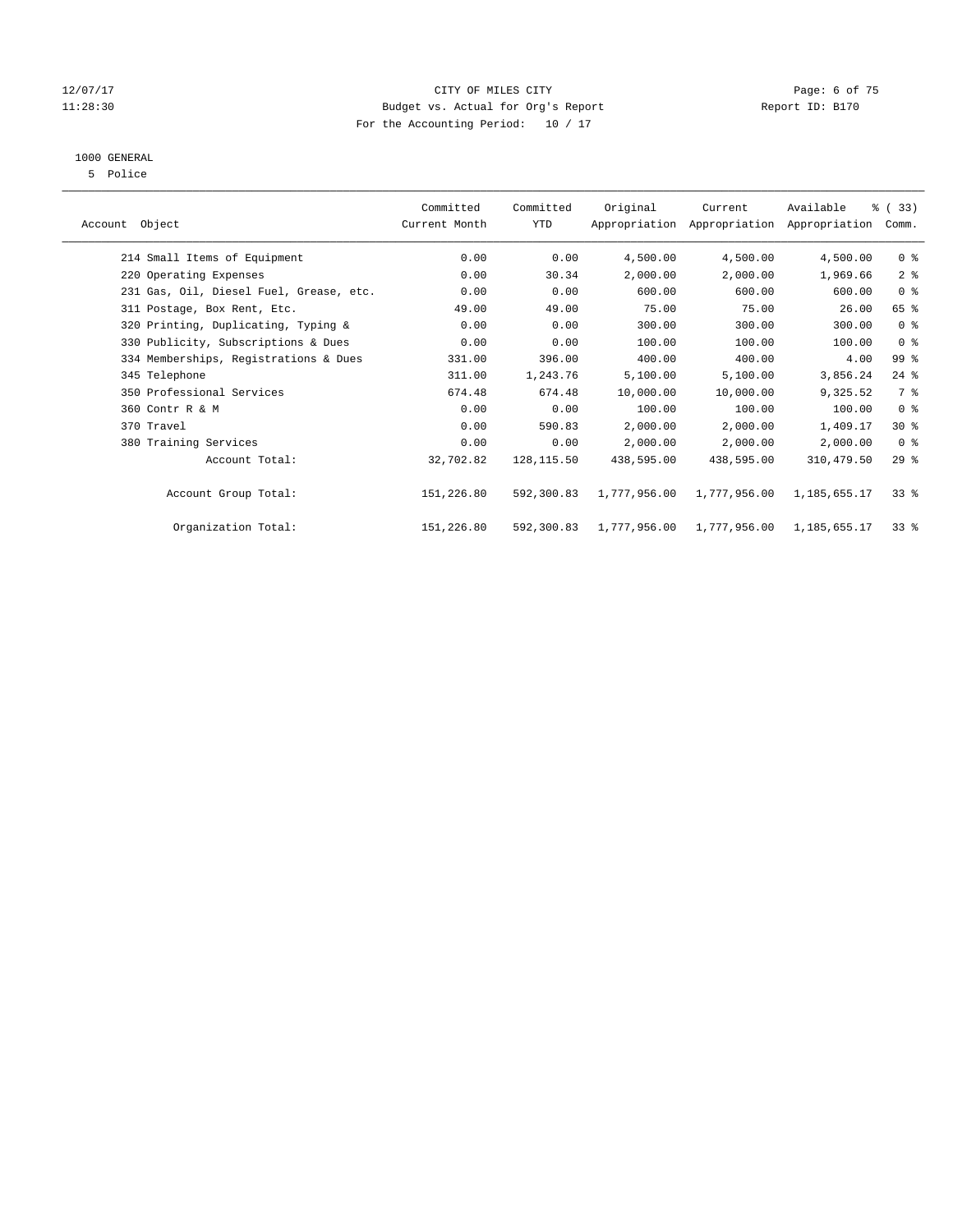#### 12/07/17 CITY OF MILES CITY Page: 7 of 75 11:28:30 Budget vs. Actual for Org's Report Report ID: B170 For the Accounting Period: 10 / 17

#### 1000 GENERAL

6 Police Judge

| Account Object                        | Committed<br>Current Month | Committed<br><b>YTD</b> | Original   | Current    | Available<br>Appropriation Appropriation Appropriation Comm. | 8 (33)          |
|---------------------------------------|----------------------------|-------------------------|------------|------------|--------------------------------------------------------------|-----------------|
| 410000 GENERAL GOVERNMENTGASB68       |                            |                         |            |            |                                                              |                 |
| 410300 Judicial Services(06)          |                            |                         |            |            |                                                              |                 |
| 111 Salaries and Wages - Permanent    | 6,902.90                   | 27, 257.37              | 86,361.00  | 86,361.00  | 59,103.63                                                    | $32$ $%$        |
| 121 OVERTIME-PERMANENT                | 0.00                       | 0.00                    | 1,000.00   | 1,000.00   | 1,000.00                                                     | 0 <sup>8</sup>  |
| 131 VACATION                          | 69.56                      | 572.13                  | 5,000.00   | 5,000.00   | 4,427.87                                                     | 11 <sup>8</sup> |
| 132 SICK LEAVE                        | 123.20                     | 446.39                  | 300.00     | 300.00     | $-146.39$                                                    | $149$ %         |
| 141 Unemployment Insurance            | 13.16                      | 53.12                   | 143.00     | 143.00     | 89.88                                                        | 37 <sup>8</sup> |
| 142 Workers' Compensation             | 66.22                      | 282.46                  | 992.00     | 992.00     | 709.54                                                       | 28 <sup>8</sup> |
| 143 Health Insurance                  | 1,428.70                   | 5,714.80                | 16,850.00  | 16,850.00  | 11,135.20                                                    | 34%             |
| 144 FICA                              | 542.80                     | 2,186.04                | 7,295.00   | 7,295.00   | 5,108.96                                                     | $30*$           |
| 145 PERS                              | 445.72                     | 1,773.85                | 8,077.00   | 8,077.00   | 6,303.15                                                     | $22$ %          |
| 196 CLOTHING ALLOTMENT                | 0.00                       | 300.00                  | 300.00     | 300.00     | 0.00                                                         | 100 %           |
| 210 Office Supplies and Materials     | 139.49                     | 522.32                  | 1,000.00   | 1,000.00   | 477.68                                                       | $52$ $%$        |
| 211 Clothing Allotment                | 0.00                       | 0.00                    | 1,100.00   | 1,100.00   | 1,100.00                                                     | 0 <sup>8</sup>  |
| 214 Small Items of Equipment          | 0.00                       | 0.00                    | 1,600.00   | 1,600.00   | 1,600.00                                                     | 0 <sup>8</sup>  |
| 220 Operating Expenses                | $-33.60$                   | $-309.30$               | 900.00     | 900.00     | 1,209.30                                                     | $-34$ %         |
| 230 Repair and Maintenance Supplies   | 0.00                       | 0.00                    | 100.00     | 100.00     | 100.00                                                       | 0 <sup>8</sup>  |
| 311 Postage, Box Rent, Etc.           | 123.24                     | 294.11                  | 1,000.00   | 1,000.00   | 705.89                                                       | 29%             |
| 330 Publicity, Subscriptions & Dues   | 0.00                       | 0.00                    | 200.00     | 200.00     | 200.00                                                       | 0 <sup>8</sup>  |
| 334 Memberships, Registrations & Dues | 0.00                       | 570.00                  | 1,000.00   | 1,000.00   | 430.00                                                       | 57%             |
| 345 Telephone                         | 105.60                     | 440.61                  | 2,000.00   | 2,000.00   | 1,559.39                                                     | $22$ %          |
| 347 Internet                          | 55.20                      | 222.60                  | 1,500.00   | 1,500.00   | 1,277.40                                                     | 15 <sup>°</sup> |
| 350 Professional Services             | 0.00                       | 0.00                    | 750.00     | 750.00     | 750.00                                                       | 0 <sup>8</sup>  |
| 360 Contr R & M                       | 0.00                       | 0.00                    | 2,000.00   | 2,000.00   | 2,000.00                                                     | 0 <sup>8</sup>  |
| 370 Travel                            | 85.60                      | 1,686.31                | 2,500.00   | 2,500.00   | 813.69                                                       | 67 %            |
| 380 Training Services                 | 175.00                     | 1,004.20                | 1,000.00   | 1,000.00   | $-4.20$                                                      | $100*$          |
| 382 Books                             | 0.00                       | 0.00                    | 600.00     | 600.00     | 600.00                                                       | 0 <sup>8</sup>  |
| 394 Jury and Witness Fees             | 387.00                     | 387.00                  | 0.00       | 0.00       | $-387.00$                                                    | $***$ %         |
| 533 Machinery and Equipment Rental    | 0.00                       | 0.00                    | 3,000.00   | 3,000.00   | 3,000.00                                                     | 0 <sup>8</sup>  |
| Account Total:                        | 10,629.79                  | 43,404.01               | 146,568.00 | 146,568.00 | 103,163.99                                                   | $30*$           |
| Account Group Total:                  | 10,629.79                  | 43,404.01               | 146,568.00 | 146,568.00 | 103,163.99                                                   | $30*$           |
| Organization Total:                   | 10,629.79                  | 43, 404.01              | 146,568.00 | 146,568.00 | 103,163.99                                                   | $30*$           |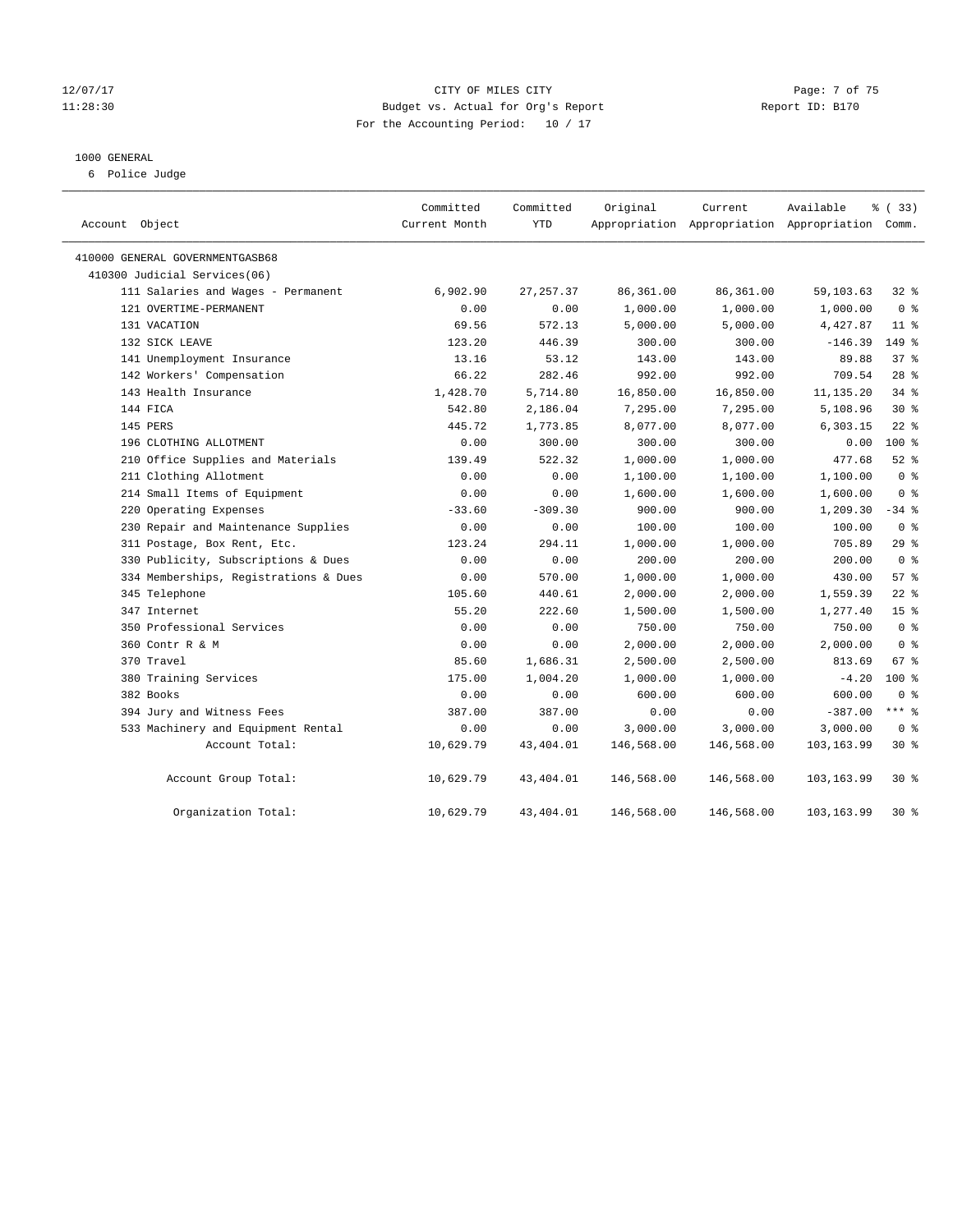#### 12/07/17 CITY OF MILES CITY Page: 8 of 75 11:28:30 Budget vs. Actual for Org's Report Report ID: B170 For the Accounting Period: 10 / 17

#### 1000 GENERAL

7 Fire

| Account Object                          | Committed<br>Current Month | Committed<br>YTD | Original   | Current    | Available<br>Appropriation Appropriation Appropriation Comm. | % (33)          |
|-----------------------------------------|----------------------------|------------------|------------|------------|--------------------------------------------------------------|-----------------|
| 420000 PUBLIC SAFETY-GASB68             |                            |                  |            |            |                                                              |                 |
| 420460 Fire Suppression(07)             |                            |                  |            |            |                                                              |                 |
| 111 Salaries and Wages - Permanent      | 46,176.02                  | 168,110.24       | 488,827.00 | 488,827.00 | 320,716.76                                                   | $34$ $%$        |
| 112 SALARIES AND WAGES - PART PAID      | 0.00                       | 2,159.00         | 7,440.00   | 7,440.00   | 5,281.00                                                     | $29$ %          |
| 121 OVERTIME-PERMANENT                  | 3,813.46                   | 16,404.02        | 35,000.00  | 35,000.00  | 18,595.98                                                    | 47 %            |
| 131 VACATION                            | 1,115.93                   | 17,396.98        | 20,000.00  | 20,000.00  | 2,603.02                                                     | 87%             |
| 132 SICK LEAVE                          | 0.00                       | 7,896.23         | 15,000.00  | 15,000.00  | 7,103.77                                                     | 53%             |
| 133 OTHER LEAVE PAY                     | 0.00                       | 1,255.22         | 4,000.00   | 4,000.00   | 2,744.78                                                     | $31$ %          |
| 134 HOLIDAY PAY                         | 1,265.27                   | 3,481.16         | 11,000.00  | 11,000.00  | 7,518.84                                                     | 32%             |
| 141 Unemployment Insurance              | 130.93                     | 541.74           | 786.00     | 786.00     | 244.26                                                       | 69 %            |
| 142 Workers' Compensation               | 1,845.21                   | 7,520.66         | 19,612.00  | 19,612.00  | 12,091.34                                                    | 38 <sup>8</sup> |
| 143 Health Insurance                    | 6,173.22                   | 26,850.41        | 86,460.00  | 86,460.00  | 59,609.59                                                    | $31$ %          |
| 144 FICA                                | 757.48                     | 3,268.15         | 8,578.00   | 8,578.00   | 5,309.85                                                     | 38 <sup>8</sup> |
| 147 Firemen's Pension                   | 5,378.82                   | 22,773.75        | 79,901.00  | 79,901.00  | 57,127.25                                                    | $29$ %          |
| 210 Office Supplies and Materials       | 174.86                     | 2,134.55         | 11,000.00  | 11,000.00  | 8,865.45                                                     | 19 <sup>°</sup> |
| 211 Clothing Allotment                  | 0.00                       | 1,800.00         | 7,000.00   | 7,000.00   | 5,200.00                                                     | 26%             |
| 214 Small Items of Equipment            | 9.25                       | 1,947.39         | 20,000.00  | 20,000.00  | 18,052.61                                                    | $10*$           |
| 217 Small Item Equ/Inspector            | 0.00                       | 0.00             | 250.00     | 250.00     | 250.00                                                       | 0 <sup>8</sup>  |
| 220 Operating Expenses                  | 128.57                     | 1,363.18         | 11,000.00  | 11,000.00  | 9,636.82                                                     | $12*$           |
| 223 Operating Exp/Inspector             | 504.95                     | 504.95           | 2,500.00   | 2,500.00   | 1,995.05                                                     | $20*$           |
| 226 Clothing and Uniforms               | $-2,170.00$                | 6,564.49         | 10,000.00  | 10,000.00  | 3,435.51                                                     | 66 %            |
| 230 Repair and Maintenance Supplies     | 146.48                     | 305.68           | 5,500.00   | 5,500.00   | 5,194.32                                                     | 6 <sup>°</sup>  |
| 231 Gas, Oil, Diesel Fuel, Grease, etc. | 1,281.90                   | 3,651.53         | 8,500.00   | 8,500.00   | 4,848.47                                                     | $43$ %          |
| 241 Consumable Tools                    | 756.37                     | 1,493.59         | 2,000.00   | 2,000.00   | 506.41                                                       | 75 %            |
| 311 Postage, Box Rent, Etc.             | 0.00                       | 0.46             | 75.00      | 75.00      | 74.54                                                        | 1 <sup>°</sup>  |
| 320 Printing, Duplicating, Typing &     | 0.00                       | 0.00             | 100.00     | 100.00     | 100.00                                                       | 0 <sup>8</sup>  |
| 330 Publicity, Subscriptions & Dues     | 66.19                      | 106.19           | 300.00     | 300.00     | 193.81                                                       | 35%             |
| 334 Memberships, Registrations & Dues   | 0.00                       | 125.00           | 3,000.00   | 3,000.00   | 2,875.00                                                     | 4%              |
| 341 Electric Utility Services           | 452.77                     | 1,824.61         | 4,500.00   | 4,500.00   | 2,675.39                                                     | 41 %            |
| 342 Water Utility Services              | 31.73                      | 133.93           | 450.00     | 450.00     | 316.07                                                       | $30*$           |
| 343 Sewer Utility Services              | 37.97                      | 150.38           | 400.00     | 400.00     | 249.62                                                       | 38 <sup>8</sup> |
| 344 Gas Utility Service                 | 22.10                      | 72.03            | 2,400.00   | 2,400.00   | 2,327.97                                                     | 3 <sup>8</sup>  |
| 345 Telephone                           | 222.81                     | 920.82           | 2,000.00   | 2,000.00   | 1,079.18                                                     | 46 %            |
| 346 Garbage Service                     | 0.00                       | 768.02           | 1,626.00   | 1,626.00   | 857.98                                                       | 47 %            |
| 347 Internet                            | 135.67                     | 542.47           | 1,500.00   | 1,500.00   | 957.53                                                       | 36%             |
| 350 Professional Services               | 868.17                     | 868.17           | 15,000.00  | 15,000.00  | 14, 131.83                                                   | 6 %             |
| 360 Contr R & M                         | 0.00                       | 0.00             | 9,500.00   | 9,500.00   | 9,500.00                                                     | 0 <sup>8</sup>  |
| 364 R&M Vehicles - Fire/Amb             | 0.00                       | 7,345.30         | 50,000.00  | 50,000.00  | 42,654.70                                                    | 15 <sup>°</sup> |
| 370 Travel                              | 46.77                      | 3,194.14         | 5,000.00   | 5,000.00   | 1,805.86                                                     | 64 %            |
| 375 Travel/Inspector                    | 0.00                       | 0.00             | 1,000.00   | 1,000.00   | 1,000.00                                                     | 0 <sup>8</sup>  |
| 380 Training Services                   | 220.45                     | 5,248.12         | 23, 254.00 | 23, 254.00 | 18,005.88                                                    | $23$ %          |
| 382 Books                               | 70.75                      | 1,170.10         | 1,500.00   | 1,500.00   | 329.90                                                       | 78 %            |
| 400 BUILDING MATERIALS                  | 0.00                       | 147.63           | 11,200.00  | 11,200.00  | 11,052.37                                                    | 1 <sup>8</sup>  |
| 511 Insurance on Buildings              | 0.00                       | 1,493.70         | 1,494.00   | 1,494.00   | 0.30                                                         | 100 %           |
| 512 Insurance on Vehicles & Equipment   | 0.00                       | 5,042.00         | 5,042.00   | 5,042.00   | 0.00                                                         | 100 %           |
| Account Total:                          | 69,664.10                  | 326,575.99       | 993,695.00 | 993,695.00 | 667,119.01                                                   | 33 <sup>8</sup> |
| Account Group Total:                    | 69,664.10                  | 326,575.99       | 993,695.00 | 993,695.00 | 667,119.01                                                   | 33 <sup>8</sup> |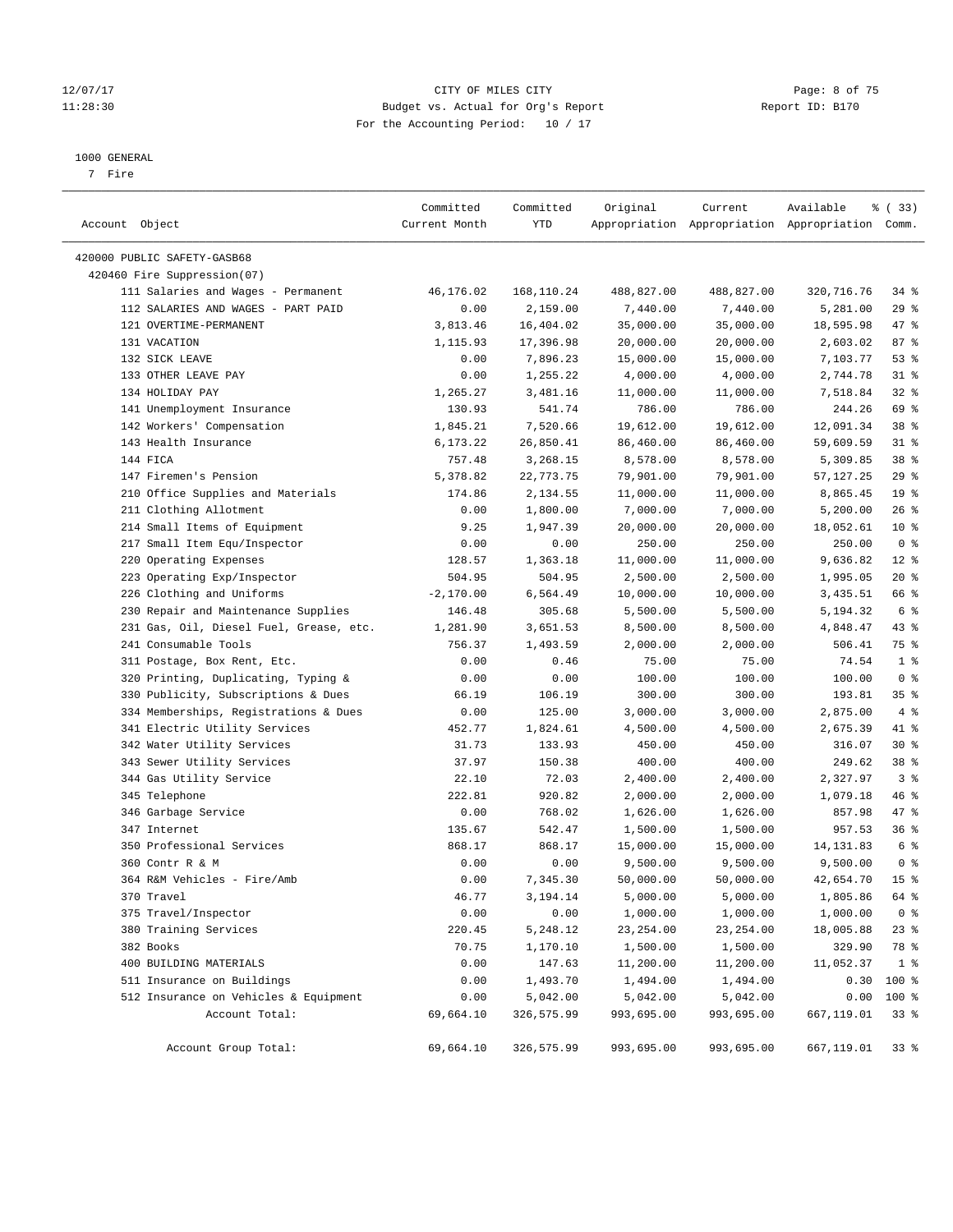#### 12/07/17 CITY OF MILES CITY Page: 9 of 75 11:28:30 Budget vs. Actual for Org's Report Changer Report ID: B170 For the Accounting Period: 10 / 17

#### 1000 GENERAL

7 Fire

| Account Object      | Committed<br>Current Month | Committed<br><b>YTD</b> | Original   | Current<br>Appropriation Appropriation Appropriation Comm. | Available % (33) |  |
|---------------------|----------------------------|-------------------------|------------|------------------------------------------------------------|------------------|--|
| Organization Total: | 69,664.10                  | 326,575.99              | 993,695.00 | 993,695.00                                                 | 667,119.01 33 %  |  |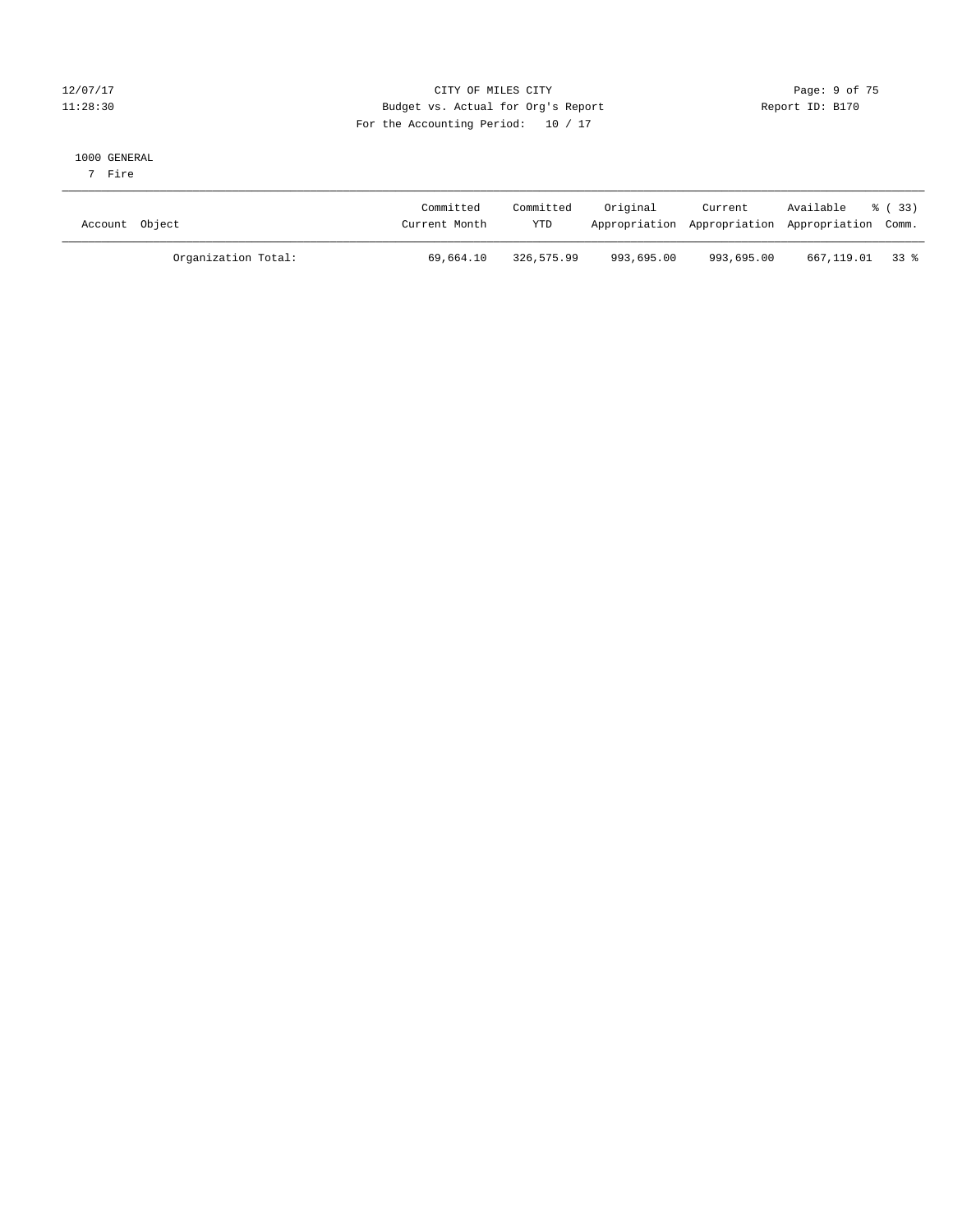#### 12/07/17 Page: 10 of 75 11:28:30 Budget vs. Actual for Org's Report Report ID: B170 For the Accounting Period: 10 / 17

#### 1000 GENERAL

8 City Hall Maintenance

| Account Object                      | Committed<br>Current Month | Committed<br>YTD | Original  | Current<br>Appropriation Appropriation Appropriation Comm. | Available | % (33)         |
|-------------------------------------|----------------------------|------------------|-----------|------------------------------------------------------------|-----------|----------------|
| 410000 GENERAL GOVERNMENTGASB68     |                            |                  |           |                                                            |           |                |
| 411230 City Hall                    |                            |                  |           |                                                            |           |                |
| 214 Small Items of Equipment        | 0.00                       | 0.00             | 400.00    | 400.00                                                     | 400.00    | 0 <sup>8</sup> |
| 220 Operating Expenses              | 165.00                     | 1,160.37         | 3,000.00  | 3,000.00                                                   | 1,839.63  | 39 %           |
| 230 Repair and Maintenance Supplies | 0.00                       | 0.00             | 2,000.00  | 2,000.00                                                   | 2,000.00  | 0 <sup>8</sup> |
| 341 Electric Utility Services       | 439.32                     | 2,517.13         | 6,000.00  | 6,000.00                                                   | 3,482.87  | 42 %           |
| 342 Water Utility Services          | 55.68                      | 220.58           | 750.00    | 750.00                                                     | 529.42    | 29%            |
| 343 Sewer Utility Services          | 66.62                      | 263.86           | 370.00    | 370.00                                                     | 106.14    | 71 %           |
| 344 Gas Utility Service             | 73.58                      | 168.65           | 3,750.00  | 3,750.00                                                   | 3,581.35  | 4%             |
| 346 Garbage Service                 | 0.00                       | 94.82            | 200.00    | 200.00                                                     | 105.18    | 47.8           |
| 360 Contr R & M                     | 963.98                     | 2,946.48         | 12,000.00 | 12,000.00                                                  | 9,053.52  | $25$ $%$       |
| 400 BUILDING MATERIALS              | 0.00                       | 0.00             | 1,000.00  | 1,000.00                                                   | 1,000.00  | 0 <sup>8</sup> |
| 511 Insurance on Buildings          | 0.00                       | 2,216.27         | 2,217.00  | 2,217.00                                                   | 0.73      | $100$ %        |
| Account Total:                      | 1,764.18                   | 9,588.16         | 31,687.00 | 31,687.00                                                  | 22,098.84 | $30*$          |
| Account Group Total:                | 1,764.18                   | 9,588.16         | 31,687.00 | 31,687.00                                                  | 22,098.84 | $30*$          |
| Organization Total:                 | 1,764.18                   | 9,588.16         | 31,687.00 | 31,687.00                                                  | 22,098.84 | $30*$          |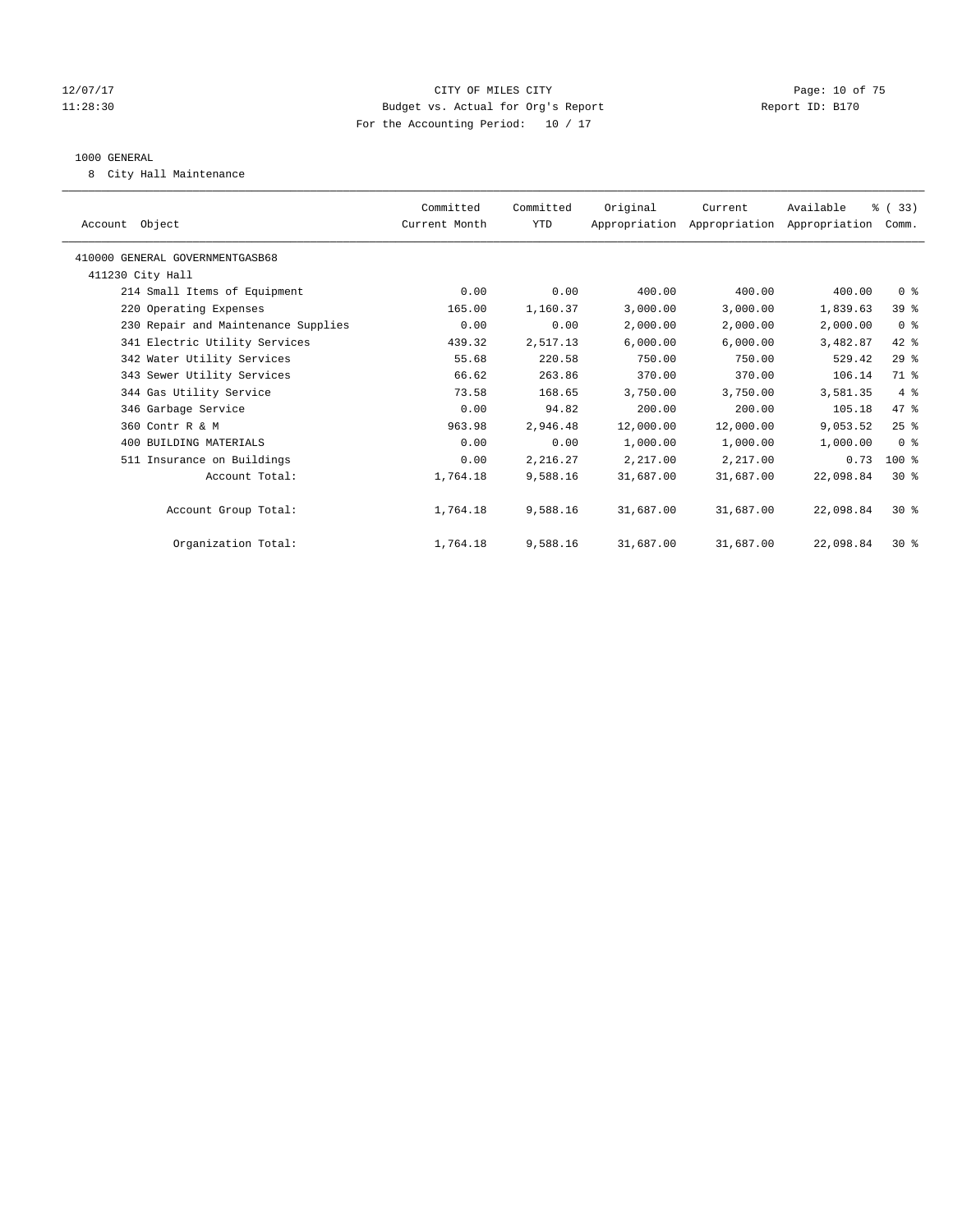#### 12/07/17 Page: 11 of 75 11:28:30 Budget vs. Actual for Org's Report Report ID: B170 For the Accounting Period: 10 / 17

## 1000 GENERAL

9 Treasurer

| Object<br>Account                  | Committed<br>Current Month | Committed<br><b>YTD</b> | Original  | Current<br>Appropriation Appropriation | Available<br>Appropriation | % (33)<br>Comm.     |
|------------------------------------|----------------------------|-------------------------|-----------|----------------------------------------|----------------------------|---------------------|
| 410000 GENERAL GOVERNMENTGASB68    |                            |                         |           |                                        |                            |                     |
| 410540 City Treasurer(09)          |                            |                         |           |                                        |                            |                     |
| 111 Salaries and Wages - Permanent | 1,833.34                   | 7,333.36                | 22,000.00 | 22,000.00                              | 14,666.64                  | 33 <sup>8</sup>     |
| 142 Workers' Compensation          | 7.00                       | 28.00                   | 91.00     | 91.00                                  | 63.00                      | $31$ %              |
| 144 FICA                           | 140.24                     | 560.96                  | 1,683.00  | 1,683.00                               | 1,122.04                   | 33 <sup>8</sup>     |
| 145 PERS                           | 155.28                     | 621.12                  | 1,863.00  | 1,863.00                               | 1,241.88                   | 33 <sup>8</sup>     |
| 220 Operating Expenses             | 0.00                       | 29.88                   | 0.00      | 0.00                                   | $-29.88$                   | $***$ $\frac{6}{5}$ |
| 345 Telephone                      | 4.48                       | 17.68                   | 50.00     | 50.00                                  | 32.32                      | 35 <sup>8</sup>     |
| 350 Professional Services          | 84.31                      | 84.31                   | 550.00    | 550.00                                 | 465.69                     | 15 <sup>8</sup>     |
| 360 Contr R & M                    | 77.83                      | 296.37                  | 1,128.00  | 1,128.00                               | 831.63                     | $26$ %              |
| Account Total:                     | 2,302.48                   | 8,971.68                | 27,365.00 | 27,365.00                              | 18,393.32                  | 33 <sup>8</sup>     |
| Account Group Total:               | 2,302.48                   | 8,971.68                | 27,365.00 | 27,365.00                              | 18,393.32                  | 33 <sup>8</sup>     |
| Organization Total:                | 2,302.48                   | 8,971.68                | 27,365.00 | 27,365.00                              | 18,393.32                  | 33 <sup>8</sup>     |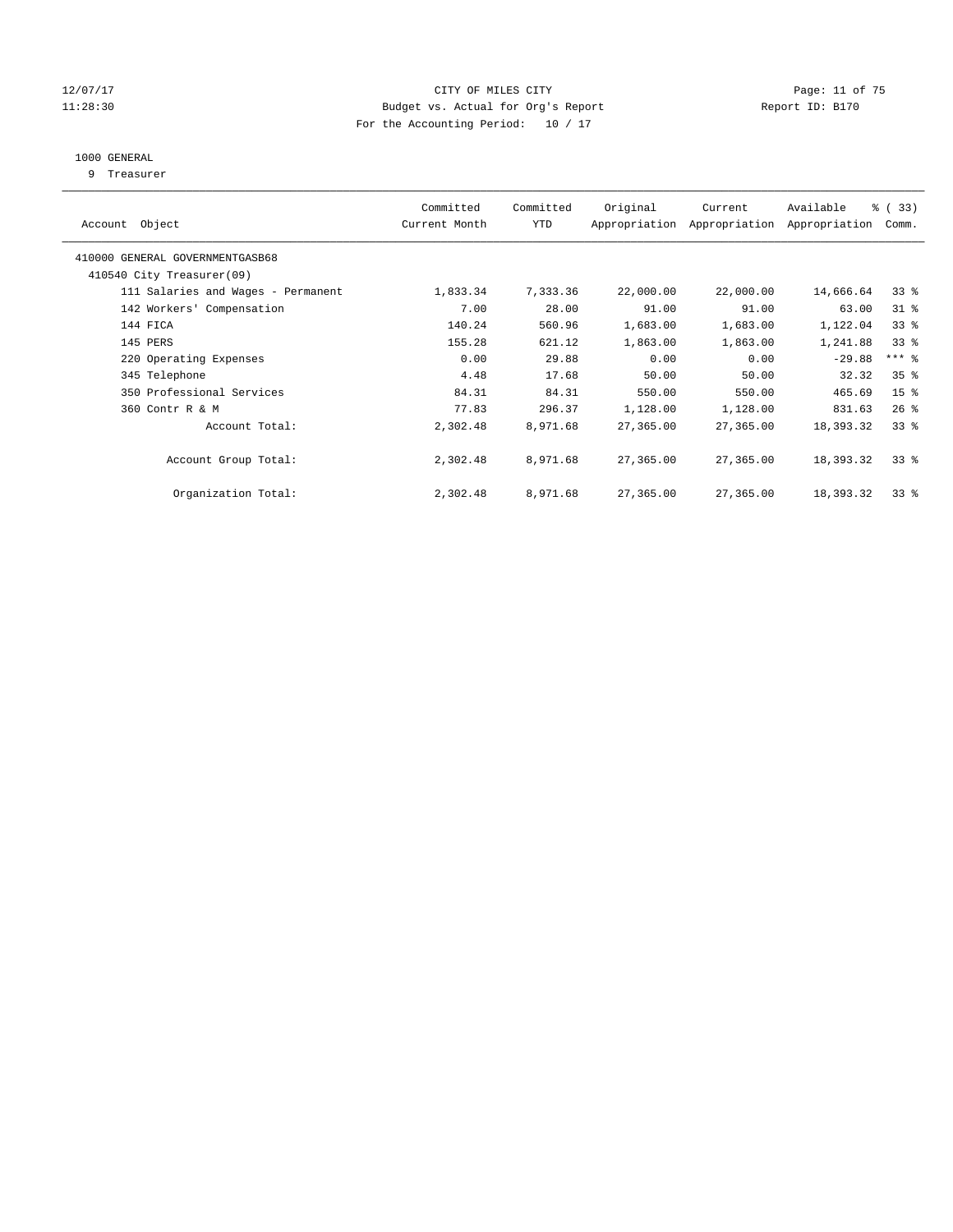#### 12/07/17 Page: 12 of 75 11:28:30 Budget vs. Actual for Org's Report Report ID: B170 For the Accounting Period: 10 / 17

### 1000 GENERAL

10 Ambulance

| Object<br>Account                                                       | Committed<br>Current Month | Committed<br>YTD | Original<br>Appropriation | Current<br>Appropriation | Available<br>Appropriation | % (33)<br>Comm. |
|-------------------------------------------------------------------------|----------------------------|------------------|---------------------------|--------------------------|----------------------------|-----------------|
| 520000 OTHER FINANCING USES<br>521000 Interfund Operating Transfers Out |                            |                  |                           |                          |                            |                 |
| 820 Transfers to Other Funds                                            | 0.00                       | 0.00             | 230,000.00                | 230,000.00               | 230,000.00                 | 0 <sup>8</sup>  |
| Account Total:                                                          | 0.00                       | 0.00             | 230,000.00                | 230,000.00               | 230,000.00                 | 0 <sup>8</sup>  |
| Account Group Total:                                                    | 0.00                       | 0.00             | 230,000.00                | 230,000.00               | 230,000.00                 | 0 %             |
| Organization Total:                                                     | 0.00                       | 0.00             | 230,000.00                | 230,000.00               | 230,000.00                 | 0 %             |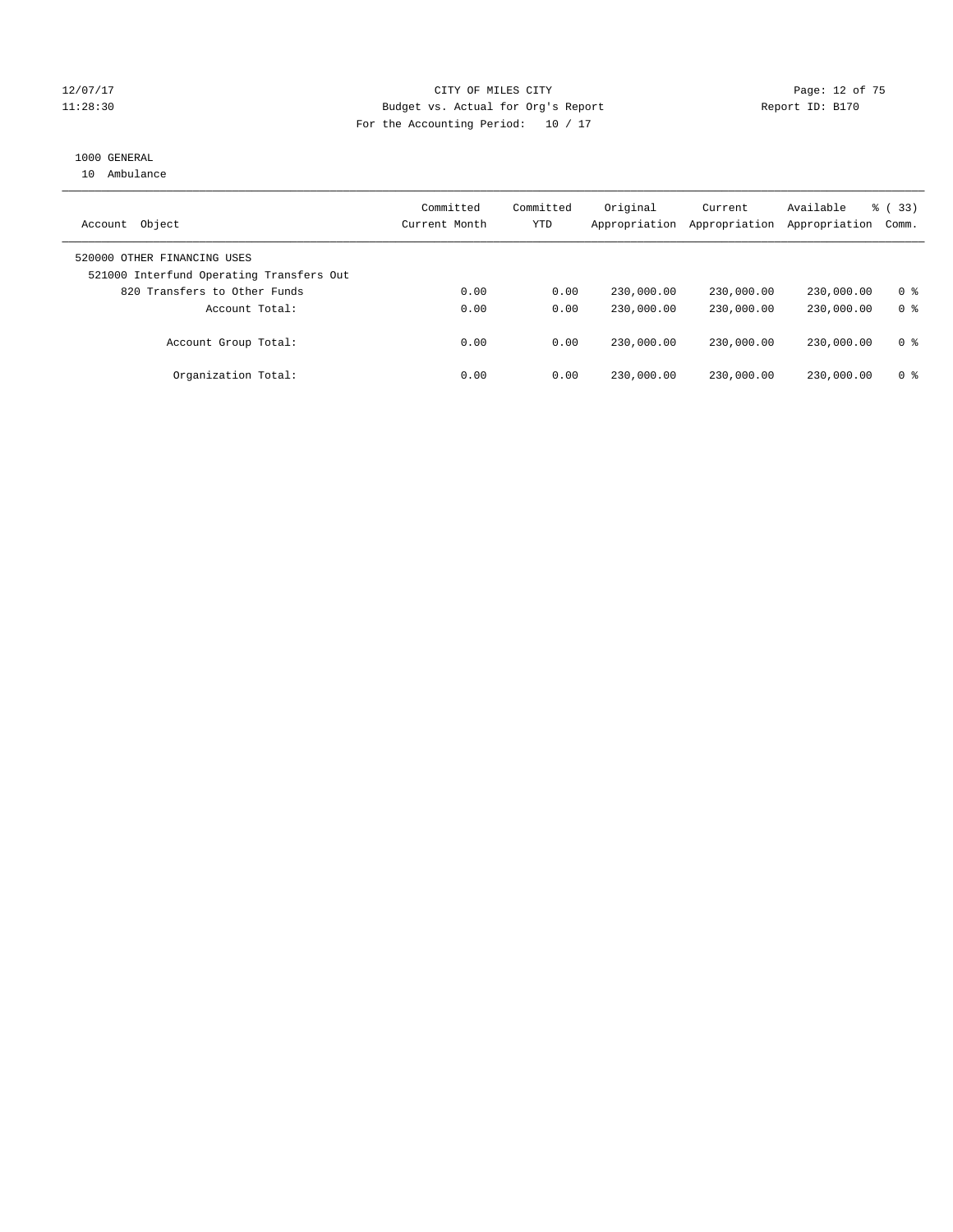#### 12/07/17 Page: 13 of 75 11:28:30 Budget vs. Actual for Org's Report Report ID: B170 For the Accounting Period: 10 / 17

#### 1000 GENERAL

11 Historic Preservation

|                                          | Committed     | Committed  | Original | Current                                         | Available          | % (33)          |
|------------------------------------------|---------------|------------|----------|-------------------------------------------------|--------------------|-----------------|
| Account Object                           | Current Month | <b>YTD</b> |          | Appropriation Appropriation Appropriation Comm. |                    |                 |
| 410000 GENERAL GOVERNMENTGASB68          |               |            |          |                                                 |                    |                 |
| 411840 Program Assistant                 |               |            |          |                                                 |                    |                 |
| 111 Salaries and Wages - Permanent       | 0.00          | 5,016.38   | 3,631.00 | 3,631.00                                        | $-1, 385.38$       | 138 %           |
| 131 VACATION                             | 0.00          | 312.79     | 325.00   | 325.00                                          | 12.21              | 96 <sup>8</sup> |
| 132 SICK LEAVE                           | 0.00          | 460.50     | 260.00   | 260.00                                          | $-200.50$          | $177$ $%$       |
| 133 OTHER LEAVE PAY                      | 0.00          | 15.15      | 146.00   | 146.00                                          | 130.85             | 10 <sup>8</sup> |
| 141 Unemployment Insurance               | 0.00          | 14.81      | 7.00     | 7.00                                            | $-7.81$            | $212$ %         |
| 142 Workers' Compensation                | 0.00          | 66.59      | 54.00    | 54.00                                           | $-12.59$           | $123$ $%$       |
| 143 Health Insurance                     | 9.04          | 1,428.70   | 1,430.00 | 1,430.00                                        | 1.30               | $100*$          |
| 144 FICA                                 | 0.00          | 452.65     | 334.00   | 334.00                                          | $-118.65$          | $136$ $%$       |
| 145 PERS                                 | 0.00          | 502.86     | 369.00   | 369.00                                          | $-133.86$          | 136%            |
| 196 CLOTHING ALLOTMENT                   | 0.00          | 140.25     | 0.00     | 0.00                                            | $-140.25$          | $***$ $_{8}$    |
| 220 Operating Expenses                   | 0.00          | 170.00     | 250.00   | 250.00                                          | 80.00              | 68 %            |
| 360 Contr R & M                          | 0.00          | 456.78     | 0.00     | 0.00                                            | $-456.78$          | $***$ 8         |
| Account Total:                           | 9.04          | 9,037.46   | 6,806.00 | 6,806.00                                        | $-2, 231.46$       | 133 %           |
| Account Group Total:                     | 9.04          | 9,037.46   | 6,806.00 | 6,806.00                                        | $-2, 231.46$ 133 % |                 |
| 520000 OTHER FINANCING USES              |               |            |          |                                                 |                    |                 |
| 521000 Interfund Operating Transfers Out |               |            |          |                                                 |                    |                 |
| 820 Transfers to Other Funds             | 0.00          | 0.00       | 2,200.00 | 2,200.00                                        | 2,200.00           | 0 <sup>8</sup>  |
| Account Total:                           | 0.00          | 0.00       | 2,200.00 | 2,200.00                                        | 2,200.00           | 0 <sup>8</sup>  |
| Account Group Total:                     | 0.00          | 0.00       | 2,200.00 | 2,200.00                                        | 2,200.00           | 0 <sup>8</sup>  |
| Organization Total:                      | 9.04          | 9,037.46   | 9.006.00 | 9,006.00                                        | $-31.46$ 100 %     |                 |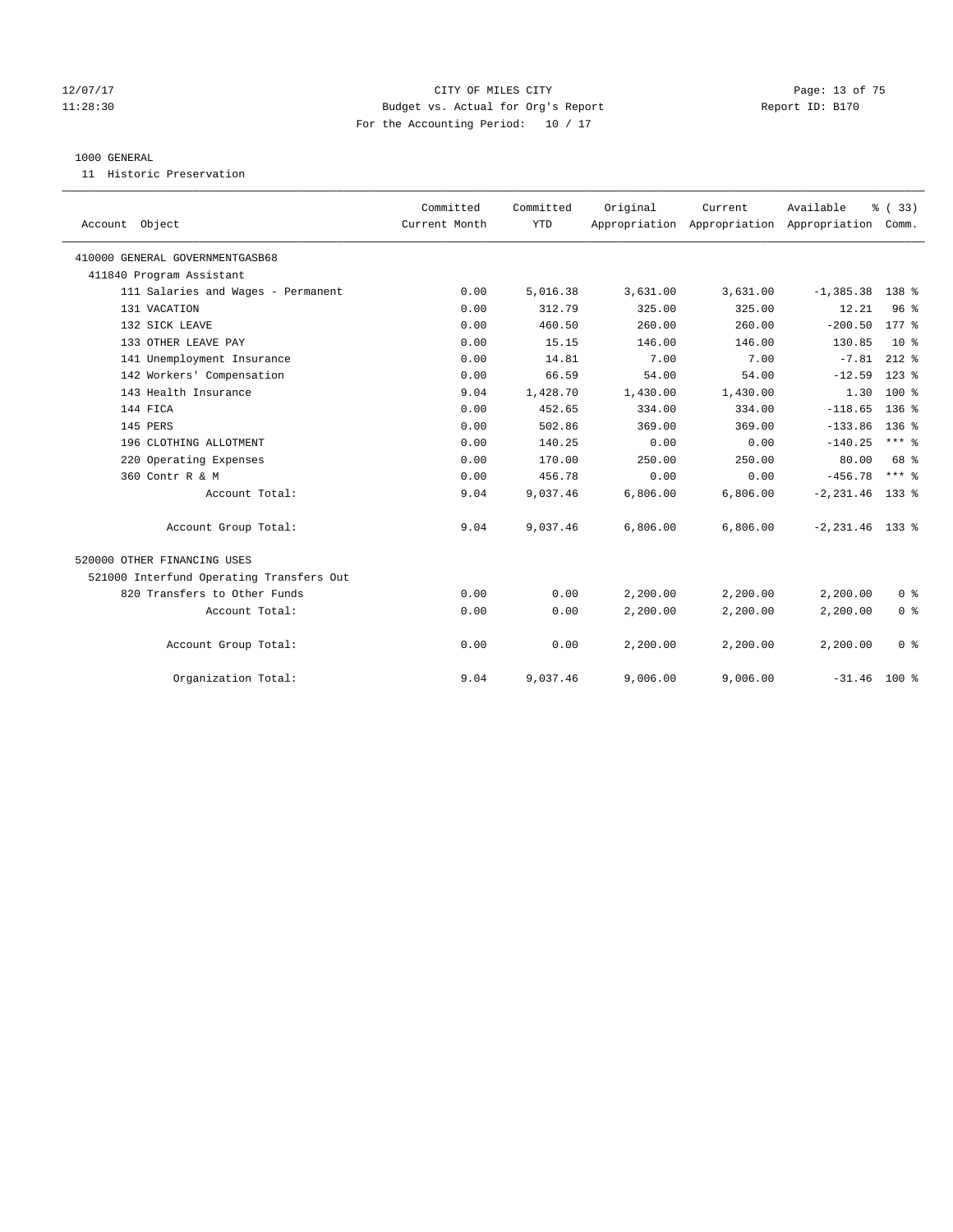#### 12/07/17 Page: 14 of 75 11:28:30 Budget vs. Actual for Org's Report Report ID: B170 For the Accounting Period: 10 / 17

————————————————————————————————————————————————————————————————————————————————————————————————————————————————————————————————————

#### 1000 GENERAL

13 Park

|                                         | Committed     | Committed   | Original   | Current    | Available                                       | % (33)          |
|-----------------------------------------|---------------|-------------|------------|------------|-------------------------------------------------|-----------------|
| Account Object                          | Current Month | <b>YTD</b>  |            |            | Appropriation Appropriation Appropriation Comm. |                 |
| 410000 GENERAL GOVERNMENTGASB68         |               |             |            |            |                                                 |                 |
| 411230 City Hall                        |               |             |            |            |                                                 |                 |
| 341 Electric Utility Services           | 0.00          | 0.00        | 500.00     | 500.00     | 500.00                                          | 0 <sup>8</sup>  |
| Account Total:                          | 0.00          | 0.00        | 500.00     | 500.00     | 500.00                                          | 0 <sup>8</sup>  |
| Account Group Total:                    | 0.00          | 0.00        | 500.00     | 500.00     | 500.00                                          | 0 <sup>8</sup>  |
| 460000 CULTURE AND RECREATION-GASB68    |               |             |            |            |                                                 |                 |
| 460432 Lion Shelter                     |               |             |            |            |                                                 |                 |
| 230 Repair and Maintenance Supplies     | 0.00          | 0.00        | 500.00     | 500.00     | 500.00                                          | 0 <sup>8</sup>  |
| Account Total:                          | 0.00          | 0.00        | 500.00     | 500.00     | 500.00                                          | 0 <sup>8</sup>  |
| 460433 Park Operations(13)              |               |             |            |            |                                                 |                 |
| 111 Salaries and Wages - Permanent      | 12,830.27     | 53,345.81   | 163,565.00 | 163,565.00 | 110,219.19                                      | 33%             |
| 121 OVERTIME-PERMANENT                  | 166.92        | 5,933.21    | 8,000.00   | 8,000.00   | 2,066.79                                        | 74 %            |
| 131 VACATION                            | 1,235.05      | 4,791.06    | 10,000.00  | 10,000.00  | 5,208.94                                        | 48 %            |
| 132 SICK LEAVE                          | 542.72        | 1,890.51    | 5,000.00   | 5,000.00   | 3,109.49                                        | 38 <sup>8</sup> |
| 133 OTHER LEAVE PAY                     | 0.00          | 49.37       | 1,118.00   | 1,118.00   | 1,068.63                                        | 4%              |
| 134 HOLIDAY PAY                         | 151.20        | 3,449.56    | 4,400.00   | 4,400.00   | 950.44                                          | 78 %            |
| 141 Unemployment Insurance              | 37.35         | 175.66      | 252.00     | 252.00     | 76.34                                           | 70 %            |
| 142 Workers' Compensation               | 758.13        | 3,409.49    | 10,212.00  | 10,212.00  | 6,802.51                                        | 33%             |
| 143 Health Insurance                    | 2,279.98      | 9,119.67    | 18,784.00  | 18,784.00  | 9,664.33                                        | 49 %            |
| 144 FICA                                | 1,093.11      | 5,178.34    | 13,991.00  | 13,991.00  | 8,812.66                                        | 37%             |
| 145 PERS                                | 1,068.94      | 5,344.57    | 13,266.00  | 13,266.00  | 7,921.43                                        | 40 %            |
| 196 CLOTHING ALLOTMENT                  | 0.00          | 778.50      | 500.00     | 500.00     | $-278.50$                                       | 156 %           |
| 210 Office Supplies and Materials       | 0.00          | 15.12       | 150.00     | 150.00     | 134.88                                          | $10*$           |
| 214 Small Items of Equipment            | 397.40        | 697.39      | 5,000.00   | 5,000.00   | 4,302.61                                        | $14*$           |
| 220 Operating Expenses                  | 433.00        | 579.43      | 2,500.00   | 2,500.00   | 1,920.57                                        | $23$ %          |
| 222 Chemicals, Lab & Med Supplies       | 0.00          | 947.00      | 6,000.00   | 6,000.00   | 5,053.00                                        | 16 <sup>8</sup> |
| 226 Clothing and Uniforms               | 0.00          | 0.00        | 500.00     | 500.00     | 500.00                                          | 0 <sup>8</sup>  |
| 230 Repair and Maintenance Supplies     | 640.20        | 6,611.81    | 13,000.00  | 13,000.00  | 6,388.19                                        | $51$ %          |
| 231 Gas, Oil, Diesel Fuel, Grease, etc. | 590.45        | 3,477.79    | 4,500.00   | 4,500.00   | 1,022.21                                        | 77.8            |
| 334 Memberships, Registrations & Dues   | 0.00          | 0.00        | 500.00     | 500.00     | 500.00                                          | 0 <sup>8</sup>  |
| 341 Electric Utility Services           | 863.54        | 4,126.37    | 10,000.00  | 10,000.00  | 5,873.63                                        | 41 %            |
| 342 Water Utility Services              | 3,431.75      | 20,737.91   | 22,000.00  | 22,000.00  | 1,262.09                                        | 94 %            |
| 343 Sewer Utility Services              | 281.80        | 1,169.20    | 1,200.00   | 1,200.00   | 30.80                                           | 97 <sub>8</sub> |
| 344 Gas Utility Service                 | 97.96         | 190.92      | 3,715.00   | 3,715.00   | 3,524.08                                        | 5 <sup>°</sup>  |
| 345 Telephone                           | 40.56         | 162.00      | 500.00     | 500.00     | 338.00                                          | $32$ $%$        |
| 346 Garbage Service                     | 0.00          | 474.12      | 750.00     | 750.00     | 275.88                                          | 63 %            |
| 347 Internet                            | 37.60         | 150.40      | 450.00     | 450.00     | 299.60                                          | 33 %            |
| 350 Professional Services               | 0.00          | 1,420.84    | 13,000.00  | 13,000.00  | 11,579.16                                       | $11$ %          |
| 360 Contr R & M                         | 0.00          | 4,779.40    | 8,000.00   | 8,000.00   | 3,220.60                                        | 60 %            |
| 363 R&M Vehicles/Equip/Labor-PW         | 0.00          | 1,412.12    | 10,000.00  | 10,000.00  | 8,587.88                                        | $14$ %          |
| 370 Travel                              | 0.00          | 0.00        | 600.00     | 600.00     | 600.00                                          | 0 <sup>8</sup>  |
| 380 Training Services                   | 0.00          | 0.00        | 600.00     | 600.00     | 600.00                                          | 0 <sup>8</sup>  |
| 511 Insurance on Buildings              | 0.00          | 2,994.84    | 2,995.00   | 2,995.00   | 0.16                                            | 100 %           |
| 512 Insurance on Vehicles & Equipment   | 0.00          | 1,022.76    | 438.00     | 438.00     | $-584.76$                                       | $234$ %         |
| 514 Other Insurance (Boilers)           | 0.00          | 0.00        | 800.00     | 800.00     | 800.00                                          | 0 <sup>8</sup>  |
| Account Total:                          | 26,977.93     | 144, 435.17 | 356,286.00 | 356,286.00 | 211,850.83                                      | 41 %            |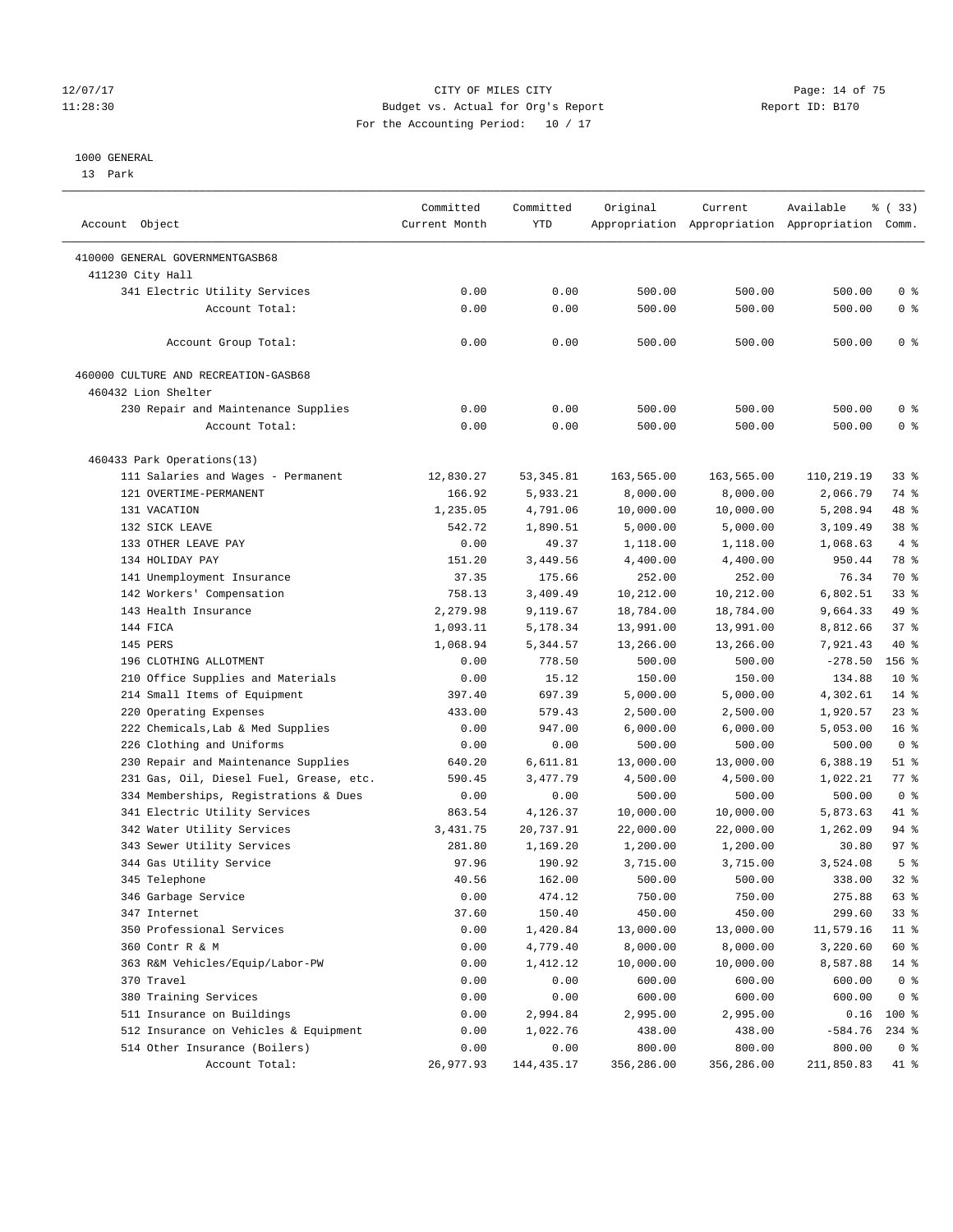#### 12/07/17 Page: 15 of 75 11:28:30 Budget vs. Actual for Org's Report Report ID: B170 For the Accounting Period: 10 / 17

#### 1000 GENERAL

13 Park

| Account Object                             | Committed<br>Current Month | Committed<br><b>YTD</b> | Original<br>Appropriation | Current<br>Appropriation | Available<br>Appropriation | % (33)<br>Comm. |
|--------------------------------------------|----------------------------|-------------------------|---------------------------|--------------------------|----------------------------|-----------------|
| 460434 Fish, Wildlife Trailways            |                            |                         |                           |                          |                            |                 |
| 363 R&M Vehicles/Equip/Labor-PW            | 328.71                     | 328.71                  | 0.00                      | 0.00                     | $-328.71$                  | $***$ 2         |
| Account Total:                             | 328.71                     | 328.71                  | 0.00                      | 0.00                     | $-328.71$                  | $***$ 2         |
| 460439 Riverside Park Tennis Court Project |                            |                         |                           |                          |                            |                 |
| 230 Repair and Maintenance Supplies        | 0.00                       | 0.00                    | 200.00                    | 200.00                   | 200.00                     | 0 <sup>8</sup>  |
| Account Total:                             | 0.00                       | 0.00                    | 200.00                    | 200.00                   | 200.00                     | 0 <sup>8</sup>  |
| Account Group Total:                       | 27,306.64                  | 144,763.88              | 356,986.00                | 356,986.00               | 212,222.12                 | $41*$           |
| Organization Total:                        | 27,306.64                  | 144,763.88              | 357,486.00                | 357,486.00               | 212,722.12                 | $40*$           |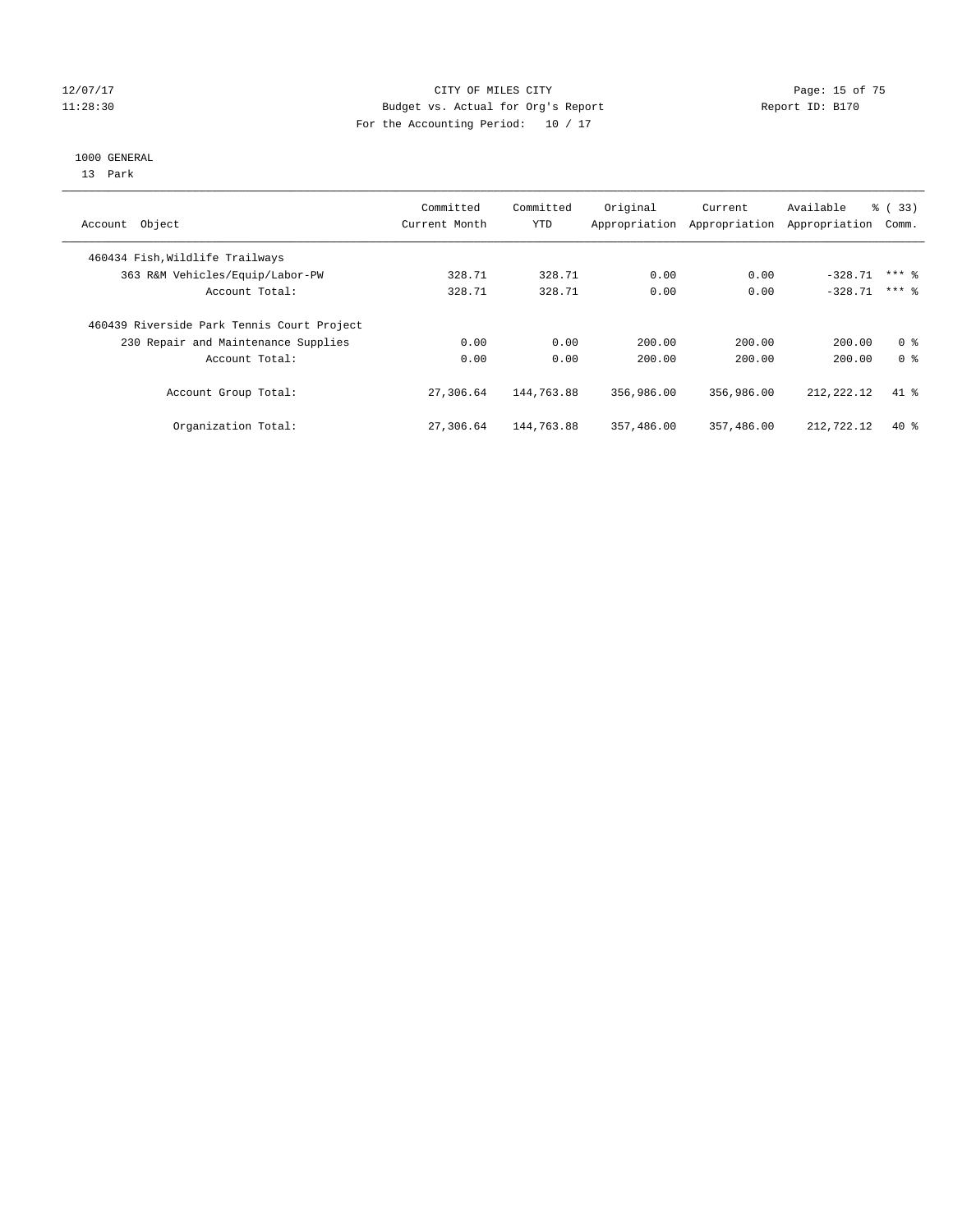#### 12/07/17 Page: 16 of 75 11:28:30 Budget vs. Actual for Org's Report Report ID: B170 For the Accounting Period: 10 / 17

## 1000 GENERAL

14 Swim Pool

| Account Object                       | Committed<br>Current Month | Committed<br><b>YTD</b> | Original  | Current<br>Appropriation Appropriation Appropriation Comm. | Available | % (33)          |
|--------------------------------------|----------------------------|-------------------------|-----------|------------------------------------------------------------|-----------|-----------------|
| 460000 CULTURE AND RECREATION-GASB68 |                            |                         |           |                                                            |           |                 |
| 460445 Swimming Pool                 |                            |                         |           |                                                            |           |                 |
| 111 Salaries and Wages - Permanent   | 0.00                       | 39, 415.79              | 49,928.00 | 49,928.00                                                  | 10,512.21 | 79 %            |
| 141 Unemployment Insurance           | 0.00                       | 98.52                   | 75.00     | 75.00                                                      | $-23.52$  | 131 %           |
| 142 Workers' Compensation            | 0.00                       | 2,019.81                | 2,783.00  | 2,783.00                                                   | 763.19    | 73 %            |
| 144 FICA                             | 0.00                       | 3,015.39                | 3,820.00  | 3,820.00                                                   | 804.61    | 79 %            |
| 145 PERS                             | 0.00                       | 929.85                  | 639.00    | 639.00                                                     | $-290.85$ | $146$ %         |
| 214 Small Items of Equipment         | 0.00                       | 0.00                    | 300.00    | 300.00                                                     | 300.00    | 0 <sup>8</sup>  |
| 220 Operating Expenses               | 0.00                       | 530.17                  | 1,000.00  | 1,000.00                                                   | 469.83    | 53%             |
| 222 Chemicals, Lab & Med Supplies    | 0.00                       | 1,797.51                | 3,500.00  | 3,500.00                                                   | 1,702.49  | $51$ $%$        |
| 226 Clothing and Uniforms            | 0.00                       | 0.00                    | 600.00    | 600.00                                                     | 600.00    | 0 <sup>8</sup>  |
| 230 Repair and Maintenance Supplies  | 0.00                       | 63.72                   | 1,000.00  | 1,000.00                                                   | 936.28    | $6\degree$      |
| 341 Electric Utility Services        | 95.55                      | 868.72                  | 1,375.00  | 1,375.00                                                   | 506.28    | 63 %            |
| 342 Water Utility Services           | 38.43                      | 172.22                  | 300.00    | 300.00                                                     | 127.78    | 57%             |
| 343 Sewer Utility Services           | 43.72                      | 129.44                  | 100.00    | 100.00                                                     | $-29.44$  | $129$ %         |
| 345 Telephone                        | 0.00                       | 172.85                  | 200.00    | 200.00                                                     | 27.15     | 86 <sup>8</sup> |
| 350 Professional Services            | 0.00                       | 191.98                  | 250.00    | 250.00                                                     | 58.02     | 77 %            |
| 360 Contr R & M                      | 0.00                       | 0.00                    | 1,000.00  | 1,000.00                                                   | 1,000.00  | 0 <sup>8</sup>  |
| 363 R&M Vehicles/Equip/Labor-PW      | 0.00                       | 0.00                    | 1,000.00  | 1,000.00                                                   | 1,000.00  | 0 <sup>8</sup>  |
| 380 Training Services                | 0.00                       | 0.00                    | 1,200.00  | 1,200.00                                                   | 1,200.00  | 0 <sup>8</sup>  |
| 540 Special Assessments              | 0.00                       | 0.00                    | 700.00    | 700.00                                                     | 700.00    | 0 <sup>8</sup>  |
| Account Total:                       | 177.70                     | 49,405.97               | 69,770.00 | 69,770.00                                                  | 20,364.03 | 71 %            |
| Account Group Total:                 | 177.70                     | 49,405.97               | 69,770.00 | 69,770.00                                                  | 20,364.03 | 71 %            |
| Organization Total:                  | 177.70                     | 49,405.97               | 69,770.00 | 69,770.00                                                  | 20,364.03 | 71 %            |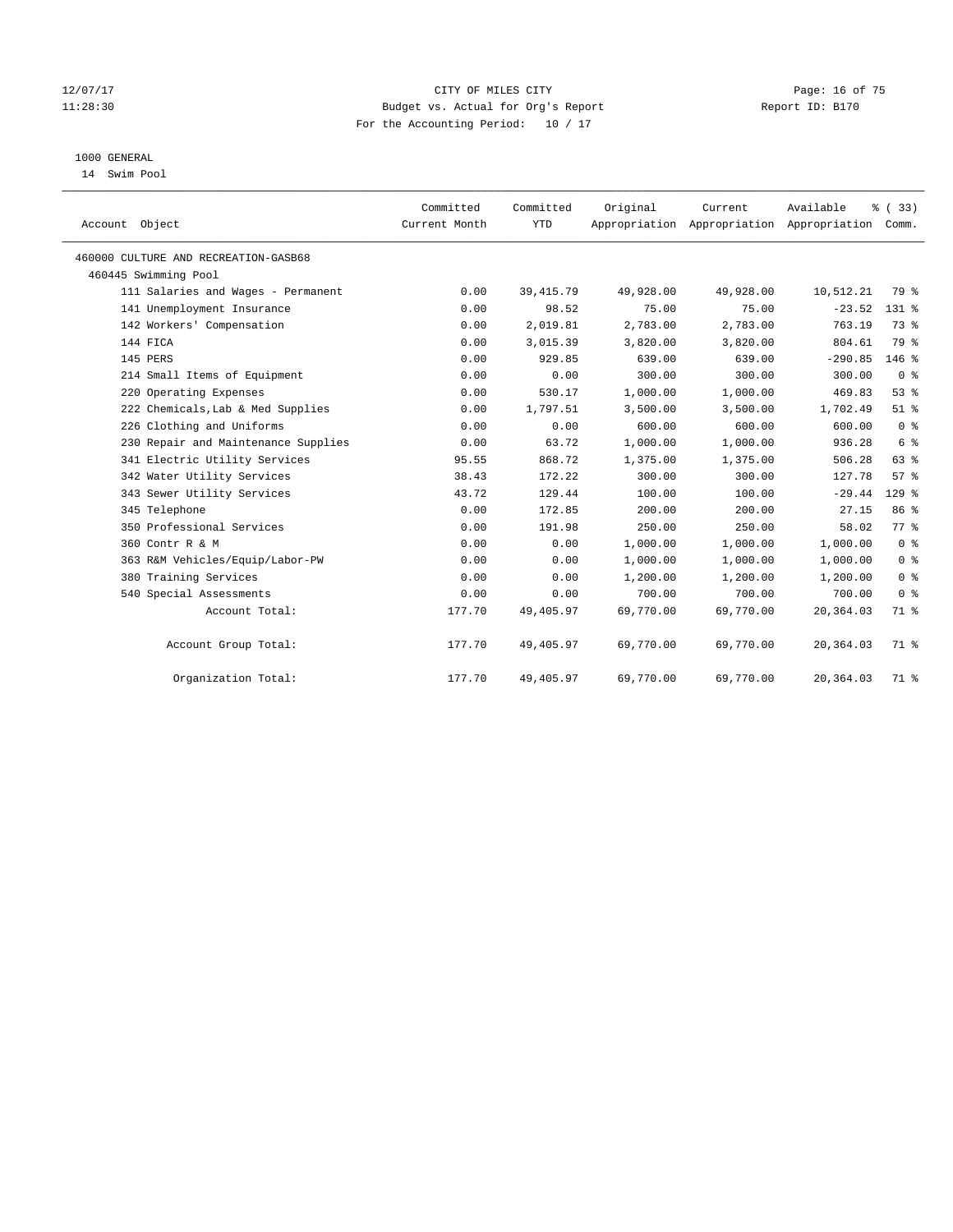#### 12/07/17 Page: 17 of 75 11:28:30 Budget vs. Actual for Org's Report Changer Report ID: B170 For the Accounting Period: 10 / 17

## 1000 GENERAL

16 Library

| Object<br>Account                                                       | Committed<br>Current Month | Committed<br>YTD | Original<br>Appropriation | Current<br>Appropriation | Available<br>Appropriation | % (33)<br>Comm. |
|-------------------------------------------------------------------------|----------------------------|------------------|---------------------------|--------------------------|----------------------------|-----------------|
| 520000 OTHER FINANCING USES<br>521000 Interfund Operating Transfers Out |                            |                  |                           |                          |                            |                 |
| 820 Transfers to Other Funds                                            | 24,826.60                  | 99,306.40        | 297,919.00                | 297,919.00               | 198,612.60                 | 338             |
| Account Total:                                                          | 24,826.60                  | 99,306.40        | 297,919,00                | 297,919.00               | 198,612.60                 | 338             |
| Account Group Total:                                                    | 24,826.60                  | 99,306.40        | 297,919.00                | 297,919.00               | 198,612.60                 | 338             |
| Organization Total:                                                     | 24,826.60                  | 99,306.40        | 297,919.00                | 297,919.00               | 198,612.60                 | 338             |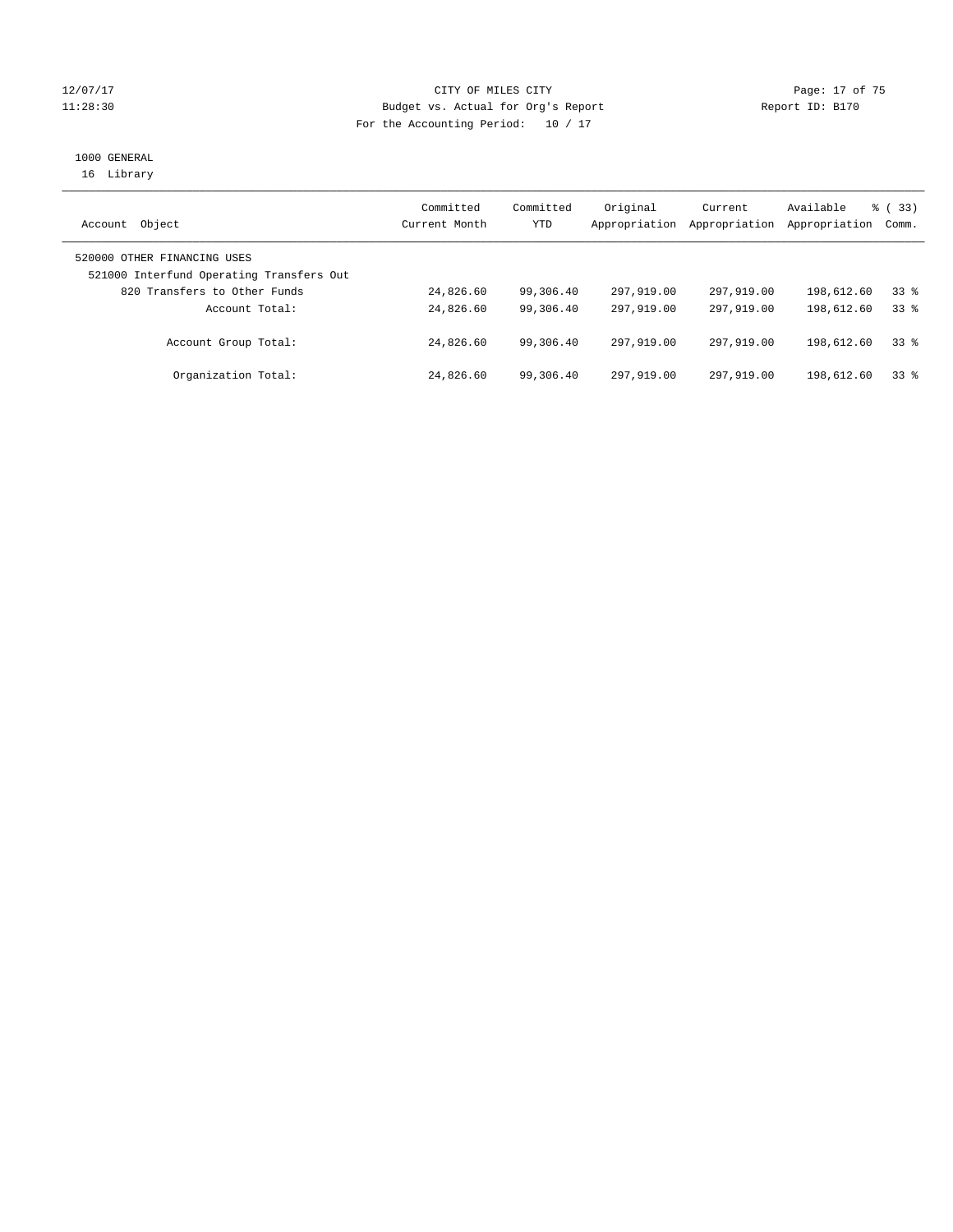#### 12/07/17 Page: 18 of 75 11:28:30 Budget vs. Actual for Org's Report Report ID: B170 For the Accounting Period: 10 / 17

#### 1000 GENERAL

21 Animal Control

| Account Object                           | Committed<br>Current Month | Committed<br><b>YTD</b> | Original  | Current<br>Appropriation Appropriation Appropriation Comm. | Available | % (33)          |
|------------------------------------------|----------------------------|-------------------------|-----------|------------------------------------------------------------|-----------|-----------------|
| 440000 PUBLIC HEALTH-GASB68              |                            |                         |           |                                                            |           |                 |
| 440600 Animal Control Services (21)      |                            |                         |           |                                                            |           |                 |
| 111 Salaries and Wages - Permanent       | 2,024.02                   | 10,379.38               | 35,832.00 | 35,832.00                                                  | 25,452.62 | 29%             |
| 121 OVERTIME-PERMANENT                   | 41.75                      | 41.75                   | 500.00    | 500.00                                                     | 458.25    | 8 %             |
| 131 VACATION                             | 0.00                       | 83.50                   | 1,500.00  | 1,500.00                                                   | 1,416.50  | $6\degree$      |
| 132 SICK LEAVE                           | 0.00                       | 0.00                    | 700.00    | 700.00                                                     | 700.00    | 0 <sup>8</sup>  |
| 133 OTHER LEAVE PAY                      | 0.00                       | 0.00                    | 500.00    | 500.00                                                     | 500.00    | 0 <sup>8</sup>  |
| 134 HOLIDAY PAY                          | 0.00                       | 0.00                    | 300.00    | 300.00                                                     | 300.00    | 0 <sup>8</sup>  |
| 141 Unemployment Insurance               | 5.16                       | 27.18                   | 59.00     | 59.00                                                      | 31.82     | 46%             |
| 142 Workers' Compensation                | 92.42                      | 486.27                  | 2,192.00  | 2,192.00                                                   | 1,705.73  | $22$ %          |
| 143 Health Insurance                     | 514.04                     | 2,658.14                | 8,577.00  | 8,577.00                                                   | 5,918.86  | 31.8            |
| 144 FICA                                 | 158.02                     | 831.15                  | 3,009.00  | 3,009.00                                                   | 2,177.85  | 28 <sup>8</sup> |
| 145 PERS                                 | 155.87                     | 823.96                  | 2,918.00  | 2,918.00                                                   | 2,094.04  | 28 <sup>8</sup> |
| 196 CLOTHING ALLOTMENT                   | 0.00                       | 360.00                  | 720.00    | 720.00                                                     | 360.00    | 50%             |
| 210 Office Supplies and Materials        | 0.00                       | 54.30                   | 150.00    | 150.00                                                     | 95.70     | 36%             |
| 214 Small Items of Equipment             | 0.00                       | 259.15                  | 400.00    | 400.00                                                     | 140.85    | 65 %            |
| 220 Operating Expenses                   | 100.48                     | 286.36                  | 1,200.00  | 1,200.00                                                   | 913.64    | $24$ %          |
| 230 Repair and Maintenance Supplies      | 0.00                       | 0.00                    | 250.00    | 250.00                                                     | 250.00    | 0 <sup>8</sup>  |
| 231 Gas, Oil, Diesel Fuel, Grease, etc.  | 118.87                     | 439.47                  | 1,400.00  | 1,400.00                                                   | 960.53    | 318             |
| 311 Postage, Box Rent, Etc.              | 0.00                       | 0.00                    | 20.00     | 20.00                                                      | 20.00     | 0 <sup>8</sup>  |
| 320 Printing, Duplicating, Typing &      | 0.00                       | 0.00                    | 25.00     | 25.00                                                      | 25.00     | 0 <sup>8</sup>  |
| 330 Publicity, Subscriptions & Dues      | 0.00                       | 0.00                    | 25.00     | 25.00                                                      | 25.00     | 0 <sup>8</sup>  |
| 341 Electric Utility Services            | 55.28                      | 226.89                  | 529.00    | 529.00                                                     | 302.11    | $43$ %          |
| 342 Water Utility Services               | 22.59                      | 89.50                   | 350.00    | 350.00                                                     | 260.50    | 26%             |
| 343 Sewer Utility Services               | 26.54                      | 105.12                  | 150.00    | 150.00                                                     | 44.88     | 70 %            |
| 344 Gas Utility Service                  | 27.20                      | 116.59                  | 635.00    | 635.00                                                     | 518.41    | 18 <sup>8</sup> |
| 345 Telephone                            | 40.03                      | 160.12                  | 500.00    | 500.00                                                     | 339.88    | 32%             |
| 347 Internet                             | 0.00                       | 0.00                    | 20.00     | 20.00                                                      | 20.00     | 0 <sup>8</sup>  |
| 350 Professional Services                | 413.87                     | 1,065.87                | 3,000.00  | 3,000.00                                                   | 1,934.13  | 36%             |
| 366 R&M Vehicles - Police/Animal Control | 0.00                       | 0.00                    | 100.00    | 100.00                                                     | 100.00    | 0 <sup>8</sup>  |
| 370 Travel                               | 0.00                       | 0.00                    | 200.00    | 200.00                                                     | 200.00    | 0 <sup>8</sup>  |
| 380 Training Services                    | 0.00                       | 0.00                    | 100.00    | 100.00                                                     | 100.00    | 0 <sup>8</sup>  |
| 511 Insurance on Buildings               | 0.00                       | 68.90                   | 69.00     | 69.00                                                      | 0.10      | $100*$          |
| Account Total:                           | 3,796.14                   | 18,563.60               | 65,930.00 | 65,930.00                                                  | 47,366.40 | $28$ %          |
| Account Group Total:                     | 3,796.14                   | 18,563.60               | 65,930.00 | 65,930.00                                                  | 47,366.40 | $28$ %          |
| Organization Total:                      | 3,796.14                   | 18,563.60               | 65,930.00 | 65,930.00                                                  | 47,366.40 | $28$ $%$        |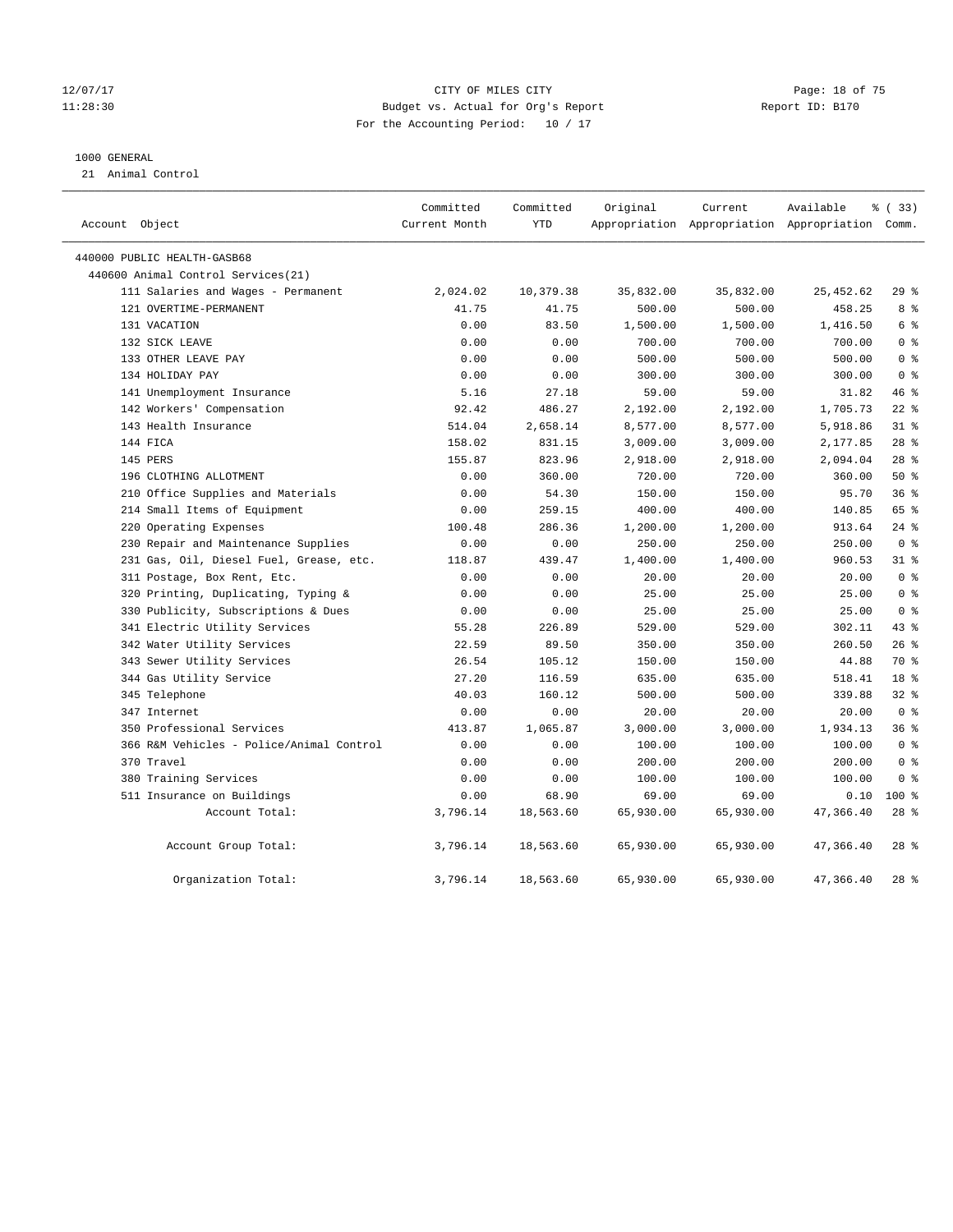#### 12/07/17 Page: 19 of 75 11:28:30 Budget vs. Actual for Org's Report Report ID: B170 For the Accounting Period: 10 / 17

#### 1000 GENERAL

36 Planning & Community Services

| Account Object                            | Committed<br>Current Month | Committed<br><b>YTD</b> | Original   | Current    | Available<br>Appropriation Appropriation Appropriation Comm. | 8 (33)          |
|-------------------------------------------|----------------------------|-------------------------|------------|------------|--------------------------------------------------------------|-----------------|
| 410000 GENERAL GOVERNMENTGASB68           |                            |                         |            |            |                                                              |                 |
| 411020 Community Services & Planning      |                            |                         |            |            |                                                              |                 |
| 111 Salaries and Wages - Permanent        | 3,625.35                   | 13,787.54               | 40,635.00  | 40,635.00  | 26,847.46                                                    | $34$ $%$        |
| 121 OVERTIME-PERMANENT                    | 5.65                       | 22.60                   | 500.00     | 500.00     | 477.40                                                       | 5 <sup>°</sup>  |
| 131 VACATION                              | 24.49                      | 584.52                  | 2,200.00   | 2,200.00   | 1,615.48                                                     | $27$ %          |
| 132 SICK LEAVE                            | 62.30                      | 389.61                  | 2,000.00   | 2,000.00   | 1,610.39                                                     | 19 <sup>°</sup> |
| 133 OTHER LEAVE PAY                       | 0.00                       | 117.09                  | 3,937.00   | 3,937.00   | 3,819.91                                                     | 3 <sup>8</sup>  |
| 141 Unemployment Insurance                | 9.29                       | 37.61                   | 73.00      | 73.00      | 35.39                                                        | $52$ $%$        |
| 142 Workers' Compensation                 | 16.51                      | 67.16                   | 240.00     | 240.00     | 172.84                                                       | $28$ %          |
| 143 Health Insurance                      | 778.70                     | 3, 114.76               | 9,349.00   | 9,349.00   | 6,234.24                                                     | 33 <sup>8</sup> |
| 144 FICA                                  | 284.40                     | 1,152.47                | 3,739.00   | 3,739.00   | 2,586.53                                                     | $31$ %          |
| 145 PERS                                  | 314.89                     | 1,263.76                | 4,139.00   | 4,139.00   | 2,875.24                                                     | $31$ %          |
| 196 CLOTHING ALLOTMENT                    | 0.00                       | 163.50                  | 314.00     | 314.00     | 150.50                                                       | $52$ $%$        |
| 210 Office Supplies and Materials         | 15.33                      | 408.25                  | 800.00     | 800.00     | 391.75                                                       | $51$ %          |
| 214 Small Items of Equipment              | 0.00                       | 0.00                    | 800.00     | 800.00     | 800.00                                                       | 0 <sup>8</sup>  |
| 220 Operating Expenses                    | 0.00                       | 0.00                    | 200.00     | 200.00     | 200.00                                                       | 0 <sup>8</sup>  |
| 311 Postage, Box Rent, Etc.               | 1.38                       | 7.63                    | 250.00     | 250.00     | 242.37                                                       | 3 <sup>8</sup>  |
| 320 Printing, Duplicating, Typing &       | 0.00                       | 51.95                   | 500.00     | 500.00     | 448.05                                                       | $10*$           |
| 327 Map Printing                          | 0.00                       | 0.00                    | 100.00     | 100.00     | 100.00                                                       | 0 <sup>8</sup>  |
| 330 Publicity, Subscriptions & Dues       | 0.00                       | 0.00                    | 1,500.00   | 1,500.00   | 1,500.00                                                     | 0 <sup>8</sup>  |
| 331 Publication of Formal & Legal Notices | 0.00                       | 0.00                    | 300.00     | 300.00     | 300.00                                                       | 0 <sup>8</sup>  |
| 334 Memberships, Registrations & Dues     | 0.00                       | 0.00                    | 250.00     | 250.00     | 250.00                                                       | 0 <sup>8</sup>  |
| 345 Telephone                             | 77.33                      | 309.08                  | 900.00     | 900.00     | 590.92                                                       | 34.8            |
| 347 Internet                              | 0.00                       | 0.00                    | 150.00     | 150.00     | 150.00                                                       | 0 <sup>8</sup>  |
| 350 Professional Services                 | 1,635.43                   | 4,050.68                | 37,300.00  | 37,300.00  | 33, 249. 32                                                  | 11 <sup>8</sup> |
| 360 Contr R & M                           | 76.68                      | 525.92                  | 4,000.00   | 4,000.00   | 3,474.08                                                     | $13*$           |
| 370 Travel                                | 439.14                     | 525.79                  | 1,500.00   | 1,500.00   | 974.21                                                       | 35%             |
| 380 Training Services                     | 0.00                       | 394.00                  | 1,200.00   | 1,200.00   | 806.00                                                       | 33%             |
| 382 Books                                 | 0.00                       | 31.90                   | 150.00     | 150.00     | 118.10                                                       | $21$ %          |
| 532 Land Rental                           | 12.50                      | 50.00                   | 0.00       | 0.00       | $-50.00$                                                     | $***$ $_{8}$    |
| Account Total:                            | 7,379.37                   | 27,055.82               | 117,026.00 | 117,026.00 | 89,970.18                                                    | $23$ $%$        |
| Account Group Total:                      | 7,379.37                   | 27,055.82               | 117,026.00 | 117,026.00 | 89,970.18                                                    | $23$ $%$        |
| Organization Total:                       | 7,379.37                   | 27,055.82               | 117,026.00 | 117,026.00 | 89,970.18                                                    | $23$ $%$        |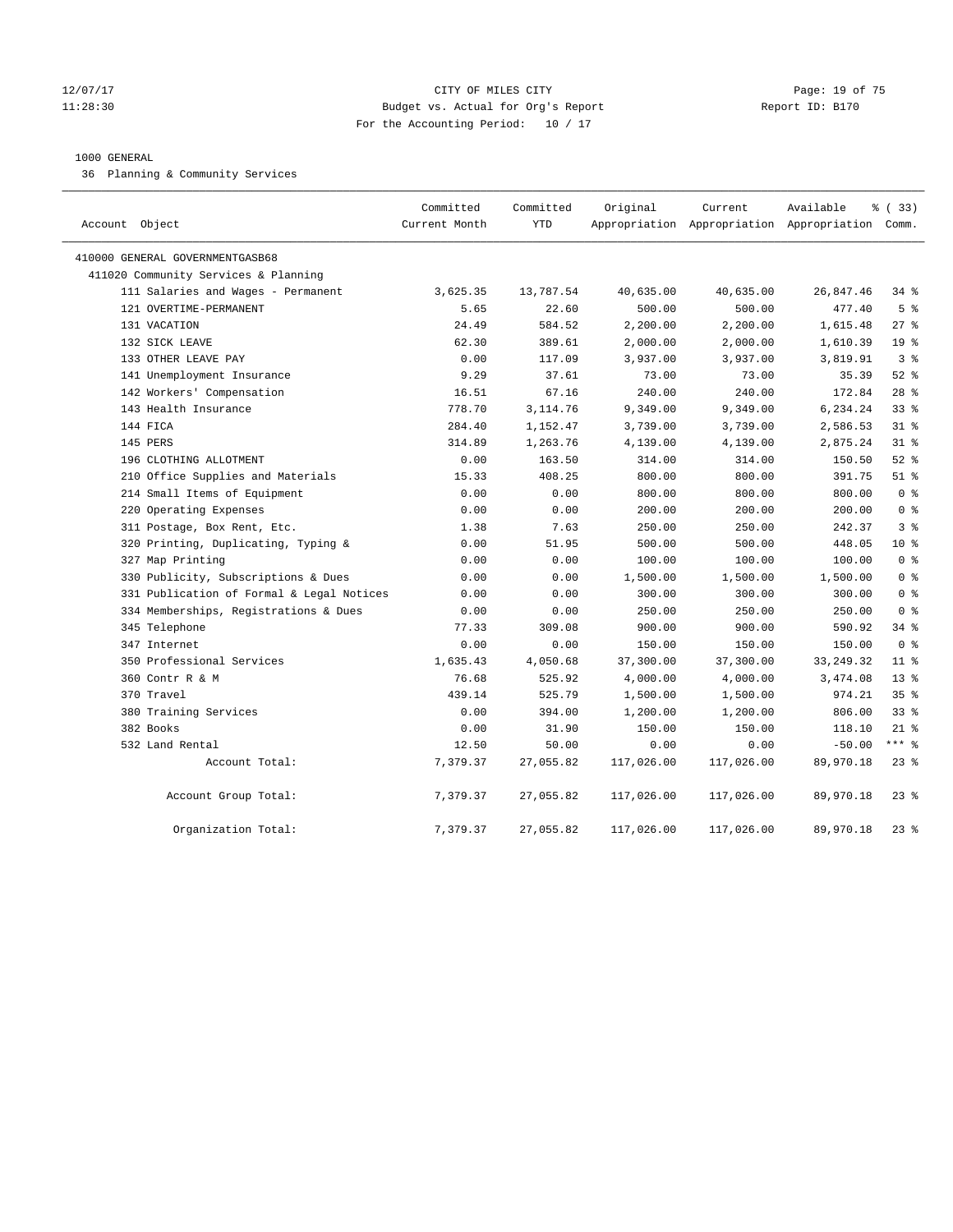#### 12/07/17 Page: 20 of 75 11:28:30 Budget vs. Actual for Org's Report Report ID: B170 For the Accounting Period: 10 / 17

## 1000 GENERAL

37 CITY HEALTH

| Object<br>Account                                                       | Committed<br>Current Month | Committed<br>YTD | Original<br>Appropriation | Current<br>Appropriation | Available<br>Appropriation | % (33)<br>Comm. |
|-------------------------------------------------------------------------|----------------------------|------------------|---------------------------|--------------------------|----------------------------|-----------------|
| 520000 OTHER FINANCING USES<br>521000 Interfund Operating Transfers Out |                            |                  |                           |                          |                            |                 |
| 820 Transfers to Other Funds                                            | 0.00                       | 0.00             | 7,500.00                  | 7,500.00                 | 7,500.00                   | 0 %             |
| Account Total:                                                          | 0.00                       | 0.00             | 7,500.00                  | 7,500.00                 | 7,500.00                   | 0 <sup>8</sup>  |
| Account Group Total:                                                    | 0.00                       | 0.00             | 7,500.00                  | 7,500.00                 | 7,500.00                   | 0 %             |
| Organization Total:                                                     | 0.00                       | 0.00             | 7,500.00                  | 7,500.00                 | 7,500.00                   | 0 %             |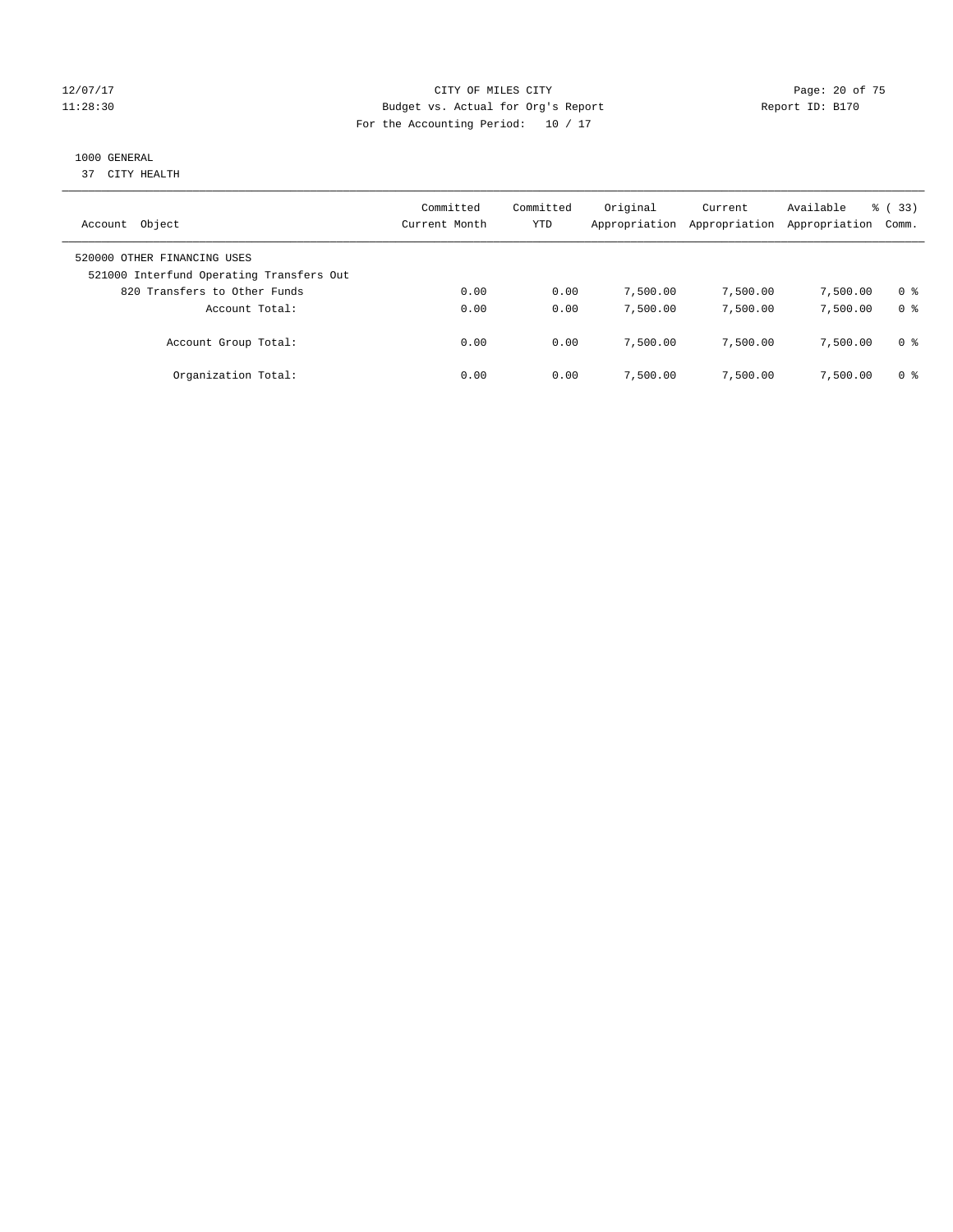#### 12/07/17 Page: 21 of 75 11:28:30 Budget vs. Actual for Org's Report Report ID: B170 For the Accounting Period: 10 / 17

#### 1000 GENERAL

201 Flood Prevention

|                            |                                           | Committed     | Committed  | Original   | Current    | Available                                       | 8 (33)          |
|----------------------------|-------------------------------------------|---------------|------------|------------|------------|-------------------------------------------------|-----------------|
| Account Object             |                                           | Current Month | <b>YTD</b> |            |            | Appropriation Appropriation Appropriation Comm. |                 |
| 430000 Public Works-GASB68 |                                           |               |            |            |            |                                                 |                 |
| 431200 Flood Control       |                                           |               |            |            |            |                                                 |                 |
|                            | 111 Salaries and Wages - Permanent        | 1,027.23      | 4,333.62   | 12,991.00  | 12,991.00  | 8,657.38                                        | 338             |
| 131 VACATION               |                                           | 121.50        | 251.66     | 2,200.00   | 2,200.00   | 1,948.34                                        | $11$ %          |
|                            | 132 SICK LEAVE                            | 172.70        | 700.44     | 700.00     | 700.00     | $-0.44$                                         | 100 %           |
|                            | 133 OTHER LEAVE PAY                       | 0.00          | 0.00       | 1,375.00   | 1,375.00   | 1,375.00                                        | 0 <sup>8</sup>  |
|                            | 141 Unemployment Insurance                | 3.27          | 13.32      | 26.00      | 26.00      | 12.68                                           | $51$ %          |
|                            | 142 Workers' Compensation                 | 67.69         | 273.78     | 962.00     | 962.00     | 688.22                                          | $28$ %          |
|                            | 143 Health Insurance                      | 285.85        | 1,143.55   | 3,431.00   | 3,431.00   | 2,287.45                                        | 33%             |
| 144 FICA                   |                                           | 99.85         | 404.14     | 1,321.00   | 1,321.00   | 916.86                                          | $31$ %          |
| 145 PERS                   |                                           | 111.94        | 448.75     | 1,462.00   | 1,462.00   | 1,013.25                                        | $31$ %          |
|                            | 196 CLOTHING ALLOTMENT                    | 0.00          | 60.00      | 60.00      | 60.00      | 0.00                                            | $100*$          |
|                            | 210 Office Supplies and Materials         | 0.00          | 30.50      | 300.00     | 300.00     | 269.50                                          | $10*$           |
|                            | 214 Small Items of Equipment              | 0.00          | 0.00       | 2,500.00   | 2,500.00   | 2,500.00                                        | 0 <sup>8</sup>  |
|                            | 220 Operating Expenses                    | 0.00          | 7.96       | 1,000.00   | 1,000.00   | 992.04                                          | 1 <sup>8</sup>  |
|                            | 231 Gas, Oil, Diesel Fuel, Grease, etc.   | 59.50         | 59.50      | 350.00     | 350.00     | 290.50                                          | 17 <sup>8</sup> |
|                            | 311 Postage, Box Rent, Etc.               | 973.21        | 1,023.21   | 4,000.00   | 4,000.00   | 2,976.79                                        | 26%             |
|                            | 330 Publicity, Subscriptions & Dues       | 0.00          | 0.00       | 50.00      | 50.00      | 50.00                                           | 0 <sup>8</sup>  |
|                            | 331 Publication of Formal & Legal Notices | 174.00        | 684.00     | 2,000.00   | 2,000.00   | 1,316.00                                        | 34%             |
|                            | 334 Memberships, Registrations & Dues     | 0.00          | 70.00      | 250.00     | 250.00     | 180.00                                          | $28$ %          |
| 345 Telephone              |                                           | 0.00          | 0.00       | 50.00      | 50.00      | 50.00                                           | 0 <sup>8</sup>  |
|                            | 350 Professional Services                 | 24, 263.87    | 66,082.06  | 296,965.00 | 296,965.00 | 230,882.94                                      | 22.8            |
| 370 Travel                 |                                           | 0.00          | 0.00       | 1,200.00   | 1,200.00   | 1,200.00                                        | 0 <sup>8</sup>  |
|                            | 380 Training Services                     | 0.00          | 0.00       | 200.00     | 200.00     | 200.00                                          | 0 <sup>8</sup>  |
| 382 Books                  |                                           | 0.00          | 0.00       | 50.00      | 50.00      | 50.00                                           | 0 <sup>8</sup>  |
|                            | 532 Land Rental                           | 12.50         | 50.00      | 0.00       | 0.00       | $-50.00$                                        | $***$ $-$       |
|                            | 533 Machinery and Equipment Rental        | 0.00          | 0.00       | 100.00     | 100.00     | 100.00                                          | 0 <sup>8</sup>  |
|                            | 540 Special Assessments                   | 0.00          | 0.00       | 500.00     | 500.00     | 500.00                                          | 0 <sup>8</sup>  |
|                            | Account Total:                            | 27, 373.11    | 75,636.49  | 334,043.00 | 334,043.00 | 258,406.51                                      | $23$ %          |
|                            | Account Group Total:                      | 27, 373.11    | 75,636.49  | 334,043.00 | 334,043.00 | 258,406.51                                      | $23$ %          |
| 490000 DEBT SERVICE        |                                           |               |            |            |            |                                                 |                 |
|                            | 490500 Other Debt Service Payments        |               |            |            |            |                                                 |                 |
|                            | 652 Principle- Flood Study Loan           | 14,236.99     | 14,236.99  | 28,007.00  | 28,007.00  | 13,770.01                                       | $51$ %          |
|                            | 653 Interest- Flood Study Loan            | 1,558.22      | 1,558.22   | 3,585.00   | 3,585.00   | 2,026.78                                        | 43 %            |
|                            | Account Total:                            | 15,795.21     | 15,795.21  | 31,592.00  | 31,592.00  | 15,796.79                                       | 50%             |
|                            |                                           |               |            |            |            |                                                 |                 |
|                            | Account Group Total:                      | 15,795.21     | 15,795.21  | 31,592.00  | 31,592.00  | 15,796.79                                       | 50%             |
|                            | Organization Total:                       | 43, 168. 32   | 91,431.70  | 365,635.00 | 365,635.00 | 274, 203.30                                     | 25%             |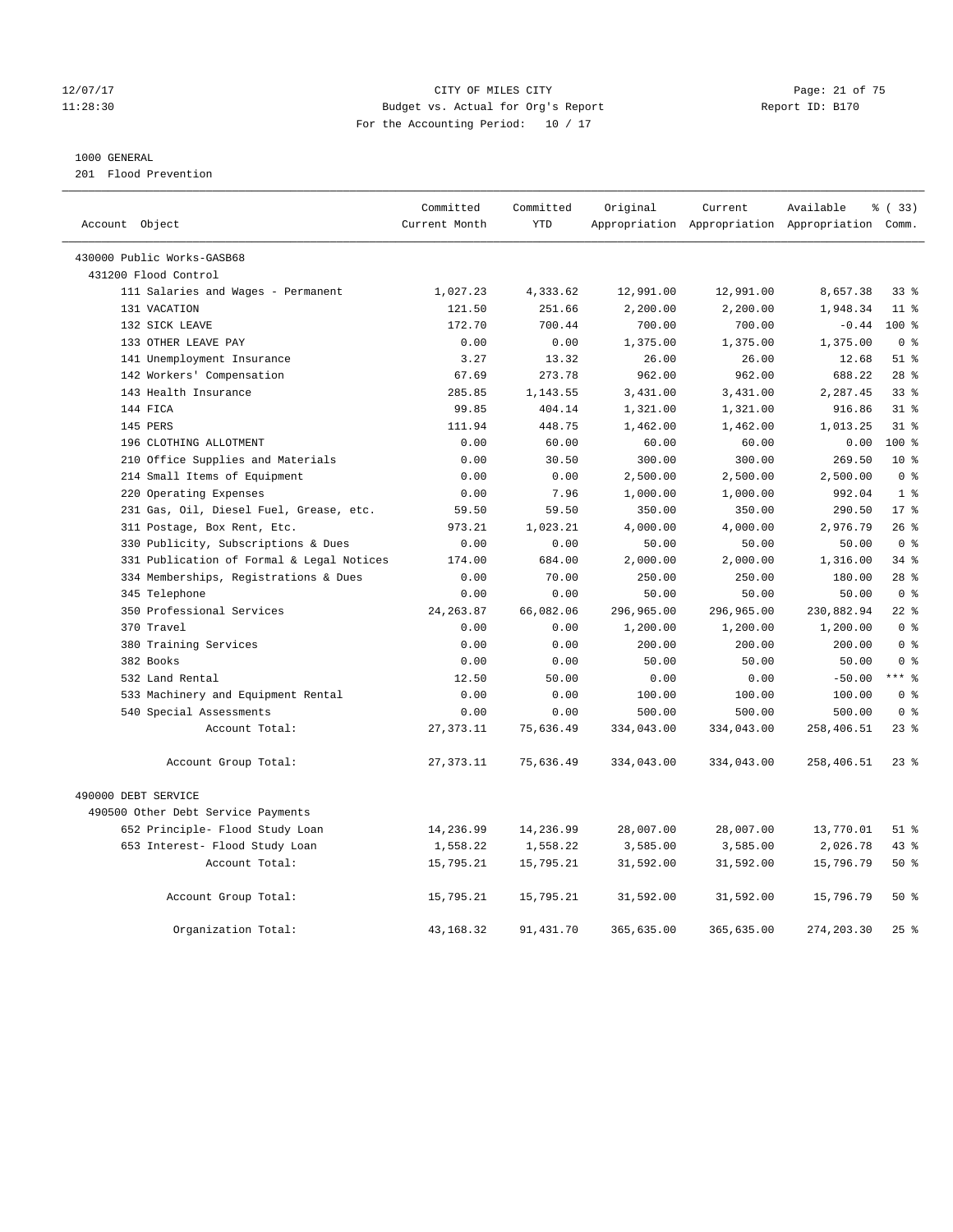#### 12/07/17 Page: 22 of 75 11:28:30 Budget vs. Actual for Org's Report Report ID: B170 For the Accounting Period: 10 / 17

## 1000 GENERAL

301 Elections

| Object<br>Account                                   | Committed<br>Current Month | Committed<br><b>YTD</b> | Original<br>Appropriation | Current<br>Appropriation | Available<br>Appropriation | % (33)<br>Comm. |
|-----------------------------------------------------|----------------------------|-------------------------|---------------------------|--------------------------|----------------------------|-----------------|
| 410000 GENERAL GOVERNMENTGASB68<br>410600 Elections |                            |                         |                           |                          |                            |                 |
| 300 PURCHASED SERVICES                              | 0.00                       | 0.00                    | 6,772.00                  | 6,772.00                 | 6,772.00                   | 0 <sup>8</sup>  |
| Account Total:                                      | 0.00                       | 0.00                    | 6,772.00                  | 6,772.00                 | 6,772.00                   | 0 <sup>8</sup>  |
| Account Group Total:                                | 0.00                       | 0.00                    | 6,772.00                  | 6,772.00                 | 6,772.00                   | 0 <sup>8</sup>  |
| Organization Total:                                 | 0.00                       | 0.00                    | 6,772.00                  | 6,772.00                 | 6,772.00                   | 0 <sup>8</sup>  |

Fund Total: 382,336.59 1,651,620.17 5,059,644.00 5,059,644.00 3,408,023.83 33 %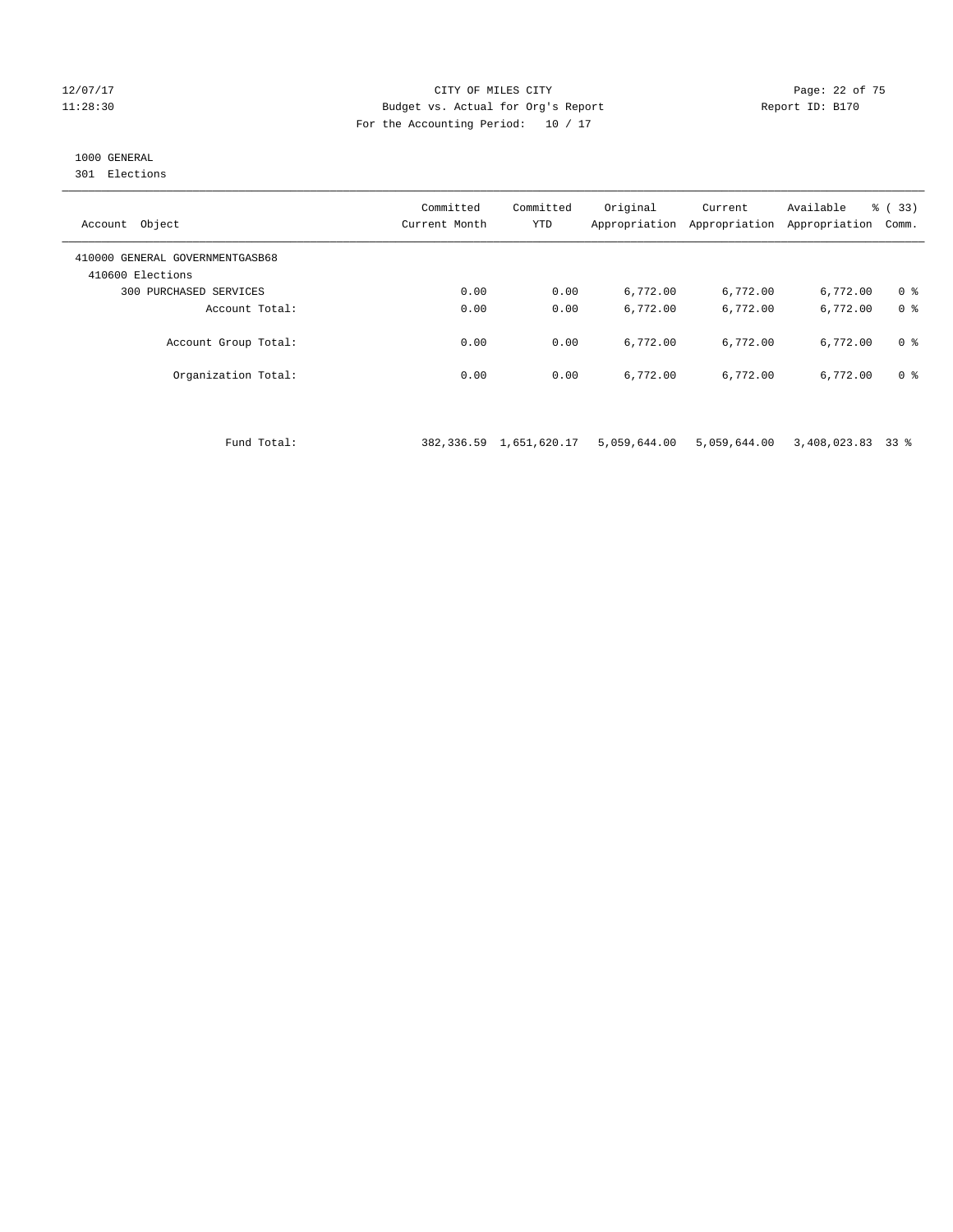#### 12/07/17 Page: 23 of 75 11:28:30 Budget vs. Actual for Org's Report Report ID: B170 For the Accounting Period: 10 / 17

————————————————————————————————————————————————————————————————————————————————————————————————————————————————————————————————————

## 2220 LIBRARY

16 Library

|                                          | Committed     | Committed  | Original   | Current    | Available                                       | % (33)          |
|------------------------------------------|---------------|------------|------------|------------|-------------------------------------------------|-----------------|
| Account Object                           | Current Month | YTD        |            |            | Appropriation Appropriation Appropriation Comm. |                 |
|                                          |               |            |            |            |                                                 |                 |
| 460000 CULTURE AND RECREATION-GASB68     |               |            |            |            |                                                 |                 |
| 460100 Library Services(16)              |               |            |            |            |                                                 |                 |
| 111 Salaries and Wages - Permanent       | 13,544.87     | 57, 425.62 | 178,115.00 | 178,115.00 | 120,689.38                                      | $32$ $%$        |
| 121 OVERTIME-PERMANENT                   | 0.00          | 0.00       | 600.00     | 600.00     | 600.00                                          | 0 <sup>8</sup>  |
| 131 VACATION                             | 1,413.86      | 5,362.60   | 12,000.00  | 12,000.00  | 6,637.40                                        | 45 %            |
| 132 SICK LEAVE                           | 71.76         | 861.37     | 4,000.00   | 4,000.00   | 3,138.63                                        | $22$ %          |
| 133 OTHER LEAVE PAY                      | 85.35         | 213.38     | 3,868.00   | 3,868.00   | 3,654.62                                        | 6 %             |
| 141 Unemployment Insurance               | 37.80         | 161.54     | 298.00     | 298.00     | 136.46                                          | 54 %            |
| 142 Workers' Compensation                | 57.62         | 246.35     | 826.00     | 826.00     | 579.65                                          | $30*$           |
| 143 Health Insurance                     | 3,572.80      | 14,291.20  | 42,887.00  | 42,887.00  | 28,595.80                                       | $33$ $%$        |
| 144 FICA                                 | 1,144.49      | 4,895.46   | 15,192.00  | 15,192.00  | 10,296.54                                       | 32%             |
| 145 PERS                                 | 1,280.31      | 5,409.14   | 16,820.00  | 16,820.00  | 11,410.86                                       | $32$ $%$        |
| 196 CLOTHING ALLOTMENT                   | 0.00          | 750.00     | 750.00     | 750.00     | 0.00                                            | 100 %           |
| 210 Office Supplies and Materials        | 48.94         | 176.07     | 1,000.00   | 1,000.00   | 823.93                                          | 18 <sup>°</sup> |
| 214 Small Items of Equipment             | 0.00          | 0.00       | 5,000.00   | 5,000.00   | 5,000.00                                        | 0 <sup>8</sup>  |
| 220 Operating Expenses                   | 0.00          | 0.00       | 1,000.00   | 1,000.00   | 1,000.00                                        | 0 <sup>8</sup>  |
| 224 Janitorial Supplies                  | 113.94        | 201.65     | 1,200.00   | 1,200.00   | 998.35                                          | $17*$           |
| 311 Postage, Box Rent, Etc.              | 0.00          | 251.75     | 1,500.00   | 1,500.00   | 1,248.25                                        | $17*$           |
| 320 Printing, Duplicating, Typing &      | 0.00          | 159.36     | 2,000.00   | 2,000.00   | 1,840.64                                        | 8 %             |
| 334 Memberships, Registrations & Dues    | 0.00          | 0.00       | 250.00     | 250.00     | 250.00                                          | 0 <sup>8</sup>  |
| 341 Electric Utility Services            | 582.53        | 3,534.62   | 8,000.00   | 8,000.00   | 4,465.38                                        | 44 %            |
| 342 Water Utility Services               | 34.42         | 173.93     | 600.00     | 600.00     | 426.07                                          | 29%             |
| 343 Sewer Utility Services               | 56.71         | 225.80     | 600.00     | 600.00     | 374.20                                          | 38 <sup>8</sup> |
| 344 Gas Utility Service                  | 38.13         | 129.66     | 5,000.00   | 5,000.00   | 4,870.34                                        | 3 <sup>8</sup>  |
| 345 Telephone                            | 123.96        | 523.98     | 1,500.00   | 1,500.00   | 976.02                                          | 35%             |
| 346 Garbage Service                      | 0.00          | 220.00     | 500.00     | 500.00     | 280.00                                          | 44 %            |
| 347 Internet                             | 204.70        | 779.56     | 2,000.00   | 2,000.00   | 1,220.44                                        | 39 %            |
| 350 Professional Services                | 0.00          | 0.00       | 9,000.00   | 9,000.00   | 9,000.00                                        | 0 <sup>8</sup>  |
| 360 Contr R & M                          | 325.00        | 2,320.35   | 10,000.00  | 10,000.00  | 7,679.65                                        | 23%             |
| 370 Travel                               | 155.15        | 155.15     | 2,000.00   | 2,000.00   | 1,844.85                                        | 8 %             |
| 380 Training Services                    | 0.00          | 0.00       | 1,000.00   | 1,000.00   | 1,000.00                                        | 0 <sup>8</sup>  |
| 382 Books                                | 351.09        | 2,617.60   | 15,000.00  | 15,000.00  | 12,382.40                                       | $17*$           |
| 511 Insurance on Buildings               | 0.00          | 2,820.63   | 2,821.00   | 2,821.00   | 0.37                                            | 100 %           |
| 513 Liability                            | 0.00          | 1,923.59   | 1,924.00   | 1,924.00   | 0.41                                            | $100*$          |
| 920 Buildings                            | 0.00          | 0.00       | 30,000.00  | 30,000.00  | 30,000.00                                       | 0 <sup>8</sup>  |
| Account Total:                           | 23, 243. 43   | 105,830.36 | 377,251.00 | 377,251.00 | 271,420.64                                      | $28$ %          |
| Account Group Total:                     | 23, 243. 43   | 105,830.36 | 377,251.00 | 377,251.00 | 271,420.64                                      | $28$ %          |
| 520000 OTHER FINANCING USES              |               |            |            |            |                                                 |                 |
| 521000 Interfund Operating Transfers Out |               |            |            |            |                                                 |                 |
| 820 Transfers to Other Funds             | 1,778.92      | 7,115.68   | 21,347.00  | 21,347.00  | 14,231.32                                       | $33$ $%$        |
| Account Total:                           | 1,778.92      | 7,115.68   | 21,347.00  | 21,347.00  | 14, 231.32                                      | 33%             |
|                                          |               |            |            |            |                                                 |                 |
| Account Group Total:                     | 1,778.92      | 7,115.68   | 21,347.00  | 21,347.00  | 14, 231.32                                      | 33%             |
| Organization Total:                      | 25,022.35     | 112,946.04 | 398,598.00 | 398,598.00 | 285,651.96                                      | $28$ %          |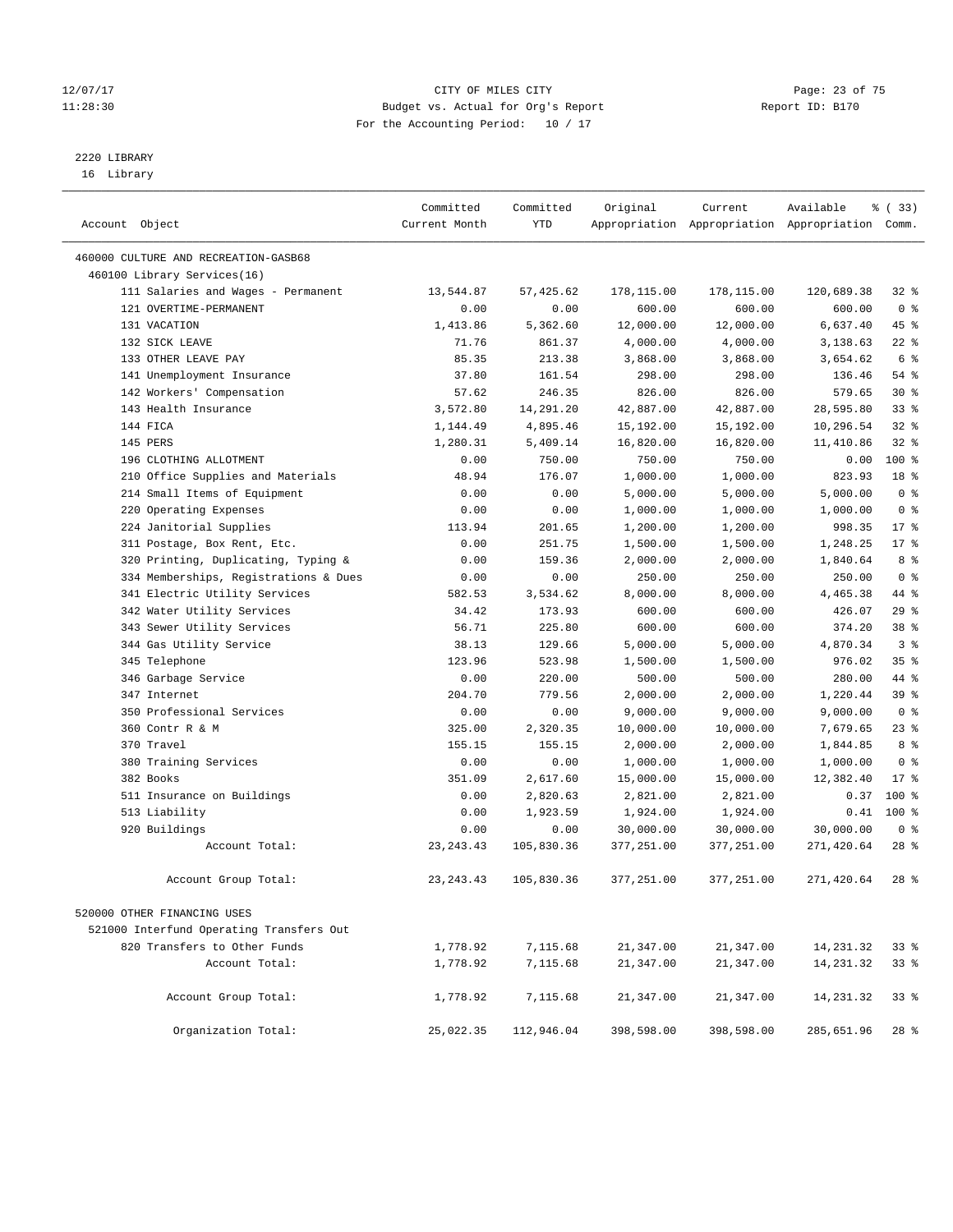#### 12/07/17 Page: 24 of 75 11:28:30 Budget vs. Actual for Org's Report Report ID: B170 For the Accounting Period: 10 / 17

# 2220 LIBRARY

16 Library

| Account Object |             | Committed<br>Current Month | Committed<br>YTD | Original   | Current<br>Appropriation Appropriation Appropriation Comm. | Available       | - 8 (33) |
|----------------|-------------|----------------------------|------------------|------------|------------------------------------------------------------|-----------------|----------|
|                | Fund Total: | 25,022.35                  | 112,946.04       | 398,598.00 | 398,598.00                                                 | 285,651.96 28 % |          |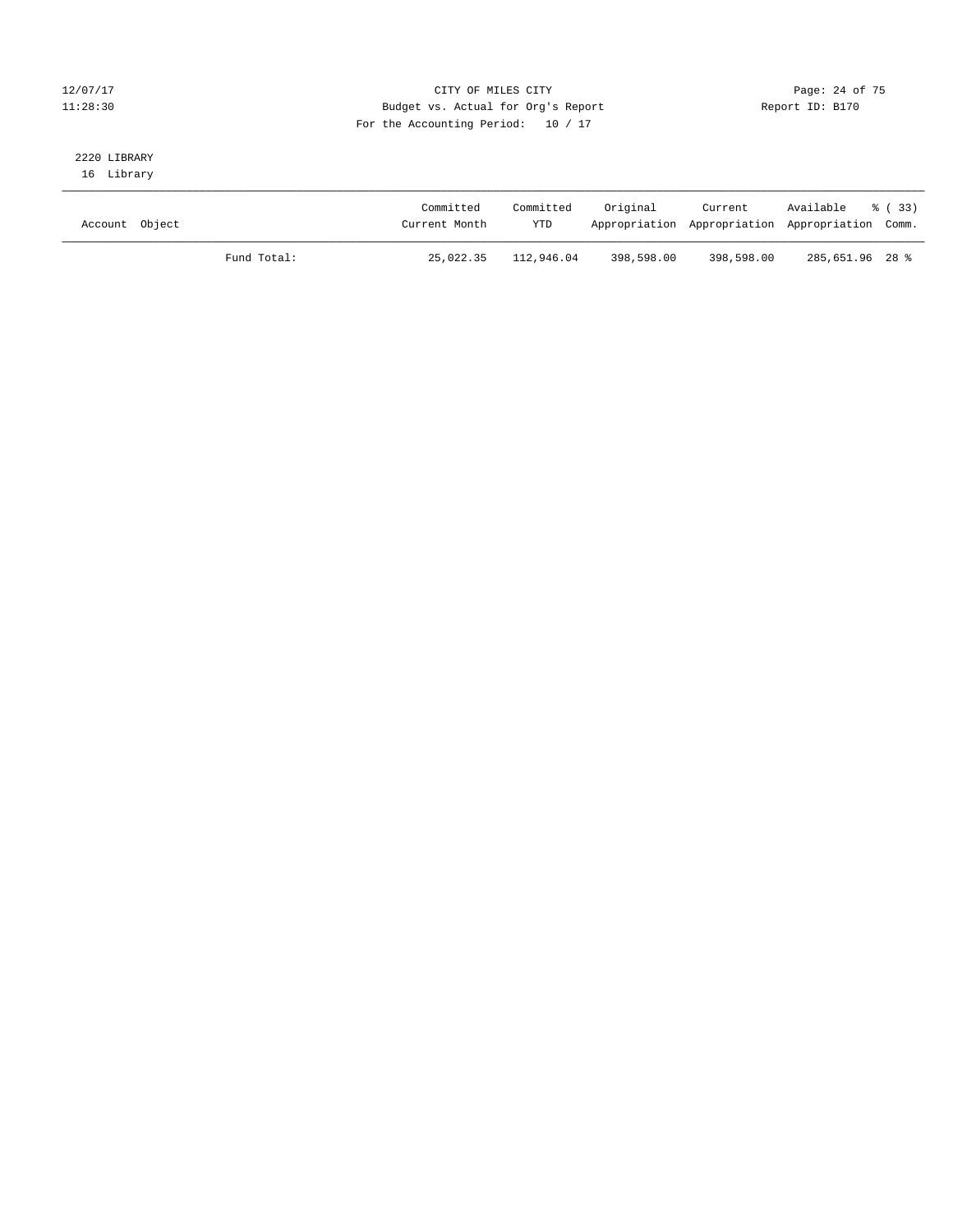#### 12/07/17 Page: 25 of 75 11:28:30 Budget vs. Actual for Org's Report Report ID: B170 For the Accounting Period: 10 / 17

#### 2270 Health 37 CITY HEALTH

| Account Object                                                    | Committed<br>Current Month | Committed<br><b>YTD</b> | Original  | Current<br>Appropriation Appropriation | Available<br>Appropriation | % (33)<br>Comm. |
|-------------------------------------------------------------------|----------------------------|-------------------------|-----------|----------------------------------------|----------------------------|-----------------|
| 440000 PUBLIC HEALTH-GASB68<br>440140 Registration and Inspection |                            |                         |           |                                        |                            |                 |
| 350 Professional Services                                         | 0.00                       | 0.00                    | 15,740.00 | 15,740.00                              | 15,740.00                  | 0 <sup>8</sup>  |
| Account Total:                                                    | 0.00                       | 0.00                    | 15,740.00 | 15,740.00                              | 15,740.00                  | 0 <sup>8</sup>  |
| Account Group Total:                                              | 0.00                       | 0.00                    | 15,740.00 | 15,740.00                              | 15,740.00                  | 0 <sup>8</sup>  |
| Organization Total:                                               | 0.00                       | 0.00                    | 15,740.00 | 15,740.00                              | 15,740.00                  | 0 <sup>8</sup>  |
|                                                                   |                            |                         |           |                                        |                            |                 |
| Fund Total:                                                       | 0.00                       | 0.00                    | 15,740.00 | 15,740.00                              | 15,740.00                  | 0 %             |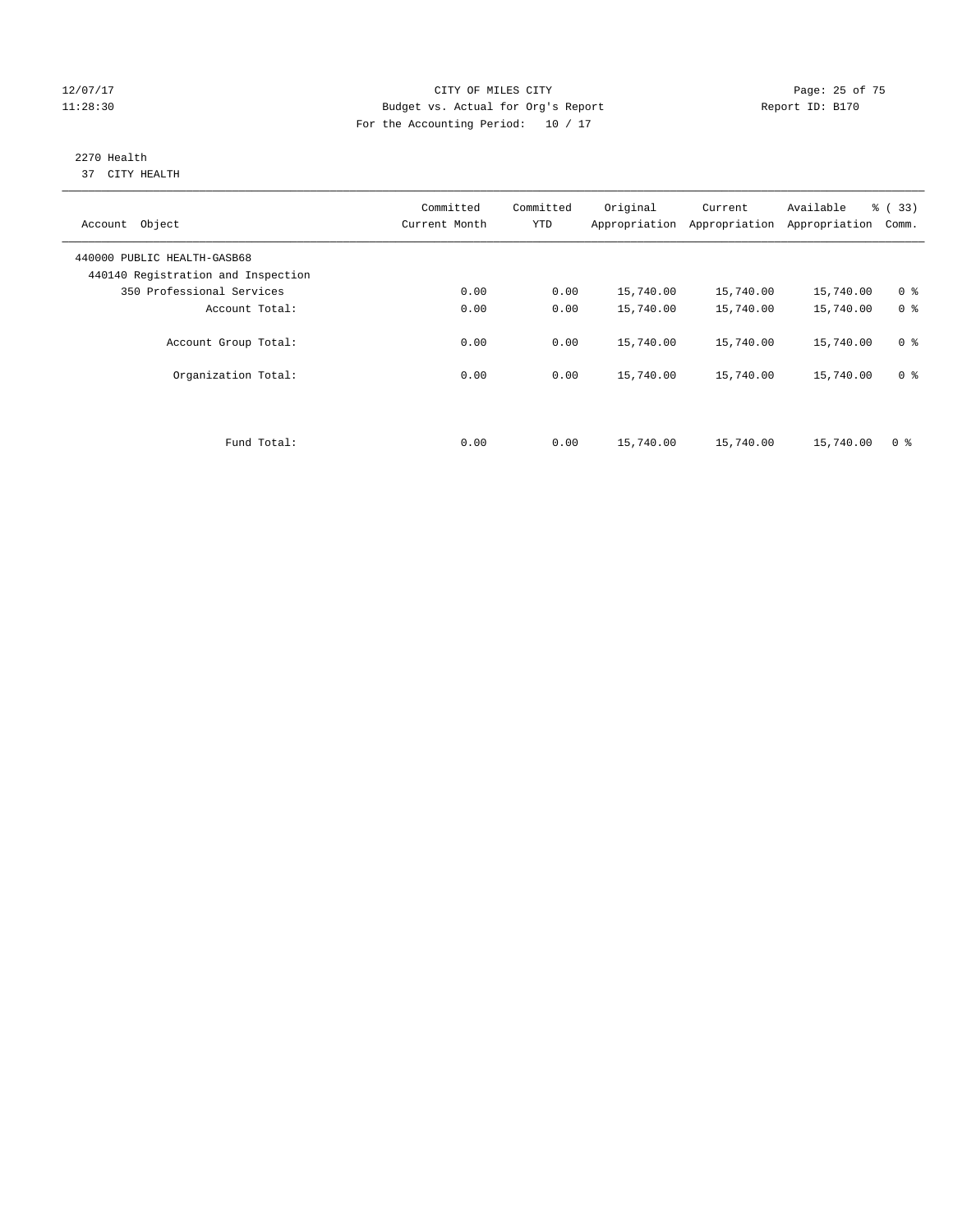#### 12/07/17 Page: 26 of 75 11:28:30 Budget vs. Actual for Org's Report Report ID: B170 For the Accounting Period: 10 / 17

#### 2310 TIFD-Downtown

11 Historic Preservation

| Account Object                            | Committed<br>Current Month | Committed<br><b>YTD</b> | Original  | Current   | Available<br>Appropriation Appropriation Appropriation Comm. | % (33)          |
|-------------------------------------------|----------------------------|-------------------------|-----------|-----------|--------------------------------------------------------------|-----------------|
| 460000 CULTURE AND RECREATION-GASB68      |                            |                         |           |           |                                                              |                 |
| 460462 Urban Renewal District             |                            |                         |           |           |                                                              |                 |
| 111 Salaries and Wages - Permanent        | 1,171.58                   | 2,785.31                | 15,935.00 | 15,935.00 | 13, 149.69                                                   | $17*$           |
| 131 VACATION                              | 298.55                     | 646.48                  | 488.00    | 488.00    | $-158.48$                                                    | $132*$          |
| 132 SICK LEAVE                            | 0.00                       | 145.09                  | 488.00    | 488.00    | 342.91                                                       | $30*$           |
| 133 OTHER LEAVE PAY                       | 73.52                      | 77.31                   | 0.00      | 0.00      | $-77.31$                                                     | $***$ $_{8}$    |
| 141 Unemployment Insurance                | 3.87                       | 9.22                    | 25.00     | 25.00     | 15.78                                                        | 37 <sup>8</sup> |
| 142 Workers' Compensation                 | 17.37                      | 41.44                   | 207.00    | 207.00    | 165.56                                                       | $20*$           |
| 144 FICA                                  | 118.14                     | 281.75                  | 1,294.00  | 1,294.00  | 1,012.25                                                     | $22$ %          |
| 145 PERS                                  | 130.81                     | 298.41                  | 1,432.00  | 1,432.00  | 1,133.59                                                     | $21$ %          |
| 220 Operating Expenses                    | 0.00                       | 0.00                    | 1,331.00  | 1,331.00  | 1,331.00                                                     | 0 <sup>8</sup>  |
| 331 Publication of Formal & Legal Notices | 172.64                     | 172.64                  | 300.00    | 300.00    | 127.36                                                       | 58 %            |
| 350 Professional Services                 | 0.00                       | 0.00                    | 500.00    | 500.00    | 500.00                                                       | 0 <sup>8</sup>  |
| 370 Travel                                | 391.19                     | 391.19                  | 1,000.00  | 1,000.00  | 608.81                                                       | 39 %            |
| 721 Redevelopment                         | 0.00                       | 0.00                    | 7,200.00  | 7,200.00  | 7,200.00                                                     | 0 <sup>8</sup>  |
| Account Total:                            | 2,377.67                   | 4,848.84                | 30,200.00 | 30,200.00 | 25, 351.16                                                   | 16 <sup>°</sup> |
| Account Group Total:                      | 2,377.67                   | 4,848.84                | 30,200.00 | 30,200.00 | 25, 351. 16                                                  | $16*$           |
| 520000 OTHER FINANCING USES               |                            |                         |           |           |                                                              |                 |
| 521000 Interfund Operating Transfers Out  |                            |                         |           |           |                                                              |                 |
| 820 Transfers to Other Funds              | 0.00                       | 10,000.00               | 15,800.00 | 15,800.00 | 5,800.00                                                     | 63 %            |
| Account Total:                            | 0.00                       | 10,000.00               | 15,800.00 | 15,800.00 | 5,800.00                                                     | 63 %            |
| Account Group Total:                      | 0.00                       | 10,000.00               | 15,800.00 | 15,800.00 | 5,800.00                                                     | 63 %            |
| Organization Total:                       | 2,377.67                   | 14,848.84               | 46,000.00 | 46,000.00 | 31, 151. 16                                                  | $32*$           |
|                                           |                            |                         |           |           |                                                              |                 |
| Fund Total:                               | 2,377.67                   | 14,848.84               | 46,000.00 | 46,000.00 | 31, 151. 16 32 %                                             |                 |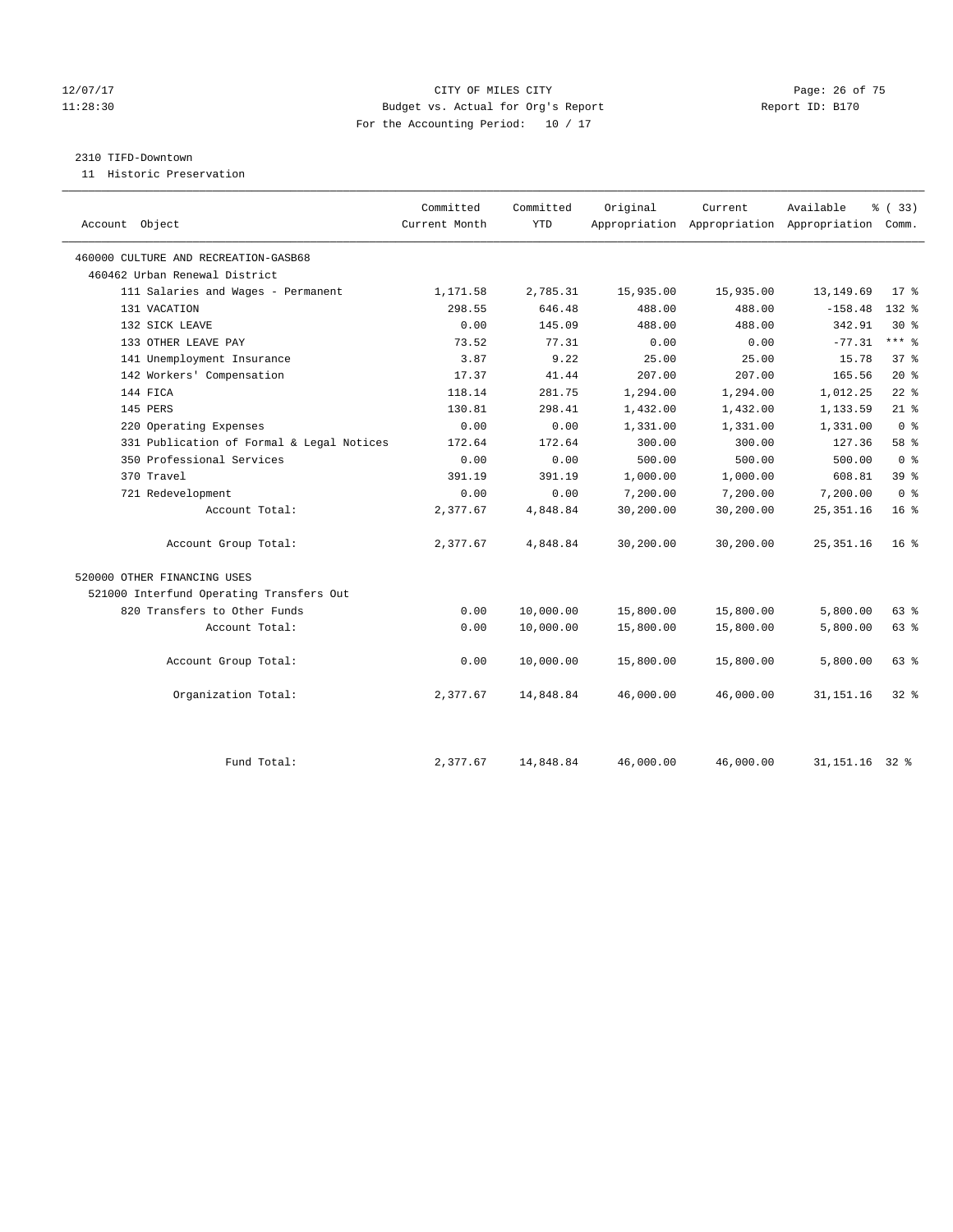#### 12/07/17 Page: 27 of 75 11:28:30 Budget vs. Actual for Org's Report Report ID: B170 For the Accounting Period: 10 / 17

# 2372 Permissive Medical Levy

20 Permissive Medical Levy

| Account Object                                                          | Committed<br>Current Month | Committed<br><b>YTD</b> | Original   | Current<br>Appropriation Appropriation | Available<br>Appropriation | % (33)<br>Comm. |
|-------------------------------------------------------------------------|----------------------------|-------------------------|------------|----------------------------------------|----------------------------|-----------------|
| 520000 OTHER FINANCING USES<br>521000 Interfund Operating Transfers Out |                            |                         |            |                                        |                            |                 |
| 820 Transfers to Other Funds                                            | 0.00                       | 0.00                    | 202,783.00 | 202,783.00                             | 202,783.00                 | 0 <sup>8</sup>  |
| Account Total:                                                          | 0.00                       | 0.00                    | 202,783.00 | 202,783.00                             | 202,783.00                 | 0 <sup>8</sup>  |
| Account Group Total:                                                    | 0.00                       | 0.00                    | 202,783.00 | 202,783.00                             | 202,783.00                 | 0 <sup>8</sup>  |
| Organization Total:                                                     | 0.00                       | 0.00                    | 202,783.00 | 202,783.00                             | 202,783.00                 | 0 <sup>8</sup>  |
|                                                                         |                            |                         |            |                                        |                            |                 |
| Fund Total:                                                             | 0.00                       | 0.00                    | 202,783.00 | 202,783.00                             | 202,783.00                 | 0 %             |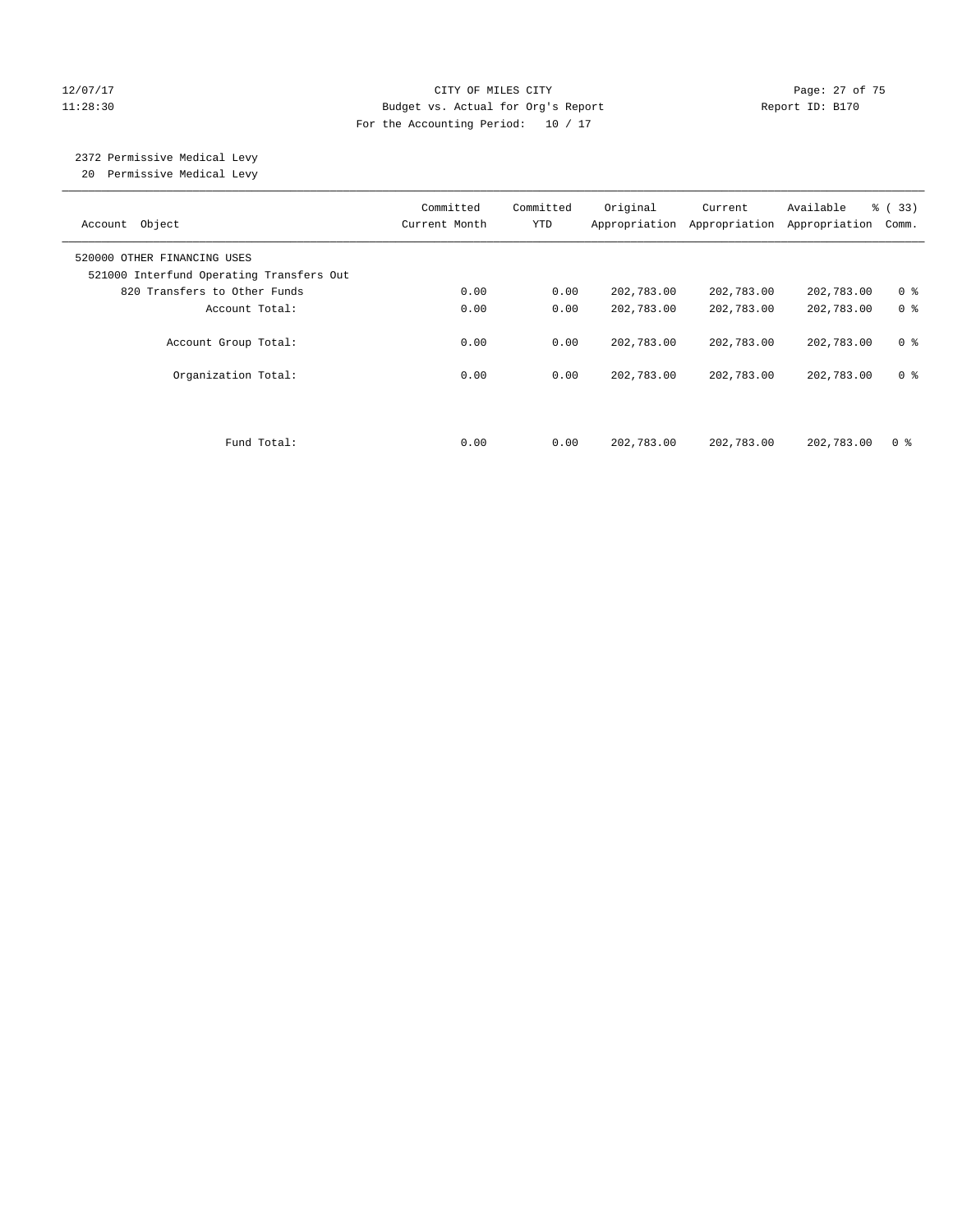#### 12/07/17 Page: 28 of 75 11:28:30 Budget vs. Actual for Org's Report Report ID: B170 For the Accounting Period: 10 / 17

————————————————————————————————————————————————————————————————————————————————————————————————————————————————————————————————————

### 2394 BUILDING CODE ENFORCEMENT

18 BUILDING INSPECTION

|                                           | Committed     | Committed | Original   | Current                                         | Available    | % (33)         |
|-------------------------------------------|---------------|-----------|------------|-------------------------------------------------|--------------|----------------|
| Account Object                            | Current Month | YTD       |            | Appropriation Appropriation Appropriation Comm. |              |                |
| 420000 PUBLIC SAFETY-GASB68               |               |           |            |                                                 |              |                |
| 420531 Building Inspection                |               |           |            |                                                 |              |                |
| 111 Salaries and Wages - Permanent        | 897.58        | 3,621.34  | 13,500.00  | 13,500.00                                       | 9,878.66     | $27$ %         |
| 121 OVERTIME-PERMANENT                    | 12.56         | 50.24     | 150.00     | 150.00                                          | 99.76        | $33$ $%$       |
| 131 VACATION                              | 84.82         | 364.44    | 500.00     | 500.00                                          | 135.56       | 73 %           |
| 132 SICK LEAVE                            | 51.55         | 216.99    | 300.00     | 300.00                                          | 83.01        | 72 %           |
| 133 OTHER LEAVE PAY                       | 0.00          | 0.00      | 515.00     | 515.00                                          | 515.00       | 0 <sup>8</sup> |
| 141 Unemployment Insurance                | 2.62          | 10.75     | 22.00      | 22.00                                           | 11.25        | 49 %           |
| 142 Workers' Compensation                 | 24.94         | 101.64    | 450.00     | 450.00                                          | 348.36       | 23%            |
| 143 Health Insurance                      | 214.46        | 857.68    | 2,700.00   | 2,700.00                                        | 1,842.32     | 32%            |
| 144 FICA                                  | 79.70         | 327.36    | 1,175.00   | 1,175.00                                        | 847.64       | $28$ %         |
| 145 PERS                                  | 88.63         | 359.71    | 1,286.00   | 1,286.00                                        | 926.29       | $28$ %         |
| 196 CLOTHING ALLOTMENT                    | 0.00          | 45.00     | 30.00      | 30.00                                           | $-15.00$     | 150 %          |
| 210 Office Supplies and Materials         | 15.33         | 69.42     | 2,000.00   | 2,000.00                                        | 1,930.58     | 3 <sup>°</sup> |
| 214 Small Items of Equipment              | 0.00          | 9,000.00  | 15,000.00  | 15,000.00                                       | 6,000.00     | 60 %           |
| 220 Operating Expenses                    | 0.00          | 0.00      | 1,000.00   | 1,000.00                                        | 1,000.00     | 0 <sup>8</sup> |
| 311 Postage, Box Rent, Etc.               | 0.00          | 276.53    | 400.00     | 400.00                                          | 123.47       | 69 %           |
| 320 Printing, Duplicating, Typing &       | 0.00          | 0.00      | 400.00     | 400.00                                          | 400.00       | 0 <sup>8</sup> |
| 330 Publicity, Subscriptions & Dues       | 0.00          | 0.00      | 500.00     | 500.00                                          | 500.00       | 0 <sup>8</sup> |
| 331 Publication of Formal & Legal Notices | 0.00          | 36.00     | 1,000.00   | 1,000.00                                        | 964.00       | 4%             |
| 334 Memberships, Registrations & Dues     | 0.00          | 0.00      | 300.00     | 300.00                                          | 300.00       | 0 <sup>8</sup> |
| 345 Telephone                             | 26.36         | 105.44    | 400.00     | 400.00                                          | 294.56       | 26 %           |
| 347 Internet                              | 0.00          | 0.00      | 200.00     | 200.00                                          | 200.00       | 0 <sup>8</sup> |
| 350 Professional Services                 | 2,935.20      | 24,229.90 | 115,000.00 | 115,000.00                                      | 90,770.10    | $21$ %         |
| 360 Contr R & M                           | 160.27        | 1,573.59  | 1,900.00   | 1,900.00                                        | 326.41       | 83 %           |
| 380 Training Services                     | $-75.00$      | 1,714.34  | 5,000.00   | 5,000.00                                        | 3,285.66     | 34%            |
| 382 Books                                 | 0.00          | 0.00      | 8,000.00   | 8,000.00                                        | 8,000.00     | 0 <sup>8</sup> |
| 540 Special Assessments                   | 0.00          | 636.57    | 800.00     | 800.00                                          | 163.43       | $80*$          |
| Account Total:                            | 4,519.02      | 43,596.94 | 172,528.00 | 172,528.00                                      | 128,931.06   | $25$ %         |
|                                           |               |           |            |                                                 |              |                |
| Account Group Total:                      | 4,519.02      | 43,596.94 | 172,528.00 | 172,528.00                                      | 128,931.06   | $25$ %         |
| 510000 MISCELLANEOUS                      |               |           |            |                                                 |              |                |
| 510330 Comprehensive Liability Insurance  |               |           |            |                                                 |              |                |
| 513 Liability                             | 0.00          | 213.21    | 214.00     | 214.00                                          |              | $0.79$ 100 %   |
| Account Total:                            | 0.00          | 213.21    | 214.00     | 214.00                                          |              | $0.79$ 100 %   |
|                                           |               |           |            |                                                 |              |                |
| Account Group Total:                      | 0.00          | 213.21    | 214.00     | 214.00                                          | 0.79         | $100*$         |
| 520000 OTHER FINANCING USES               |               |           |            |                                                 |              |                |
| 521000 Interfund Operating Transfers Out  |               |           |            |                                                 |              |                |
| 820 Transfers to Other Funds              | 564.17        | 2,256.68  | 6,770.00   | 6,770.00                                        | 4,513.32     | 33%            |
| Account Total:                            | 564.17        | 2,256.68  | 6,770.00   | 6,770.00                                        | 4,513.32     | 33%            |
|                                           |               |           |            |                                                 |              |                |
| Account Group Total:                      | 564.17        | 2,256.68  | 6,770.00   | 6,770.00                                        | 4,513.32     | 33%            |
| Organization Total:                       | 5,083.19      | 46,066.83 | 179,512.00 | 179,512.00                                      | 133, 445. 17 | $26$ %         |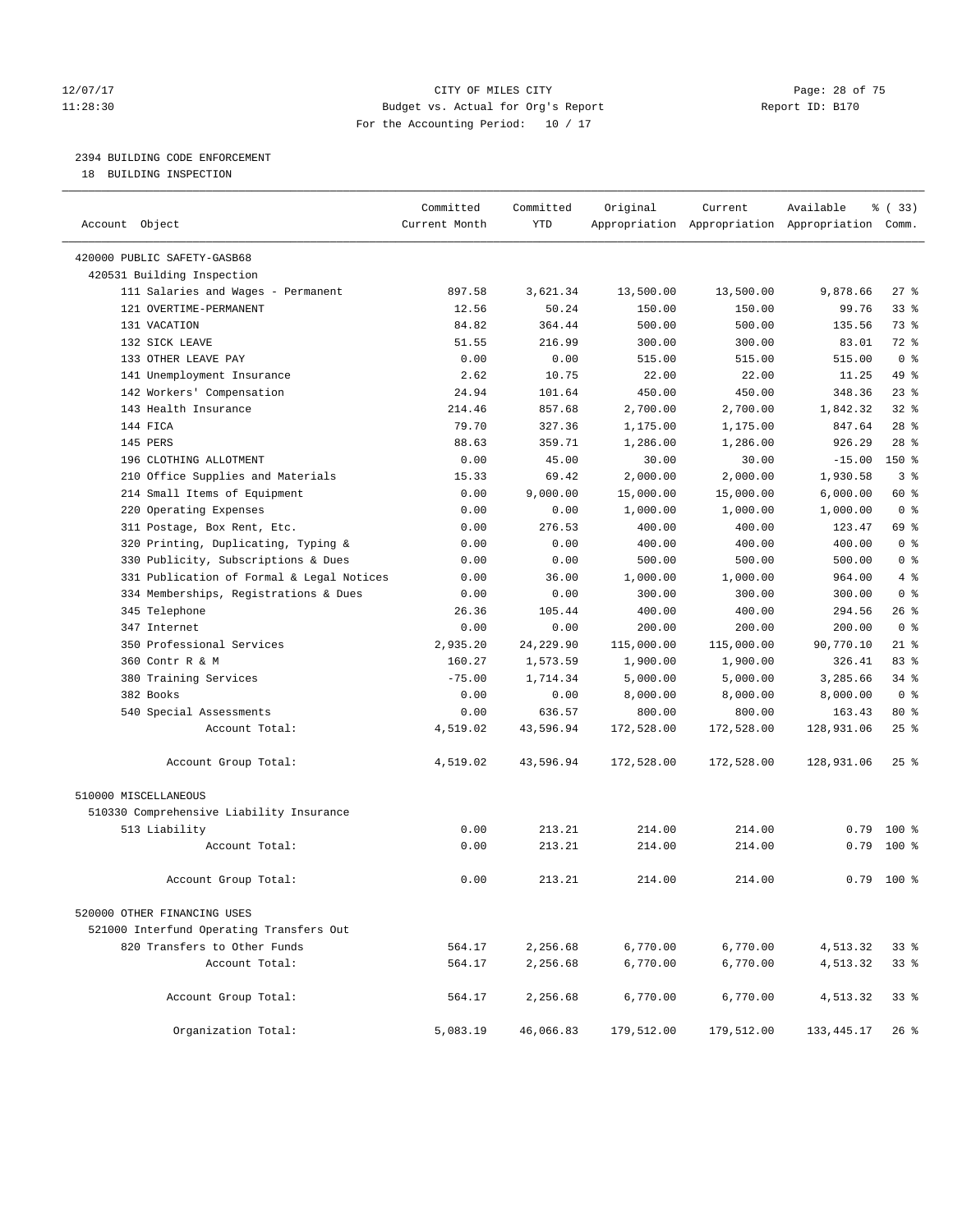#### 12/07/17 Page: 29 of 75 11:28:30 Budget vs. Actual for Org's Report Report ID: B170 For the Accounting Period: 10 / 17

#### 2394 BUILDING CODE ENFORCEMENT

18 BUILDING INSPECTION

| Account Object |             | Committed<br>Current Month | Committed<br><b>YTD</b> | Original   | Current    | Available<br>Appropriation Appropriation Appropriation Comm. | - 8 (33) |
|----------------|-------------|----------------------------|-------------------------|------------|------------|--------------------------------------------------------------|----------|
|                | Fund Total: | 5,083.19                   | 46,066.83               | 179,512.00 | 179,512.00 | 133,445.17 26 %                                              |          |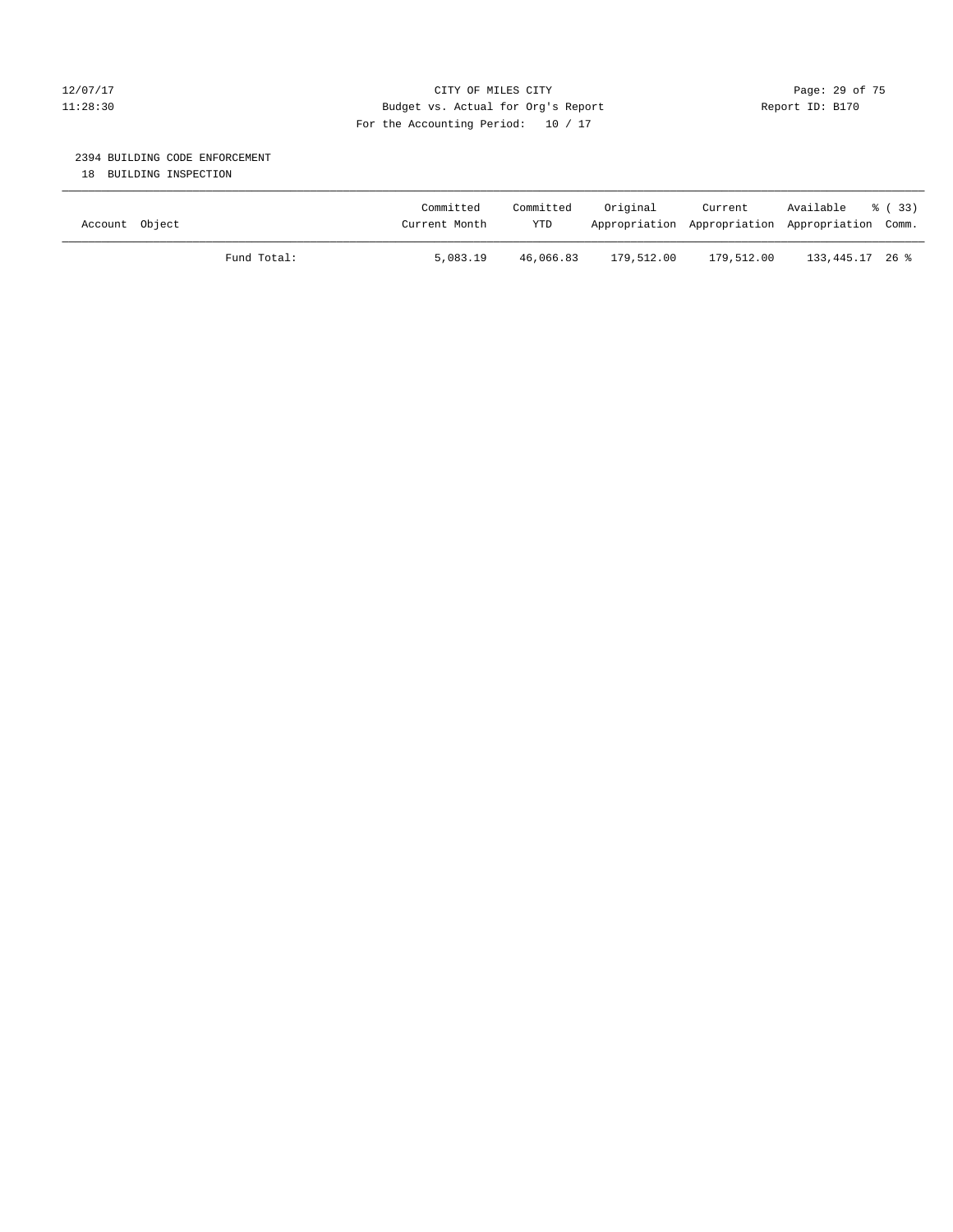#### 12/07/17 Page: 30 of 75 11:28:30 Budget vs. Actual for Org's Report Report ID: B170 For the Accounting Period: 10 / 17

#### 2400 LTG M D#165-(Gen City) 46 SID #165

| 46 | SID #165 |  |
|----|----------|--|
|    |          |  |

| Account Object                           | Committed<br>Current Month | Committed<br><b>YTD</b> | Original   | Current<br>Appropriation Appropriation | Available<br>Appropriation | % (33)<br>Comm. |  |
|------------------------------------------|----------------------------|-------------------------|------------|----------------------------------------|----------------------------|-----------------|--|
| 430000 Public Works-GASB68               |                            |                         |            |                                        |                            |                 |  |
| 430263 STREET LIGHTING                   |                            |                         |            |                                        |                            |                 |  |
| 341 Electric Utility Services            | 11, 431.28                 | 43,045.64               | 120,000.00 | 120,000.00                             | 76,954.36                  | 36%             |  |
| 533 Machinery and Equipment Rental       | 5,519.20                   | 22,023.50               | 61,000.00  | 61,000.00                              | 38,976.50                  | 36%             |  |
| Account Total:                           | 16,950.48                  | 65,069.14               | 181,000.00 | 181,000.00                             | 115,930.86                 | 36%             |  |
| Account Group Total:                     | 16,950.48                  | 65,069.14               | 181,000.00 | 181,000.00                             | 115,930.86                 | 36 <sup>8</sup> |  |
| 520000 OTHER FINANCING USES              |                            |                         |            |                                        |                            |                 |  |
| 521000 Interfund Operating Transfers Out |                            |                         |            |                                        |                            |                 |  |
| 820 Transfers to Other Funds             | 0.00                       | 1,000.00                | 1,000.00   | 1,000.00                               | 0.00                       | $100*$          |  |
| Account Total:                           | 0.00                       | 1,000.00                | 1,000.00   | 1,000.00                               | 0.00                       | 100 %           |  |
| Account Group Total:                     | 0.00                       | 1,000.00                | 1,000.00   | 1,000.00                               |                            | $0.00 100$ %    |  |
| Organization Total:                      | 16,950.48                  | 66,069.14               | 182,000.00 | 182,000.00                             | 115,930.86                 | 36 <sup>8</sup> |  |
|                                          |                            |                         |            |                                        |                            |                 |  |
| Fund Total:                              | 16,950.48                  | 66,069.14               | 182,000.00 | 182,000.00                             | 115,930.86 36 %            |                 |  |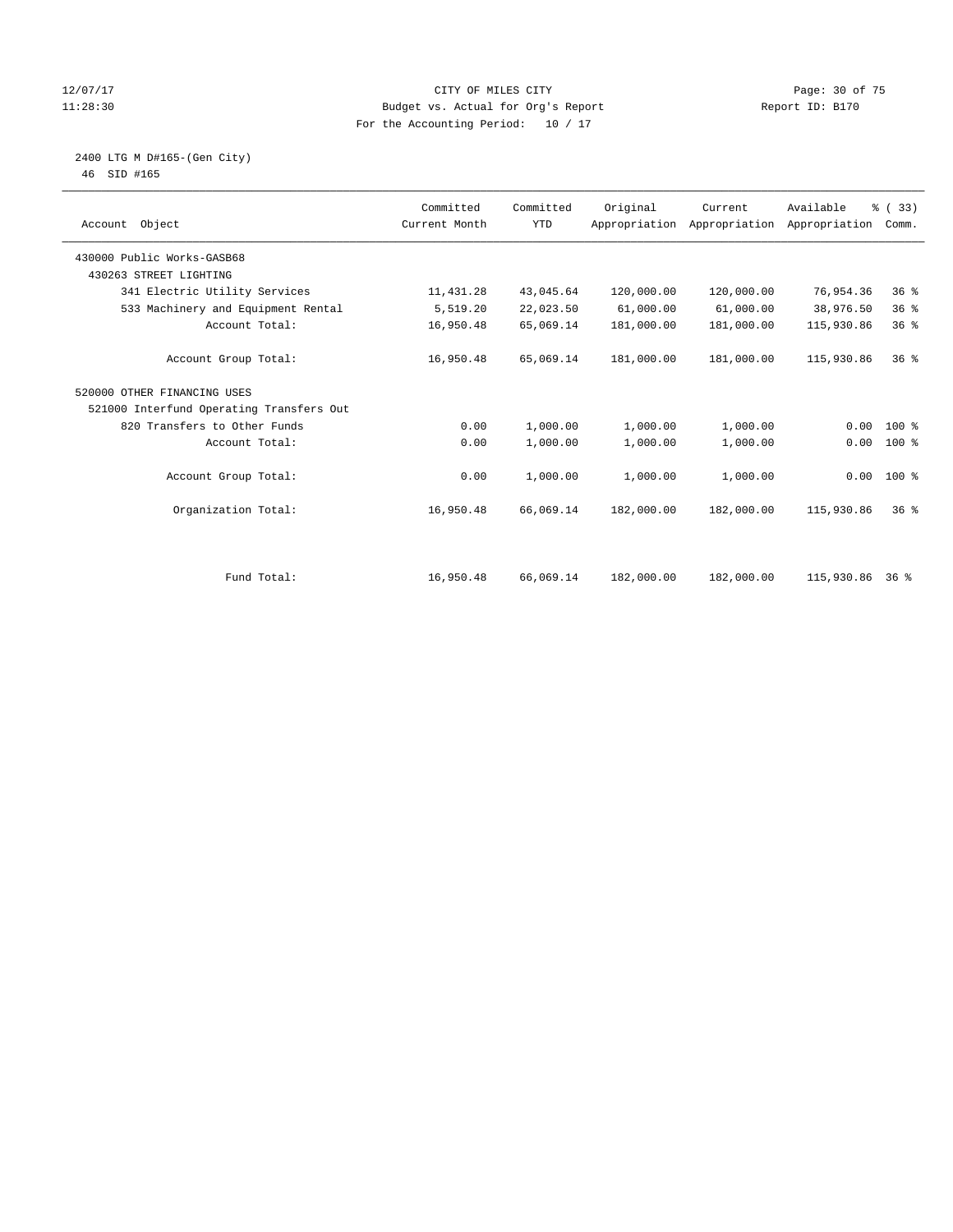#### 12/07/17 Page: 31 of 75 11:28:30 Budget vs. Actual for Org's Report Report ID: B170 For the Accounting Period: 10 / 17

2420 LTG M D#167-(MilesAddn Etc)

48 SID #167

| Account Object                           | Committed<br>Current Month | Committed<br><b>YTD</b> | Original  | Current<br>Appropriation Appropriation Appropriation | Available      | % (33)<br>Comm. |
|------------------------------------------|----------------------------|-------------------------|-----------|------------------------------------------------------|----------------|-----------------|
| 430000 Public Works-GASB68               |                            |                         |           |                                                      |                |                 |
| 430263 STREET LIGHTING                   |                            |                         |           |                                                      |                |                 |
| 341 Electric Utility Services            | 2,121.78                   | 7,984.84                | 22,000.00 | 22,000.00                                            | 14,015.16      | $36*$           |
| 533 Machinery and Equipment Rental       | 741.10                     | 2,964.40                | 9,000.00  | 9,000.00                                             | 6,035.60       | 33%             |
| Account Total:                           | 2,862.88                   | 10,949.24               | 31,000.00 | 31,000.00                                            | 20,050.76      | 35%             |
| Account Group Total:                     | 2,862.88                   | 10,949.24               | 31,000.00 | 31,000.00                                            | 20,050.76      | 35 <sup>8</sup> |
| 520000 OTHER FINANCING USES              |                            |                         |           |                                                      |                |                 |
| 521000 Interfund Operating Transfers Out |                            |                         |           |                                                      |                |                 |
| 820 Transfers to Other Funds             | 0.00                       | 1,000.00                | 1,000.00  | 1,000.00                                             | 0.00           | 100 %           |
| Account Total:                           | 0.00                       | 1,000.00                | 1,000.00  | 1,000.00                                             | 0.00           | 100 %           |
| Account Group Total:                     | 0.00                       | 1,000.00                | 1,000.00  | 1,000.00                                             |                | $0.00 100$ %    |
| Organization Total:                      | 2,862.88                   | 11,949.24               | 32,000.00 | 32,000.00                                            | 20,050.76      | 37 <sup>8</sup> |
|                                          |                            |                         |           |                                                      |                |                 |
| Fund Total:                              | 2,862.88                   | 11,949.24               | 32,000.00 | 32,000.00                                            | 20,050.76 37 % |                 |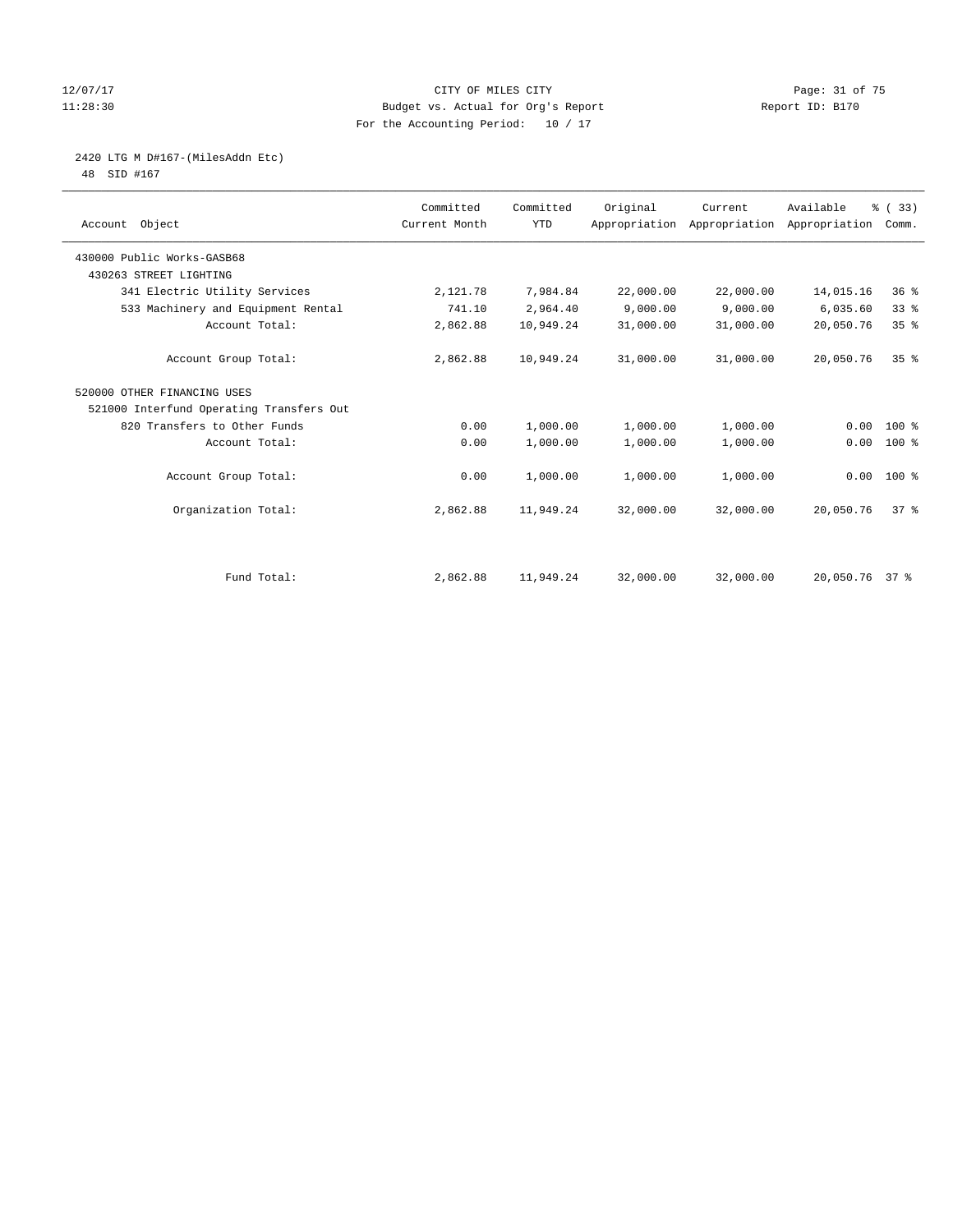#### 12/07/17 Page: 32 of 75 11:28:30 Budget vs. Actual for Org's Report Report ID: B170 For the Accounting Period: 10 / 17

 2430 LTG M D#171-(Balsam Est) 49 SID #171

| Account Object                           | Committed<br>Current Month | Committed<br><b>YTD</b> | Original | Current  | Available<br>Appropriation Appropriation Appropriation | % (33)<br>Comm. |
|------------------------------------------|----------------------------|-------------------------|----------|----------|--------------------------------------------------------|-----------------|
| 430000 Public Works-GASB68               |                            |                         |          |          |                                                        |                 |
| 430263 STREET LIGHTING                   |                            |                         |          |          |                                                        |                 |
| 230 Repair and Maintenance Supplies      | 0.00                       | 0.58                    | 950.00   | 950.00   | 949.42                                                 | 0 <sup>8</sup>  |
| 341 Electric Utility Services            | 151.17                     | 567.45                  | 1,850.00 | 1,850.00 | 1,282.55                                               | $31$ %          |
| 360 Contr R & M                          | 0.00                       | 177.50                  | 1,700.00 | 1,700.00 | 1,522.50                                               | 10 <sup>°</sup> |
| Account Total:                           | 151.17                     | 745.53                  | 4,500.00 | 4,500.00 | 3,754.47                                               | 17.8            |
| Account Group Total:                     | 151.17                     | 745.53                  | 4,500.00 | 4,500.00 | 3,754.47                                               | $17*$           |
| 520000 OTHER FINANCING USES              |                            |                         |          |          |                                                        |                 |
| 521000 Interfund Operating Transfers Out |                            |                         |          |          |                                                        |                 |
| 820 Transfers to Other Funds             | 0.00                       | 1,000.00                | 1,000.00 | 1,000.00 | 0.00                                                   | $100*$          |
| Account Total:                           | 0.00                       | 1,000.00                | 1,000.00 | 1,000.00 | 0.00                                                   | $100*$          |
| Account Group Total:                     | 0.00                       | 1,000.00                | 1,000.00 | 1,000.00 | 0.00                                                   | $100*$          |
| Organization Total:                      | 151.17                     | 1,745.53                | 5,500.00 | 5,500.00 | 3,754.47                                               | $32*$           |
|                                          |                            |                         |          |          |                                                        |                 |
| Fund Total:                              | 151.17                     | 1,745.53                | 5,500.00 | 5,500.00 | $3,754.47$ 32 %                                        |                 |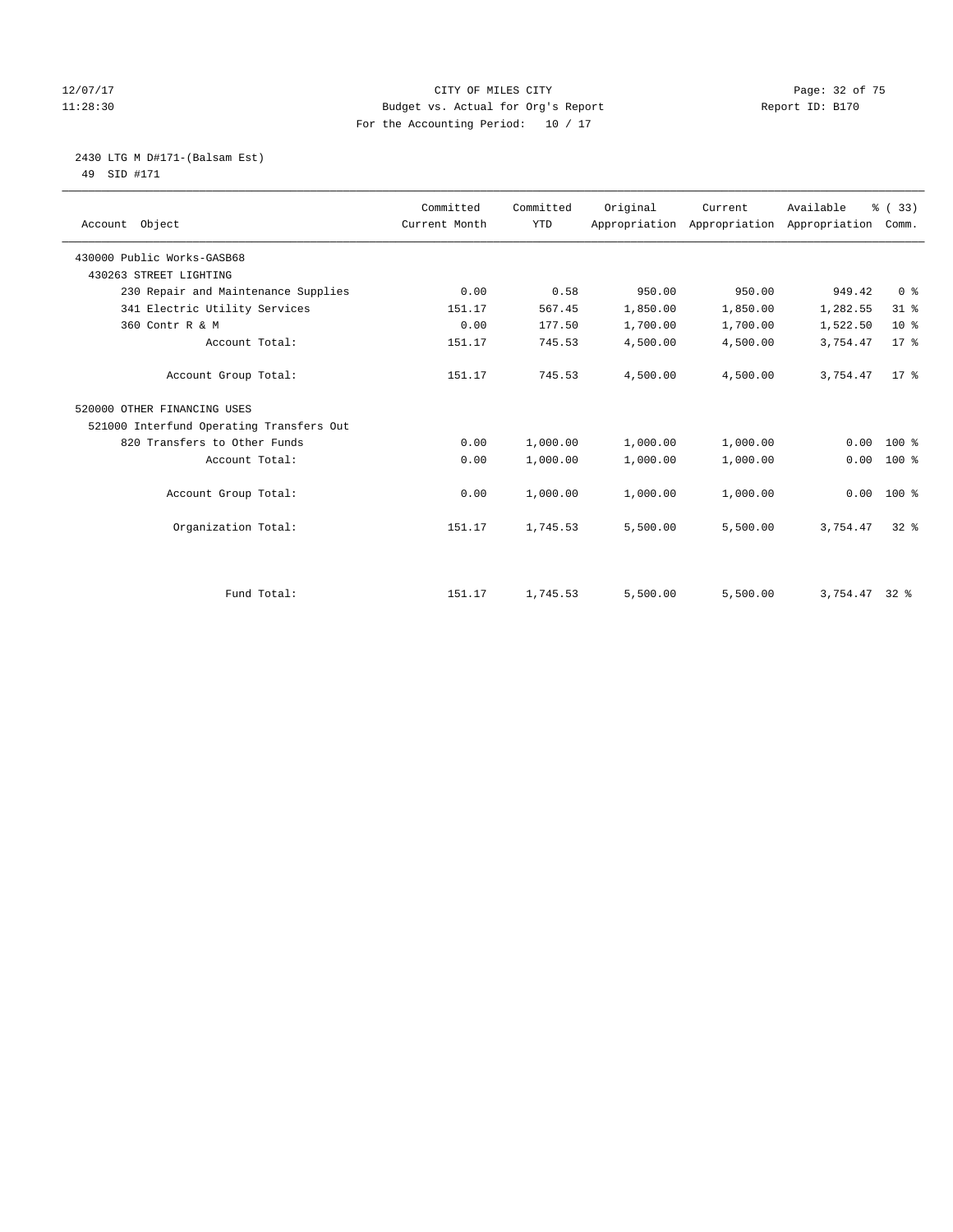#### 12/07/17 Page: 33 of 75 11:28:30 Budget vs. Actual for Org's Report Report ID: B170 For the Accounting Period: 10 / 17

 2440 LTG M D#172-(Main Str) 50 SID #172

| Account Object                           | Committed<br>Current Month | Committed<br><b>YTD</b> | Original  | Current<br>Appropriation Appropriation | Available<br>Appropriation | % (33)<br>Comm. |
|------------------------------------------|----------------------------|-------------------------|-----------|----------------------------------------|----------------------------|-----------------|
|                                          |                            |                         |           |                                        |                            |                 |
| 430000 Public Works-GASB68               |                            |                         |           |                                        |                            |                 |
| 430263 STREET LIGHTING                   |                            |                         |           |                                        |                            |                 |
| 230 Repair and Maintenance Supplies      | 36.14                      | 158.08                  | 3,000.00  | 3,000.00                               | 2,841.92                   | 5 <sup>°</sup>  |
| 341 Electric Utility Services            | 1,401.81                   | 5,200.87                | 14,890.00 | 14,890.00                              | 9,689.13                   | 35%             |
| 360 Contr R & M                          | 297.50                     | 425.00                  | 1,700.00  | 1,700.00                               | 1,275.00                   | 25%             |
| Account Total:                           | 1,735.45                   | 5,783.95                | 19,590.00 | 19,590.00                              | 13,806.05                  | $30*$           |
| Account Group Total:                     | 1,735.45                   | 5,783.95                | 19,590.00 | 19,590.00                              | 13,806.05                  | $30*$           |
| 520000 OTHER FINANCING USES              |                            |                         |           |                                        |                            |                 |
| 521000 Interfund Operating Transfers Out |                            |                         |           |                                        |                            |                 |
| 820 Transfers to Other Funds             | 0.00                       | 1,000.00                | 1,000.00  | 1,000.00                               | 0.00                       | 100 %           |
| Account Total:                           | 0.00                       | 1,000.00                | 1,000.00  | 1,000.00                               | 0.00                       | $100$ %         |
| Account Group Total:                     | 0.00                       | 1,000.00                | 1,000.00  | 1,000.00                               | 0.00                       | $100*$          |
| Organization Total:                      | 1,735.45                   | 6,783.95                | 20,590.00 | 20,590.00                              | 13,806.05                  | $33*$           |
|                                          |                            |                         |           |                                        |                            |                 |
| Fund Total:                              | 1,735.45                   | 6,783.95                | 20,590.00 | 20,590.00                              | 13,806.05                  | $33*$           |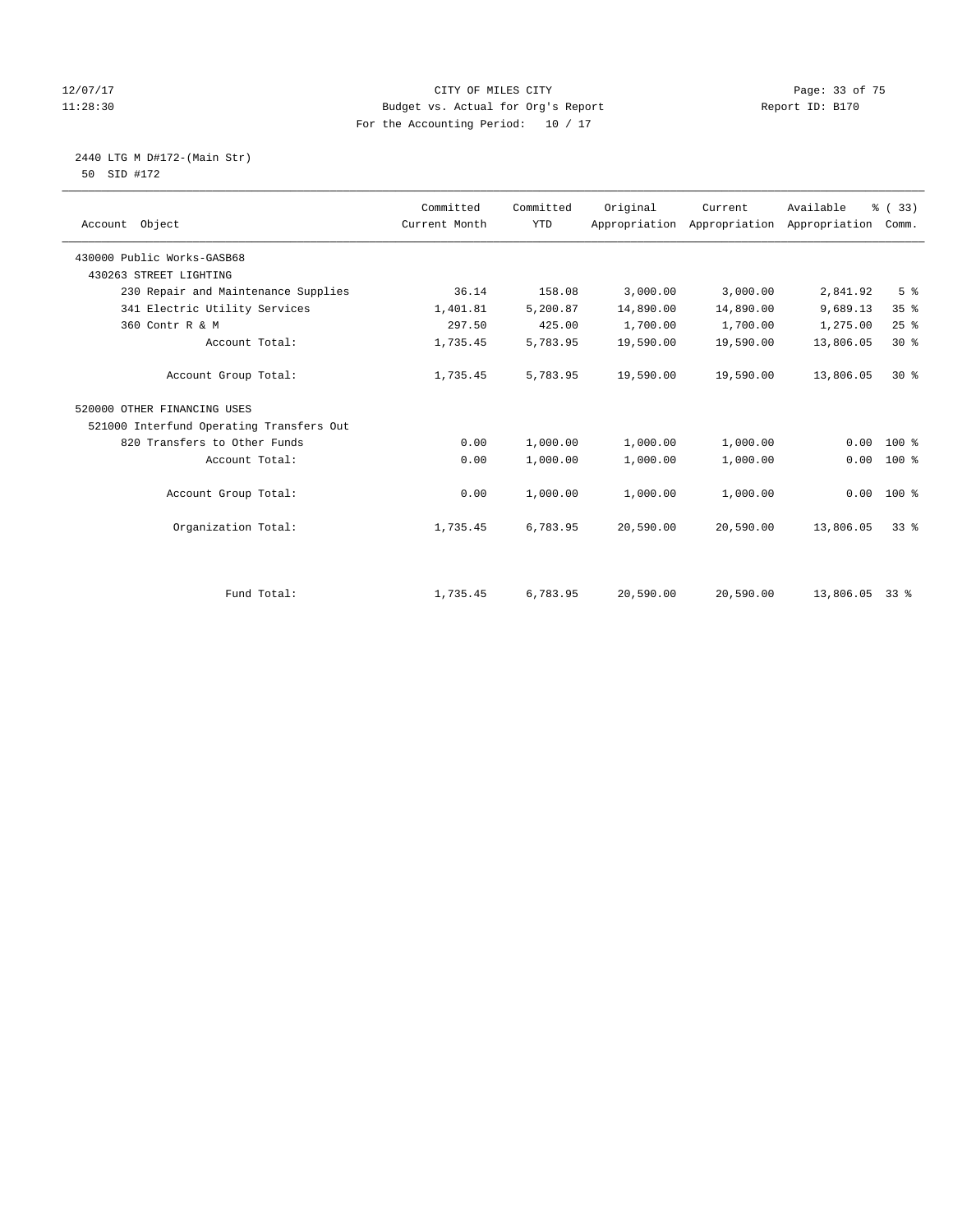#### 12/07/17 Page: 34 of 75 11:28:30 Budget vs. Actual for Org's Report Report ID: B170 For the Accounting Period: 10 / 17

#### 2450 LTG M D#195-(SG-Trico) 51 SID #195

|                                          | Committed     | Committed  | Original | Current                                   | Available     | % (33)   |  |
|------------------------------------------|---------------|------------|----------|-------------------------------------------|---------------|----------|--|
| Account Object                           | Current Month | <b>YTD</b> |          | Appropriation Appropriation Appropriation |               | Comm.    |  |
|                                          |               |            |          |                                           |               |          |  |
| 430000 Public Works-GASB68               |               |            |          |                                           |               |          |  |
| 430263 STREET LIGHTING                   |               |            |          |                                           |               |          |  |
| 341 Electric Utility Services            | 401.84        | 1,607.36   | 5,505.00 | 5,505.00                                  | 3,897.64      | 29%      |  |
| Account Total:                           | 401.84        | 1,607.36   | 5,505.00 | 5,505.00                                  | 3,897.64      | 29%      |  |
| Account Group Total:                     | 401.84        | 1,607.36   | 5,505.00 | 5,505.00                                  | 3,897.64      | $29$ $%$ |  |
| 520000 OTHER FINANCING USES              |               |            |          |                                           |               |          |  |
| 521000 Interfund Operating Transfers Out |               |            |          |                                           |               |          |  |
| 820 Transfers to Other Funds             | 0.00          | 1,000.00   | 1,000.00 | 1,000.00                                  | 0.00          | 100 %    |  |
| Account Total:                           | 0.00          | 1,000.00   | 1,000.00 | 1,000.00                                  | 0.00          | $100*$   |  |
| Account Group Total:                     | 0.00          | 1,000.00   | 1,000.00 | 1,000.00                                  | 0.00          | $100*$   |  |
| Organization Total:                      | 401.84        | 2,607.36   | 6,505.00 | 6,505.00                                  | 3,897.64      | $40*$    |  |
|                                          |               |            |          |                                           |               |          |  |
| Fund Total:                              | 401.84        | 2,607.36   | 6,505.00 | 6,505.00                                  | 3,897.64 40 % |          |  |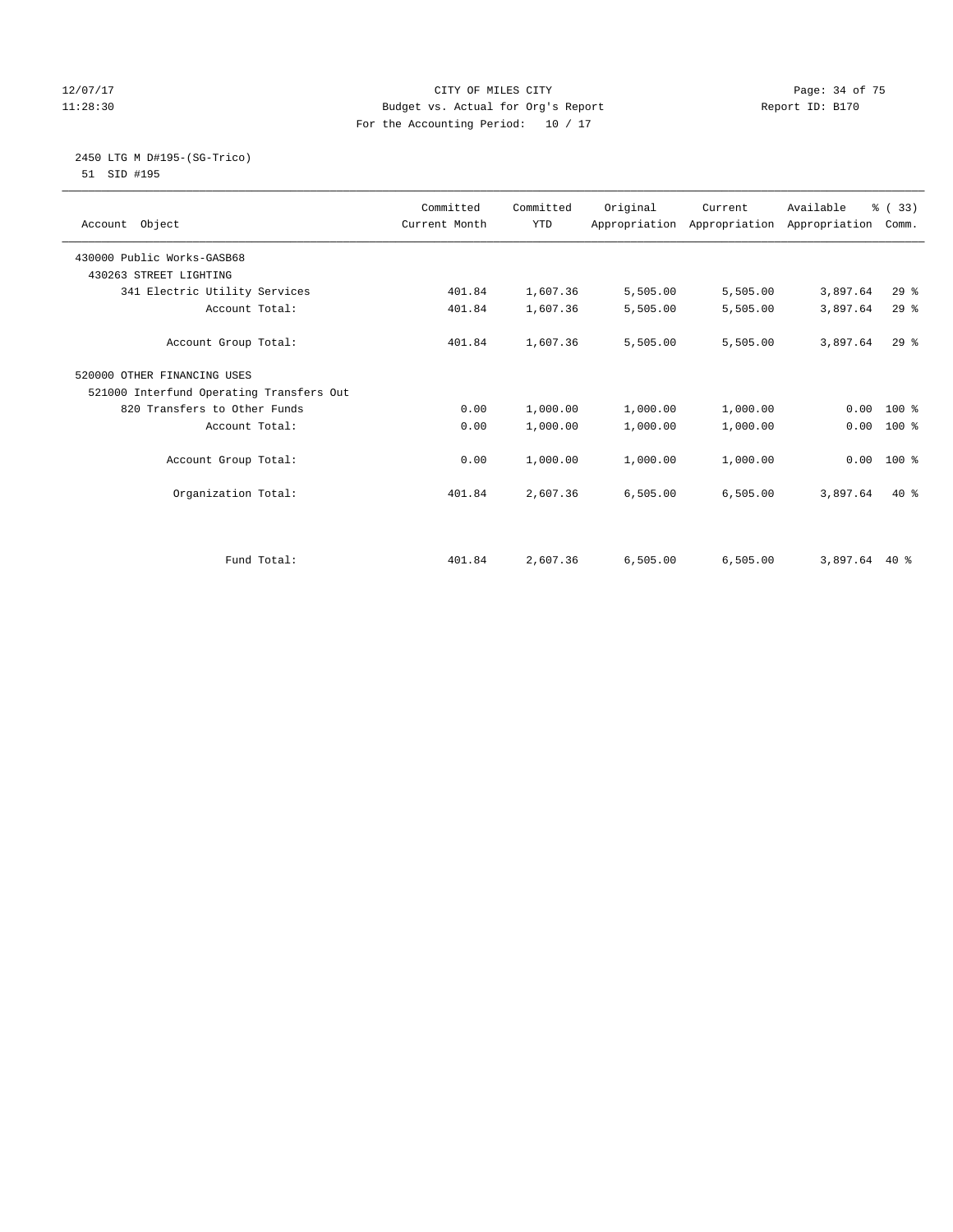#### 12/07/17 Page: 35 of 75 11:28:30 Budget vs. Actual for Org's Report Report ID: B170 For the Accounting Period: 10 / 17

2470 LTG M D#202-(SG-MDU&NV)

72 SID #202

| Account Object                           | Committed<br>Current Month | Committed<br><b>YTD</b> | Original | Current<br>Appropriation Appropriation Appropriation | Available     | % (33)<br>Comm. |
|------------------------------------------|----------------------------|-------------------------|----------|------------------------------------------------------|---------------|-----------------|
| 430000 Public Works-GASB68               |                            |                         |          |                                                      |               |                 |
| 430263 STREET LIGHTING                   |                            |                         |          |                                                      |               |                 |
| 341 Electric Utility Services            | 629.73                     | 2,137.65                | 3,809.00 | 3,809.00                                             | 1,671.35      | 56%             |
| 533 Machinery and Equipment Rental       | 3.00                       | 307.12                  | 3,200.00 | 3,200.00                                             | 2,892.88      | $10*$           |
| Account Total:                           | 632.73                     | 2,444.77                | 7,009.00 | 7,009.00                                             | 4,564.23      | 35%             |
| Account Group Total:                     | 632.73                     | 2,444.77                | 7,009.00 | 7,009.00                                             | 4,564.23      | 35 <sup>8</sup> |
| 520000 OTHER FINANCING USES              |                            |                         |          |                                                      |               |                 |
| 521000 Interfund Operating Transfers Out |                            |                         |          |                                                      |               |                 |
| 820 Transfers to Other Funds             | 0.00                       | 1,000.00                | 1,000.00 | 1,000.00                                             | 0.00          | $100*$          |
| Account Total:                           | 0.00                       | 1,000.00                | 1,000.00 | 1,000.00                                             | 0.00          | $100$ %         |
| Account Group Total:                     | 0.00                       | 1,000.00                | 1,000.00 | 1,000.00                                             |               | $0.00 100$ %    |
| Organization Total:                      | 632.73                     | 3,444.77                | 8,009.00 | 8,009.00                                             | 4,564.23      | $43*$           |
|                                          |                            |                         |          |                                                      |               |                 |
| Fund Total:                              | 632.73                     | 3,444.77                | 8,009.00 | 8,009.00                                             | 4,564.23 43 % |                 |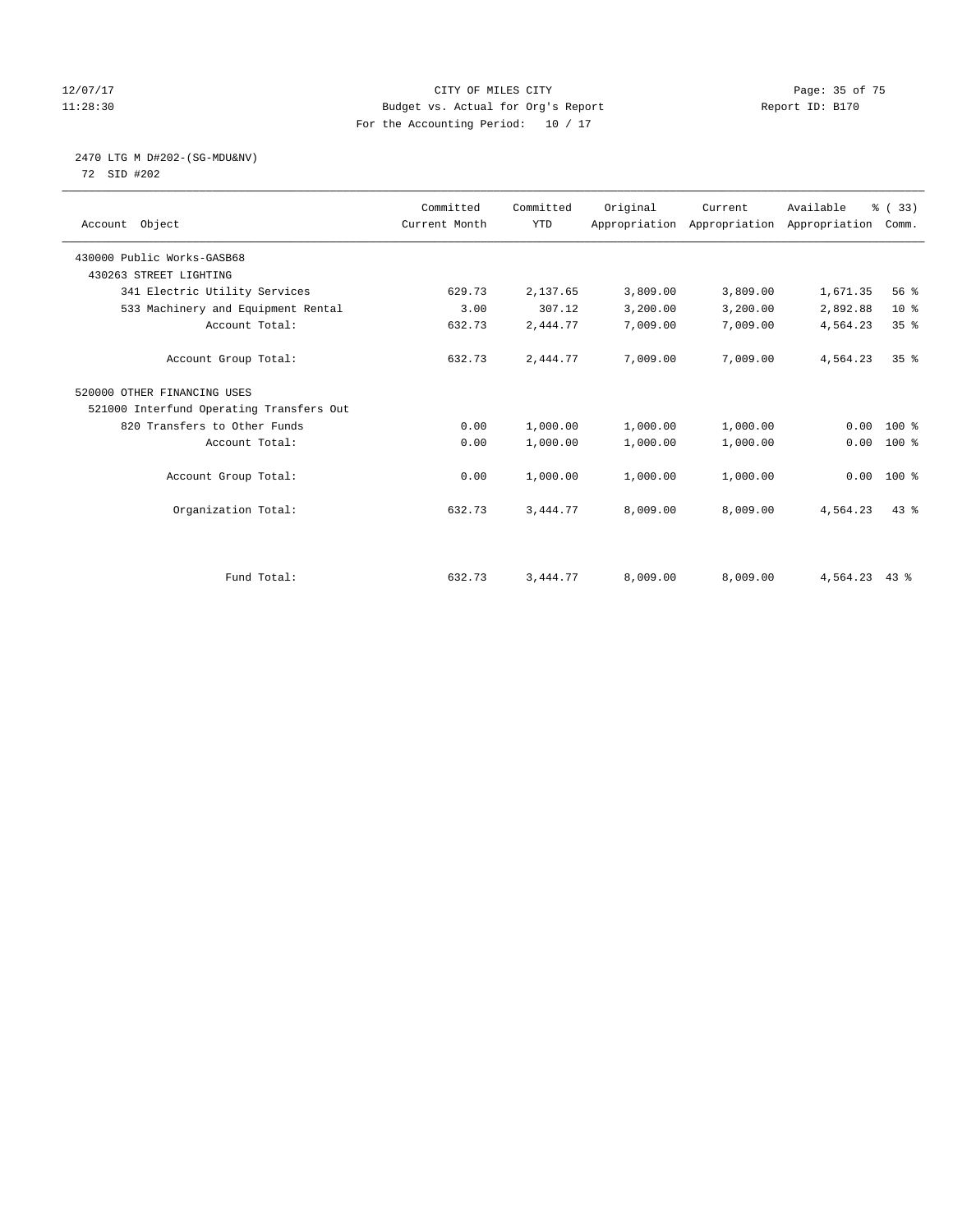#### 12/07/17 Page: 36 of 75 11:28:30 Budget vs. Actual for Org's Report Report ID: B170 For the Accounting Period: 10 / 17

## 2480 LTG M M#173-(Milestown Estates)

47 SID #173(Ltg-Milestown)

| Account Object                           | Committed<br>Current Month | Committed<br><b>YTD</b> | Original | Current<br>Appropriation Appropriation Appropriation | Available | % (33)<br>Comm. |
|------------------------------------------|----------------------------|-------------------------|----------|------------------------------------------------------|-----------|-----------------|
| 430000 Public Works-GASB68               |                            |                         |          |                                                      |           |                 |
| 430263 STREET LIGHTING                   |                            |                         |          |                                                      |           |                 |
| 230 Repair and Maintenance Supplies      | 103.86                     | 103.86                  | 460.00   | 460.00                                               | 356.14    | $23$ $%$        |
| 341 Electric Utility Services            | 117.36                     | 461.64                  | 1,400.00 | 1,400.00                                             | 938.36    | 33 <sup>8</sup> |
| 360 Contr R & M                          | 0.00                       | 0.00                    | 100.00   | 100.00                                               | 100.00    | 0 <sup>8</sup>  |
| Account Total:                           | 221.22                     | 565.50                  | 1,960.00 | 1,960.00                                             | 1,394.50  | 29%             |
| Account Group Total:                     | 221.22                     | 565.50                  | 1,960.00 | 1,960.00                                             | 1,394.50  | $29$ $%$        |
| 520000 OTHER FINANCING USES              |                            |                         |          |                                                      |           |                 |
| 521000 Interfund Operating Transfers Out |                            |                         |          |                                                      |           |                 |
| 820 Transfers to Other Funds             | 0.00                       | 250.00                  | 250.00   | 250.00                                               | 0.00      | $100*$          |
| Account Total:                           | 0.00                       | 250.00                  | 250.00   | 250.00                                               | 0.00      | $100*$          |
| Account Group Total:                     | 0.00                       | 250.00                  | 250.00   | 250.00                                               | 0.00      | $100*$          |
| Organization Total:                      | 221.22                     | 815.50                  | 2,210.00 | 2,210.00                                             | 1,394.50  | 37 <sup>8</sup> |
|                                          |                            |                         |          |                                                      |           |                 |
| Fund Total:                              | 221.22                     | 815.50                  | 2,210.00 | 2,210.00                                             | 1,394.50  | 37 <sup>8</sup> |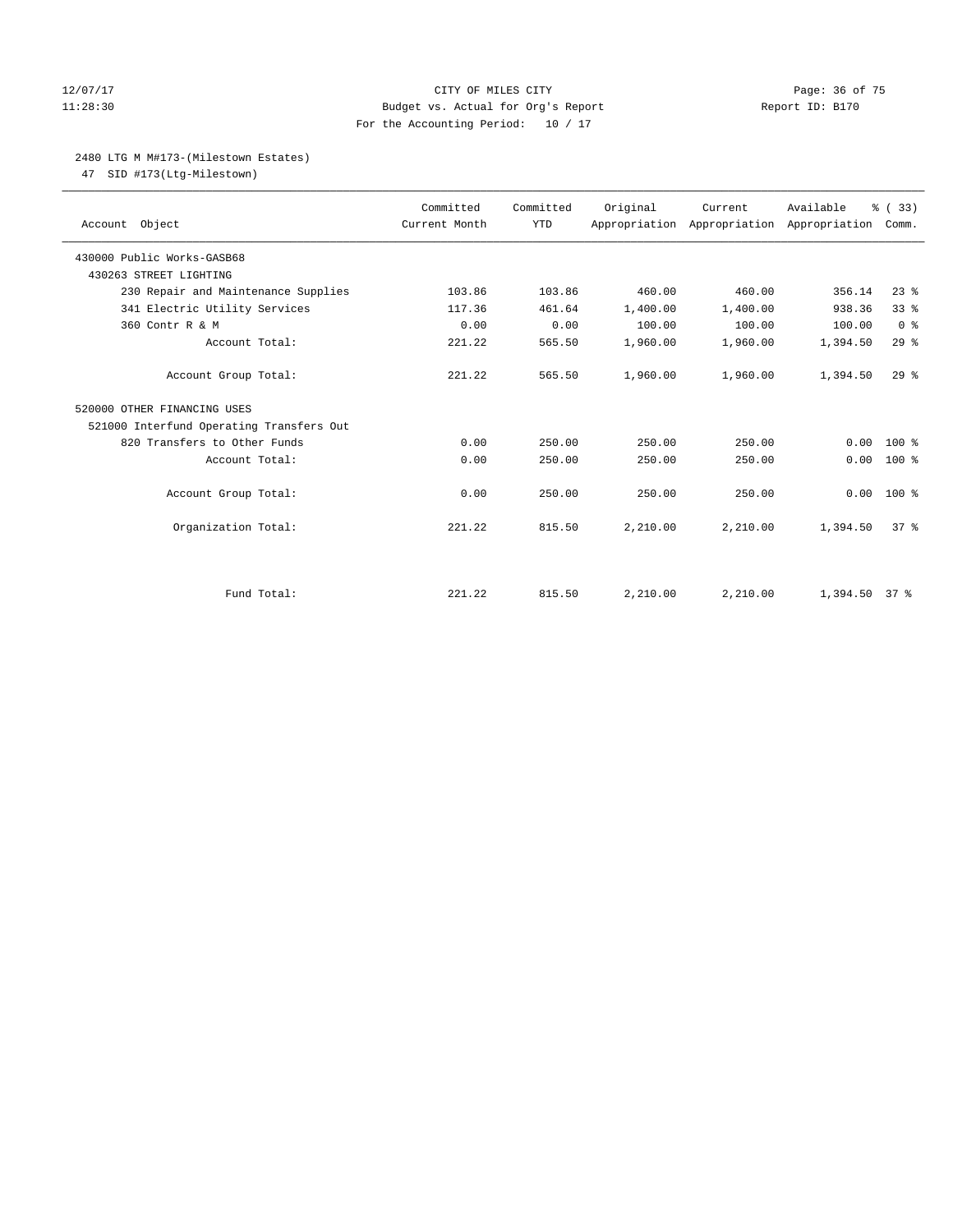#### 12/07/17 Page: 37 of 75 11:28:30 Budget vs. Actual for Org's Report Report ID: B170 For the Accounting Period: 10 / 17

————————————————————————————————————————————————————————————————————————————————————————————————————————————————————————————————————

# 2510 STR MAINT DIST #204

107 Paved St. Maint. Dist.#204

| Account Object<br><b>YTD</b><br>Appropriation Appropriation Appropriation Comm.<br>Current Month                                  |                  |
|-----------------------------------------------------------------------------------------------------------------------------------|------------------|
|                                                                                                                                   |                  |
|                                                                                                                                   |                  |
| 430000 Public Works-GASB68                                                                                                        |                  |
| 430220 Operations                                                                                                                 |                  |
| 111 Salaries and Wages - Permanent<br>18, 417.85<br>77,920.14<br>274,950.00<br>274,950.00<br>197,029.86<br>121 OVERTIME-PERMANENT | 28 %             |
| 491.13<br>2,718.18<br>9,000.00<br>9,000.00<br>6,281.82                                                                            | $30*$            |
| 131 VACATION<br>1,703.93<br>6,432.96<br>10,000.00<br>10,000.00<br>3,567.04<br>132 SICK LEAVE<br>3,487.94                          | 64 %<br>70 %     |
| 5,000.00<br>5,000.00<br>1,456.93<br>1,512.06                                                                                      | 4%               |
| 133 OTHER LEAVE PAY<br>150.74<br>4,142.00<br>4,142.00<br>3,991.26<br>0.00<br>134 HOLIDAY PAY                                      |                  |
| 79.94<br>401.17<br>998.83<br>1,400.00<br>1,400.00                                                                                 | $29$ %<br>$52$ % |
| 141 Unemployment Insurance<br>55.42<br>230.02<br>443.00<br>212.98<br>443.00<br>1,153.39                                           |                  |
| 142 Workers' Compensation<br>4,779.85<br>16,200.00<br>16,200.00<br>11,420.15                                                      | $30*$            |
| 143 Health Insurance<br>15,865.43<br>3,966.40<br>54,381.00<br>54,381.00<br>38,515.57                                              | 29%              |
| 6,846.45<br>144 FICA<br>1,647.63<br>22,590.00<br>22,590.00<br>15,743.55                                                           | $30*$            |
| 145 PERS<br>1,876.11<br>7,717.43<br>25,011.00<br>25,011.00<br>17,293.57                                                           | $31$ %           |
| 196 CLOTHING ALLOTMENT<br>0.00<br>832.50<br>800.00<br>800.00<br>$-32.50$                                                          | $104$ %          |
| 210 Office Supplies and Materials<br>12.26<br>338.85<br>500.00<br>500.00<br>161.15                                                | 68 %             |
| 214 Small Items of Equipment<br>393.64<br>747.24<br>7,000.00<br>6,252.76<br>7,000.00                                              | $11$ %           |
| 220 Operating Expenses<br>0.00<br>9,211.42<br>15,000.00<br>15,000.00<br>5,788.58                                                  | 61 %             |
| 222 Chemicals, Lab & Med Supplies<br>0.00<br>0.00<br>600.00<br>600.00<br>600.00                                                   | 0 <sup>8</sup>   |
| 226 Clothing and Uniforms<br>0.00<br>44.48<br>700.00<br>700.00<br>655.52                                                          | 6 <sup>°</sup>   |
| 230 Repair and Maintenance Supplies<br>18,000.00<br>18,000.00<br>13,338.89<br>1,768.20<br>4,661.11                                | 26%              |
| 231 Gas, Oil, Diesel Fuel, Grease, etc.<br>25,489.70<br>2,369.39<br>9,510.30<br>35,000.00<br>35,000.00                            | 27%              |
| 241 Consumable Tools<br>0.00<br>0.00<br>50.00<br>50.00<br>50.00                                                                   | 0 <sup>8</sup>   |
| 242 Sign Parts and Supplies<br>3,091.31<br>8,000.00<br>8,000.00<br>4,908.69<br>1,464.01                                           | 39 %             |
| 311 Postage, Box Rent, Etc.<br>75.00<br>0.23<br>1.62<br>75.00<br>73.38                                                            | 2 <sup>°</sup>   |
| 320 Printing, Duplicating, Typing &<br>0.00<br>0.00<br>100.00<br>100.00<br>100.00                                                 | 0 <sup>8</sup>   |
| 330 Publicity, Subscriptions & Dues<br>0.00<br>0.00<br>500.00<br>500.00<br>500.00                                                 | 0 <sup>8</sup>   |
| 331 Publication of Formal & Legal Notices<br>0.00<br>0.00<br>500.00<br>500.00<br>500.00                                           | 0 <sup>8</sup>   |
| 334 Memberships, Registrations & Dues<br>350.00<br>350.00<br>350.00<br>0.00<br>0.00                                               | 0 <sup>8</sup>   |
| 341 Electric Utility Services<br>130.39<br>387.55<br>1,060.00<br>1,060.00<br>672.45                                               | 37 %             |
| 344 Gas Utility Service<br>9.68<br>17.48<br>1,032.52<br>1,050.00<br>1,050.00                                                      | 2 <sup>°</sup>   |
| 345 Telephone<br>115.64<br>462.32<br>1,537.68<br>2,000.00<br>2,000.00                                                             | 23 %             |
| 346 Garbage Service<br>175.00<br>0.00<br>0.00<br>175.00<br>175.00                                                                 | 0 <sup>8</sup>   |
| 200.00<br>347 Internet<br>0.00<br>0.00<br>200.00<br>200.00                                                                        | 0 <sup>8</sup>   |
| 350 Professional Services<br>274.78<br>567.78<br>20,000.00<br>20,000.00<br>19,432.22                                              | 3%               |
| 360 Contr R & M<br>4,108.89<br>4,275.00<br>10,000.00<br>5,725.00<br>10,000.00                                                     | 43 %             |
| 6,292.97<br>26,574.98<br>53,425.02<br>363 R&M Vehicles/Equip/Labor-PW<br>80,000.00<br>80,000.00                                   | $33$ $%$         |
| 370 Travel<br>1,000.00<br>1,000.00<br>0.00<br>0.00<br>1,000.00                                                                    | 0 <sup>8</sup>   |
| 380 Training Services<br>0.00<br>0.00<br>1,000.00<br>1,000.00<br>1,000.00                                                         | 0 <sup>8</sup>   |
| 382 Books<br>0.00<br>0.00<br>200.00<br>200.00<br>200.00                                                                           | 0 <sup>8</sup>   |
| 511 Insurance on Buildings<br>0.00<br>666.97<br>667.00<br>667.00                                                                  | $0.03$ 100 %     |
| 512 Insurance on Vehicles & Equipment<br>0.00<br>3, 253. 27<br>3,254.00<br>3,254.00<br>0.73                                       | 100 %            |
| 513 Liability<br>6,362.79<br>6, 363.00<br>6,363.00<br>0.21<br>0.00                                                                | $100$ %          |
| 531 Building & Office Rental<br>4,200.00<br>2,800.00<br>350.00<br>1,400.00<br>4,200.00                                            | 33%              |
| 532 Land Rental<br>20.00<br>5,212.74<br>8,100.00<br>8,100.00<br>2,887.26                                                          | 64 %             |
| Account Total:<br>48,158.81<br>204,170.02<br>649,561.00<br>649,561.00<br>445,390.98                                               | $31$ %           |
| 430233 Roadway/Re-surfacing                                                                                                       |                  |
| 350 Professional Services<br>160,682.63<br>0.00<br>350,000.00<br>350,000.00<br>189,317.37                                         | 46 %             |
| Account Total:<br>0.00<br>160,682.63<br>350,000.00<br>350,000.00<br>189, 317.37                                                   | 46 %             |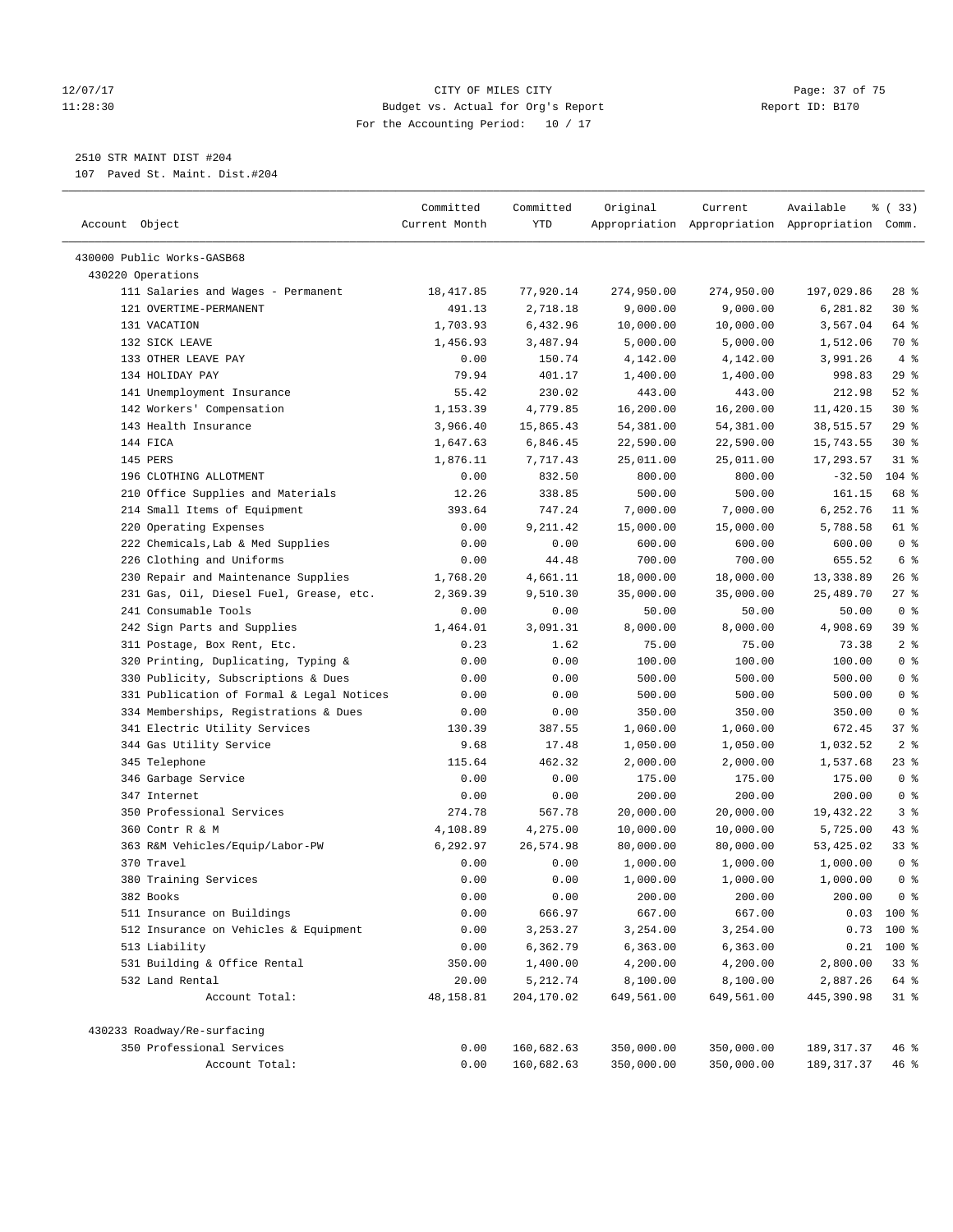# 12/07/17 Page: 38 of 75 11:28:30 Budget vs. Actual for Org's Report Report ID: B170 For the Accounting Period: 10 / 17

# 2510 STR MAINT DIST #204

107 Paved St. Maint. Dist.#204

| Account Object                           | Committed<br>Current Month | Committed<br><b>YTD</b> | Original     | Current<br>Appropriation Appropriation | Available<br>Appropriation | % (33)<br>Comm. |
|------------------------------------------|----------------------------|-------------------------|--------------|----------------------------------------|----------------------------|-----------------|
|                                          |                            |                         |              |                                        |                            |                 |
| 430234 CURB AND GUTTER                   |                            |                         |              |                                        |                            |                 |
| 350 Professional Services                | 8,000.00                   | 57,036.55               | 200,000.00   | 200,000.00                             | 142,963.45                 | 29%             |
| Account Total:                           | 8,000.00                   | 57,036.55               | 200,000.00   | 200,000.00                             | 142,963.45                 | $29$ $%$        |
| 430235 Storm Drain & Culvert Maintenance |                            |                         |              |                                        |                            |                 |
| 230 Repair and Maintenance Supplies      | 3,636.30                   | 30,490.39               | 350,000.00   | 350,000.00                             | 319,509.61                 | 9 <sup>°</sup>  |
| 350 Professional Services                | 0.00                       | 3,984.01                | 169,000.00   | 169,000.00                             | 165,015.99                 | 2 <sup>°</sup>  |
| Account Total:                           | 3,636.30                   | 34, 474. 40             | 519,000.00   | 519,000.00                             | 484,525.60                 | 7 <sup>°</sup>  |
| Account Group Total:                     | 59,795.11                  | 456,363.60              | 1,718,561.00 | 1,718,561.00                           | 1,262,197.40               | $27$ $%$        |
| 520000 OTHER FINANCING USES              |                            |                         |              |                                        |                            |                 |
| 521000 Interfund Operating Transfers Out |                            |                         |              |                                        |                            |                 |
| 820 Transfers to Other Funds             | 4,195.58                   | 16,782.32               | 162,048.00   | 162,048.00                             | 145,265.68                 | $10*$           |
| Account Total:                           | 4,195.58                   | 16,782.32               | 162,048.00   | 162,048.00                             | 145,265.68                 | $10*$           |
| Account Group Total:                     | 4,195.58                   | 16,782.32               | 162,048.00   | 162,048.00                             | 145,265.68                 | 10 <sup>8</sup> |
| Organization Total:                      | 63,990.69                  | 473, 145.92             | 1,880,609.00 | 1,880,609.00                           | 1,407,463.08               | $25$ $%$        |
|                                          |                            |                         |              |                                        |                            |                 |
| Fund Total:                              | 63,990.69                  | 473, 145.92             | 1,880,609.00 | 1,880,609.00                           | $1,407,463.08$ 25 %        |                 |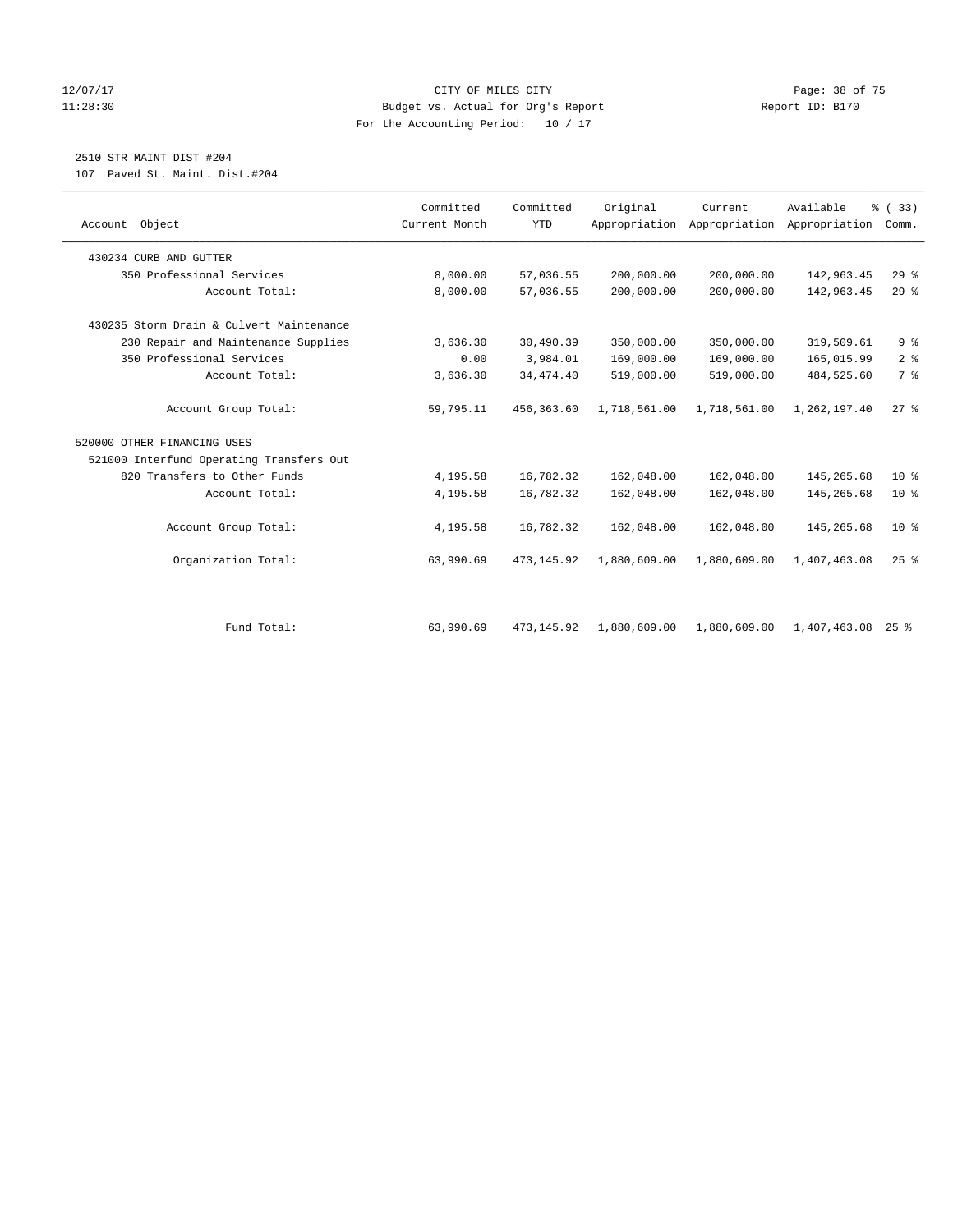# 12/07/17 Page: 39 of 75 11:28:30 Budget vs. Actual for Org's Report Report ID: B170 For the Accounting Period: 10 / 17

————————————————————————————————————————————————————————————————————————————————————————————————————————————————————————————————————

# 2520 STR MAINT DIST #205

108 Unpaved Street Maintenance

|                                          | Committed     | Committed  | Original           | Current    | Available                                       | % ( 33)         |
|------------------------------------------|---------------|------------|--------------------|------------|-------------------------------------------------|-----------------|
| Account Object                           | Current Month | YTD        |                    |            | Appropriation Appropriation Appropriation Comm. |                 |
| 430000 Public Works-GASB68               |               |            |                    |            |                                                 |                 |
| 430220 Operations                        |               |            |                    |            |                                                 |                 |
| 111 Salaries and Wages - Permanent       | 5,379.54      | 22,609.66  | 70,961.00          | 70,961.00  | 48,351.34                                       | $32$ $%$        |
| 121 OVERTIME-PERMANENT                   | 130.66        | 710.83     | 3,500.00           | 3,500.00   | 2,789.17                                        | $20*$           |
| 131 VACATION                             | 494.73        | 1,894.12   | 10,000.00          | 10,000.00  | 8,105.88                                        | 19 <sup>°</sup> |
| 132 SICK LEAVE                           | 387.17        | 947.26     | 5,000.00           | 5,000.00   | 4,052.74                                        | 19 <sup>°</sup> |
| 133 OTHER LEAVE PAY                      | 0.00          | 57.18      | 1,464.00           | 1,464.00   | 1,406.82                                        | 4%              |
| 134 HOLIDAY PAY                          | 18.98         | 98.43      | 600.00             | 600.00     | 501.57                                          | 16 <sup>°</sup> |
| 141 Unemployment Insurance               | 16.04         | 66.49      | 133.00             | 133.00     | 66.51                                           | 50%             |
| 142 Workers' Compensation                | 315.43        | 1,304.76   | 4,677.00           | 4,677.00   | 3,372.24                                        | $28$ %          |
| 143 Health Insurance                     | 1,136.26      | 4,545.21   | 13,638.00          | 13,638.00  | 9,092.79                                        | 33%             |
| 144 FICA                                 | 478.29        | 1,989.91   | 6,906.00           | 6,906.00   | 4,916.09                                        | 29%             |
| 145 PERS                                 | 542.99        | 2,218.81   | 7,507.00           | 7,507.00   | 5,288.19                                        | $30*$           |
| 196 CLOTHING ALLOTMENT                   | 0.00          | 238.50     | 250.00             | 250.00     | 11.50                                           | 95%             |
| 210 Office Supplies and Materials        | 3.07          | 86.39      | 200.00             | 200.00     | 113.61                                          | $43$ %          |
| 214 Small Items of Equipment             | 98.41         | 186.81     | 3,000.00           | 3,000.00   | 2,813.19                                        | 6 %             |
| 220 Operating Expenses                   | 0.00          | 2,302.86   | 4,000.00           | 4,000.00   | 1,697.14                                        | 58 %            |
| 222 Chemicals, Lab & Med Supplies        | 0.00          | 0.00       | 500.00             | 500.00     | 500.00                                          | 0 <sup>8</sup>  |
|                                          |               |            |                    |            |                                                 | 5 <sup>°</sup>  |
| 226 Clothing and Uniforms                | 0.00          | 10.12      | 200.00<br>5,000.00 | 200.00     | 189.88                                          |                 |
| 230 Repair and Maintenance Supplies      | 442.05        | 765.83     |                    | 5,000.00   | 4,234.17                                        | 15 <sup>°</sup> |
| 231 Gas, Oil, Diesel Fuel, Grease, etc.  | 592.35        | 2,601.30   | 10,000.00          | 10,000.00  | 7,398.70                                        | $26$ %          |
| 242 Sign Parts and Supplies              | 49.21         | 287.42     | 2,500.00           | 2,500.00   | 2,212.58                                        | $11$ %          |
| 311 Postage, Box Rent, Etc.              | 317.03        | 318.42     | 40.00              | 40.00      | $-278.42$                                       | 796 %           |
| 320 Printing, Duplicating, Typing &      | 0.00          | 51.95      | 0.00               | 0.00       | $-51.95$                                        | $***$ $%$       |
| 330 Publicity, Subscriptions & Dues      | 0.00          | 0.00       | 150.00             | 150.00     | 150.00                                          | 0 <sup>8</sup>  |
| 334 Memberships, Registrations & Dues    | 0.00          | 0.00       | 50.00              | 50.00      | 50.00                                           | 0 <sup>8</sup>  |
| 341 Electric Utility Services            | 41.17         | 47.72      | 150.00             | 150.00     | 102.28                                          | 32%             |
| 344 Gas Utility Service                  | 9.69          | 11.63      | 200.00             | 200.00     | 188.37                                          | 6 %             |
| 345 Telephone                            | 44.66         | 178.40     | 750.00             | 750.00     | 571.60                                          | $24$ %          |
| 350 Professional Services                | 65.06         | 138.31     | 1,000.00           | 1,000.00   | 861.69                                          | $14*$           |
| 360 Contr R & M                          | 58.28         | 280.10     | 1,242.00           | 1,242.00   | 961.90                                          | 23%             |
| 363 R&M Vehicles/Equip/Labor-PW          | 1,573.25      | 7,449.68   | 35,000.00          | 35,000.00  | 27,550.32                                       | $21$ %          |
| 370 Travel                               | 0.00          | 0.00       | 250.00             | 250.00     | 250.00                                          | 0 <sup>8</sup>  |
| 380 Training Services                    | 0.00          | 0.00       | 200.00             | 200.00     | 200.00                                          | 0 <sup>8</sup>  |
| 382 Books                                | 0.00          | 0.00       | 100.00             | 100.00     | 100.00                                          | 0 <sup>8</sup>  |
| 511 Insurance on Buildings               | 0.00          | 166.74     | 167.00             | 167.00     | 0.26                                            | $100*$          |
| 512 Insurance on Vehicles & Equipment    | 0.00          | 813.32     | 814.00             | 814.00     | 0.68                                            | $100*$          |
| 513 Liability                            | 0.00          | 837.18     | 838.00             | 838.00     | 0.82                                            | $100$ %         |
| 531 Building & Office Rental             | 166.66        | 666.64     | 2,000.00           | 2,000.00   | 1,333.36                                        | 33%             |
| 532 Land Rental                          | 5.00          | 20.00      | 1,500.00           | 1,500.00   | 1,480.00                                        | 1 <sup>8</sup>  |
| Account Total:                           | 12,365.98     | 53,901.98  | 194,487.00         | 194,487.00 | 140,585.02                                      | $28$ %          |
| 430233 Roadway/Re-surfacing              |               |            |                    |            |                                                 |                 |
| 350 Professional Services                | 5,491.76      | 112,837.20 | 225,000.00         | 225,000.00 | 112,162.80                                      | 50%             |
| Account Total:                           | 5,491.76      | 112,837.20 | 225,000.00         | 225,000.00 | 112,162.80                                      | 50%             |
| 430235 Storm Drain & Culvert Maintenance |               |            |                    |            |                                                 |                 |
| 230 Repair and Maintenance Supplies      | 0.00          | 0.00       | 2,000.00           | 2,000.00   | 2,000.00                                        | 0 <sup>8</sup>  |
| Account Total:                           | 0.00          | 0.00       | 2,000.00           | 2,000.00   | 2,000.00                                        | 0 <sup>8</sup>  |
|                                          |               |            |                    |            |                                                 |                 |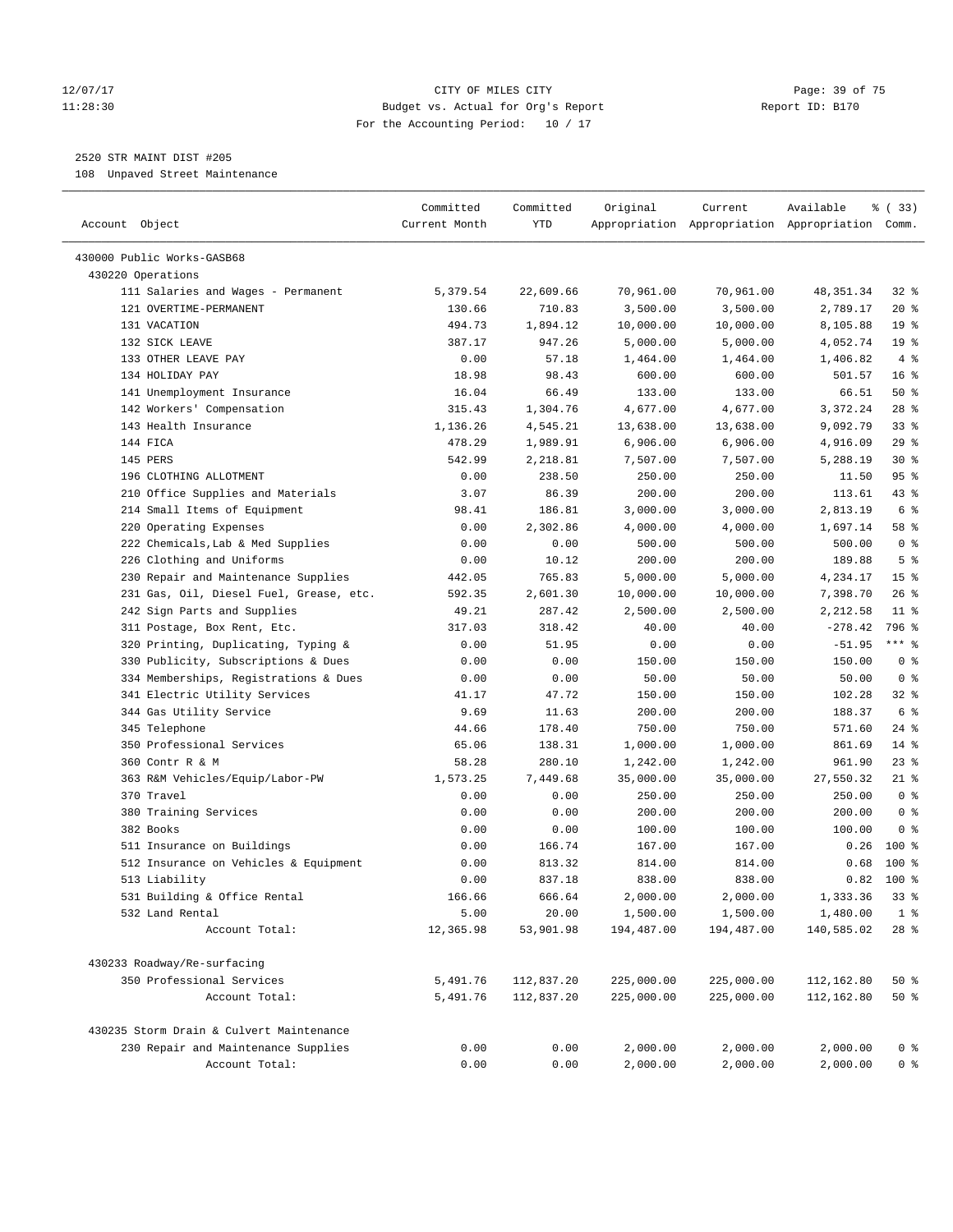# 12/07/17 Page: 40 of 75 11:28:30 Budget vs. Actual for Org's Report Report ID: B170 For the Accounting Period: 10 / 17

# 2520 STR MAINT DIST #205

108 Unpaved Street Maintenance

| Object<br>Account                                                       | Committed<br>Current Month | Committed<br><b>YTD</b> | Original<br>Appropriation | Current<br>Appropriation | Available<br>Appropriation | % (33)<br>Comm. |
|-------------------------------------------------------------------------|----------------------------|-------------------------|---------------------------|--------------------------|----------------------------|-----------------|
| Account Group Total:                                                    | 17,857.74                  | 166,739.18              | 421,487.00                | 421,487.00               | 254,747.82                 | $40*$           |
| 520000 OTHER FINANCING USES<br>521000 Interfund Operating Transfers Out |                            |                         |                           |                          |                            |                 |
| 820 Transfers to Other Funds                                            | 1,645.67                   | 6,582.68                | 48,943.00                 | 48,943.00                | 42,360.32                  | $13*$           |
| Account Total:                                                          | 1,645.67                   | 6,582.68                | 48,943.00                 | 48,943.00                | 42,360.32                  | $13*$           |
| Account Group Total:                                                    | 1,645.67                   | 6,582.68                | 48,943.00                 | 48,943.00                | 42,360.32                  | $13*$           |
| Organization Total:                                                     | 19,503.41                  | 173,321.86              | 470,430.00                | 470,430.00               | 297,108.14                 | 37%             |
|                                                                         |                            |                         |                           |                          |                            |                 |
| Fund Total:                                                             | 19,503.41                  | 173,321.86              | 470,430.00                | 470,430.00               | 297,108.14 37 %            |                 |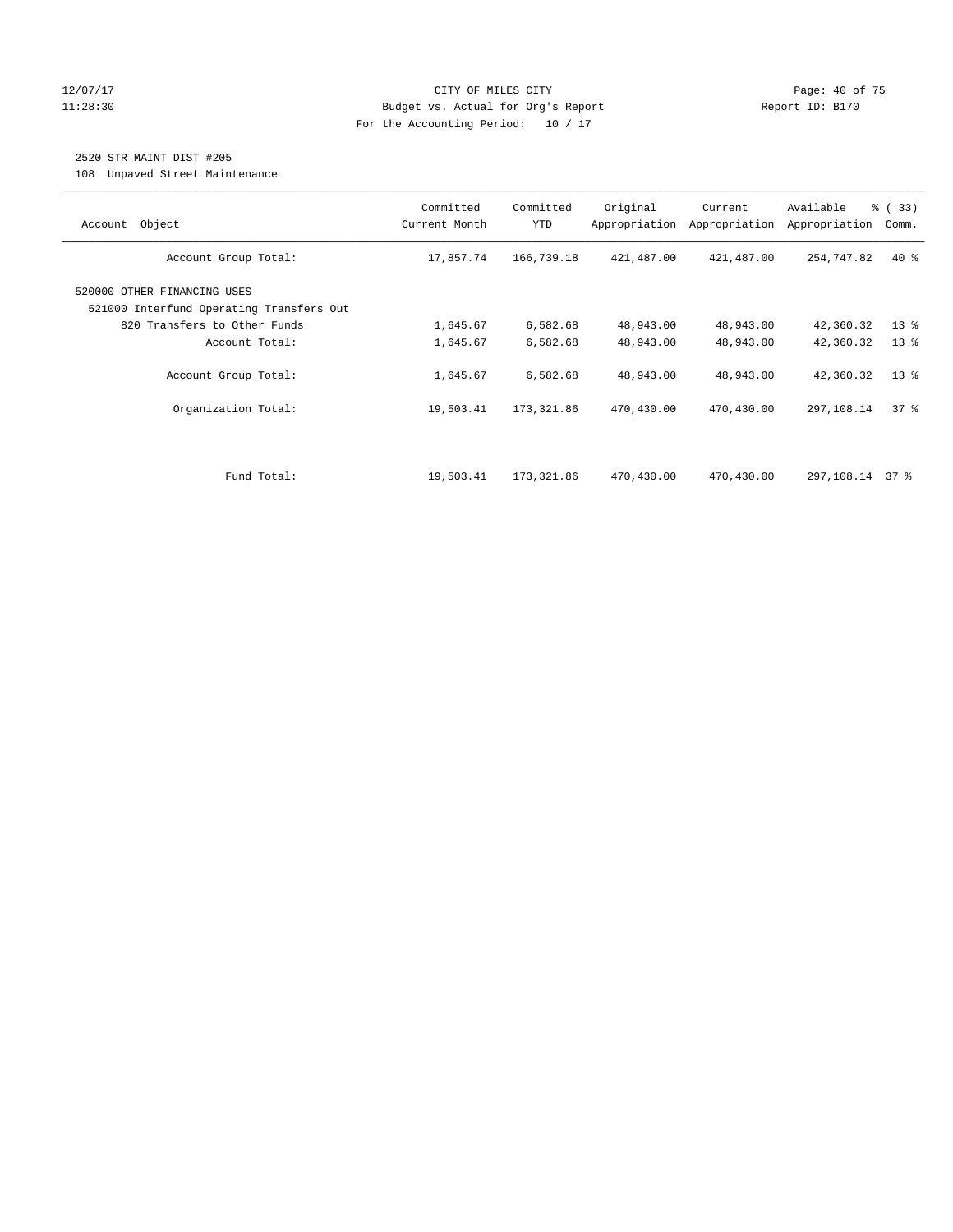### 12/07/17 Page: 41 of 75 11:28:30 Budget vs. Actual for Org's Report Report ID: B170 For the Accounting Period: 10 / 17

# 2540 STR MAINT DIST#207-(MILESTOWN ESTATES)

109 Milestown Estates Maintenance Dist.

| Account Object                           | Committed<br>Current Month | Committed<br><b>YTD</b> | Original  | Current   | Available<br>Appropriation Appropriation Appropriation Comm. | % (33)          |
|------------------------------------------|----------------------------|-------------------------|-----------|-----------|--------------------------------------------------------------|-----------------|
| 430000 Public Works-GASB68               |                            |                         |           |           |                                                              |                 |
| 430220 Operations                        |                            |                         |           |           |                                                              |                 |
| 111 Salaries and Wages - Permanent       | 271.21                     | 1,136.83                | 3,790.00  | 3,790.00  | 2,653.17                                                     | $30*$           |
| 121 OVERTIME-PERMANENT                   | 7.59                       | 38.35                   | 100.00    | 100.00    | 61.65                                                        | 38 <sup>8</sup> |
| 131 VACATION                             | 23.64                      | 96.05                   | 300.00    | 300.00    | 203.95                                                       | $32$ $%$        |
| 132 SICK LEAVE                           | 18.46                      | 44.26                   | 100.00    | 100.00    | 55.74                                                        | 44 %            |
| 133 OTHER LEAVE PAY                      | 0.00                       | 2.60                    | 59.00     | 59.00     | 56.40                                                        | $4\degree$      |
| 134 HOLIDAY PAY                          | 1.00                       | 5.04                    | 20.00     | 20.00     | 14.96                                                        | 25%             |
| 141 Unemployment Insurance               | 0.73                       | 3.11                    | 6.00      | 6.00      | 2.89                                                         | $52$ $%$        |
| 142 Workers' Compensation                | 15.62                      | 64.79                   | 226.00    | 226.00    | 161.21                                                       | 29%             |
| 143 Health Insurance                     | 57.00                      | 228.41                  | 772.00    | 772.00    | 543.59                                                       | $30*$           |
| 144 FICA                                 | 24.03                      | 99.67                   | 334.00    | 334.00    | 234.33                                                       | $30*$           |
| 145 PERS                                 | 27.26                      | 111.89                  | 4,077.00  | 4,077.00  | 3,965.11                                                     | 3 <sup>8</sup>  |
| 196 CLOTHING ALLOTMENT                   | 0.00                       | 12.00                   | 20.00     | 20.00     | 8.00                                                         | 60 %            |
| 350 Professional Services                | 0.00                       | 0.00                    | 1,000.00  | 1,000.00  | 1,000.00                                                     | 0 <sup>8</sup>  |
| Account Total:                           | 446.54                     | 1,843.00                | 10,804.00 | 10,804.00 | 8,961.00                                                     | $17*$           |
| Account Group Total:                     | 446.54                     | 1,843.00                | 10,804.00 | 10,804.00 | 8,961.00                                                     | $17*$           |
| 510000 MISCELLANEOUS                     |                            |                         |           |           |                                                              |                 |
| 510330 Comprehensive Liability Insurance |                            |                         |           |           |                                                              |                 |
| 513 Liability                            | 0.00                       | 130.03                  | 131.00    | 131.00    | 0.97                                                         | 99 <sub>8</sub> |
| Account Total:                           | 0.00                       | 130.03                  | 131.00    | 131.00    | 0.97                                                         | 99 <sup>°</sup> |
| Account Group Total:                     | 0.00                       | 130.03                  | 131.00    | 131.00    | 0.97                                                         | 99 <sup>8</sup> |
| Organization Total:                      | 446.54                     | 1,973.03                | 10,935.00 | 10,935.00 | 8,961.97                                                     | 18 %            |
| Fund Total:                              | 446.54                     | 1,973.03                | 10,935.00 | 10,935.00 | 8,961.97 18 %                                                |                 |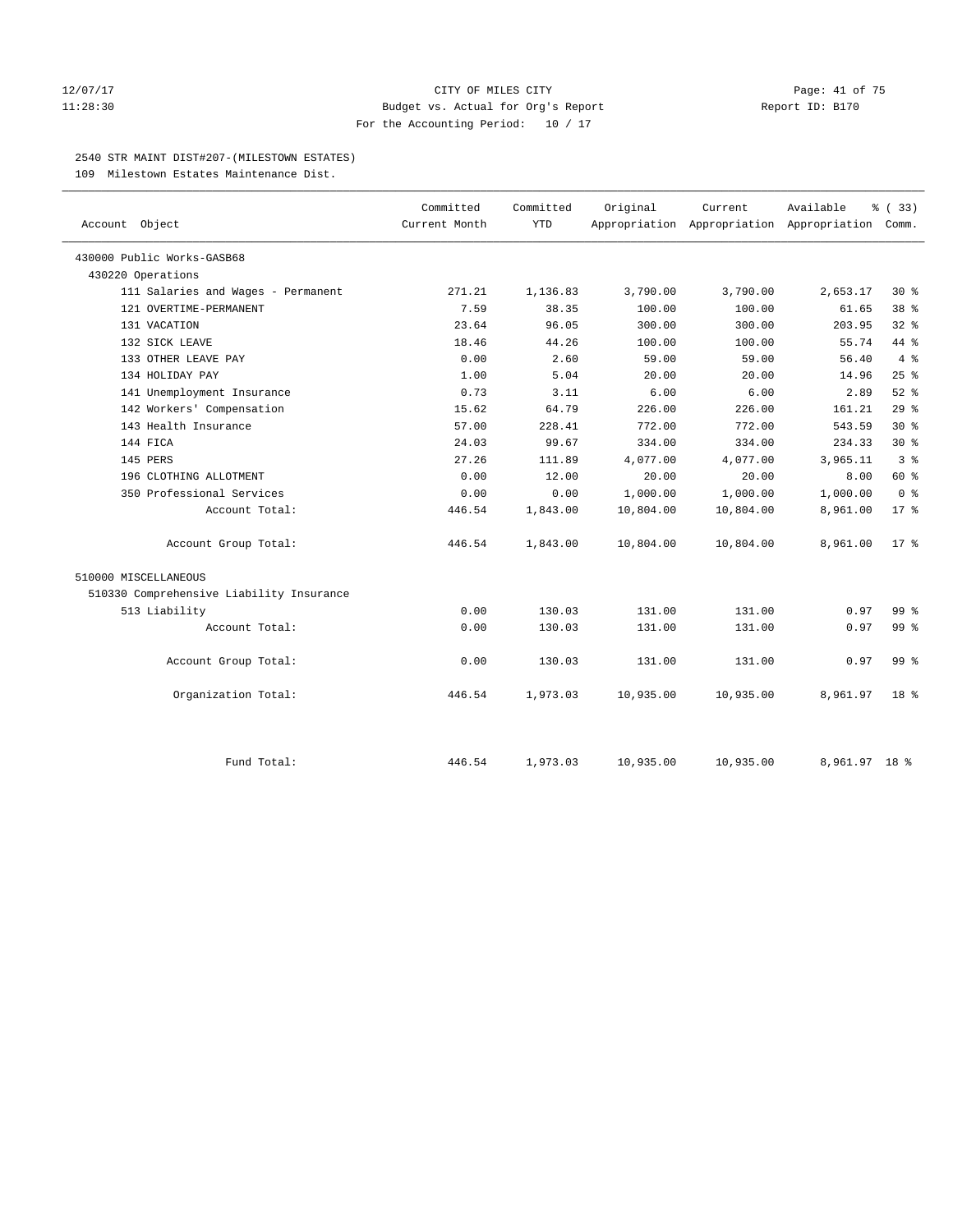# 12/07/17 Page: 42 of 75 11:28:30 Budget vs. Actual for Org's Report Report ID: B170 For the Accounting Period: 10 / 17

# 2701 Fire Grants

7 Fire

| Account Object                                                               | Committed<br>Current Month | Committed<br><b>YTD</b> | Original | Current<br>Appropriation Appropriation | Available<br>Appropriation | % (33)<br>Comm. |
|------------------------------------------------------------------------------|----------------------------|-------------------------|----------|----------------------------------------|----------------------------|-----------------|
| 420000 PUBLIC SAFETY-GASB68<br>420464 Fire-Turnouts/Accountability Sys Grant |                            |                         |          |                                        |                            |                 |
| 226 Clothing and Uniforms                                                    | 0.00                       | 0.00                    | 1,300.00 | 1,300.00                               | 1,300.00                   | 0 <sup>8</sup>  |
| Account Total:                                                               | 0.00                       | 0.00                    | 1,300.00 | 1,300.00                               | 1,300.00                   | 0 <sup>8</sup>  |
| Account Group Total:                                                         | 0.00                       | 0.00                    | 1,300.00 | 1,300.00                               | 1,300.00                   | 0 <sup>8</sup>  |
| Organization Total:                                                          | 0.00                       | 0.00                    | 1,300.00 | 1,300.00                               | 1,300.00                   | 0 <sup>8</sup>  |
|                                                                              |                            |                         |          |                                        |                            |                 |
| Fund Total:                                                                  | 0.00                       | 0.00                    | 1,300.00 | 1,300.00                               | 1,300.00                   | 0 <sup>8</sup>  |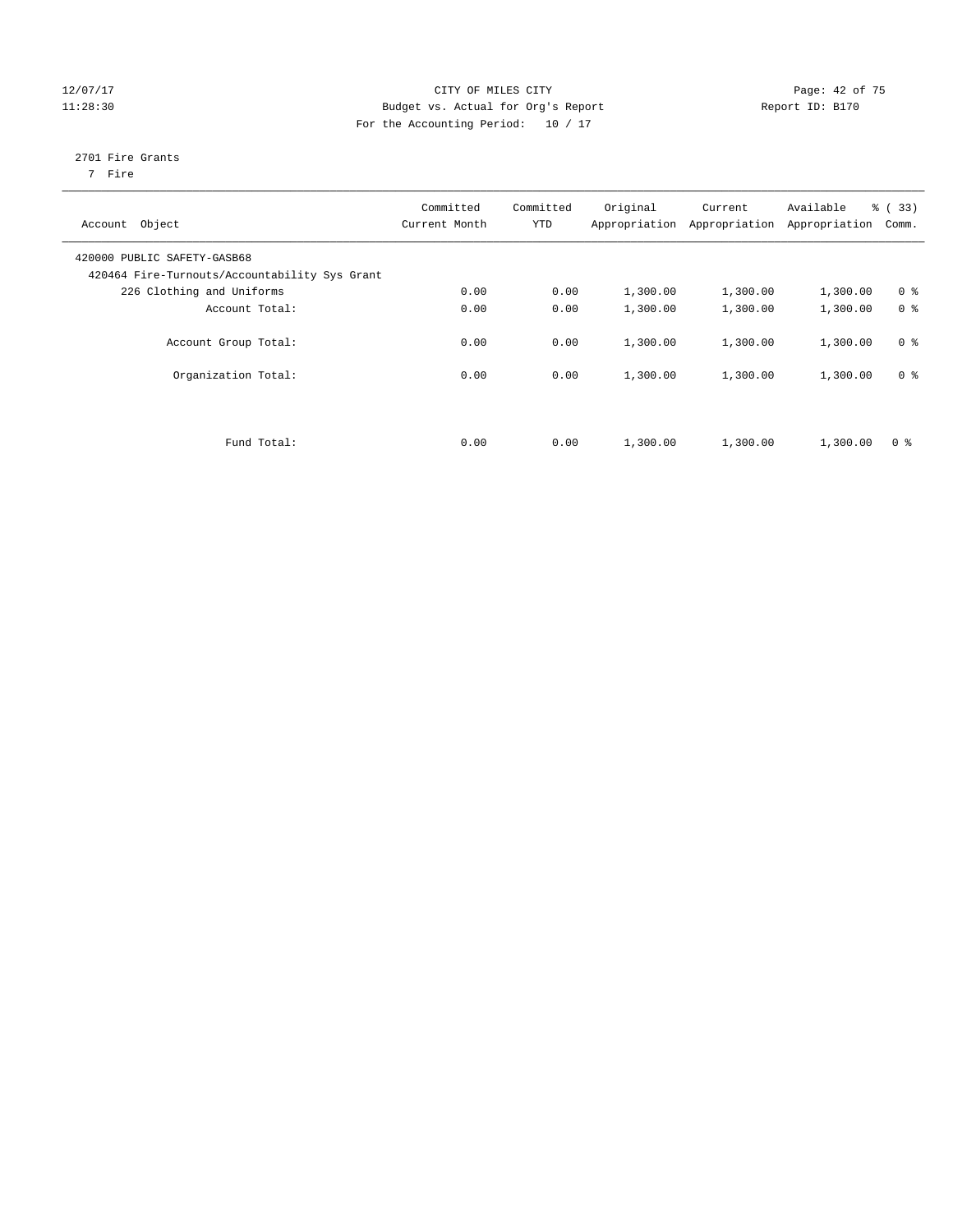# 12/07/17 Page: 43 of 75 11:28:30 Budget vs. Actual for Org's Report Report ID: B170 For the Accounting Period: 10 / 17

#### 2820 GAS TAX 34 Gas Tax

| Account Object                           | Committed<br>Current Month | Committed<br><b>YTD</b> | Original   | Current    | Available<br>Appropriation Appropriation Appropriation | % (33)<br>Comm. |
|------------------------------------------|----------------------------|-------------------------|------------|------------|--------------------------------------------------------|-----------------|
| 520000 OTHER FINANCING USES              |                            |                         |            |            |                                                        |                 |
| 521000 Interfund Operating Transfers Out |                            |                         |            |            |                                                        |                 |
| 820 Transfers to Other Funds             | 336.50                     | 1,346.00                | 4,038.00   | 4,038.00   | 2,692.00                                               | $33*$           |
| Account Total:                           | 336.50                     | 1,346.00                | 4,038.00   | 4,038.00   | 2,692.00                                               | 33%             |
| 521204 TRANSFER:<br>SID 204              |                            |                         |            |            |                                                        |                 |
| 820 Transfers to Other Funds             | 0.00                       | 0.00                    | 86,420.00  | 86,420.00  | 86,420.00                                              | 0 <sup>8</sup>  |
| Account Total:                           | 0.00                       | 0.00                    | 86,420.00  | 86,420.00  | 86,420.00                                              | 0 <sup>8</sup>  |
| 521205 TRANSFER:<br>SID 205              |                            |                         |            |            |                                                        |                 |
| 820 Transfers to Other Funds             | 0.00                       | 0.00                    | 86,419.00  | 86,419.00  | 86,419.00                                              | 0 <sup>8</sup>  |
| Account Total:                           | 0.00                       | 0.00                    | 86,419.00  | 86,419.00  | 86, 419.00                                             | 0 <sup>8</sup>  |
| Account Group Total:                     | 336.50                     | 1,346.00                | 176,877.00 | 176,877.00 | 175,531.00                                             | 1 <sup>8</sup>  |
| Organization Total:                      | 336.50                     | 1,346.00                | 176,877.00 | 176,877.00 | 175,531.00                                             | 1 <sup>8</sup>  |
|                                          |                            |                         |            |            |                                                        |                 |
| Fund Total:                              | 336.50                     | 1,346.00                | 176,877.00 | 176,877.00 | 175,531.00                                             | 1 <sup>8</sup>  |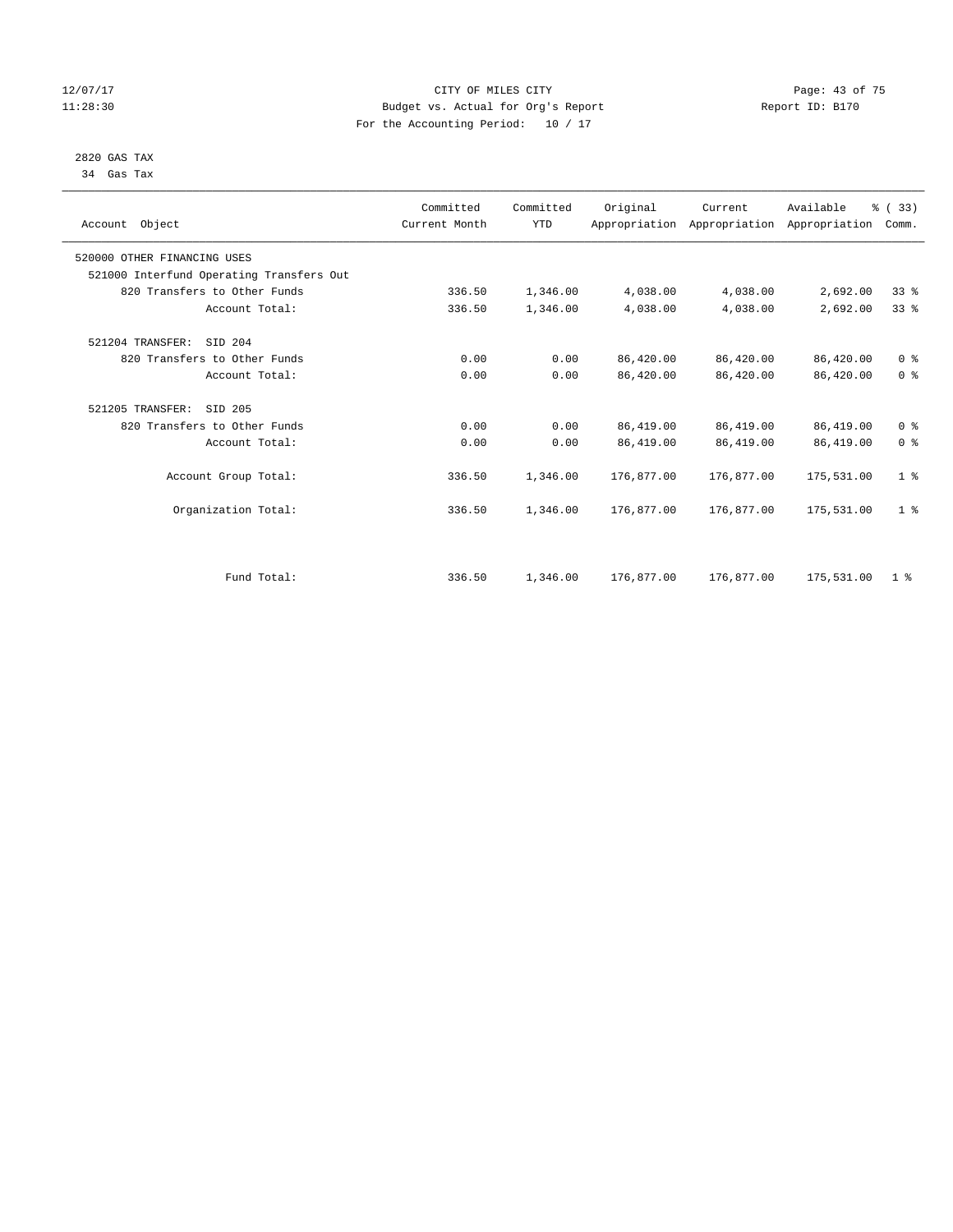# 12/07/17 Page: 44 of 75 11:28:30 Budget vs. Actual for Org's Report Report ID: B170 For the Accounting Period: 10 / 17

#### 2821 HB473- Fuel Tax 95 HB473

| Account Object                                            | Committed<br>Current Month | Committed<br><b>YTD</b> | Original  | Current<br>Appropriation Appropriation | Available<br>Appropriation | % (33)<br>Comm. |
|-----------------------------------------------------------|----------------------------|-------------------------|-----------|----------------------------------------|----------------------------|-----------------|
| 430000 Public Works-GASB68<br>430233 Roadway/Re-surfacing |                            |                         |           |                                        |                            |                 |
| 935 HB473 Tax Match Program                               | 0.00                       | 0.00                    | 71,207.00 | 71,207.00                              | 71,207.00                  | 0 <sup>8</sup>  |
| Account Total:                                            | 0.00                       | 0.00                    | 71,207.00 | 71,207.00                              | 71,207.00                  | 0 <sup>8</sup>  |
| Account Group Total:                                      | 0.00                       | 0.00                    | 71,207.00 | 71,207.00                              | 71,207.00                  | 0 <sup>8</sup>  |
| Organization Total:                                       | 0.00                       | 0.00                    | 71,207.00 | 71,207.00                              | 71,207.00                  | 0 <sup>8</sup>  |
|                                                           |                            |                         |           |                                        |                            |                 |
| Fund Total:                                               | 0.00                       | 0.00                    | 71,207.00 | 71,207.00                              | 71,207.00                  | 0 <sup>8</sup>  |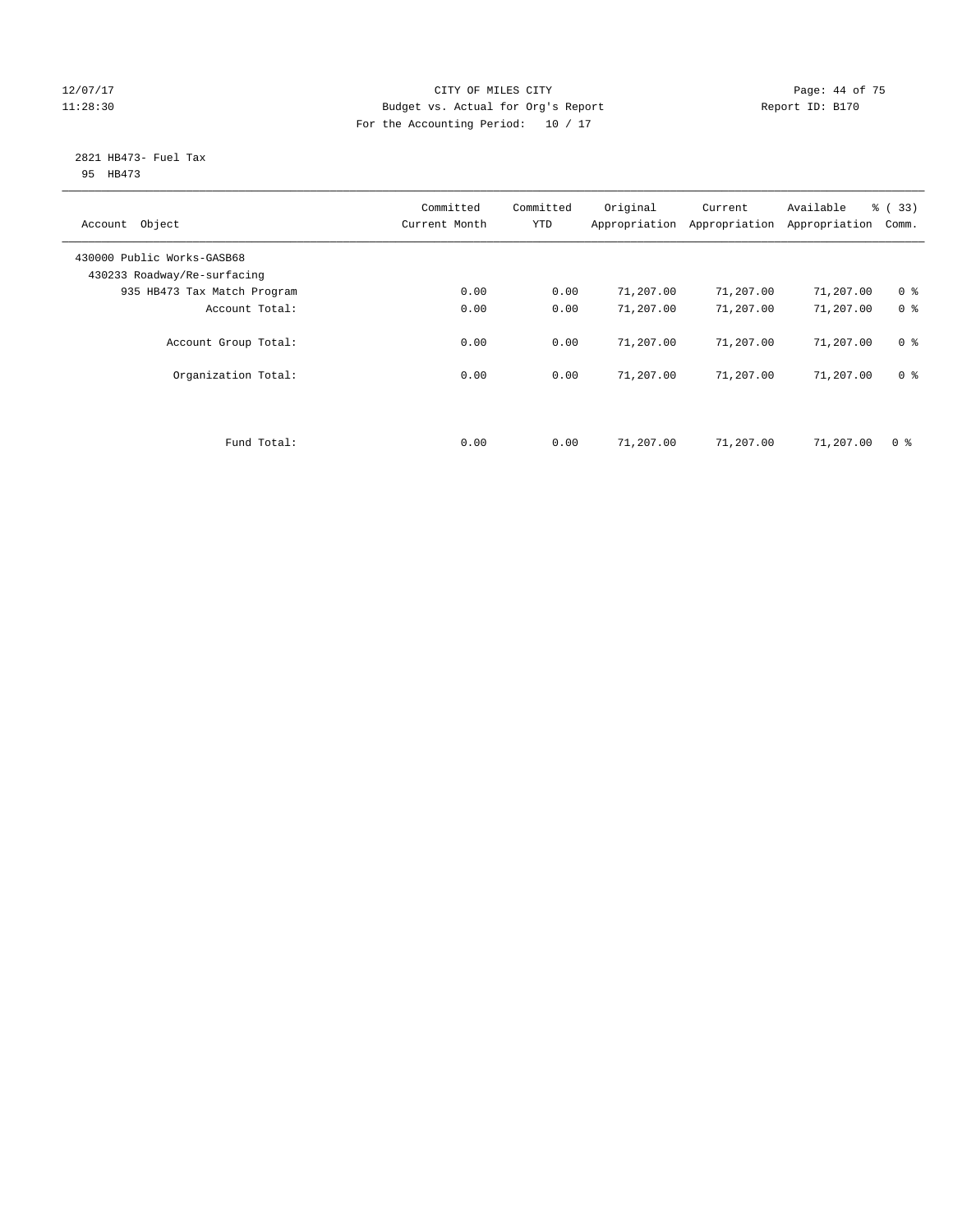# 12/07/17 Page: 45 of 75 11:28:30 Budget vs. Actual for Org's Report Report ID: B170 For the Accounting Period: 10 / 17

2850 911 EMERGENCY

105 Enhanced 911

| Account Object                              | Committed<br>Current Month | Committed<br><b>YTD</b> | Original   | Current    | Available<br>Appropriation Appropriation Appropriation Comm. | % (33)          |
|---------------------------------------------|----------------------------|-------------------------|------------|------------|--------------------------------------------------------------|-----------------|
| 420000 PUBLIC SAFETY-GASB68                 |                            |                         |            |            |                                                              |                 |
| 420140 Crime Control and Investigation (05) |                            |                         |            |            |                                                              |                 |
| 210 Office Supplies and Materials           | 0.00                       | 0.00                    | 1,000.00   | 1,000.00   | 1,000.00                                                     | 0 <sup>8</sup>  |
| 214 Small Items of Equipment                | 0.00                       | 0.00                    | 2,000.00   | 2,000.00   | 2,000.00                                                     | 0 <sup>8</sup>  |
| 220 Operating Expenses                      | 0.00                       | 0.00                    | 2,000.00   | 2,000.00   | 2,000.00                                                     | 0 <sup>8</sup>  |
| 311 Postage, Box Rent, Etc.                 | 0.00                       | 0.00                    | 100.00     | 100.00     | 100.00                                                       | 0 <sup>8</sup>  |
| 320 Printing, Duplicating, Typing &         | 0.00                       | 0.00                    | 100.00     | 100.00     | 100.00                                                       | 0 <sup>8</sup>  |
| 334 Memberships, Registrations & Dues       | 0.00                       | 0.00                    | 100.00     | 100.00     | 100.00                                                       | 0 <sup>8</sup>  |
| 341 Electric Utility Services               | 46.01                      | 190.26                  | 600.00     | 600.00     | 409.74                                                       | $32$ $%$        |
| 345 Telephone                               | 5,809.91                   | 21,336.92               | 25,250.00  | 25,250.00  | 3,913.08                                                     | 85%             |
| 350 Professional Services                   | 99.31                      | 13,304.61               | 60,000.00  | 60,000.00  | 46,695.39                                                    | $22$ %          |
| 370 Travel                                  | 0.00                       | 0.00                    | 500.00     | 500.00     | 500.00                                                       | 0 <sup>8</sup>  |
| 380 Training Services                       | 0.00                       | 0.00                    | 2,000.00   | 2,000.00   | 2,000.00                                                     | 0 <sup>8</sup>  |
| 512 Insurance on Vehicles & Equipment       | 0.00                       | 139.29                  | 140.00     | 140.00     | 0.71                                                         | 99 <sub>8</sub> |
| 940 Machinery & Equipment                   | 0.00                       | 0.00                    | 20,000.00  | 20,000.00  | 20,000.00                                                    | 0 <sup>8</sup>  |
| 941 911 Eq & Software (2/01)                | 0.00                       | 0.00                    | 25,000.00  | 25,000.00  | 25,000.00                                                    | 0 <sup>8</sup>  |
| Account Total:                              | 5,955.23                   | 34,971.08               | 138,790.00 | 138,790.00 | 103,818.92                                                   | 25%             |
| Account Group Total:                        | 5,955.23                   | 34,971.08               | 138,790.00 | 138,790.00 | 103,818.92                                                   | 25%             |
| 520000 OTHER FINANCING USES                 |                            |                         |            |            |                                                              |                 |
| 521000 Interfund Operating Transfers Out    |                            |                         |            |            |                                                              |                 |
| 820 Transfers to Other Funds                | 0.00                       | 14,923.00               | 59,693.00  | 59,693.00  | 44,770.00                                                    | $25$ %          |
| Account Total:                              | 0.00                       | 14,923.00               | 59,693.00  | 59,693.00  | 44,770.00                                                    | 25%             |
| Account Group Total:                        | 0.00                       | 14,923.00               | 59,693.00  | 59,693.00  | 44,770.00                                                    | 25%             |
| Organization Total:                         | 5,955.23                   | 49,894.08               | 198,483.00 | 198,483.00 | 148,588.92                                                   | $25$ %          |
|                                             |                            |                         |            |            |                                                              |                 |
| Fund Total:                                 | 5,955.23                   | 49,894.08               | 198,483.00 | 198,483.00 | 148,588.92 25 %                                              |                 |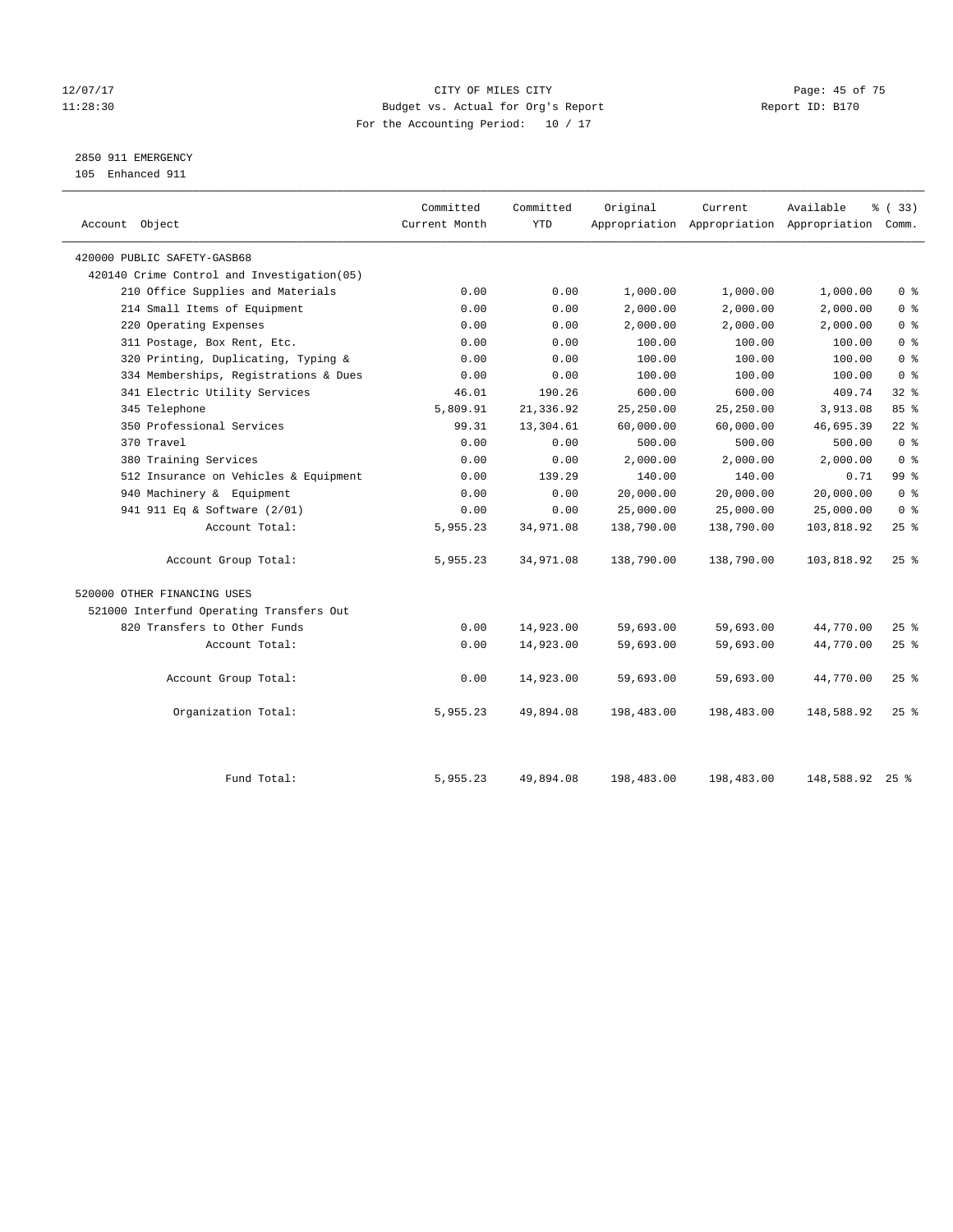# 12/07/17 Page: 46 of 75 11:28:30 Budget vs. Actual for Org's Report Report ID: B170 For the Accounting Period: 10 / 17

# 2880 LIBRARY GRANTS

39 Partners Program

| Account Object                                                      | Committed<br>Current Month | Committed<br><b>YTD</b> | Original<br>Appropriation | Current<br>Appropriation | Available<br>Appropriation | % (33)<br>Comm. |
|---------------------------------------------------------------------|----------------------------|-------------------------|---------------------------|--------------------------|----------------------------|-----------------|
| 460000 CULTURE AND RECREATION-GASB68<br>460100 Library Services(16) |                            |                         |                           |                          |                            |                 |
| 311 Postage, Box Rent, Etc.                                         | 270.00                     | 767.50                  | 4,900.00                  | 4,900.00                 | 4,132.50                   | 16 <sup>8</sup> |
| 382 Books                                                           | 0.00                       | 0.00                    | 100.00                    | 100.00                   | 100.00                     | 0 <sup>8</sup>  |
| Account Total:                                                      | 270.00                     | 767.50                  | 5,000.00                  | 5,000.00                 | 4,232.50                   | 15 <sup>8</sup> |
| Account Group Total:                                                | 270.00                     | 767.50                  | 5.000.00                  | 5.000.00                 | 4,232.50                   | 15 <sup>8</sup> |
| Organization Total:                                                 | 270.00                     | 767.50                  | 5.000.00                  | 5,000.00                 | 4,232.50                   | 15 <sup>8</sup> |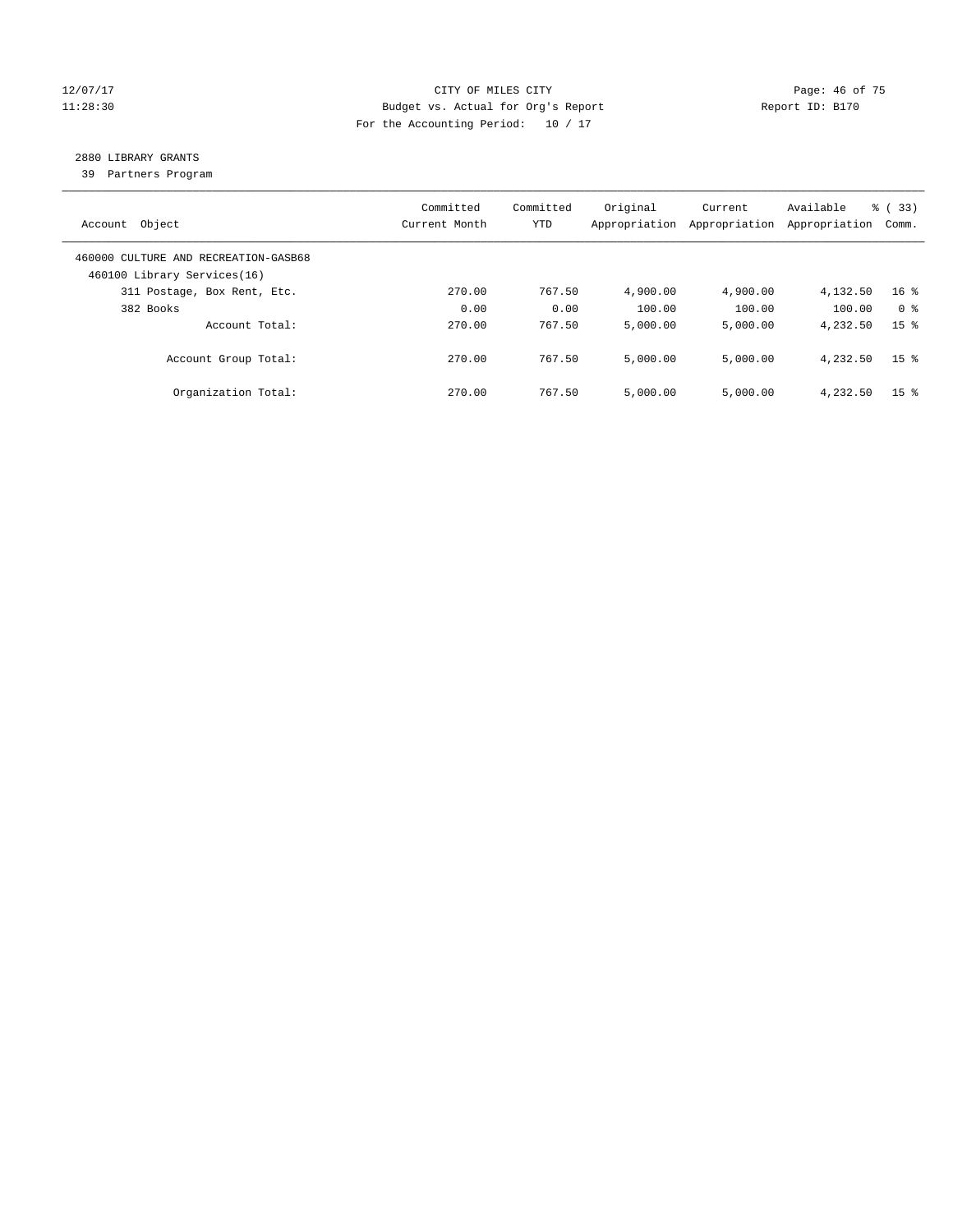# 12/07/17 Page: 47 of 75 11:28:30 Budget vs. Actual for Org's Report Changer Report ID: B170 For the Accounting Period: 10 / 17

# 2880 LIBRARY GRANTS

41 Sagebrush Fed/Coal Sev Tax

| Account Object                                                      | Committed<br>Current Month | Committed<br><b>YTD</b> | Original<br>Appropriation | Current<br>Appropriation | Available<br>Appropriation | 8 ( 33)<br>Comm. |
|---------------------------------------------------------------------|----------------------------|-------------------------|---------------------------|--------------------------|----------------------------|------------------|
| 460000 CULTURE AND RECREATION-GASB68<br>460100 Library Services(16) |                            |                         |                           |                          |                            |                  |
| 210 Office Supplies and Materials                                   | 0.00                       | 0.00                    | 500.00                    | 500.00                   | 500.00                     | 0 <sup>8</sup>   |
| 214 Small Items of Equipment                                        | 0.00                       | 0.00                    | 500.00                    | 500.00                   | 500.00                     | 0 <sup>8</sup>   |
| 350 Professional Services                                           | 0.00                       | 0.00                    | 10,793.00                 | 10,793.00                | 10,793.00                  | 0 <sup>8</sup>   |
| 380 Training Services                                               | 0.00                       | 0.00                    | 2,000.00                  | 2,000.00                 | 2,000.00                   | 0 <sup>8</sup>   |
| Account Total:                                                      | 0.00                       | 0.00                    | 13,793.00                 | 13,793.00                | 13,793.00                  | 0 <sup>8</sup>   |
| Account Group Total:                                                | 0.00                       | 0.00                    | 13,793.00                 | 13,793.00                | 13,793.00                  | 0 <sup>8</sup>   |
| Organization Total:                                                 | 0.00                       | 0.00                    | 13,793.00                 | 13,793.00                | 13,793.00                  | 0 <sup>8</sup>   |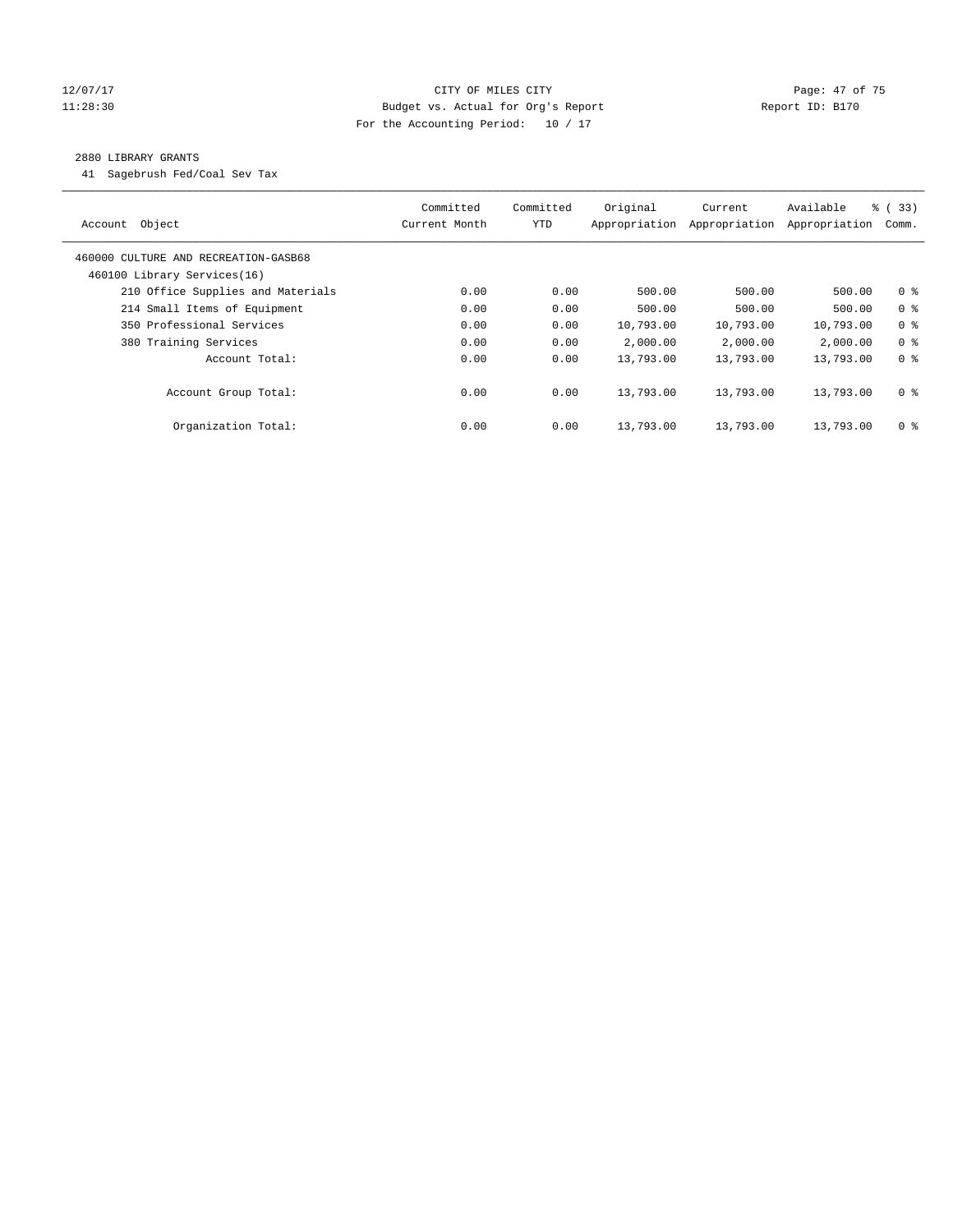# 12/07/17 Page: 48 of 75 11:28:30 Budget vs. Actual for Org's Report Changer Report ID: B170 For the Accounting Period: 10 / 17

# 2880 LIBRARY GRANTS

43 State Aid Per Capita-Tech Serv

| Object<br>Account                                                   | Committed<br>Current Month | Committed<br><b>YTD</b> | Original  | Current<br>Appropriation Appropriation | Available<br>Appropriation | % (33)<br>Comm. |
|---------------------------------------------------------------------|----------------------------|-------------------------|-----------|----------------------------------------|----------------------------|-----------------|
| 460000 CULTURE AND RECREATION-GASB68<br>460100 Library Services(16) |                            |                         |           |                                        |                            |                 |
| 210 Office Supplies and Materials                                   | 0.00                       | 0.00                    | 1,000.00  | 1,000.00                               | 1,000.00                   | 0 <sup>8</sup>  |
| 350 Professional Services                                           | 0.00                       | 450.00                  | 15,558.00 | 15,558.00                              | 15,108.00                  | 3%              |
| 370 Travel                                                          | 0.00                       | 0.00                    | 5,000.00  | 5,000.00                               | 5,000.00                   | 0 <sup>8</sup>  |
| Account Total:                                                      | 0.00                       | 450.00                  | 21,558.00 | 21,558.00                              | 21,108.00                  | 2 <sup>8</sup>  |
| Account Group Total:                                                | 0.00                       | 450.00                  | 21,558.00 | 21,558.00                              | 21,108.00                  | 2 <sub>8</sub>  |
| Organization Total:                                                 | 0.00                       | 450.00                  | 21,558.00 | 21,558.00                              | 21,108.00                  | 2 <sub>8</sub>  |
|                                                                     |                            |                         |           |                                        |                            |                 |
| Fund Total:                                                         | 270.00                     | 1,217.50                | 40,351.00 | 40,351.00                              | 39,133.50                  | 38              |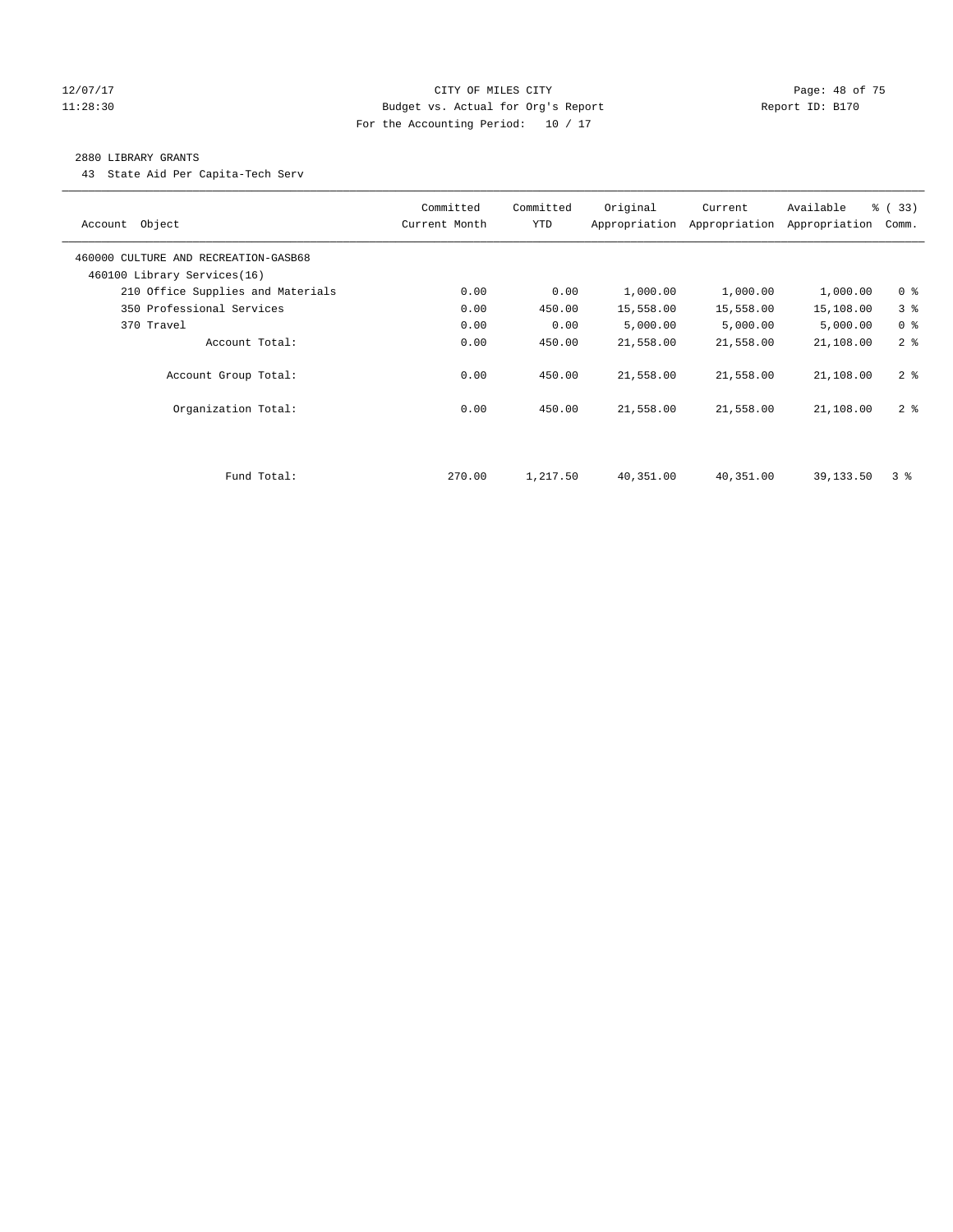# 12/07/17 Page: 49 of 75 11:28:30 Budget vs. Actual for Org's Report Report ID: B170 For the Accounting Period: 10 / 17

# 2935 Historic Preservation

11 Historic Preservation

| Account Object                              | Committed<br>Current Month | Committed<br><b>YTD</b> | Original | Current<br>Appropriation Appropriation Appropriation | Available | % (33)<br>Comm. |  |
|---------------------------------------------|----------------------------|-------------------------|----------|------------------------------------------------------|-----------|-----------------|--|
|                                             |                            |                         |          |                                                      |           |                 |  |
| 460000 CULTURE AND RECREATION-GASB68        |                            |                         |          |                                                      |           |                 |  |
| 460461 Historic Preservation-Administration |                            |                         |          |                                                      |           |                 |  |
| 111 Salaries and Wages - Permanent          | 81.45                      | 542.37                  | 2,061.00 | 2,061.00                                             | 1,518.63  | $26$ %          |  |
| 131 VACATION                                | 20.89                      | 66.83                   | 33.00    | 33.00                                                | $-33.83$  | $203$ %         |  |
| 132 SICK LEAVE                              | 0.00                       | 42.09                   | 33.00    | 33.00                                                | $-9.09$   | 128 %           |  |
| 133 OTHER LEAVE PAY                         | 5.73                       | 7.03                    | 190.00   | 190.00                                               | 182.97    | 4%              |  |
| 141 Unemployment Insurance                  | 0.26                       | 1.66                    | 4.00     | 4.00                                                 | 2.34      | $42$ $%$        |  |
| 142 Workers' Compensation                   | 1.21                       | 7.52                    | 28.00    | 28.00                                                | 20.48     | 27%             |  |
| 143 Health Insurance                        | $-9.04$                    | 0.00                    | 0.00     | 0.00                                                 | 0.00      | 0 <sup>8</sup>  |  |
| 144 FICA                                    | 8.22                       | 51.07                   | 177.00   | 177.00                                               | 125.93    | 29%             |  |
| 145 PERS                                    | 9.09                       | 55.68                   | 196.00   | 196.00                                               | 140.32    | $28$ %          |  |
| 196 CLOTHING ALLOTMENT                      | 0.00                       | 9.75                    | 0.00     | 0.00                                                 | $-9.75$   | $***$ $%$       |  |
| 210 Office Supplies and Materials           | 0.00                       | 86.54                   | 2,000.00 | 2,000.00                                             | 1,913.46  | 4%              |  |
| 220 Operating Expenses                      | 0.00                       | 724.00                  | 4,505.00 | 4,505.00                                             | 3,781.00  | 16 <sup>°</sup> |  |
| 311 Postage, Box Rent, Etc.                 | 0.00                       | 3.21                    | 0.00     | 0.00                                                 | $-3.21$   | $***$ $-$       |  |
| 370 Travel                                  | 0.00                       | 356.60                  | 673.00   | 673.00                                               | 316.40    | 53%             |  |
| Account Total:                              | 117.81                     | 1,954.35                | 9,900.00 | 9,900.00                                             | 7,945.65  | $20*$           |  |
| Account Group Total:                        | 117.81                     | 1,954.35                | 9,900.00 | 9,900.00                                             | 7,945.65  | 20%             |  |
| Organization Total:                         | 117.81                     | 1,954.35                | 9,900.00 | 9,900.00                                             | 7,945.65  | 20%             |  |
|                                             |                            |                         |          |                                                      |           |                 |  |
| Fund Total:                                 | 117.81                     | 1,954.35                | 9,900.00 | 9,900.00                                             | 7,945.65  | $20*$           |  |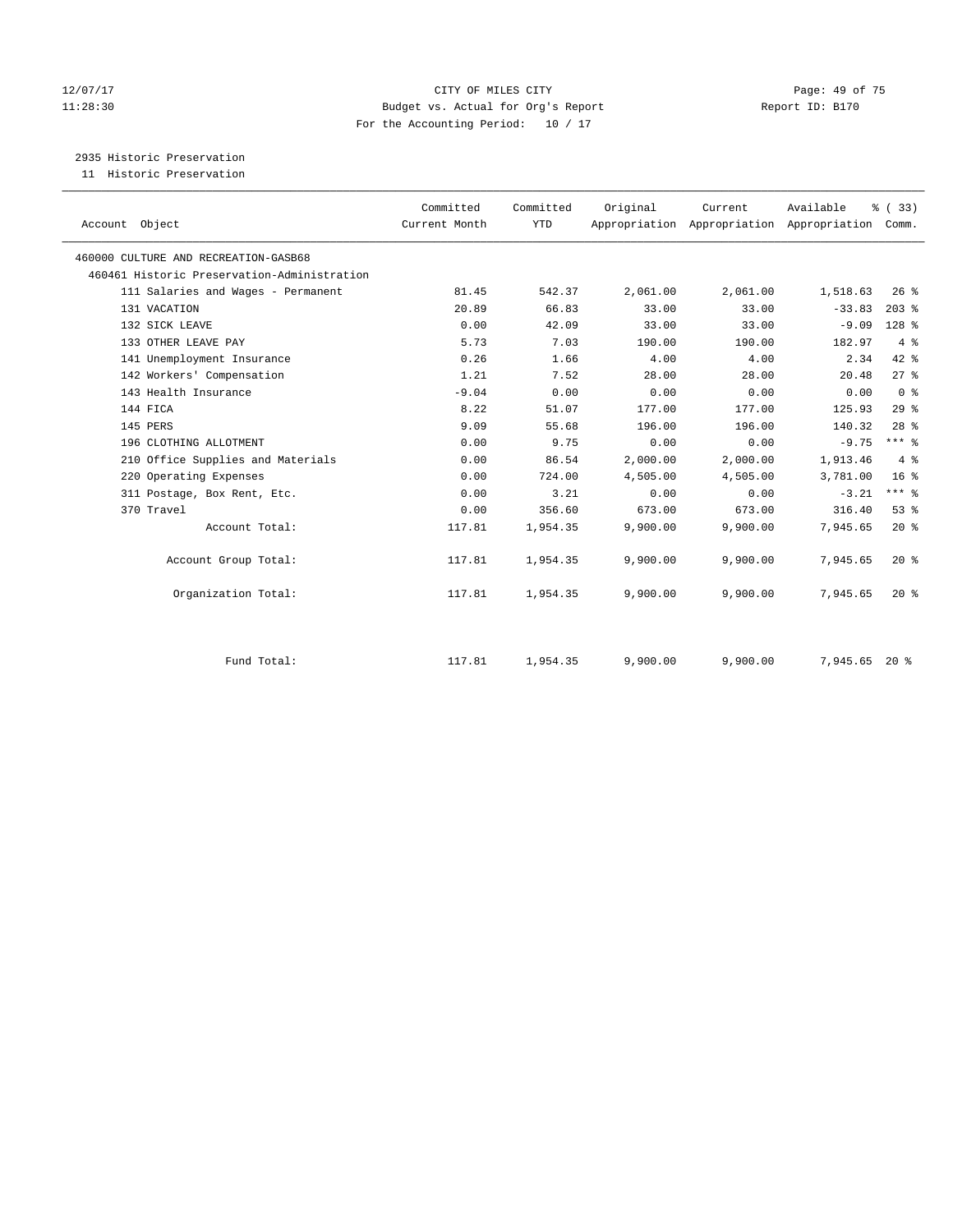#### 12/07/17 Page: 50 of 75 11:28:30 Budget vs. Actual for Org's Report Report ID: B170 For the Accounting Period: 10 / 17

————————————————————————————————————————————————————————————————————————————————————————————————————————————————————————————————————

# 2985 RETIRED SENIOR VOLUNTEER PROG (RSVP)

15 Retired Senior Volunteer Program

| Account Object                             | Committed<br>Current Month | Committed<br>YTD | Original  | Current   | Available<br>Appropriation Appropriation Appropriation Comm. | १ (33)          |
|--------------------------------------------|----------------------------|------------------|-----------|-----------|--------------------------------------------------------------|-----------------|
|                                            |                            |                  |           |           |                                                              |                 |
| 450000 Social and Economic Services-GASB68 |                            |                  |           |           |                                                              |                 |
| 450330 RSVP Non-Federal                    |                            |                  |           |           |                                                              |                 |
| 111 Salaries and Wages - Permanent         | 93.14                      | 357.88           | 1,200.00  | 1,200.00  | 842.12                                                       | $30*$           |
| 131 VACATION                               | 0.00                       | 18.39            | 0.00      | 0.00      | $-18.39$                                                     | $***$ 2         |
| 132 SICK LEAVE                             | 6.84                       | 12.03            | 0.00      | 0.00      | $-12.03$                                                     | $***$ $%$       |
| 133 OTHER LEAVE PAY                        | 0.00                       | 11.54            | 0.00      | 0.00      | $-11.54$                                                     | $***$ $%$       |
| 141 Unemployment Insurance                 | 0.26                       | 1.03             | 6.00      | 6.00      | 4.97                                                         | $17*$           |
| 142 Workers' Compensation                  | 1.12                       | 4.50             | 15.00     | 15.00     | 10.50                                                        | $30*$           |
| 143 Health Insurance                       | 17.41                      | 69.67            | 0.00      | 0.00      | $-69.67$                                                     | $***$ $-$       |
| 144 FICA                                   | 7.65                       | 30.62            | 92.00     | 92.00     | 61.38                                                        | $33$ $%$        |
| 145 PERS                                   | 8.47                       | 35.88            | 83.00     | 83.00     | 47.12                                                        | 43 %            |
| 210 Office Supplies and Materials          | 0.00                       | 0.00             | 3,000.00  | 3,000.00  | 3,000.00                                                     | 0 <sup>8</sup>  |
| 220 Operating Expenses                     | 0.00                       | 25.00            | 4,508.00  | 4,508.00  | 4,483.00                                                     | 1 <sup>8</sup>  |
| 311 Postage, Box Rent, Etc.                | 0.00                       | 0.00             | 750.00    | 750.00    | 750.00                                                       | 0 <sup>8</sup>  |
| 345 Telephone                              | 0.00                       | 118.38           | 1,440.00  | 1,440.00  | 1,321.62                                                     | 8 %             |
| 370 Travel                                 | 401.26                     | 1,101.26         | 300.00    | 300.00    | $-801.26$                                                    | $367$ $%$       |
| 379 Other Travel                           | 0.00                       | 0.00             | 600.00    | 600.00    | 600.00                                                       | 0 <sup>8</sup>  |
| 512 Insurance on Vehicles & Equipment      | 0.00                       | 0.00             | 545.00    | 545.00    | 545.00                                                       | 0 <sup>8</sup>  |
| 513 Liability                              | 0.00                       | 0.00             | 545.00    | 545.00    | 545.00                                                       | 0 <sup>8</sup>  |
| Account Total:                             | 536.15                     | 1,786.18         | 13,084.00 | 13,084.00 | 11,297.82                                                    | $14*$           |
| 450340 RSVP FEDERAL GRANT- FALLON/CUSTER   |                            |                  |           |           |                                                              |                 |
| 111 Salaries and Wages - Permanent         | 3,724.10                   | 14,322.01        | 48,000.00 | 48,000.00 | 33,677.99                                                    | $30*$           |
| 131 VACATION                               | 0.00                       | 735.63           | 0.00      | 0.00      | $-735.63$                                                    | $***$ $%$       |
| 132 SICK LEAVE                             | 275.92                     | 482.80           | 0.00      | 0.00      | $-482.80$                                                    | $***$ $-$       |
| 133 OTHER LEAVE PAY                        | 0.00                       | 459.72           | 0.00      | 0.00      | $-459.72$                                                    | $***$ $-$       |
| 141 Unemployment Insurance                 | 10.00                      | 40.01            | 216.00    | 216.00    | 175.99                                                       | 19 <sup>°</sup> |
| 142 Workers' Compensation                  | 45.02                      | 180.06           | 596.00    | 596.00    | 415.94                                                       | $30*$           |
| 143 Health Insurance                       | 696.94                     | 2,787.73         | 8,064.00  | 8,064.00  | 5,276.27                                                     | 35%             |
| 144 FICA                                   | 306.01                     | 1,224.02         | 3,672.00  | 3,672.00  | 2,447.98                                                     | $33$ $%$        |
| 145 PERS                                   | 338.81                     | 1,353.23         | 3,312.00  | 3,312.00  | 1,958.77                                                     | 41 %            |
| 210 Office Supplies and Materials          | 400.70                     | 495.37           | 1,429.00  | 1,429.00  | 933.63                                                       | 35 <sup>8</sup> |
| 220 Operating Expenses                     | 114.99                     | 114.99           | 1,550.00  | 1,550.00  | 1,435.01                                                     | 7 %             |
| 311 Postage, Box Rent, Etc.                | 0.00                       | 128.50           | 293.00    | 293.00    | 164.50                                                       | 44 %            |
| 330 Publicity, Subscriptions & Dues        | 0.00                       | 159.60           | 145.00    | 145.00    | $-14.60$                                                     | 110 %           |
| 334 Memberships, Registrations & Dues      | 0.00                       | 75.00            | 175.00    | 175.00    | 100.00                                                       | $43$ %          |
| 345 Telephone                              | 117.23                     | 237.56           | 0.00      | 0.00      | $-237.56$                                                    | $***$ $-$       |
| 370 Travel                                 | 407.79                     | 1,879.01         | 6,114.00  | 6,114.00  | 4,234.99                                                     | $31$ %          |
| 530 Rent                                   | 0.00                       | 2,505.00         | 5,010.00  | 5,010.00  | 2,505.00                                                     | 50%             |
| Account Total:                             | 6,437.51                   | 27,180.24        | 78,576.00 | 78,576.00 | 51,395.76                                                    | 35%             |
| 450351 RSVP-Excess                         |                            |                  |           |           |                                                              |                 |
| 111 Salaries and Wages - Permanent         | 0.00                       | 0.00             | 1,968.00  | 1,968.00  | 1,968.00                                                     | 0 <sup>8</sup>  |
| 141 Unemployment Insurance                 | 0.00                       | 0.00             | 9.00      | 9.00      | 9.00                                                         | 0 <sup>8</sup>  |
| 142 Workers' Compensation                  | 0.00                       | 0.00             | 25.00     | 25.00     | 25.00                                                        | 0 <sup>8</sup>  |
| 143 Health Insurance                       | 0.00                       | 0.00             | 336.00    | 336.00    | 336.00                                                       | 0 <sup>8</sup>  |
| 144 FICA                                   | 0.00                       | 0.00             | 151.00    | 151.00    | 151.00                                                       | 0 <sup>8</sup>  |
| 145 PERS                                   | 0.00                       | 0.00             | 136.00    | 136.00    | 136.00                                                       | 0 <sup>8</sup>  |
| 220 Operating Expenses                     | 91.40                      | 1,471.68         | 2,200.00  | 2,200.00  | 728.32                                                       | 67 %            |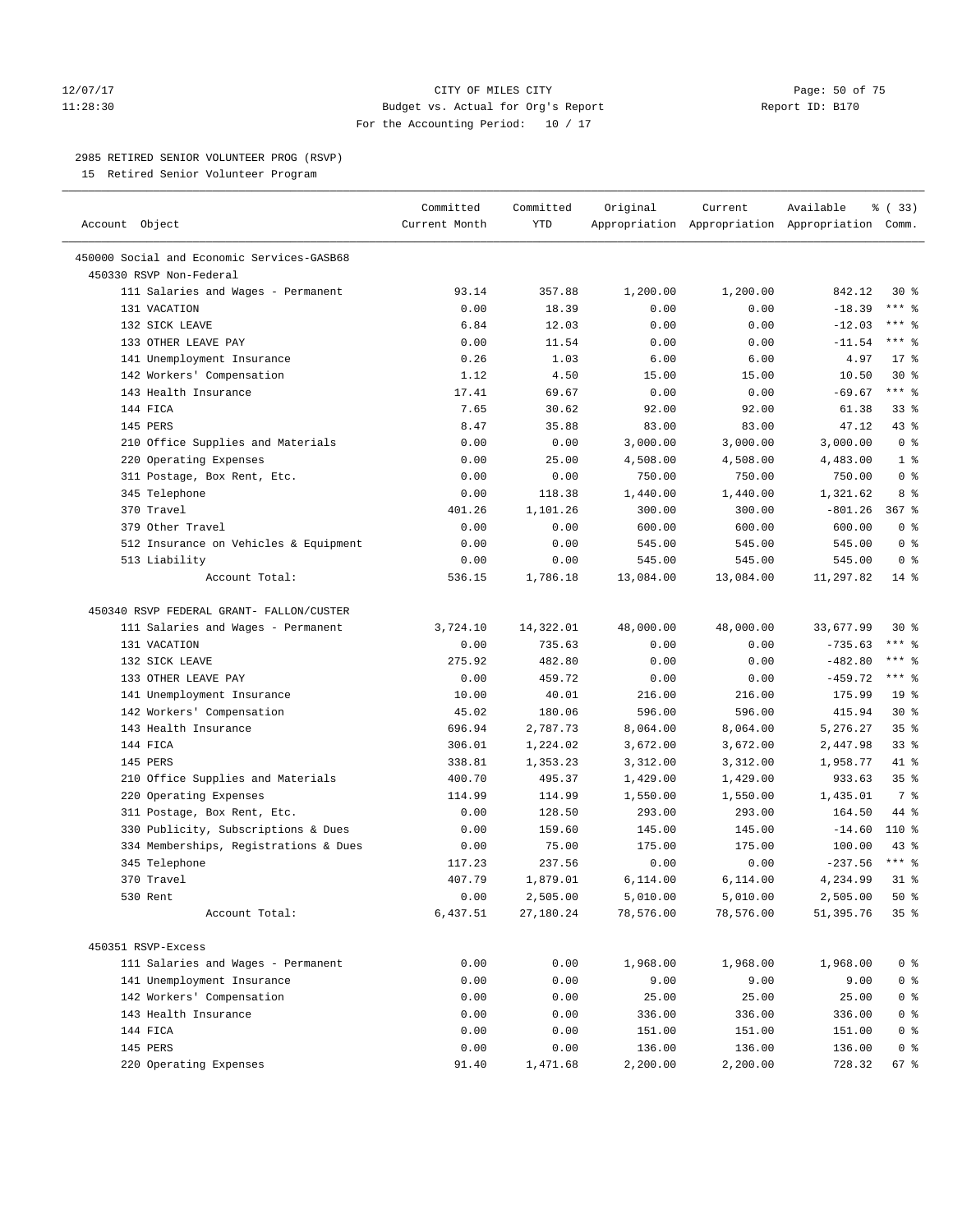# 12/07/17 Page: 51 of 75 11:28:30 Budget vs. Actual for Org's Report Report ID: B170 For the Accounting Period: 10 / 17

#### 2985 RETIRED SENIOR VOLUNTEER PROG (RSVP)

15 Retired Senior Volunteer Program

| Object<br>Account    | Committed<br>Current Month | Committed<br>YTD | Original<br>Appropriation | Current<br>Appropriation | Available<br>Appropriation | % (33)<br>Comm. |
|----------------------|----------------------------|------------------|---------------------------|--------------------------|----------------------------|-----------------|
| Account Total:       | 91.40                      | 1,471.68         | 4,825.00                  | 4,825.00                 | 3,353.32                   | 318             |
| Account Group Total: | 7,065.06                   | 30,438.10        | 96,485.00                 | 96,485.00                | 66,046.90                  | $32$ $%$        |
| Organization Total:  | 7,065.06                   | 30,438.10        | 96,485.00                 | 96,485.00                | 66,046.90                  | 328             |
|                      |                            |                  |                           |                          |                            |                 |
| Fund Total:          | 7,065.06                   | 30,438.10        | 96,485.00                 | 96,485.00                | 66,046.90                  | $32*$           |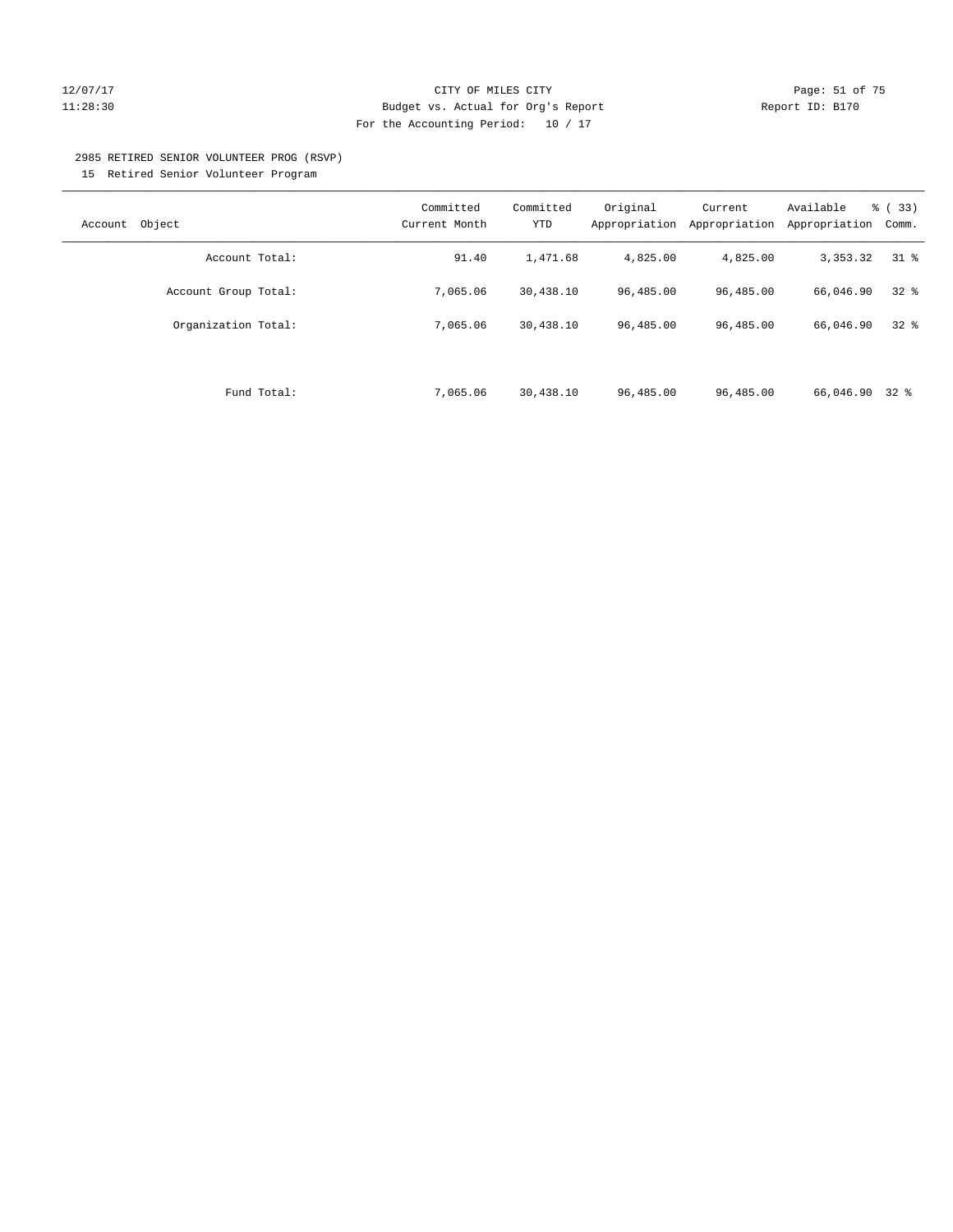# 12/07/17 Page: 52 of 75 11:28:30 Budget vs. Actual for Org's Report Report ID: B170 For the Accounting Period: 10 / 17

# 3670 SID 211 110 SID # 211

| Account Object                     | Committed<br>Current Month | Committed<br><b>YTD</b> | Original | Current<br>Appropriation Appropriation | Available<br>Appropriation | % (33)<br>Comm. |
|------------------------------------|----------------------------|-------------------------|----------|----------------------------------------|----------------------------|-----------------|
| 490000 DEBT SERVICE                |                            |                         |          |                                        |                            |                 |
| 490500 Other Debt Service Payments |                            |                         |          |                                        |                            |                 |
| 643 Principal- SID 211             | 0.00                       | 1,853.01                | 3,713.00 | 3,713.00                               | 1,859.99                   | $50*$           |
| 644 Interest- SID 211              | 0.00                       | 671.37                  | 1,331.00 | 1,331.00                               | 659.63                     | $50*$           |
| Account Total:                     | 0.00                       | 2,524.38                | 5,044.00 | 5,044.00                               | 2,519.62                   | $50*$           |
| Account Group Total:               | 0.00                       | 2,524.38                | 5,044.00 | 5,044.00                               | 2,519.62                   | $50*$           |
| Organization Total:                | 0.00                       | 2,524.38                | 5,044.00 | 5,044.00                               | 2,519.62                   | $50*$           |
|                                    |                            |                         |          |                                        |                            |                 |
| Fund Total:                        | 0.00                       | 2,524.38                | 5,044.00 | 5,044.00                               | 2,519.62                   | $50*$           |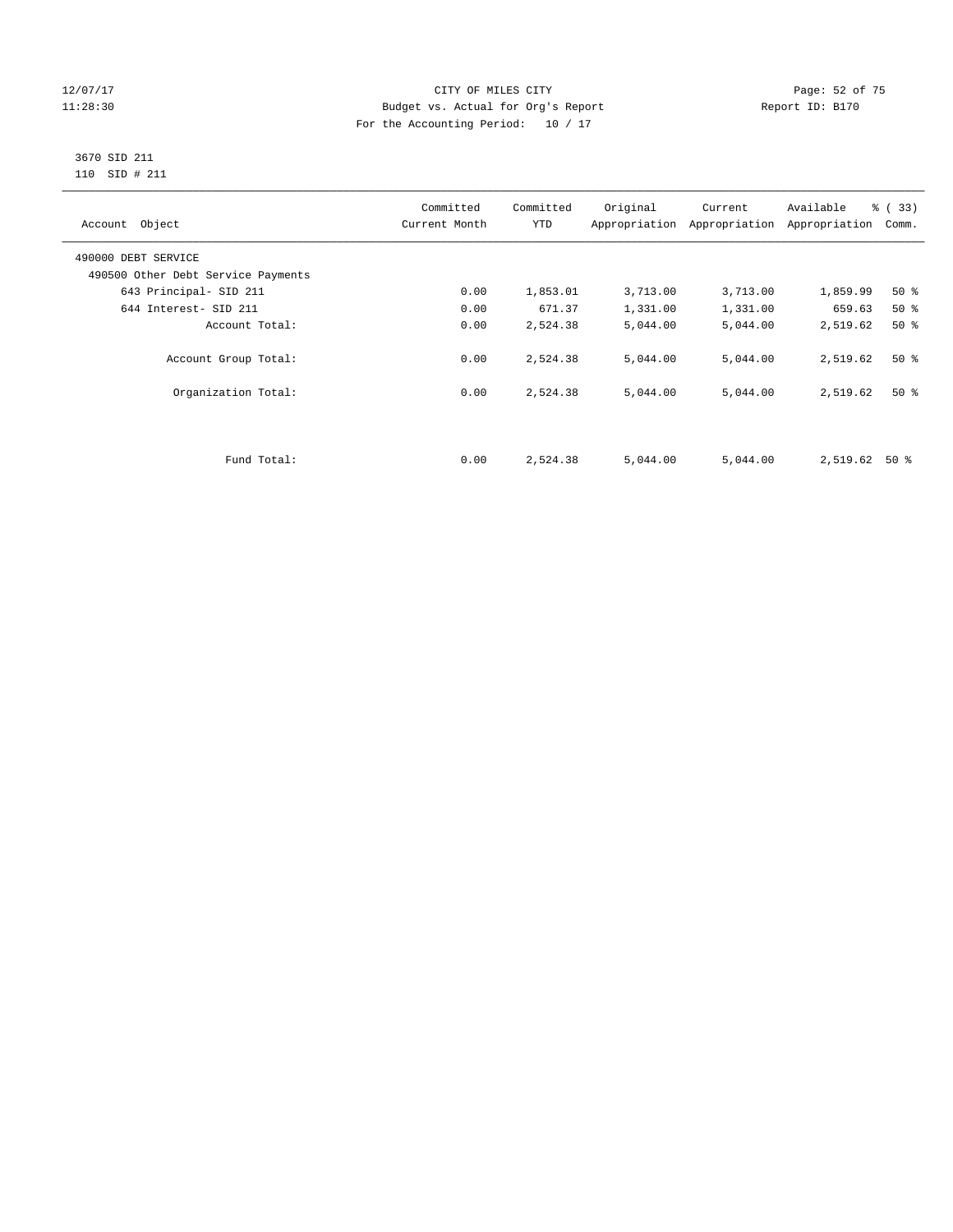# 12/07/17 Page: 53 of 75 11:28:30 Budget vs. Actual for Org's Report Report ID: B170 For the Accounting Period: 10 / 17

4000 General Fund Capitol Improvement Fund

22 Water Plant

| Account Object                                                              | Committed<br>Current Month | Committed<br>YTD | Original | Current<br>Appropriation Appropriation Appropriation Comm. | Available        | $\frac{8}{6}$ (33) |
|-----------------------------------------------------------------------------|----------------------------|------------------|----------|------------------------------------------------------------|------------------|--------------------|
| 430000 Public Works-GASB68<br>430530 Water Source of Supply and Pumping(22) |                            |                  |          |                                                            |                  |                    |
| 940 Machinery & Equipment                                                   | 79.61                      | 79.61            | 0.00     | 0.00                                                       | $-79.61$ *** 8   |                    |
| Account Total:                                                              | 79.61                      | 79.61            | 0.00     | 0.00                                                       | $-79.61$ *** $%$ |                    |
| Account Group Total:                                                        | 79.61                      | 79.61            | 0.00     | 0.00                                                       | $-79.61$ *** $%$ |                    |
| Organization Total:                                                         | 79.61                      | 79.61            | 0.00     | 0.00                                                       | $-79.61$         | $***$ 8            |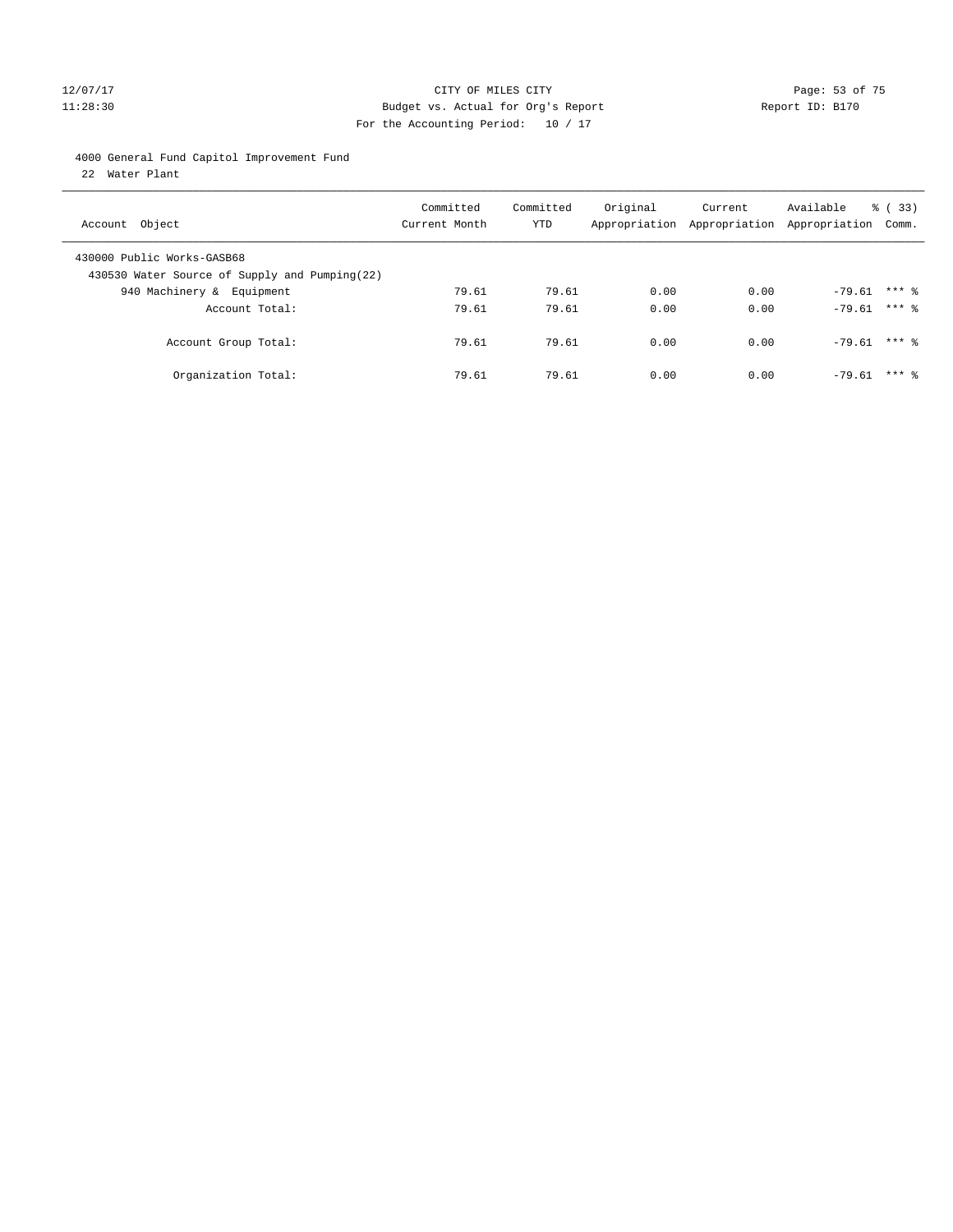# 12/07/17 Page: 54 of 75 11:28:30 Budget vs. Actual for Org's Report Report ID: B170 For the Accounting Period: 10 / 17

# 4000 General Fund Capitol Improvement Fund

501 Capital Purchases

| Account Object                                                     | Committed<br>Current Month | Committed<br><b>YTD</b> | Original  | Current<br>Appropriation Appropriation | Available<br>Appropriation | % (33)<br>Comm. |
|--------------------------------------------------------------------|----------------------------|-------------------------|-----------|----------------------------------------|----------------------------|-----------------|
| 410000 GENERAL GOVERNMENTGASB68<br>410100 Legislative Services(02) |                            |                         |           |                                        |                            |                 |
| 940 Machinery & Equipment                                          | 13,500.00                  | 16,667.32               | 68,739.00 | 68,739.00                              | 52,071.68                  | $24$ %          |
| Account Total:                                                     | 13,500.00                  | 16,667.32               | 68,739.00 | 68,739.00                              | 52,071.68                  | $24$ %          |
| Account Group Total:                                               | 13,500.00                  | 16,667.32               | 68,739.00 | 68,739.00                              | 52,071.68                  | $24$ %          |
| Organization Total:                                                | 13,500.00                  | 16,667.32               | 68,739.00 | 68,739.00                              | 52,071.68                  | $24$ %          |
|                                                                    |                            |                         |           |                                        |                            |                 |
| Fund Total:                                                        | 13,579.61                  | 16,746.93               | 68,739.00 | 68,739.00                              | 51,992.07                  | $24$ %          |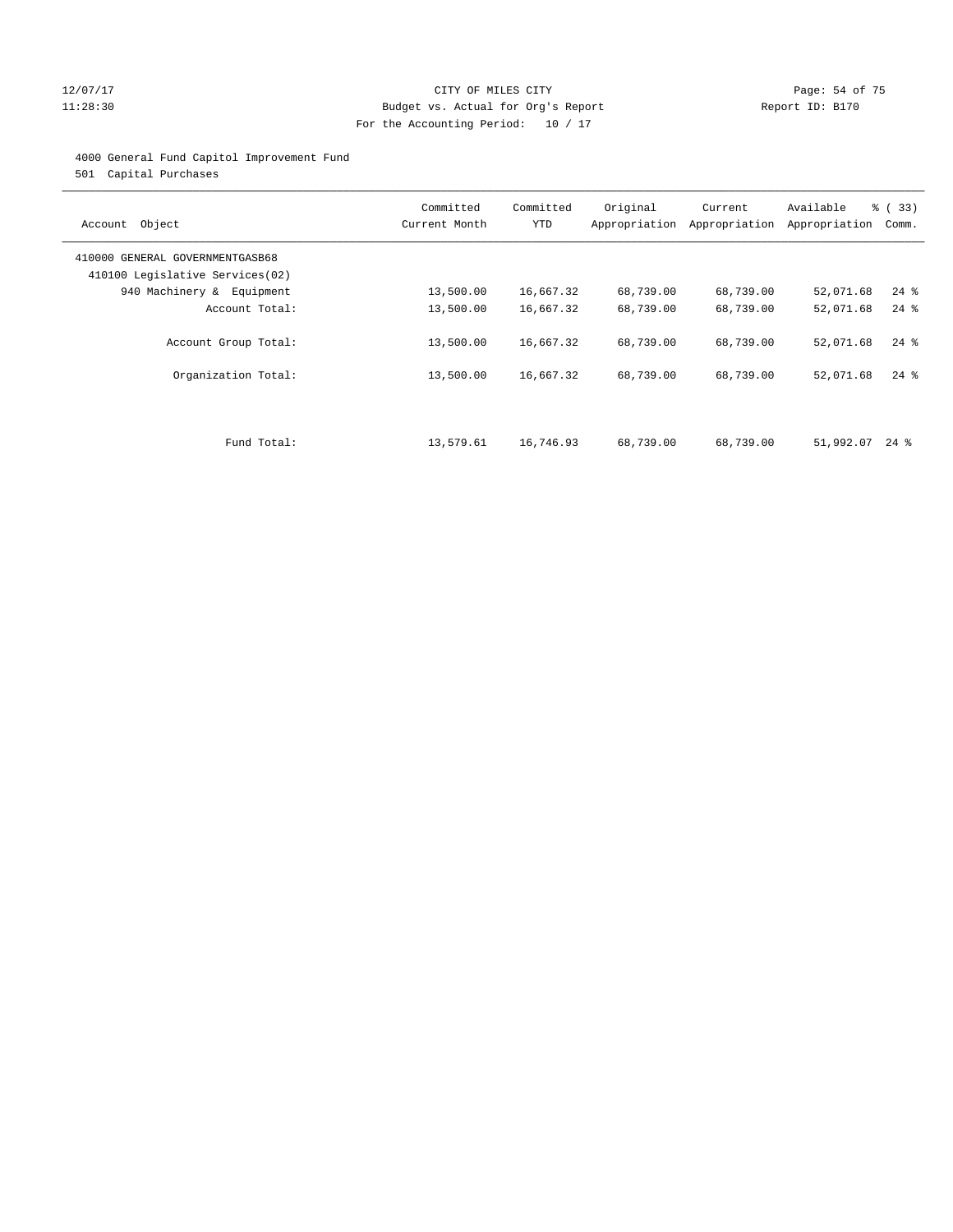# 12/07/17 Page: 55 of 75 11:28:30 Budget vs. Actual for Org's Report Report ID: B170 For the Accounting Period: 10 / 17

# 4050 Ambulance Capital Improvement Fund

10 Ambulance

| Account Object                                                             | Committed<br>Current Month | Committed<br><b>YTD</b> | Original  | Current<br>Appropriation Appropriation | Available<br>Appropriation | % (33)<br>Comm. |
|----------------------------------------------------------------------------|----------------------------|-------------------------|-----------|----------------------------------------|----------------------------|-----------------|
| 420000 PUBLIC SAFETY-GASB68<br>420730 Emergency Medical Services-Ambulance |                            |                         |           |                                        |                            |                 |
| 940 Machinery & Equipment                                                  | 0.00                       | 0.00                    | 13,779.00 | 13,779.00                              | 13,779.00                  | 0 <sup>8</sup>  |
| Account Total:                                                             | 0.00                       | 0.00                    | 13,779.00 | 13,779.00                              | 13,779.00                  | 0 <sup>8</sup>  |
| Account Group Total:                                                       | 0.00                       | 0.00                    | 13,779.00 | 13,779.00                              | 13,779.00                  | 0 <sup>8</sup>  |
| Organization Total:                                                        | 0.00                       | 0.00                    | 13,779.00 | 13,779.00                              | 13,779.00                  | 0 <sup>8</sup>  |
|                                                                            |                            |                         |           |                                        |                            |                 |
| Fund Total:                                                                | 0.00                       | 0.00                    | 13,779.00 | 13,779.00                              | 13,779.00                  | 0 %             |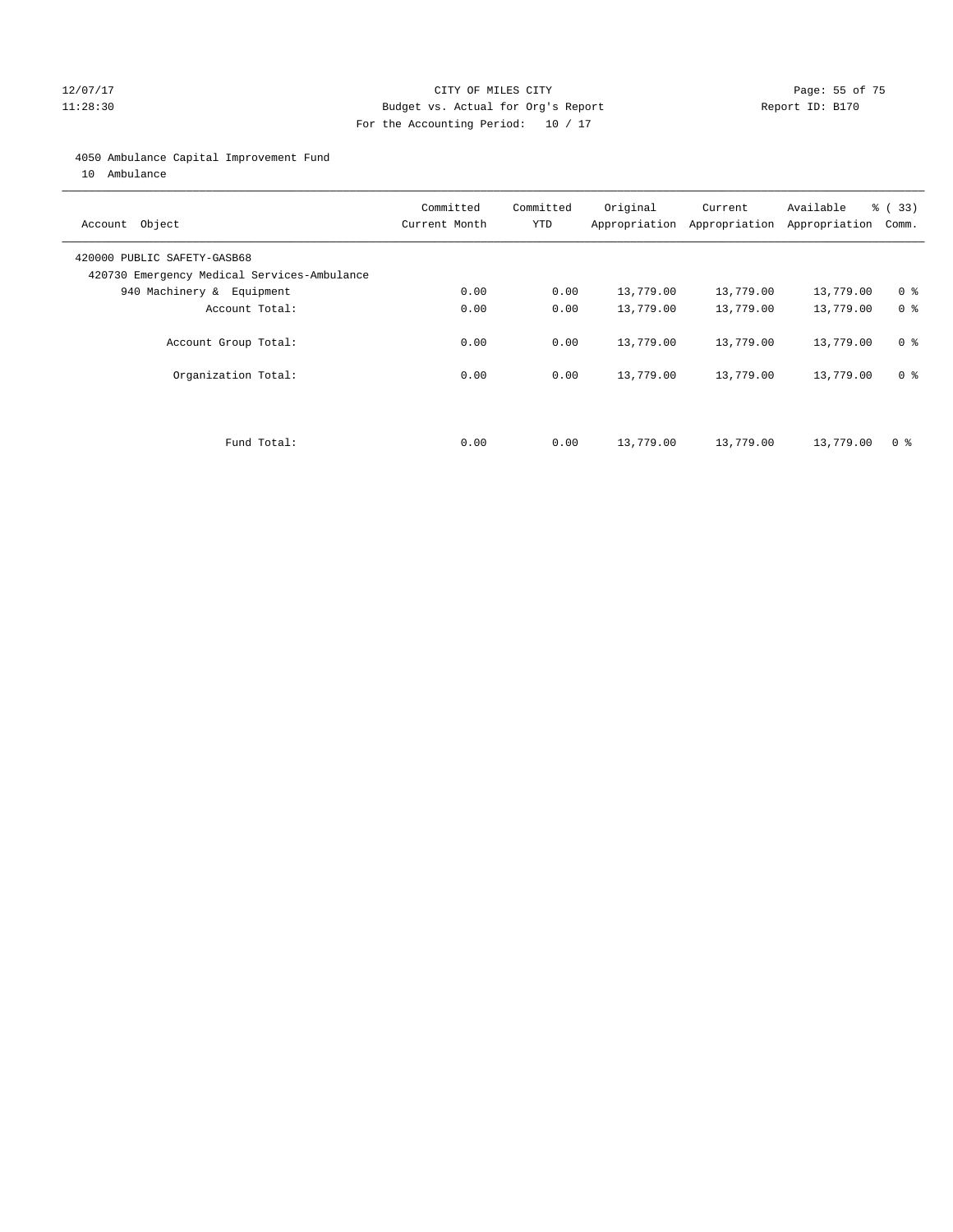# 12/07/17 Page: 56 of 75 11:28:30 Budget vs. Actual for Org's Report Report ID: B170 For the Accounting Period: 10 / 17

### 4060 CAPITAL IMPROV-PUBLIC WORKS

911 Public Works Operations

| Object<br>Account                                         | Committed<br>Current Month | Committed<br><b>YTD</b> | Original<br>Appropriation | Current<br>Appropriation | Available<br>Appropriation | % (33)<br>Comm.                  |
|-----------------------------------------------------------|----------------------------|-------------------------|---------------------------|--------------------------|----------------------------|----------------------------------|
| 430000 Public Works-GASB68<br>430233 Roadway/Re-surfacing |                            |                         |                           |                          |                            |                                  |
| 940 Machinery & Equipment                                 | 0.00                       | 0.00                    | 100,000.00                | 100,000.00               | 100,000.00                 | 0 <sup>8</sup>                   |
| Account Total:                                            | 0.00                       | 0.00                    | 100,000.00                | 100,000.00               | 100,000.00                 | 0 <sup>8</sup>                   |
| Account Group Total:<br>Organization Total:               | 0.00<br>0.00               | 0.00<br>0.00            | 100,000.00<br>100,000.00  | 100,000.00<br>100,000.00 | 100,000.00<br>100,000.00   | 0 <sup>8</sup><br>0 <sup>8</sup> |
|                                                           |                            |                         |                           |                          |                            |                                  |
| Fund Total:                                               | 0.00                       | 0.00                    | 100,000.00                | 100,000.00               | 100,000.00                 | 0 %                              |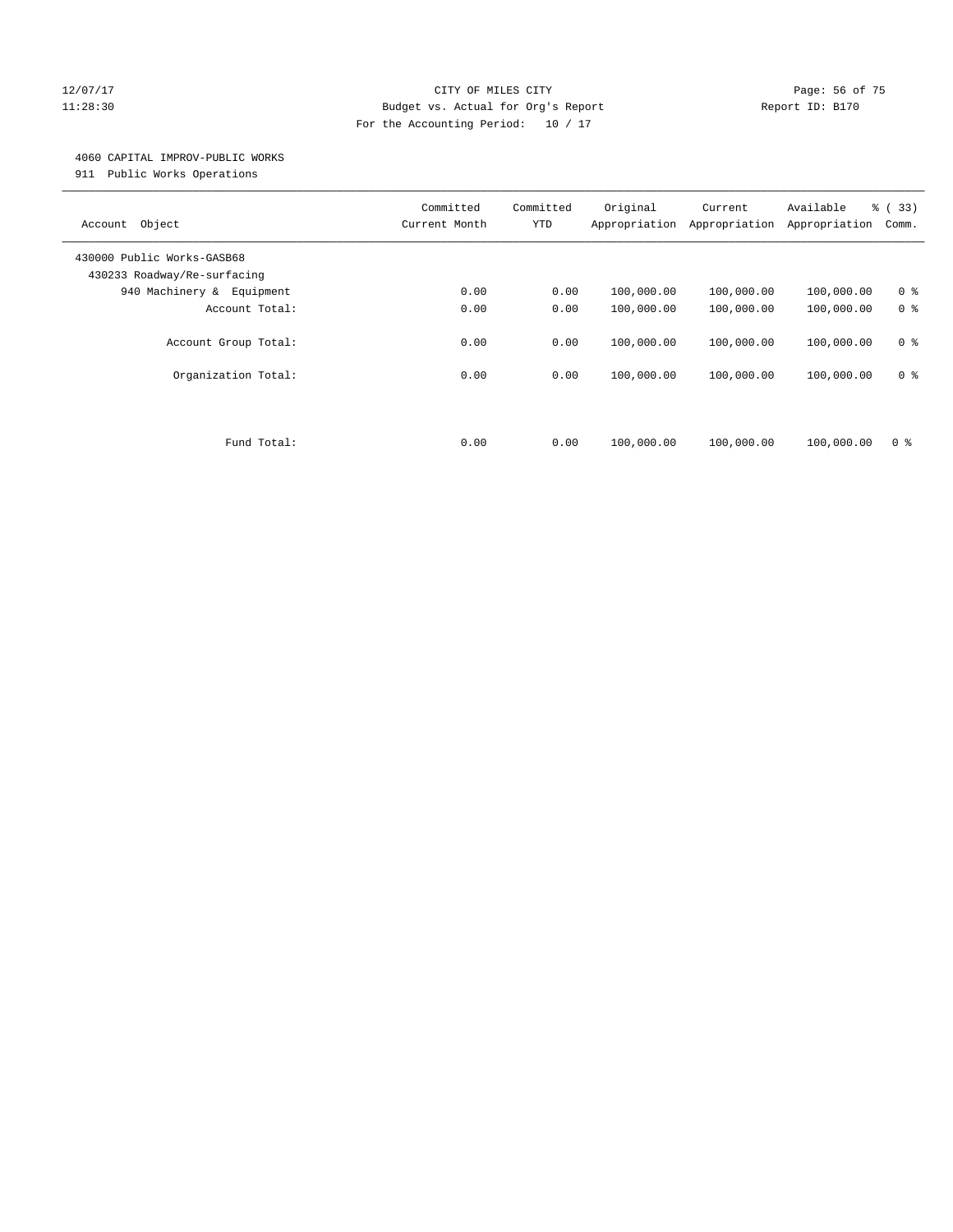# 12/07/17 Page: 57 of 75 11:28:30 Budget vs. Actual for Org's Report Report ID: B170 For the Accounting Period: 10 / 17

————————————————————————————————————————————————————————————————————————————————————————————————————————————————————————————————————

# 5210 WATER UTILITY

22 Water Plant

|                                               | Committed     | Committed  | Original   | Current    | Available                                       | 8 (33)         |
|-----------------------------------------------|---------------|------------|------------|------------|-------------------------------------------------|----------------|
| Account Object                                | Current Month | YTD        |            |            | Appropriation Appropriation Appropriation Comm. |                |
| 430000 Public Works-GASB68                    |               |            |            |            |                                                 |                |
| 430530 Water Source of Supply and Pumping(22) |               |            |            |            |                                                 |                |
| 111 Salaries and Wages - Permanent            | 19,798.72     | 82,676.24  | 267,183.00 | 267,183.00 | 184,506.76                                      | $31$ %         |
| 121 OVERTIME-PERMANENT                        | 1,010.58      | 3,893.19   | 16,709.00  | 16,709.00  | 12,815.81                                       | $23$ %         |
| 131 VACATION                                  | 1,069.18      | 6,772.54   | 15,773.00  | 15,773.00  | 9,000.46                                        | $43$ %         |
| 132 SICK LEAVE                                | 226.01        | 1,497.41   | 7,093.00   | 7,093.00   | 5,595.59                                        | $21$ %         |
| 133 OTHER LEAVE PAY                           | 211.29        | 523.92     | 4,192.00   | 4,192.00   | 3,668.08                                        | $12*$          |
| 134 HOLIDAY PAY                               | 686.83        | 1,845.64   | 5,002.00   | 5,002.00   | 3,156.36                                        | 37%            |
| 141 Unemployment Insurance                    | 57.38         | 245.56     | 474.00     | 474.00     | 228.44                                          | $52$ $%$       |
| 142 Workers' Compensation                     | 1,316.08      | 5,619.71   | 17,610.00  | 17,610.00  | 11,990.29                                       | $32$ $%$       |
| 143 Health Insurance                          | 4,001.92      | 16,222.08  | 49,320.00  | 49,320.00  | 33,097.92                                       | $33$ $%$       |
| 144 FICA                                      | 1,640.32      | 7,033.67   | 24,171.00  | 24,171.00  | 17, 137.33                                      | 29%            |
| 145 PERS                                      | 1,942.57      | 8,129.33   | 26,761.00  | 26,761.00  | 18,631.67                                       | $30*$          |
| 196 CLOTHING ALLOTMENT                        | 0.00          | 975.00     | 840.00     | 840.00     | $-135.00$                                       | $116$ %        |
| 210 Office Supplies and Materials             | 4.43          | 4.43       | 250.00     | 250.00     | 245.57                                          | 2 <sup>8</sup> |
| 214 Small Items of Equipment                  | 0.00          | 0.00       | 3,500.00   | 3,500.00   | 3,500.00                                        | 0 <sup>8</sup> |
| 220 Operating Expenses                        | 28.98         | 928.66     | 2,000.00   | 2,000.00   | 1,071.34                                        | 46 %           |
| 222 Chemicals, Lab & Med Supplies             | 0.00          | 90.82      | 150.00     | 150.00     | 59.18                                           | 61 %           |
| 226 Clothing and Uniforms                     | 26.35         | 68.01      | 500.00     | 500.00     | 431.99                                          | $14*$          |
| 230 Repair and Maintenance Supplies           | 244.91        | 771.22     | 12,000.00  | 12,000.00  | 11,228.78                                       | 6 %            |
| 231 Gas, Oil, Diesel Fuel, Grease, etc.       | 60.09         | 339.21     | 1,500.00   | 1,500.00   | 1,160.79                                        | 23 %           |
| 241 Consumable Tools                          | 0.00          | 0.00       | 200.00     | 200.00     | 200.00                                          | 0 <sup>8</sup> |
| 311 Postage, Box Rent, Etc.                   | 0.00          | 0.00       | 50.00      | 50.00      | 50.00                                           | 0 <sup>8</sup> |
| 330 Publicity, Subscriptions & Dues           | 0.00          | 0.00       | 250.00     | 250.00     | 250.00                                          | 0 <sup>8</sup> |
| 334 Memberships, Registrations & Dues         | 0.00          | 125.00     | 400.00     | 400.00     | 275.00                                          | $31$ %         |
| 341 Electric Utility Services                 | 5,084.85      | 27, 435.45 | 55,000.00  | 55,000.00  | 27,564.55                                       | 50%            |
| 344 Gas Utility Service                       | 117.98        | 227.59     | 20,000.00  | 20,000.00  | 19,772.41                                       | 1 <sub>8</sub> |
| 345 Telephone                                 | 76.01         | 303.80     | 1,000.00   | 1,000.00   | 696.20                                          | $30*$          |
| 346 Garbage Service                           | 0.00          | 362.24     | 550.00     | 550.00     | 187.76                                          | 66 %           |
| 347 Internet                                  | 80.25         | 321.00     | 1,000.00   | 1,000.00   | 679.00                                          | $32$ $%$       |
| 350 Professional Services                     | 311.94        | 319.19     | 500.00     | 500.00     | 180.81                                          | 64 %           |
| 352 Wtr/Swr Lab Testing                       | 0.00          | 0.00       | 1,000.00   | 1,000.00   | 1,000.00                                        | 0 <sup>8</sup> |
| 357 Architectual, Engineering Serv Etc.       | 0.00          | 0.00       | 10,000.00  | 10,000.00  | 10,000.00                                       | 0 <sup>8</sup> |
| 360 Contr R & M                               | 734.21        | 1,064.96   | 45,000.00  | 45,000.00  | 43,935.04                                       | 2 <sup>8</sup> |
| 363 R&M Vehicles/Equip/Labor-PW               | 0.00          | 146.46     | 3,000.00   | 3,000.00   | 2,853.54                                        | 5 <sup>8</sup> |
| 369 Other Repair and Maintenance              | 0.00          | 0.00       | 2,000.00   | 2,000.00   | 2,000.00                                        | 0 <sup>8</sup> |
| 370 Travel                                    | 5.50          | 232.41     | 1,000.00   | 1,000.00   | 767.59                                          | 23 %           |
| 380 Training Services                         | 0.00          | 0.00       | 1,500.00   | 1,500.00   | 1,500.00                                        | 0 <sup>8</sup> |
| 382 Books                                     | 0.00          | 164.00     | 200.00     | 200.00     | 36.00                                           | $82$ $%$       |
| 400 BUILDING MATERIALS                        | 0.00          | 0.00       | 500.00     | 500.00     | 500.00                                          | 0 %            |
| 511 Insurance on Buildings                    | 0.00          | 9,026.13   | 9,027.00   | 9,027.00   |                                                 | $0.87$ 100 %   |
| 512 Insurance on Vehicles & Equipment         | 0.00          | 267.74     | 268.00     | 268.00     | 0.26                                            | 100 %          |
| 940 Machinery & Equipment                     | 0.00          | 0.00       | 1.00       | 1.00       | 1.00                                            | 0 <sup>8</sup> |
| Account Total:                                | 38,736.38     | 177,632.61 | 607,474.00 | 607,474.00 | 429,841.39                                      | 29%            |
| Account Group Total:                          | 38,736.38     | 177,632.61 | 607,474.00 | 607,474.00 | 429,841.39                                      | 29 %           |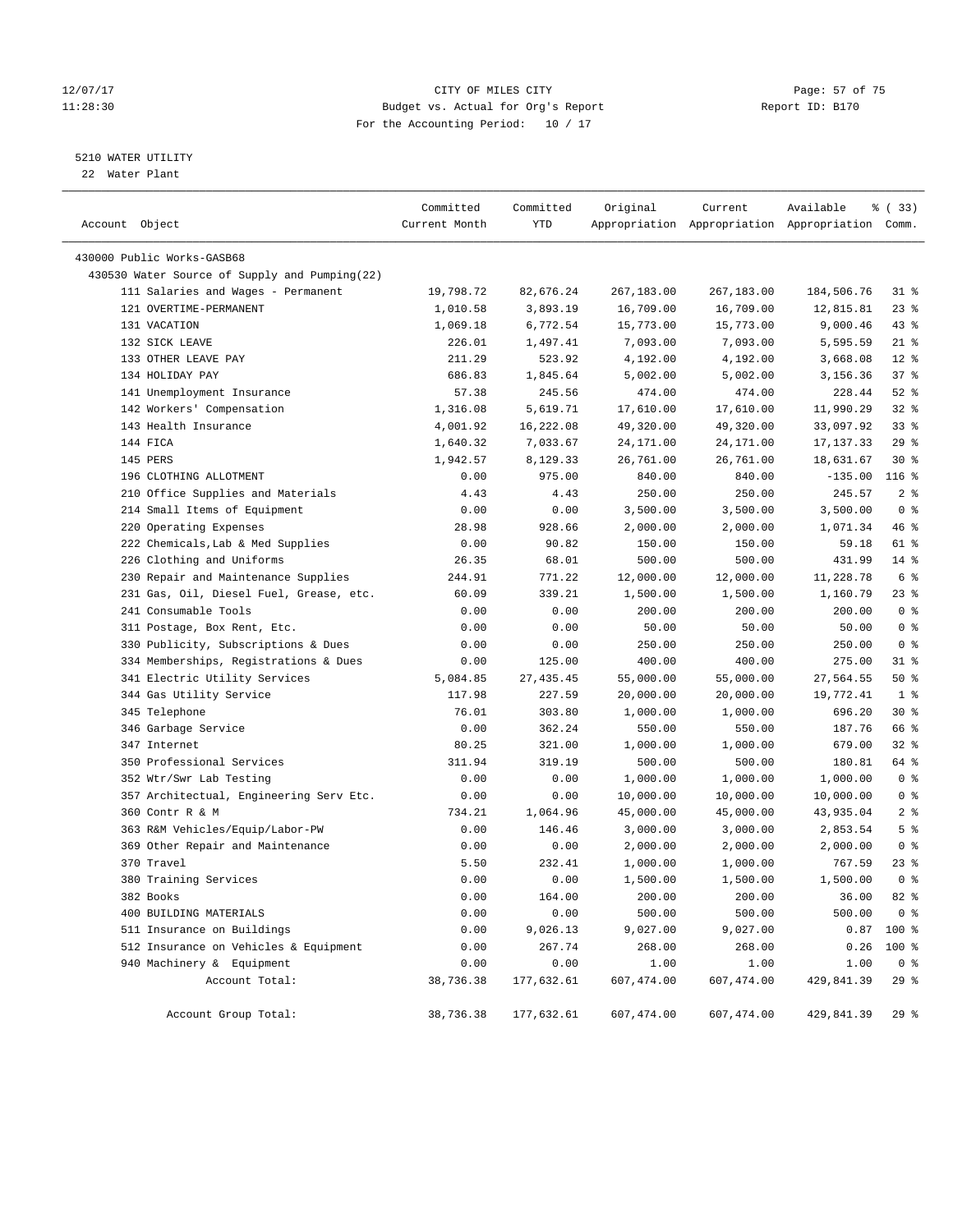# 12/07/17 Page: 58 of 75 11:28:30 Budget vs. Actual for Org's Report Report ID: B170 For the Accounting Period: 10 / 17

#### 5210 WATER UTILITY 22 Water Plant

| Account Object |                     | Committed<br>Current Month | Committed<br><b>YTD</b> | Original   | Current    | Available<br>Appropriation Appropriation Appropriation Comm. | 8 (33) |
|----------------|---------------------|----------------------------|-------------------------|------------|------------|--------------------------------------------------------------|--------|
|                | Organization Total: | 38,736.38                  | 177.632.61              | 607,474.00 | 607,474.00 | 429,841.39 29 %                                              |        |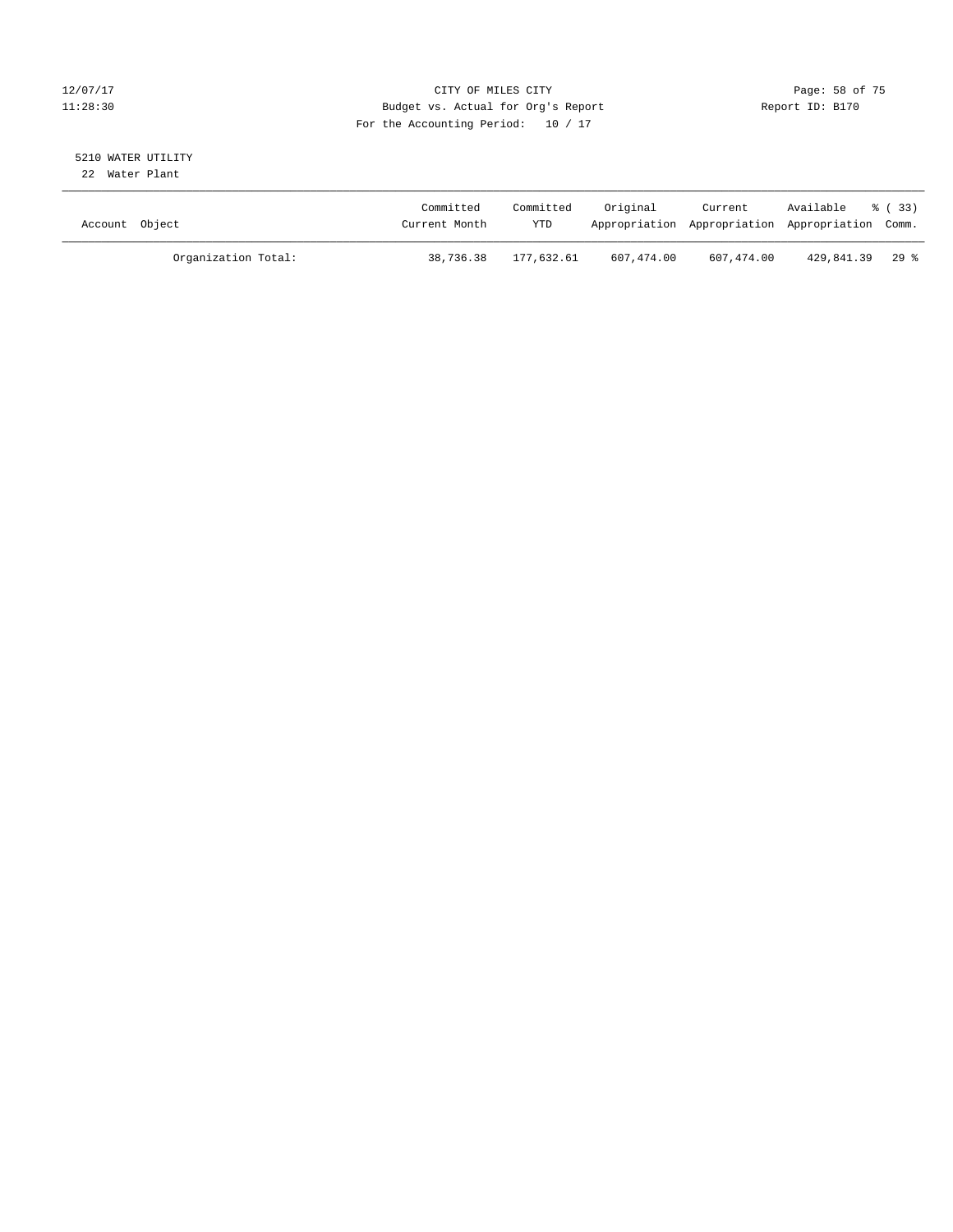# 12/07/17 Page: 59 of 75 11:28:30 Budget vs. Actual for Org's Report Report ID: B170 For the Accounting Period: 10 / 17

————————————————————————————————————————————————————————————————————————————————————————————————————————————————————————————————————

# 5210 WATER UTILITY

23 Water Lines

|                                          | Committed     | Committed  | Original   | Current    | Available                                       | % (33)          |  |
|------------------------------------------|---------------|------------|------------|------------|-------------------------------------------------|-----------------|--|
| Account Object                           | Current Month | YTD        |            |            | Appropriation Appropriation Appropriation Comm. |                 |  |
|                                          |               |            |            |            |                                                 |                 |  |
| 430000 Public Works-GASB68               |               |            |            |            |                                                 |                 |  |
| 430550 Transmission and Distribution(23) |               |            |            |            |                                                 |                 |  |
| 111 Salaries and Wages - Permanent       | 11,716.75     | 46,026.48  | 158,235.00 | 158,235.00 | 112,208.52                                      | 29%             |  |
| 121 OVERTIME-PERMANENT                   | 566.17        | 2,544.71   | 10,598.00  | 10,598.00  | 8,053.29                                        | $24$ %          |  |
| 131 VACATION                             | 670.09        | 3,249.19   | 15,773.00  | 15,773.00  | 12,523.81                                       | $21$ %          |  |
| 132 SICK LEAVE                           | 219.77        | 1,407.05   | 7,093.00   | 7,093.00   | 5,685.95                                        | $20*$           |  |
| 133 OTHER LEAVE PAY                      | 0.00          | 0.00       | 2,253.00   | 2,253.00   | 2,253.00                                        | 0 <sup>8</sup>  |  |
| 134 HOLIDAY PAY                          | 150.32        | 239.32     | 4,558.00   | 4,558.00   | 4,318.68                                        | 5 <sup>°</sup>  |  |
| 141 Unemployment Insurance               | 33.33         | 134.87     | 298.00     | 298.00     | 163.13                                          | 45 %            |  |
| 142 Workers' Compensation                | 670.12        | 2,715.89   | 10,857.00  | 10,857.00  | 8,141.11                                        | $25$ %          |  |
| 143 Health Insurance                     | 2,558.25      | 10,054.36  | 49,761.00  | 49,761.00  | 39,706.64                                       | $20*$           |  |
| 144 FICA                                 | 1,009.70      | 4,087.38   | 13,868.00  | 13,868.00  | 9,780.62                                        | 29%             |  |
| 145 PERS                                 | 1,128.47      | 4,531.27   | 16,814.00  | 16,814.00  | 12,282.73                                       | $27$ %          |  |
| 196 CLOTHING ALLOTMENT                   | 0.00          | 462.00     | 600.00     | 600.00     | 138.00                                          | 77.8            |  |
| 210 Office Supplies and Materials        | 18.77         | 61.93      | 500.00     | 500.00     | 438.07                                          | $12*$           |  |
| 214 Small Items of Equipment             | 214.43        | 5,701.43   | 13,000.00  | 13,000.00  | 7,298.57                                        | 44 %            |  |
| 220 Operating Expenses                   | 435.18        | 2,010.53   | 35,000.00  | 35,000.00  | 32,989.47                                       | 6 <sup>°</sup>  |  |
| 222 Chemicals, Lab & Med Supplies        | 0.00          | 0.00       | 200.00     | 200.00     | 200.00                                          | 0 <sup>8</sup>  |  |
| 226 Clothing and Uniforms                | 0.00          | 141.62     | 700.00     | 700.00     | 558.38                                          | $20*$           |  |
| 230 Repair and Maintenance Supplies      | 1,843.95      | 8,699.85   | 40,000.00  | 40,000.00  | 31,300.15                                       | $22$ %          |  |
| 231 Gas, Oil, Diesel Fuel, Grease, etc.  | 1,322.63      | 3,268.71   | 10,000.00  | 10,000.00  | 6,731.29                                        | 33%             |  |
| 233 Water/Sewer Main Replacement and     | 0.00          | 0.00       | 10,000.00  | 10,000.00  | 10,000.00                                       | 0 <sup>8</sup>  |  |
| 234 Hydrant/Manhole Replacement, Valves  | $-677.66$     | 5,055.17   | 55,000.00  | 55,000.00  | 49,944.83                                       | 9%              |  |
| 235 Curb Stop Replacement                | 1,310.38      | 4,826.91   | 18,000.00  | 18,000.00  | 13,173.09                                       | $27$ %          |  |
| 241 Consumable Tools                     | 69.99         | 270.49     | 200.00     | 200.00     | $-70.49$                                        | $135$ %         |  |
| 311 Postage, Box Rent, Etc.              | 0.00          | 37.12      | 100.00     | 100.00     | 62.88                                           | 37%             |  |
| 320 Printing, Duplicating, Typing &      | 0.00          | 0.00       | 100.00     | 100.00     | 100.00                                          | 0 <sup>8</sup>  |  |
| 330 Publicity, Subscriptions & Dues      | 0.00          | 0.00       | 250.00     | 250.00     | 250.00                                          | 0 <sup>8</sup>  |  |
| 334 Memberships, Registrations & Dues    | 0.00          | 0.00       | 350.00     | 350.00     | 350.00                                          | 0 <sup>8</sup>  |  |
| 341 Electric Utility Services            | 0.00          | 65.57      | 500.00     | 500.00     | 434.43                                          | $13*$           |  |
| 344 Gas Utility Service                  | 0.00          | 25.29      | 400.00     | 400.00     | 374.71                                          | 6 <sup>°</sup>  |  |
| 345 Telephone                            | 53.73         | 181.58     | 600.00     | 600.00     | 418.42                                          | $30*$           |  |
| 347 Internet                             | 11.40         | 45.60      | 200.00     | 200.00     | 154.40                                          | $23$ $%$        |  |
| 350 Professional Services                | 309.20        | 632.22     | 8,400.00   | 8,400.00   | 7,767.78                                        | 8 %             |  |
| 357 Architectual, Engineering Serv Etc.  | 0.00          | 0.00       | 30,000.00  | 30,000.00  | 30,000.00                                       | 0 <sup>8</sup>  |  |
| 360 Contr R & M                          | 1,066.83      | 18,452.55  | 18,500.00  | 18,500.00  | 47.45                                           | $100*$          |  |
| 363 R&M Vehicles/Equip/Labor-PW          | 3,000.33      | 11,083.15  | 35,000.00  | 35,000.00  | 23,916.85                                       | $32$ $%$        |  |
| 369 Other Repair and Maintenance         | 0.00          | 1,715.95   | 1,000.00   | 1,000.00   | $-715.95$ 172 %                                 |                 |  |
| 370 Travel                               | 0.00          | 174.00     | 1,000.00   | 1,000.00   | 826.00                                          | $17*$           |  |
| 380 Training Services                    | 250.00        | 390.00     | 1,000.00   | 1,000.00   | 610.00                                          | 39%             |  |
| 382 Books                                | 0.00          | 0.00       | 200.00     | 200.00     | 200.00                                          | 0 <sup>8</sup>  |  |
| 400 BUILDING MATERIALS                   | 0.00          | 0.00       | 500.00     | 500.00     | 500.00                                          | 0 <sup>8</sup>  |  |
| 511 Insurance on Buildings               | 0.00          | 2,700.13   | 2,701.00   | 2,701.00   | 0.87                                            | 100 %           |  |
| 512 Insurance on Vehicles & Equipment    | 0.00          | 751.11     | 752.00     | 752.00     | 0.89                                            | 100 %           |  |
| 532 Land Rental                          | 12.50         | 244.55     | 1,500.00   | 1,500.00   | 1,255.45                                        | 16 <sup>8</sup> |  |
| 533 Machinery and Equipment Rental       | 0.00          | 0.00       | 1,000.00   | 1,000.00   | 1,000.00                                        | 0 <sup>8</sup>  |  |
| 940 Machinery & Equipment                | 34,879.00     | 34,879.00  | 1.00       | 1.00       | $-34,878.00$                                    | $***$ $_{8}$    |  |
| Account Total:                           | 62,843.63     | 176,866.98 | 577,362.00 | 577,362.00 | 400,495.02                                      | 31 %            |  |
|                                          |               |            |            |            |                                                 |                 |  |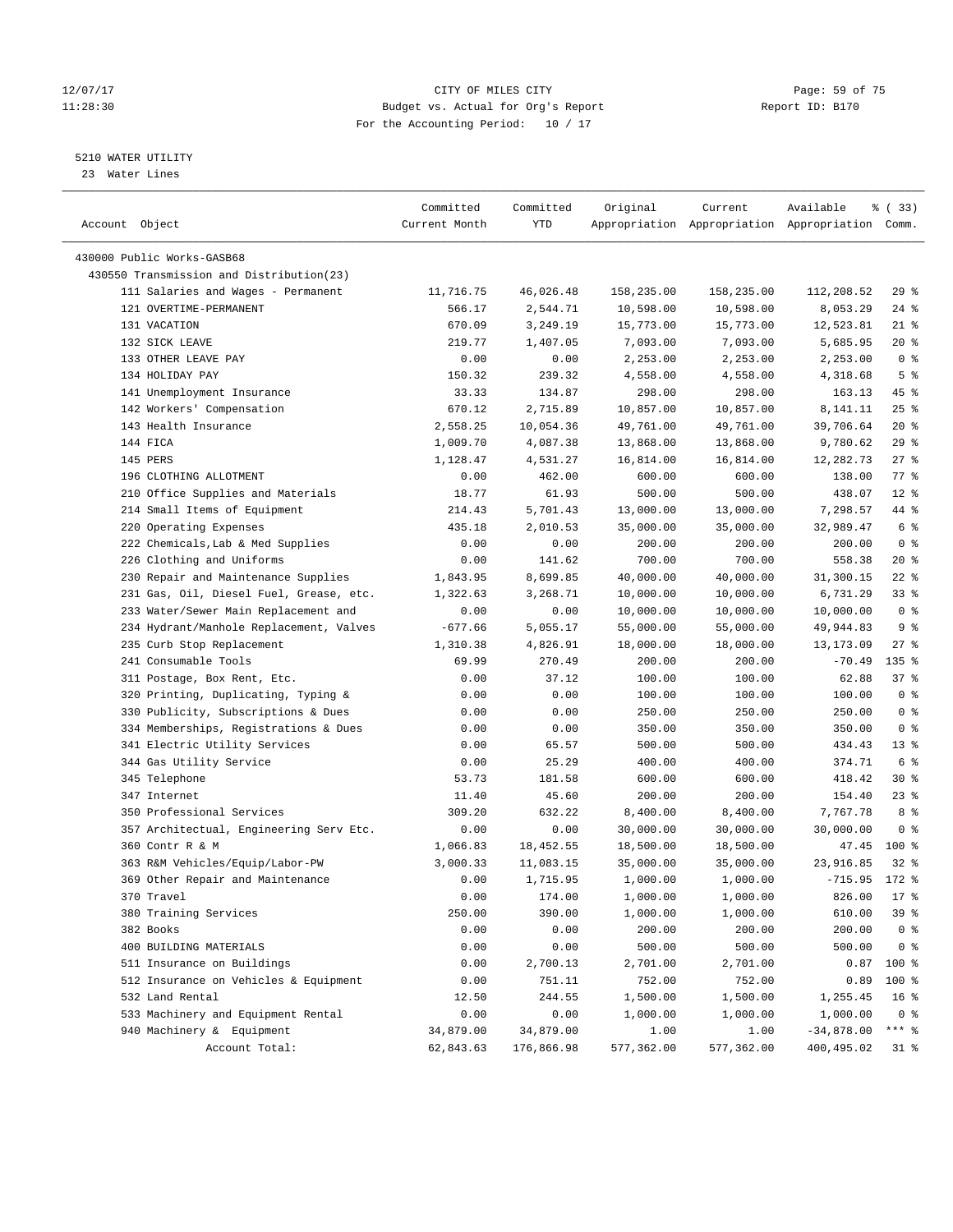# 12/07/17 Page: 60 of 75 11:28:30 Budget vs. Actual for Org's Report Changer Report ID: B170 For the Accounting Period: 10 / 17

5210 WATER UTILITY

23 Water Lines

| Object<br>Account                           | Committed<br>Current Month | Committed<br><b>YTD</b> | Original   | Current<br>Appropriation Appropriation | Available<br>Appropriation | % (33)<br>Comm. |
|---------------------------------------------|----------------------------|-------------------------|------------|----------------------------------------|----------------------------|-----------------|
| Account Group Total:                        | 62,843.63                  | 176,866.98              | 577,362.00 | 577,362.00                             | 400,495.02                 | $31*$           |
| 490000 DEBT SERVICE<br>490200 Revenue Bonds |                            |                         |            |                                        |                            |                 |
| 611 Principal-NE Wtr Line Phase II          | 0.00                       | 0.00                    | 17,000.00  | 17,000.00                              | 17,000.00                  | 0 <sup>8</sup>  |
| 615 Principal-Northeast Water Ln \$2.2      | 0.00                       | 0.00                    | 64,000.00  | 64,000.00                              | 64,000.00                  | 0 <sup>8</sup>  |
| 616 Principal-Carbon Hill Water Tank \$2.2  | 0.00                       | 0.00                    | 62,000.00  | 62,000.00                              | 62,000.00                  | 0 <sup>8</sup>  |
| 617 Principal - NE Wtr Line \$500k          | 0.00                       | 0.00                    | 15,000.00  | 15,000.00                              | 15,000.00                  | 0 <sup>8</sup>  |
| 618 Principal-Carbon Hill \$500k            | 0.00                       | 0.00                    | 15,000.00  | 15,000.00                              | 15,000.00                  | 0 <sup>8</sup>  |
| 622 Interest-NE Wtr Line Phase II           | 0.00                       | 0.00                    | 1,564.00   | 1,564.00                               | 1,564.00                   | 0 <sup>8</sup>  |
| 631 Interest - NE Wtr Line \$500k           | 0.00                       | 0.00                    | 10,822.00  | 10,822.00                              | 10,822.00                  | 0 <sup>8</sup>  |
| 632 Interest - Carbon Hill Wtr Tank \$500k  | 0.00                       | 0.00                    | 10,822.00  | 10,822.00                              | 10,822.00                  | 0 <sup>8</sup>  |
| 634 Interest-Northeast Wtr Ln \$2.2         | 0.00                       | 0.00                    | 52,590.00  | 52,590.00                              | 52,590.00                  | 0 <sup>8</sup>  |
| 638 Interest-Carbon Hill Tank \$2.2         | 0.00                       | 0.00                    | 51,225.00  | 51,225.00                              | 51,225.00                  | 0 <sup>8</sup>  |
| Account Total:                              | 0.00                       | 0.00                    | 300,023.00 | 300,023.00                             | 300,023.00                 | 0 <sup>8</sup>  |
| Account Group Total:                        | 0.00                       | 0.00                    | 300,023.00 | 300,023.00                             | 300,023.00                 | 0 <sup>8</sup>  |
| Organization Total:                         | 62,843.63                  | 176,866.98              | 877,385.00 | 877,385.00                             | 700,518.02                 | $20*$           |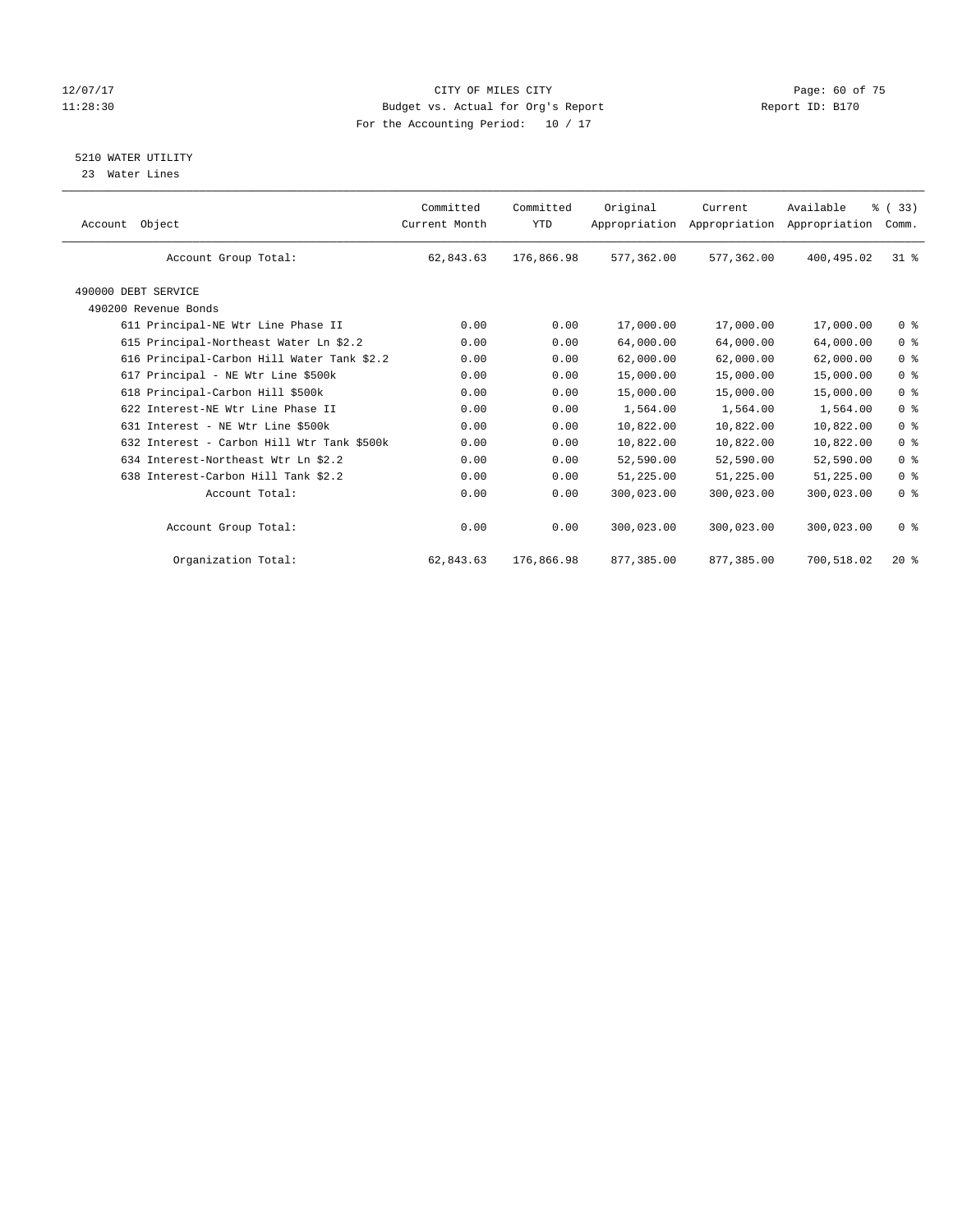#### 12/07/17 Page: 61 of 75 11:28:30 Budget vs. Actual for Org's Report Report ID: B170 For the Accounting Period: 10 / 17

# 5210 WATER UTILITY

25 Water Administration

| Account Object |                                           | Committed<br>Current Month | Committed<br><b>YTD</b> | Original   | Current    | Available<br>Appropriation Appropriation Appropriation Comm. | % ( 33 )        |
|----------------|-------------------------------------------|----------------------------|-------------------------|------------|------------|--------------------------------------------------------------|-----------------|
|                |                                           |                            |                         |            |            |                                                              |                 |
|                | 430000 Public Works-GASB68                |                            |                         |            |            |                                                              |                 |
|                | 430510 Water Administration(25)           |                            |                         |            |            |                                                              |                 |
|                | 111 Salaries and Wages - Permanent        | 2,469.36                   | 8,543.54                | 29, 217.00 | 29, 217.00 | 20,673.46                                                    | 29%             |
|                | 121 OVERTIME-PERMANENT                    | 0.00                       | 0.00                    | 250.00     | 250.00     | 250.00                                                       | 0 <sup>8</sup>  |
|                | 131 VACATION                              | 34.25                      | 486.33                  | 1,500.00   | 1,500.00   | 1,013.67                                                     | 32%             |
|                | 132 SICK LEAVE                            | 76.92                      | 390.66                  | 1,000.00   | 1,000.00   | 609.34                                                       | 39 <sup>8</sup> |
|                | 133 OTHER LEAVE PAY                       | 0.00                       | 0.17                    | 154.00     | 154.00     | 153.83                                                       | 0 <sup>8</sup>  |
|                | 141 Unemployment Insurance                | 6.46                       | 23.82                   | 49.00      | 49.00      | 25.18                                                        | 49 %            |
|                | 142 Workers' Compensation                 | 29.04                      | 107.31                  | 395.00     | 395.00     | 287.69                                                       | 27%             |
|                | 143 Health Insurance                      | 375.29                     | 1,501.01                | 4,718.00   | 4,718.00   | 3,216.99                                                     | 32%             |
|                | 144 FICA                                  | 196.12                     | 724.40                  | 2,458.00   | 2,458.00   | 1,733.60                                                     | 29%             |
|                | 145 PERS                                  | 183.02                     | 755.47                  | 2,721.00   | 2,721.00   | 1,965.53                                                     | $28$ %          |
|                | 196 CLOTHING ALLOTMENT                    | 0.00                       | 116.25                  | 150.00     | 150.00     | 33.75                                                        | 78 %            |
|                | 210 Office Supplies and Materials         | 0.00                       | 21.92                   | 2,250.00   | 2,250.00   | 2,228.08                                                     | 1 <sup>°</sup>  |
|                | 214 Small Items of Equipment              | 0.00                       | 0.00                    | 3,000.00   | 3,000.00   | 3,000.00                                                     | 0 <sup>8</sup>  |
|                | 220 Operating Expenses                    | 468.75                     | 2,076.64                | 2,200.00   | 2,200.00   | 123.36                                                       | $94$ %          |
|                | 230 Repair and Maintenance Supplies       | 0.00                       | 0.00                    | 800.00     | 800.00     | 800.00                                                       | 0 <sup>8</sup>  |
|                | 311 Postage, Box Rent, Etc.               | 582.39                     | 2,283.24                | 7,000.00   | 7,000.00   | 4,716.76                                                     | 33 <sup>8</sup> |
|                | 320 Printing, Duplicating, Typing &       | 0.00                       | 0.00                    | 1,500.00   | 1,500.00   | 1,500.00                                                     | 0 <sup>8</sup>  |
|                | 330 Publicity, Subscriptions & Dues       | 0.00                       | 0.00                    | 1,300.00   | 1,300.00   | 1,300.00                                                     | 0 <sup>8</sup>  |
|                | 345 Telephone                             | 46.90                      | 187.36                  | 600.00     | 600.00     | 412.64                                                       | 31.8            |
|                | 347 Internet                              | 12.82                      | 51.04                   | 200.00     | 200.00     | 148.96                                                       | 26%             |
|                | 350 Professional Services                 | 232.88                     | 3,996.32                | 4,000.00   | 4,000.00   | 3.68                                                         | $100*$          |
|                | 360 Contr R & M                           | 143.98                     | 6,543.32                | 8,100.00   | 8,100.00   | 1,556.68                                                     | 81 %            |
|                | 370 Travel                                | 0.00                       | 50.00                   | 500.00     | 500.00     | 450.00                                                       | $10*$           |
|                | 380 Training Services                     | 0.00                       | 50.00                   | 500.00     | 500.00     | 450.00                                                       | $10*$           |
|                | 382 Books                                 | 0.00                       | 0.00                    | 100.00     | 100.00     | 100.00                                                       | 0 <sup>8</sup>  |
|                | 513 Liability                             | 7,940.00                   | 12,526.23               | 4,587.00   | 4,587.00   | $-7,939.23$                                                  | $273$ $%$       |
|                | 531 Building & Office Rental              | 500.00                     | 2,000.00                | 6,000.00   | 6,000.00   | 4,000.00                                                     | 33%             |
|                | 810 Losses (Bad debt expense - Enterprise | $-113.12$                  | 0.00                    | 500.00     | 500.00     | 500.00                                                       | 0 <sup>8</sup>  |
|                | Account Total:                            | 13,185.06                  | 42, 435.03              | 85,749.00  | 85,749.00  | 43, 313.97                                                   | 49 %            |
|                | Account Group Total:                      | 13,185.06                  | 42,435.03               | 85,749.00  | 85,749.00  | 43, 313.97                                                   | 49 %            |
|                | 520000 OTHER FINANCING USES               |                            |                         |            |            |                                                              |                 |
|                | 521000 Interfund Operating Transfers Out  |                            |                         |            |            |                                                              |                 |
|                | 820 Transfers to Other Funds              | 3,838.58                   | 15, 354. 32             | 57,316.00  | 57,316.00  | 41,961.68                                                    | $27$ %          |
|                | Account Total:                            | 3,838.58                   | 15, 354. 32             | 57,316.00  | 57,316.00  | 41,961.68                                                    | $27$ %          |
|                | Account Group Total:                      | 3,838.58                   | 15, 354.32              | 57,316.00  | 57,316.00  | 41,961.68                                                    | 27%             |
|                | Organization Total:                       | 17,023.64                  | 57,789.35               | 143,065.00 | 143,065.00 | 85, 275.65                                                   | 40 %            |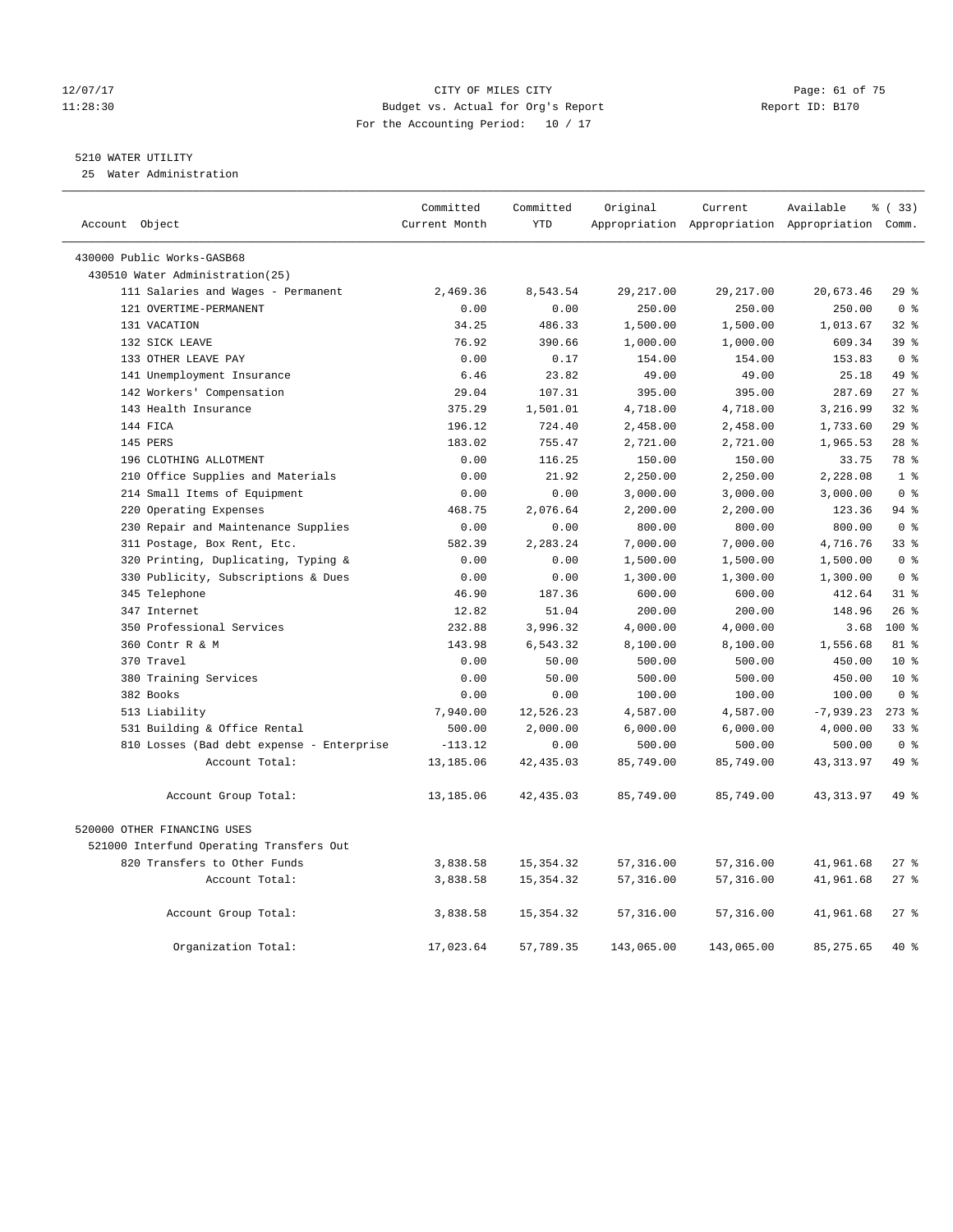# 12/07/17 Page: 62 of 75 11:28:30 Budget vs. Actual for Org's Report Report ID: B170 For the Accounting Period: 10 / 17

# 5210 WATER UTILITY

80 Water Purification

| Account Object                          | Committed<br>Current Month | Committed<br><b>YTD</b> | Original   | Current    | Available<br>Appropriation Appropriation Appropriation Comm. | % (33)             |
|-----------------------------------------|----------------------------|-------------------------|------------|------------|--------------------------------------------------------------|--------------------|
| 430000 Public Works-GASB68              |                            |                         |            |            |                                                              |                    |
| 430540 Water Purification and Treatment |                            |                         |            |            |                                                              |                    |
| 210 Office Supplies and Materials       | 6.38                       | 6.38                    | 200.00     | 200.00     | 193.62                                                       | 3%                 |
| 214 Small Items of Equipment            | 0.00                       | 687.20                  | 6,100.00   | 6,100.00   | 5,412.80                                                     | $11$ %             |
| 220 Operating Expenses                  | 230.81                     | 707.88                  | 3,000.00   | 3,000.00   | 2,292.12                                                     | 24%                |
| 222 Chemicals, Lab & Med Supplies       | 1,579.80                   | 27, 713. 21             | 58,350.00  | 58,350.00  | 30,636.79                                                    | 47.8               |
| 226 Clothing and Uniforms               | 26.35                      | 68.01                   | 500.00     | 500.00     | 431.99                                                       | $14*$              |
| 230 Repair and Maintenance Supplies     | 497.17                     | 2,756.90                | 9,500.00   | 9,500.00   | 6,743.10                                                     | 298                |
| 231 Gas, Oil, Diesel Fuel, Grease, etc. | 40.06                      | 236.09                  | 1,000.00   | 1,000.00   | 763.91                                                       | $24$ $\frac{6}{5}$ |
| 241 Consumable Tools                    | 0.00                       | 0.00                    | 150.00     | 150.00     | 150.00                                                       | 0 <sup>8</sup>     |
| 311 Postage, Box Rent, Etc.             | 2.05                       | 11.26                   | 150.00     | 150.00     | 138.74                                                       | 8 <sup>°</sup>     |
| 320 Printing, Duplicating, Typing &     | 0.00                       | 0.00                    | 100.00     | 100.00     | 100.00                                                       | 0 <sup>8</sup>     |
| 330 Publicity, Subscriptions & Dues     | 0.00                       | 0.00                    | 400.00     | 400.00     | 400.00                                                       | 0 <sup>8</sup>     |
| 334 Memberships, Registrations & Dues   | 0.00                       | 195.00                  | 450.00     | 450.00     | 255.00                                                       | 43 %               |
| 352 Wtr/Swr Lab Testing                 | 321.00                     | 2,068.00                | 10,000.00  | 10,000.00  | 7,932.00                                                     | $21$ %             |
| 357 Architectual, Engineering Serv Etc. | 0.00                       | 0.00                    | 12,000.00  | 12,000.00  | 12,000.00                                                    | 0 <sup>8</sup>     |
| 360 Contr R & M                         | 710.70                     | 1,017.96                | 6,000.00   | 6,000.00   | 4,982.04                                                     | $17*$              |
| 369 Other Repair and Maintenance        | 0.00                       | 0.00                    | 1,500.00   | 1,500.00   | 1,500.00                                                     | 0 <sup>8</sup>     |
| 370 Travel                              | 5.50                       | 312.22                  | 1,500.00   | 1,500.00   | 1,187.78                                                     | $21$ %             |
| 380 Training Services                   | 0.00                       | 0.00                    | 1,250.00   | 1,250.00   | 1,250.00                                                     | 0 <sup>8</sup>     |
| 382 Books                               | 0.00                       | 164.00                  | 200.00     | 200.00     | 36.00                                                        | 82 %               |
| 533 Machinery and Equipment Rental      | 0.00                       | 0.00                    | 1,000.00   | 1,000.00   | 1,000.00                                                     | 0 <sup>8</sup>     |
| 930 Improvements Other than Buildings   | 0.00                       | 0.00                    | 1.00       | 1.00       | 1.00                                                         | 0 <sup>8</sup>     |
| Account Total:                          | 3,419.82                   | 35,944.11               | 113,351.00 | 113,351.00 | 77,406.89                                                    | $32*$              |
| Account Group Total:                    | 3,419.82                   | 35,944.11               | 113,351.00 | 113,351.00 | 77,406.89                                                    | $32$ $%$           |
| Organization Total:                     | 3,419.82                   | 35,944.11               | 113,351.00 | 113,351.00 | 77,406.89                                                    | $32$ $%$           |
|                                         |                            |                         |            |            |                                                              |                    |

| Fund Total: | 122,023.47 |  | 448,233.05  1,741,275.00  1,741,275.00  1,293,041.95  26  % |  |
|-------------|------------|--|-------------------------------------------------------------|--|
|             |            |  |                                                             |  |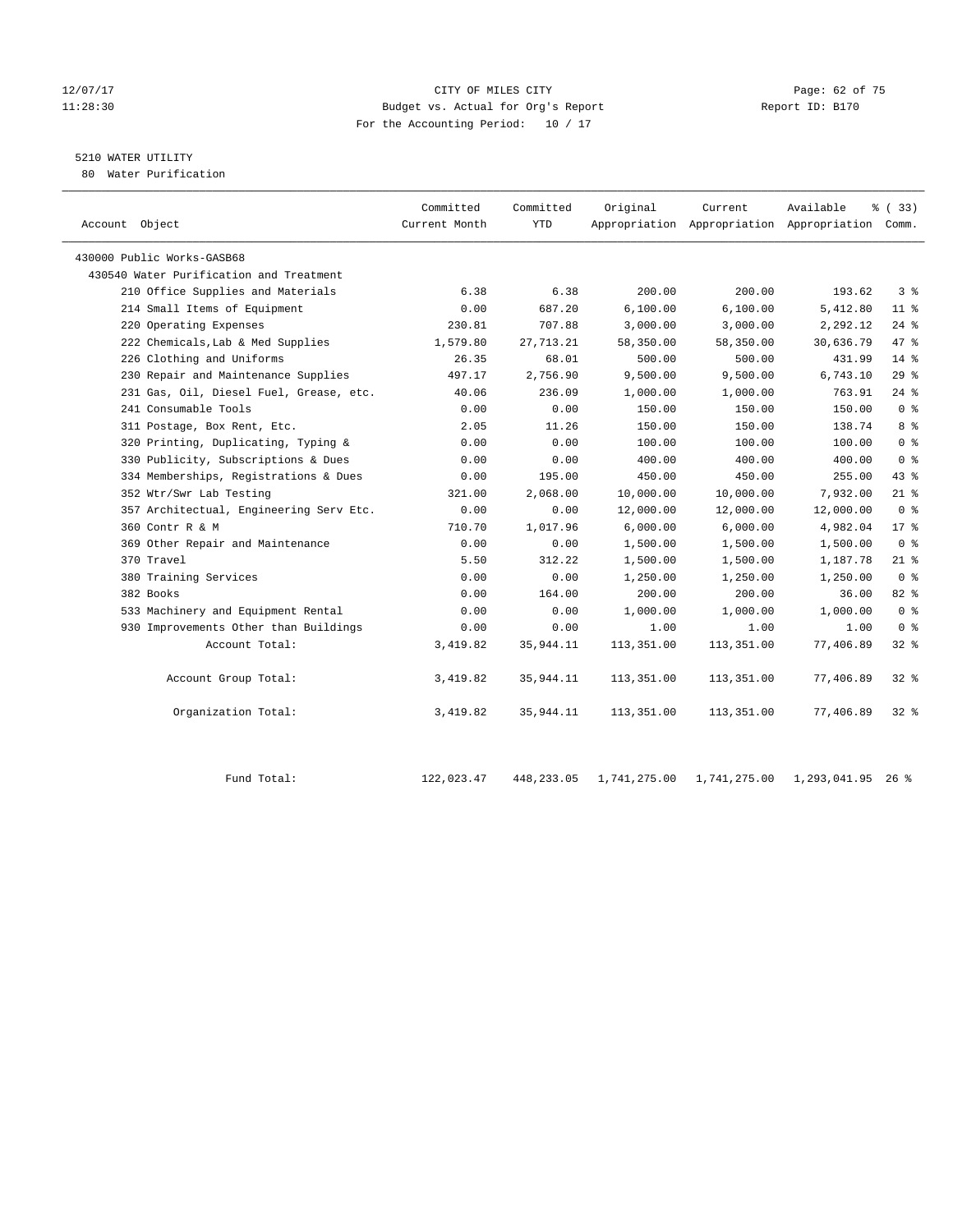#### 12/07/17 Page: 63 of 75 11:28:30 Budget vs. Actual for Org's Report Report ID: B170 For the Accounting Period: 10 / 17

————————————————————————————————————————————————————————————————————————————————————————————————————————————————————————————————————

# 5310 SEWER UTILITY

29 Sewer Administration

|                                                                    | Committed      | Committed        | Original             | Current            | Available                                       | % (33)         |
|--------------------------------------------------------------------|----------------|------------------|----------------------|--------------------|-------------------------------------------------|----------------|
| Account Object                                                     | Current Month  | YTD              |                      |                    | Appropriation Appropriation Appropriation Comm. |                |
|                                                                    |                |                  |                      |                    |                                                 |                |
| 430000 Public Works-GASB68<br>430610 Sewer Administration(29)      |                |                  |                      |                    |                                                 |                |
| 111 Salaries and Wages - Permanent                                 | 2,468.83       | 8,541.99         | 29, 217.00           | 29, 217.00         | 20,675.01                                       | 29%            |
| 121 OVERTIME-PERMANENT                                             | 0.00           | 0.00             | 250.00               | 250.00             | 250.00                                          | 0 <sup>8</sup> |
| 131 VACATION                                                       | 34.07          | 486.15           |                      | 1,500.00           |                                                 | $32$ $%$       |
| 132 SICK LEAVE                                                     | 76.76          | 389.79           | 1,500.00<br>1,000.00 | 1,000.00           | 1,013.85<br>610.21                              | 39 %           |
| 133 OTHER LEAVE PAY                                                | 0.00           | 0.17             | 154.00               | 154.00             | 153.83                                          | 0 <sup>8</sup> |
| 141 Unemployment Insurance                                         | 6.44           | 23.80            | 49.00                | 49.00              | 25.20                                           | 49 %           |
| 142 Workers' Compensation                                          | 29.04          | 107.30           | 395.00               | 395.00             | 287.70                                          | $27$ %         |
| 143 Health Insurance                                               | 375.10         | 1,500.36         | 4,718.00             | 4,718.00           | 3,217.64                                        | $32$ $%$       |
| 144 FICA                                                           | 196.08         | 724.33           | 2,458.00             | 2,458.00           | 1,733.67                                        | 29%            |
| 145 PERS                                                           | 182.95         | 753.25           | 2,721.00             | 2,721.00           | 1,967.75                                        | $28$ %         |
| 196 CLOTHING ALLOTMENT                                             | 0.00           | 116.25           | 113.00               | 113.00             | $-3.25$                                         | $103$ %        |
| 210 Office Supplies and Materials                                  | 0.00           | 21.93            | 2,000.00             | 2,000.00           | 1,978.07                                        | 1 <sup>°</sup> |
|                                                                    |                |                  |                      |                    |                                                 | 0 <sup>8</sup> |
| 214 Small Items of Equipment                                       | 0.00<br>468.76 | 0.00<br>2,095.33 | 3,000.00             | 3,000.00           | 3,000.00<br>404.67                              | 84 %           |
| 220 Operating Expenses<br>230 Repair and Maintenance Supplies      |                |                  | 2,500.00             | 2,500.00           |                                                 | 0 <sup>8</sup> |
|                                                                    | 0.00           | 1.45             | 800.00<br>7,000.00   | 800.00<br>7,000.00 | 798.55<br>4,716.72                              | $33$ $%$       |
| 311 Postage, Box Rent, Etc.<br>320 Printing, Duplicating, Typing & | 582.40         | 2,283.28         |                      |                    |                                                 | 0 <sup>8</sup> |
|                                                                    | 0.00           | 0.00             | 1,500.00             | 1,500.00           | 1,500.00                                        |                |
| 330 Publicity, Subscriptions & Dues                                | 0.00           | 0.00             | 1,300.00             | 1,300.00           | 1,300.00                                        | 0 <sup>8</sup> |
| 345 Telephone                                                      | 46.88          | 187.28           | 600.00               | 600.00             | 412.72                                          | $31$ %         |
| 347 Internet                                                       | 19.51          | 78.04            | 200.00               | 200.00             | 121.96                                          | 39%            |
| 350 Professional Services                                          | 232.89         | 3,996.32         | 4,000.00             | 4,000.00           | 3.68                                            | $100*$         |
| 360 Contr R & M                                                    | 143.98         | 6,351.54         | 8,100.00             | 8,100.00           | 1,748.46                                        | 78 %           |
| 370 Travel                                                         | 0.00           | 50.00            | 500.00               | 500.00             | 450.00                                          | $10*$          |
| 380 Training Services                                              | 0.00           | 50.00            | 500.00               | 500.00             | 450.00                                          | $10*$          |
| 382 Books                                                          | 0.00           | 0.00             | 100.00               | 100.00             | 100.00                                          | 0 <sup>8</sup> |
| 531 Building & Office Rental                                       | 333.33         | 1,333.32         | 6,000.00             | 6,000.00           | 4,666.68                                        | $22$ %         |
| 540 Special Assessments                                            | 0.00           | 0.00             | 4,000.00             | 4,000.00           | 4,000.00                                        | 0 <sup>8</sup> |
| 810 Losses (Bad debt expense - Enterprise                          | $-113.12$      | 0.00             | 500.00               | 500.00             | 500.00                                          | 0 <sup>8</sup> |
| Account Total:                                                     | 5,083.90       | 29,091.88        | 85,175.00            | 85,175.00          | 56,083.12                                       | $34$ $%$       |
| Account Group Total:                                               | 5,083.90       | 29,091.88        | 85,175.00            | 85,175.00          | 56,083.12                                       | 34 %           |
| 490000 DEBT SERVICE                                                |                |                  |                      |                    |                                                 |                |
| 490200 Revenue Bonds                                               |                |                  |                      |                    |                                                 |                |
| 608 Prpl-Wastewater Project Phase I                                | 0.00           | 0.00             | 65,000.00            | 65,000.00          | 65,000.00                                       | 0 <sup>8</sup> |
| 619 Principal-WWTP Phase II                                        | 0.00           | 127,000.00       | 249,000.00           | 249,000.00         | 122,000.00                                      | 51 %           |
| 626 Interest-Wastewater Project Phase I                            | 0.00           | 0.00             | 14,081.00            | 14,081.00          | 14,081.00                                       | $0$ %          |
| 639 Interest-WWTP Phase II                                         | 0.00           | 7,040.05         | 152,800.00           | 152,800.00         | 145,759.95                                      | 5 <sup>°</sup> |
| Account Total:                                                     | 0.00           | 134,040.05       | 480,881.00           | 480,881.00         | 346,840.95                                      | 28 %           |
|                                                                    |                |                  |                      |                    |                                                 |                |
| Account Group Total:                                               | 0.00           | 134,040.05       | 480,881.00           | 480,881.00         | 346,840.95                                      | $28$ %         |
| 510000 MISCELLANEOUS                                               |                |                  |                      |                    |                                                 |                |
| 510330 Comprehensive Liability Insurance                           |                |                  |                      |                    |                                                 |                |
| 513 Liability                                                      | 0.00           | 5,791.59         | 5,792.00             | 5,792.00           |                                                 | $0.41$ 100 %   |
| Account Total:                                                     | 0.00           | 5,791.59         | 5,792.00             | 5,792.00           |                                                 | $0.41$ 100 %   |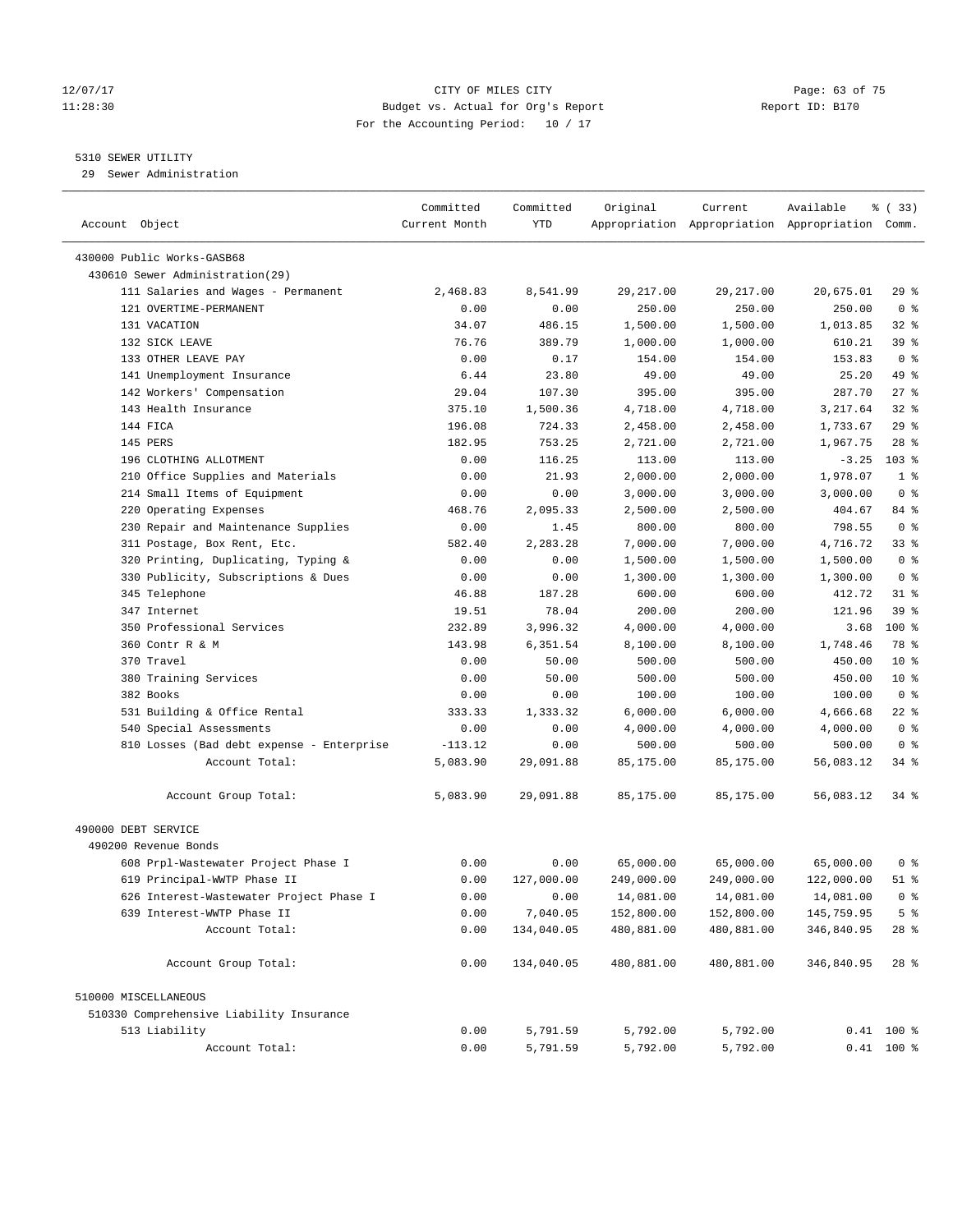# 12/07/17 Page: 64 of 75 11:28:30 Budget vs. Actual for Org's Report Report ID: B170 For the Accounting Period: 10 / 17

# 5310 SEWER UTILITY

29 Sewer Administration

| Object<br>Account                                                       | Committed<br>Current Month | Committed<br><b>YTD</b> | Original<br>Appropriation | Current<br>Appropriation | Available<br>Appropriation | % (33)<br>Comm.      |
|-------------------------------------------------------------------------|----------------------------|-------------------------|---------------------------|--------------------------|----------------------------|----------------------|
| Account Group Total:                                                    | 0.00                       | 5,791.59                | 5,792.00                  | 5,792.00                 |                            | $0.41$ 100 %         |
| 520000 OTHER FINANCING USES<br>521000 Interfund Operating Transfers Out |                            |                         |                           |                          |                            |                      |
| 820 Transfers to Other Funds<br>Account Total:                          | 2,700.00<br>2,700.00       | 10,800.00<br>10,800.00  | 43,653.00<br>43,653.00    | 43,653.00<br>43,653.00   | 32,853.00<br>32,853.00     | $25$ $%$<br>$25$ $%$ |
| Account Group Total:                                                    | 2,700.00                   | 10,800.00               | 43,653.00                 | 43,653.00                | 32,853.00                  | $25$ $%$             |
| Organization Total:                                                     | 7,783.90                   | 179,723.52              | 615,501.00                | 615,501.00               | 435,777.48                 | $29$ $%$             |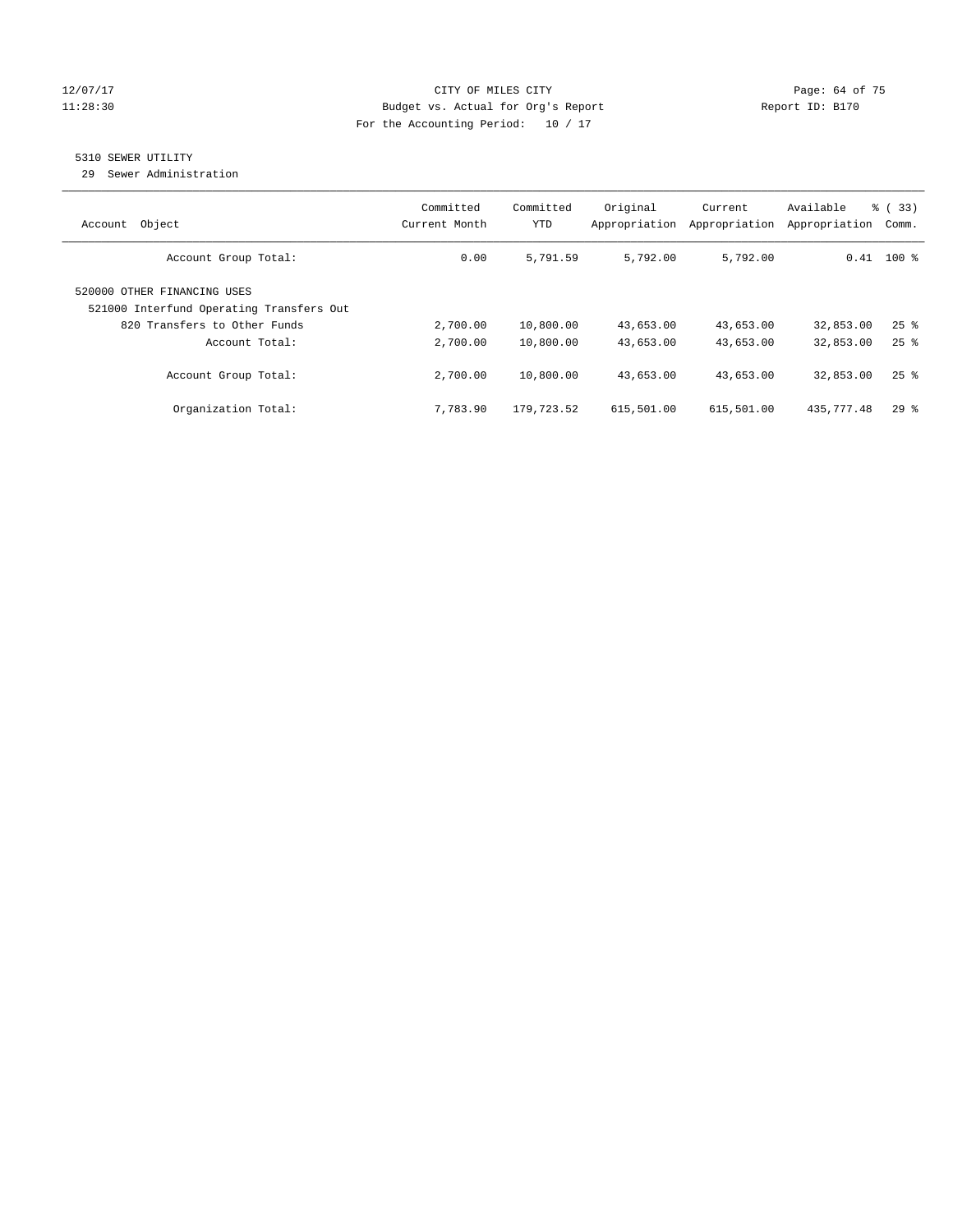# 12/07/17 Page: 65 of 75 11:28:30 Budget vs. Actual for Org's Report Changer Report ID: B170 For the Accounting Period: 10 / 17

————————————————————————————————————————————————————————————————————————————————————————————————————————————————————————————————————

# 5310 SEWER UTILITY

31 Sewer Lines

| Account Object                               | Committed<br>Current Month | Committed<br>YTD | Original   | Current    | Available<br>Appropriation Appropriation Appropriation Comm. | % (33)          |  |
|----------------------------------------------|----------------------------|------------------|------------|------------|--------------------------------------------------------------|-----------------|--|
|                                              |                            |                  |            |            |                                                              |                 |  |
| 430000 Public Works-GASB68                   |                            |                  |            |            |                                                              |                 |  |
| 430630 Sewer Collection and Transmission(31) |                            |                  |            |            |                                                              |                 |  |
| 111 Salaries and Wages - Permanent           | 11,407.32                  | 44,848.36        | 146,238.00 | 146,238.00 | 101,389.64                                                   | 31 %            |  |
| 121 OVERTIME-PERMANENT                       | 565.55                     | 2,542.22         | 10,598.00  | 10,598.00  | 8,055.78                                                     | $24$ %          |  |
| 131 VACATION                                 | 639.27                     | 3,063.24         | 15,773.00  | 15,773.00  | 12,709.76                                                    | 19 <sup>°</sup> |  |
| 132 SICK LEAVE                               | 219.35                     | 1,404.97         | 7,093.00   | 7,093.00   | 5,688.03                                                     | $20*$           |  |
| 133 OTHER LEAVE PAY                          | 0.00                       | 0.00             | 1,934.00   | 1,934.00   | 1,934.00                                                     | 0 <sup>8</sup>  |  |
| 134 HOLIDAY PAY                              | 150.32                     | 239.32           | 4,558.00   | 4,558.00   | 4,318.68                                                     | 5 <sup>°</sup>  |  |
| 141 Unemployment Insurance                   | 32.47                      | 131.46           | 280.00     | 280.00     | 148.54                                                       | 47 %            |  |
| 142 Workers' Compensation                    | 654.12                     | 2,651.37         | 10,187.00  | 10,187.00  | 7,535.63                                                     | $26$ %          |  |
| 143 Health Insurance                         | 2,515.43                   | 9,883.08         | 30,729.00  | 30,729.00  | 20,845.92                                                    | $32$ $%$        |  |
| 144 FICA                                     | 983.78                     | 3,982.92         | 14,244.00  | 14,244.00  | 10,261.08                                                    | $28$ %          |  |
| 145 PERS                                     | 1,099.57                   | 4,407.47         | 15,771.00  | 15,771.00  | 11,363.53                                                    | $28$ %          |  |
| 196 CLOTHING ALLOTMENT                       | 0.00                       | 453.00           | 570.00     | 570.00     | 117.00                                                       | 79 %            |  |
| 210 Office Supplies and Materials            | 18.77                      | 411.23           | 350.00     | 350.00     | $-61.23$                                                     | 117 %           |  |
| 214 Small Items of Equipment                 | 214.42                     | 435.42           | 15,750.00  | 15,750.00  | 15, 314.58                                                   | 3 <sup>8</sup>  |  |
| 220 Operating Expenses                       | 0.00                       | 388.17           | 2,600.00   | 2,600.00   | 2,211.83                                                     | 15 <sup>8</sup> |  |
| 222 Chemicals, Lab & Med Supplies            | 0.00                       | 0.00             | 2,000.00   | 2,000.00   | 2,000.00                                                     | 0 <sup>8</sup>  |  |
| 226 Clothing and Uniforms                    | 0.00                       | 123.60           | 700.00     | 700.00     | 576.40                                                       | 18 %            |  |
| 230 Repair and Maintenance Supplies          | 643.75                     | 7,333.49         | 5,000.00   | 5,000.00   | $-2, 333.49$                                                 | 147 %           |  |
| 231 Gas, Oil, Diesel Fuel, Grease, etc.      | 1,322.62                   | 3,232.81         | 10,000.00  | 10,000.00  | 6,767.19                                                     | $32$ $%$        |  |
| 233 Water/Sewer Main Replacement and         | 333.84                     | 333.84           | 4,000.00   | 4,000.00   | 3,666.16                                                     | 8 %             |  |
| 234 Hydrant/Manhole Replacement, Valves      | 516.86                     | 2,398.81         | 8,000.00   | 8,000.00   | 5,601.19                                                     | $30*$           |  |
| 241 Consumable Tools                         | 0.00                       | 0.00             | 100.00     | 100.00     | 100.00                                                       | 0 <sup>8</sup>  |  |
| 311 Postage, Box Rent, Etc.                  | 0.00                       | 80.00            | 50.00      | 50.00      | $-30.00$                                                     | $160*$          |  |
| 320 Printing, Duplicating, Typing &          | 0.00                       | 0.00             | 100.00     | 100.00     | 100.00                                                       | 0 <sup>8</sup>  |  |
| 330 Publicity, Subscriptions & Dues          | 0.00                       | 0.00             | 125.00     | 125.00     | 125.00                                                       | 0 <sup>8</sup>  |  |
| 334 Memberships, Registrations & Dues        | 0.00                       | 3,176.50         | 300.00     | 300.00     | $-2,876.50$                                                  | $***$ $-$       |  |
| 341 Electric Utility Services                | 0.00                       | 65.58            | 2,200.00   | 2,200.00   | 2,134.42                                                     | 3%              |  |
| 344 Gas Utility Service                      | 0.00                       | 25.29            | 500.00     | 500.00     | 474.71                                                       | 5 <sup>°</sup>  |  |
| 345 Telephone                                | 53.79                      | 181.81           | 550.00     | 550.00     | 368.19                                                       | $33$ $%$        |  |
| 347 Internet                                 | 11.40                      | 45.60            | 140.00     | 140.00     | 94.40                                                        | 33%             |  |
| 350 Professional Services                    | 519.19                     | 842.19           | 20,000.00  | 20,000.00  | 19,157.81                                                    | 4%              |  |
| 357 Architectual, Engineering Serv Etc.      | 0.00                       | 0.00             | 10,000.00  | 10,000.00  | 10,000.00                                                    | 0 <sup>8</sup>  |  |
| 360 Contr R & M                              | 151.83                     | 2,060.59         | 8,000.00   | 8,000.00   | 5,939.41                                                     | $26$ %          |  |
| 363 R&M Vehicles/Equip/Labor-PW              | 3,000.32                   | 10,691.64        | 30,000.00  | 30,000.00  | 19,308.36                                                    | 36%             |  |
| 369 Other Repair and Maintenance             | 0.00                       | 135.00           | 1,500.00   | 1,500.00   | 1,365.00                                                     | 9 <sup>°</sup>  |  |
| 370 Travel                                   | 0.00                       | 220.14           | 3,500.00   | 3,500.00   | 3,279.86                                                     | 6 <sup>°</sup>  |  |
| 380 Training Services                        | 250.00                     | 390.00           | 1,000.00   | 1,000.00   | 610.00                                                       | 39 %            |  |
| 382 Books                                    | 0.00                       | 0.00             | 100.00     | 100.00     | 100.00                                                       | 0 <sup>8</sup>  |  |
| 400 BUILDING MATERIALS                       | 0.00                       | 0.00             | 400.00     | 400.00     | 400.00                                                       | 0 <sup>8</sup>  |  |
| 512 Insurance on Vehicles & Equipment        | 0.00                       | 1,340.45         | 1,341.00   | 1,341.00   | 0.55                                                         | 100 %           |  |
| 513 Liability                                | 0.00                       | 0.00             | 5,000.00   | 5,000.00   | 5,000.00                                                     | 0 <sup>8</sup>  |  |
| 532 Land Rental                              | 12.50                      | 824.18           | 750.00     | 750.00     | $-74.18$                                                     | 110 %           |  |
| 533 Machinery and Equipment Rental           | 0.00                       | 0.00             | 1.00       | 1.00       | 1.00                                                         | 0 <sup>8</sup>  |  |
| 940 Machinery & Equipment                    | 0.00                       | 0.00             | 117,000.00 | 117,000.00 | 117,000.00                                                   | 0 <sup>8</sup>  |  |
| Account Total:                               | 25, 316.47                 | 108, 343. 75     | 509,032.00 | 509,032.00 | 400,688.25                                                   | $21$ %          |  |
| Account Group Total:                         | 25, 316.47                 | 108,343.75       | 509,032.00 | 509,032.00 | 400,688.25                                                   | $21$ %          |  |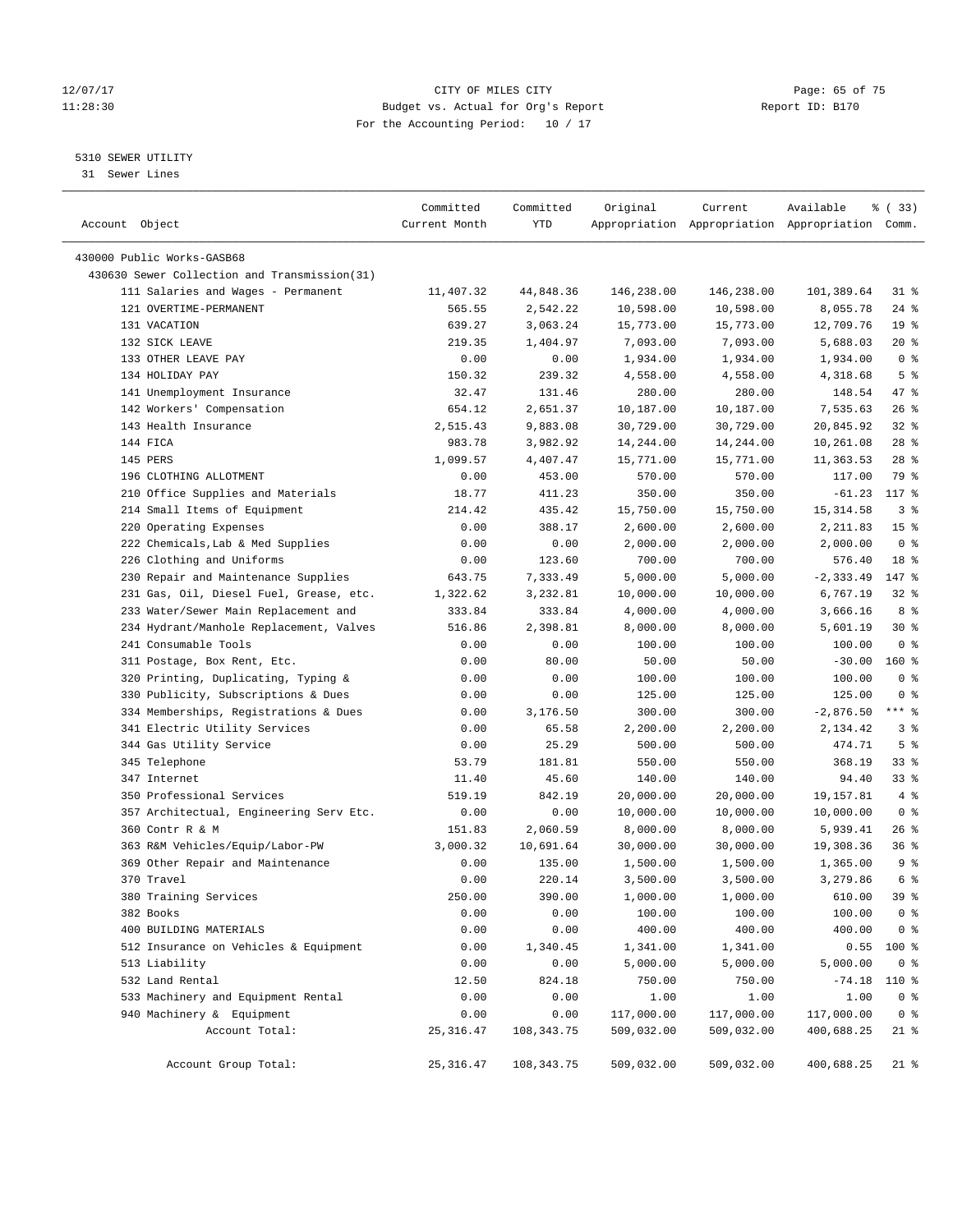# 12/07/17 Page: 66 of 75 11:28:30 Budget vs. Actual for Org's Report Report ID: B170 For the Accounting Period: 10 / 17

# 5310 SEWER UTILITY

31 Sewer Lines

| Account Object |                     | Committed<br>Current Month | Committed<br><b>YTD</b> | Original   | Current    | Available<br>Appropriation Appropriation Appropriation Comm. | - 8 (33) |
|----------------|---------------------|----------------------------|-------------------------|------------|------------|--------------------------------------------------------------|----------|
|                | Organization Total: | 25,316.47                  | 108,343.75              | 509,032.00 | 509,032.00 | 400,688.25 21 %                                              |          |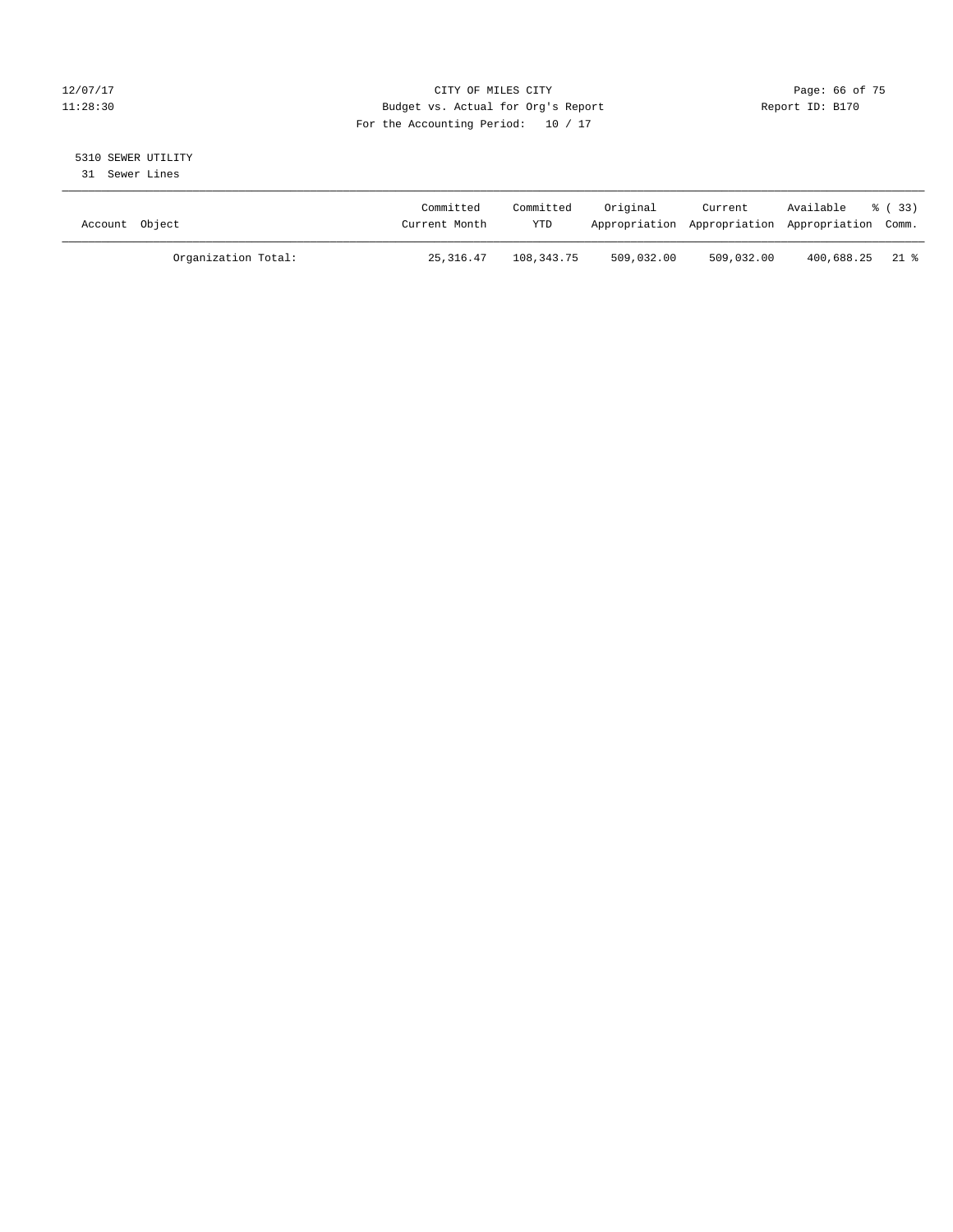# 12/07/17 Page: 67 of 75 11:28:30 Budget vs. Actual for Org's Report Changer Report ID: B170 For the Accounting Period: 10 / 17

# 5310 SEWER UTILITY

32 Sewer Lifts

| Account Object |                                         | Committed<br>Current Month | Committed<br><b>YTD</b> | Original   | Current    | Available<br>Appropriation Appropriation Appropriation Comm. | % ( 33 )        |
|----------------|-----------------------------------------|----------------------------|-------------------------|------------|------------|--------------------------------------------------------------|-----------------|
|                |                                         |                            |                         |            |            |                                                              |                 |
|                | 430000 Public Works-GASB68              |                            |                         |            |            |                                                              |                 |
|                | 430690 Sewer Lift Stations(32)          |                            |                         |            |            |                                                              |                 |
|                | 111 Salaries and Wages - Permanent      | 5,372.15                   | 22,397.45               | 71,631.00  | 71,631.00  | 49, 233.55                                                   | 31.8            |
|                | 121 OVERTIME-PERMANENT                  | 269.66                     | 1,037.52                | 3,134.00   | 3,134.00   | 2,096.48                                                     | 33%             |
|                | 131 VACATION                            | 294.49                     | 1,862.92                | 4,206.00   | 4,206.00   | 2,343.08                                                     | 44 %            |
|                | 132 SICK LEAVE                          | 60.24                      | 399.25                  | 1,840.00   | 1,840.00   | 1,440.75                                                     | $22$ %          |
|                | 133 OTHER LEAVE PAY                     | 56.35                      | 139.71                  | 1,224.00   | 1,224.00   | 1,084.29                                                     | $11$ %          |
|                | 134 HOLIDAY PAY                         | 183.25                     | 492.27                  | 1,133.00   | 1,133.00   | 640.73                                                       | 43%             |
|                | 141 Unemployment Insurance              | 15.65                      | 66.50                   | 119.00     | 119.00     | 52.50                                                        | 56 %            |
|                | 142 Workers' Compensation               | 356.20                     | 1,519.80                | 4,635.00   | 4,635.00   | 3,115.20                                                     | 33%             |
|                | 143 Health Insurance                    | 1,079.07                   | 4,373.39                | 13,552.00  | 13,552.00  | 9,178.61                                                     | 328             |
|                | 144 FICA                                | 445.07                     | 1,906.46                | 6, 362.00  | 6, 362.00  | 4,455.54                                                     | $30*$           |
|                | 145 PERS                                | 530.50                     | 2,199.54                | 7,044.00   | 7,044.00   | 4,844.46                                                     | 318             |
|                | 196 CLOTHING ALLOTMENT                  | 0.00                       | 262.50                  | 250.00     | 250.00     | $-12.50$                                                     | $105$ %         |
|                | 210 Office Supplies and Materials       | 0.00                       | 67.87                   | 150.00     | 150.00     | 82.13                                                        | 45 %            |
|                | 214 Small Items of Equipment            | 0.00                       | 0.00                    | 17,000.00  | 17,000.00  | 17,000.00                                                    | 0 <sup>8</sup>  |
|                | 220 Operating Expenses                  | 17.97                      | 284.15                  | 1,000.00   | 1,000.00   | 715.85                                                       | $28$ %          |
|                | 222 Chemicals, Lab & Med Supplies       | 0.00                       | 0.00                    | 1,500.00   | 1,500.00   | 1,500.00                                                     | 0 <sup>8</sup>  |
|                | 226 Clothing and Uniforms               | 10.55                      | 27.22                   | 200.00     | 200.00     | 172.78                                                       | $14*$           |
|                | 230 Repair and Maintenance Supplies     | 203.93                     | 373.24                  | 7,000.00   | 7,000.00   | 6,626.76                                                     | 5 <sup>°</sup>  |
|                | 231 Gas, Oil, Diesel Fuel, Grease, etc. | 100.16                     | 516.22                  | 2,500.00   | 2,500.00   | 1,983.78                                                     | $21$ %          |
|                | 241 Consumable Tools                    | 0.00                       | 0.00                    | 100.00     | 100.00     | 100.00                                                       | 0 <sup>8</sup>  |
|                | 311 Postage, Box Rent, Etc.             | 0.00                       | 0.00                    | 50.00      | 50.00      | 50.00                                                        | 0 <sup>8</sup>  |
|                | 341 Electric Utility Services           | 1,320.38                   | 5,220.59                | 16,000.00  | 16,000.00  | 10,779.41                                                    | $33$ $%$        |
|                | 344 Gas Utility Service                 | 30.70                      | 265.43                  | 1,500.00   | 1,500.00   | 1,234.57                                                     | 18 %            |
|                | 346 Garbage Service                     | 0.00                       | 0.00                    | 300.00     | 300.00     | 300.00                                                       | 0 <sup>8</sup>  |
|                | 352 Wtr/Swr Lab Testing                 | 0.00                       | 0.00                    | 250.00     | 250.00     | 250.00                                                       | 0 <sup>8</sup>  |
|                | 360 Contr R & M                         | 0.00                       | 618.76                  | 2,500.00   | 2,500.00   | 1,881.24                                                     | 25%             |
|                | 369 Other Repair and Maintenance        | 0.00                       | 0.00                    | 1,000.00   | 1,000.00   | 1,000.00                                                     | 0 <sup>8</sup>  |
|                | 370 Travel                              | 0.00                       | 218.82                  | 625.00     | 625.00     | 406.18                                                       | 35 <sup>8</sup> |
|                | 380 Training Services                   | 250.00                     | 250.00                  | 625.00     | 625.00     | 375.00                                                       | $40*$           |
|                | 382 Books                               | 0.00                       | 0.00                    | 50.00      | 50.00      | 50.00                                                        | 0 <sup>8</sup>  |
|                | 400 BUILDING MATERIALS                  | 0.00                       | 0.00                    | 100.00     | 100.00     | 100.00                                                       | 0 <sup>8</sup>  |
|                | 511 Insurance on Buildings              | 0.00                       | 1,566.29                | 1,567.00   | 1,567.00   |                                                              | $0.71$ 100 %    |
|                | 513 Liability                           | 0.00                       | 0.00                    | 3,750.00   | 3,750.00   | 3,750.00                                                     | 0 <sup>8</sup>  |
|                | 532 Land Rental                         | 0.00                       | 0.00                    | 700.00     | 700.00     | 700.00                                                       | 0 <sup>8</sup>  |
|                | 533 Machinery and Equipment Rental      | 0.00                       | 0.00                    | 150.00     | 150.00     | 150.00                                                       | 0 <sup>8</sup>  |
|                | Account Total:                          | 10,596.32                  | 46,065.90               | 173,747.00 | 173,747.00 | 127,681.10                                                   | $27$ %          |
|                | Account Group Total:                    | 10,596.32                  | 46,065.90               | 173,747.00 | 173,747.00 | 127,681.10                                                   | 27%             |
|                | Organization Total:                     | 10,596.32                  | 46,065.90               | 173,747.00 | 173,747.00 | 127,681.10                                                   | $27$ %          |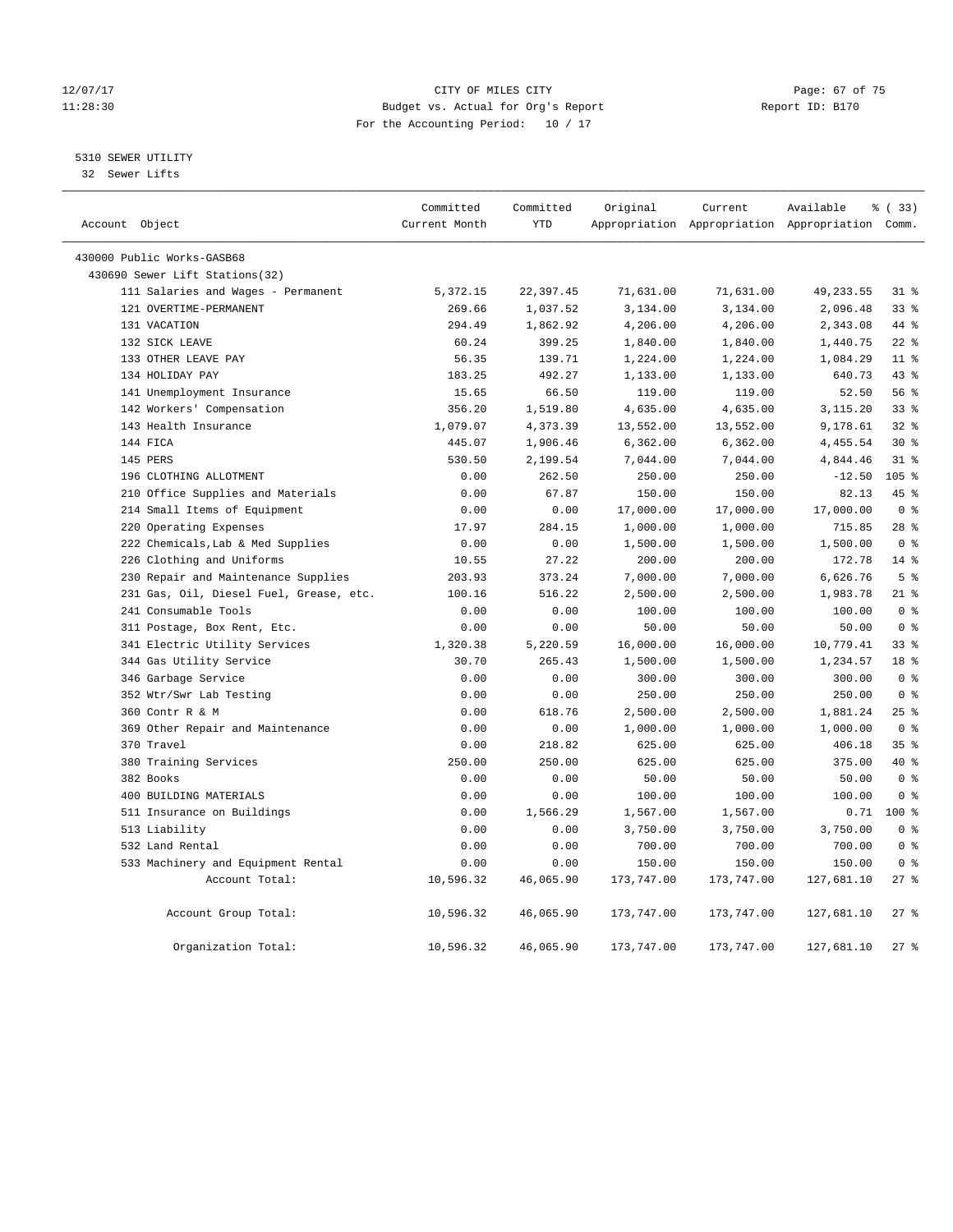# 12/07/17 Page: 68 of 75 11:28:30 Budget vs. Actual for Org's Report Changer Report ID: B170 For the Accounting Period: 10 / 17

————————————————————————————————————————————————————————————————————————————————————————————————————————————————————————————————————

# 5310 SEWER UTILITY

33 Sewer Plant

|                                                                     | Committed     | Committed                       | Original          | Current           | Available                                       | % (33)          |
|---------------------------------------------------------------------|---------------|---------------------------------|-------------------|-------------------|-------------------------------------------------|-----------------|
| Account Object                                                      | Current Month | YTD                             |                   |                   | Appropriation Appropriation Appropriation Comm. |                 |
| 430000 Public Works-GASB68                                          |               |                                 |                   |                   |                                                 |                 |
| 430640 Sewer Treatment and Disposal(33)                             |               |                                 |                   |                   |                                                 |                 |
| 111 Salaries and Wages - Permanent                                  | 8,474.28      | 35,172.98                       | 116,945.00        | 116,945.00        | 81,772.02                                       | $30*$           |
| 121 OVERTIME-PERMANENT                                              | 404.01        | 1,557.89                        | 6,848.00          | 6,848.00          | 5,290.11                                        | $23$ %          |
| 131 VACATION                                                        | 483.87        | 3,050.83                        | 6,309.00          | 6,309.00          | 3,258.17                                        | 48 %            |
| 132 SICK LEAVE                                                      | 90.44         | 599.03                          | 2,810.00          | 2,810.00          | 2,210.97                                        | $21$ %          |
| 133 OTHER LEAVE PAY                                                 | 84.52         | 209.57                          | 4,192.00          | 4,192.00          | 3,982.43                                        | 5 <sup>°</sup>  |
| 134 HOLIDAY PAY                                                     | 274.64        | 738.17                          | 2,167.00          | 2,167.00          | 1,428.83                                        | $34$ $%$        |
| 141 Unemployment Insurance                                          | 24.60         | 104.28                          | 194.00            | 194.00            | 89.72                                           | 54 %            |
| 142 Workers' Compensation                                           | 557.76        | 2,374.23                        | 7,866.00          | 7,866.00          | 5,491.77                                        | $30*$           |
| 143 Health Insurance                                                | 1,672.21      | 6,774.59                        | 21,615.00         | 21,615.00         | 14,840.41                                       | $31$ %          |
| 144 FICA                                                            | 702.36        | 2,999.37                        | 10,653.00         | 10,653.00         | 7,653.63                                        | $28$ %          |
| 145 PERS                                                            | 834.53        | 3,454.67                        | 11,795.00         | 11,795.00         | 8,340.33                                        | 29%             |
| 196 CLOTHING ALLOTMENT                                              | 0.00          | 405.00                          | 351.00            | 351.00            | $-54.00$                                        | $115$ %         |
| 210 Office Supplies and Materials                                   | 0.00          | 0.00                            | 250.00            | 250.00            | 250.00                                          | 0 <sup>8</sup>  |
| 214 Small Items of Equipment                                        | 0.00          | 0.00                            | 2,550.00          | 2,550.00          | 2,550.00                                        | 0 <sup>8</sup>  |
| 220 Operating Expenses                                              | 43.92         | 1,059.38                        | 7,000.00          | 7,000.00          | 5,940.62                                        | 15 <sup>°</sup> |
| 222 Chemicals, Lab & Med Supplies                                   | 50.13         | 1,240.53                        | 7,000.00          | 7,000.00          | 5,759.47                                        | 18 %            |
| 226 Clothing and Uniforms                                           | 31.63         | 196.62                          | 600.00            | 600.00            | 403.38                                          | $33$ $%$        |
| 230 Repair and Maintenance Supplies                                 | 338.84        | 2,052.06                        | 12,000.00         | 12,000.00         | 9,947.94                                        | $17*$           |
| 231 Gas, Oil, Diesel Fuel, Grease, etc.                             | 2,299.03      | 2,830.79                        | 2,000.00          | 2,000.00          | $-830.79$                                       | 142 %           |
| 241 Consumable Tools                                                | 0.00          | 0.00                            | 100.00            | 100.00            | 100.00                                          | 0 <sup>8</sup>  |
| 311 Postage, Box Rent, Etc.                                         | 23.75         | 23.75                           | 100.00            | 100.00            | 76.25                                           | $24$ %          |
| 320 Printing, Duplicating, Typing &                                 | 0.00          | 0.00                            | 100.00            | 100.00            | 100.00                                          | 0 <sup>8</sup>  |
| 330 Publicity, Subscriptions & Dues                                 | 0.00          | 0.00                            | 170.00            | 170.00            | 170.00                                          | 0 <sup>8</sup>  |
| 334 Memberships, Registrations & Dues                               | 0.00          | 270.00                          | 600.00            | 600.00            | 330.00                                          | 45 %            |
| 341 Electric Utility Services                                       | 6,106.83      | 20,056.47                       | 100,000.00        | 100,000.00        | 79,943.53                                       | $20*$           |
| 342 Water Utility Services                                          | 118.17        | 414.78                          | 1,000.00          | 1,000.00          | 585.22                                          | 41 %            |
| 343 Sewer Utility Services                                          | 74.64         | 296.84                          | 600.00            | 600.00            | 303.16                                          | 49 %            |
| 345 Telephone                                                       | 34.75         | 138.76                          | 800.00            | 800.00            | 661.24                                          | $17*$           |
| 346 Garbage Service                                                 | 0.00          | 913.84                          | 800.00            | 800.00            | $-113.84$                                       | 114 %           |
| 347 Internet                                                        | 45.60         | 182.40                          | 500.00            | 500.00            | 317.60                                          | 36%             |
| 350 Professional Services                                           | 311.94        | 319.19                          | 500.00            | 500.00            | 180.81                                          | 64 %            |
| 352 Wtr/Swr Lab Testing                                             | 177.00        | 2,305.00                        | 8,000.00          | 8,000.00          | 5,695.00                                        | $29$ %          |
| 357 Architectual, Engineering Serv Etc.                             | 0.00          | 0.00                            | 5,000.00          | 5,000.00          | 5,000.00                                        | 0 <sup>8</sup>  |
| 360 Contr R & M                                                     | 19.20         | 1,054.96                        | 7,500.00          | 7,500.00          | 6,445.04                                        | $14*$           |
| 363 R&M Vehicles/Equip/Labor-PW                                     | 122.48        | 159.26                          | 8,000.00          | 8,000.00          | 7,840.74                                        | 2 <sup>°</sup>  |
| 370 Travel                                                          | 0.00          | 196.45                          | 900.00            | 900.00            | 703.55                                          | $22$ %          |
| 380 Training Services                                               | 0.00          | 0.00                            | 900.00            | 900.00            | 900.00                                          | 0 <sub>8</sub>  |
| 382 Books                                                           | 0.00          | 164.00                          | 200.00            | 200.00            | 36.00                                           | 82 %            |
| 400 BUILDING MATERIALS                                              | 0.00          | 0.00                            | 500.00            | 500.00            | 500.00                                          | 0 <sup>8</sup>  |
|                                                                     |               | 6,751.87                        |                   |                   |                                                 |                 |
| 511 Insurance on Buildings<br>512 Insurance on Vehicles & Equipment | 0.00<br>0.00  | 76.61                           | 6,752.00<br>77.00 | 6,752.00<br>77.00 | 0.13<br>0.39                                    | 100 %<br>99 %   |
| 513 Liability                                                       | 0.00          | 0.00                            | 2,000.00          | 2,000.00          | 2,000.00                                        | 0 <sup>8</sup>  |
| 533 Machinery and Equipment Rental                                  |               |                                 |                   | 2,000.00          | 2,000.00                                        | 0 <sup>8</sup>  |
| 940 Machinery & Equipment                                           | 0.00          | 0.00<br>384,780.94 1,079,427.98 | 2,000.00          | 3,800,000.00      |                                                 | 28 %            |
| Account Total:                                                      |               |                                 | 3,800,000.00      | 4,170,244.00      | 2,720,572.02                                    | 28 %            |
|                                                                     |               | 408, 182.07 1, 177, 572.15      | 4,170,244.00      |                   | 2,992,671.85                                    |                 |
| Account Group Total:                                                |               | 408, 182.07 1, 177, 572.15      | 4,170,244.00      | 4,170,244.00      | 2,992,671.85                                    | $28$ %          |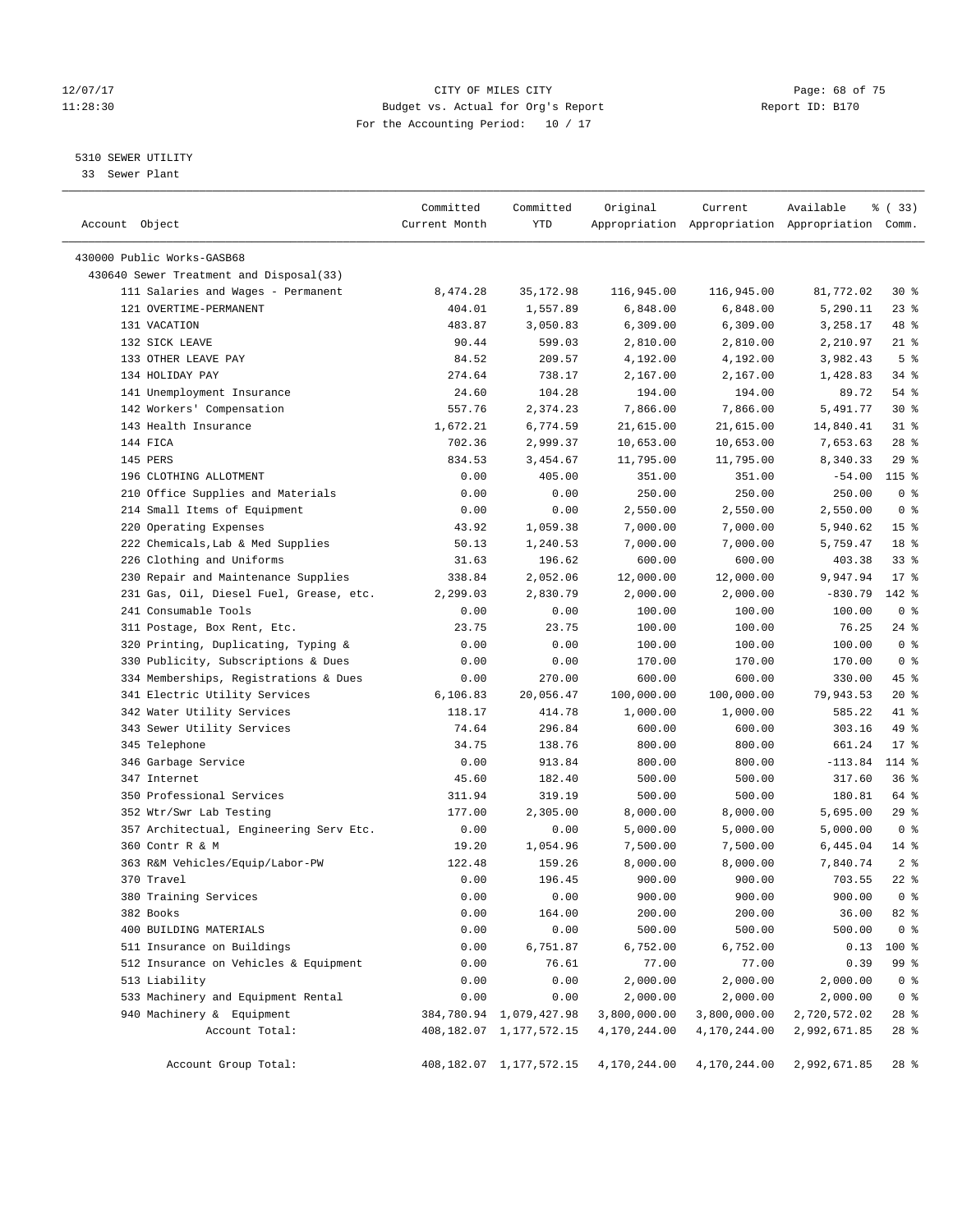# 12/07/17 Page: 69 of 75 11:28:30 Budget vs. Actual for Org's Report Report ID: B170 For the Accounting Period: 10 / 17

# 5310 SEWER UTILITY

33 Sewer Plant

| Account Object |                     | Committed<br>Current Month | Committed<br>YTD        | Original                                          | Current<br>Appropriation Appropriation Appropriation Comm. | Available         | % ( 33 ) |
|----------------|---------------------|----------------------------|-------------------------|---------------------------------------------------|------------------------------------------------------------|-------------------|----------|
|                | Organization Total: |                            |                         | 408,182.07 1,177,572.15 4,170,244.00 4,170,244.00 |                                                            | 2,992,671.85      | 28 %     |
|                | Fund Total:         |                            | 451,878.76 1,511,705.32 | 5,468,524.00                                      | 5,468,524.00                                               | 3,956,818.68 28 % |          |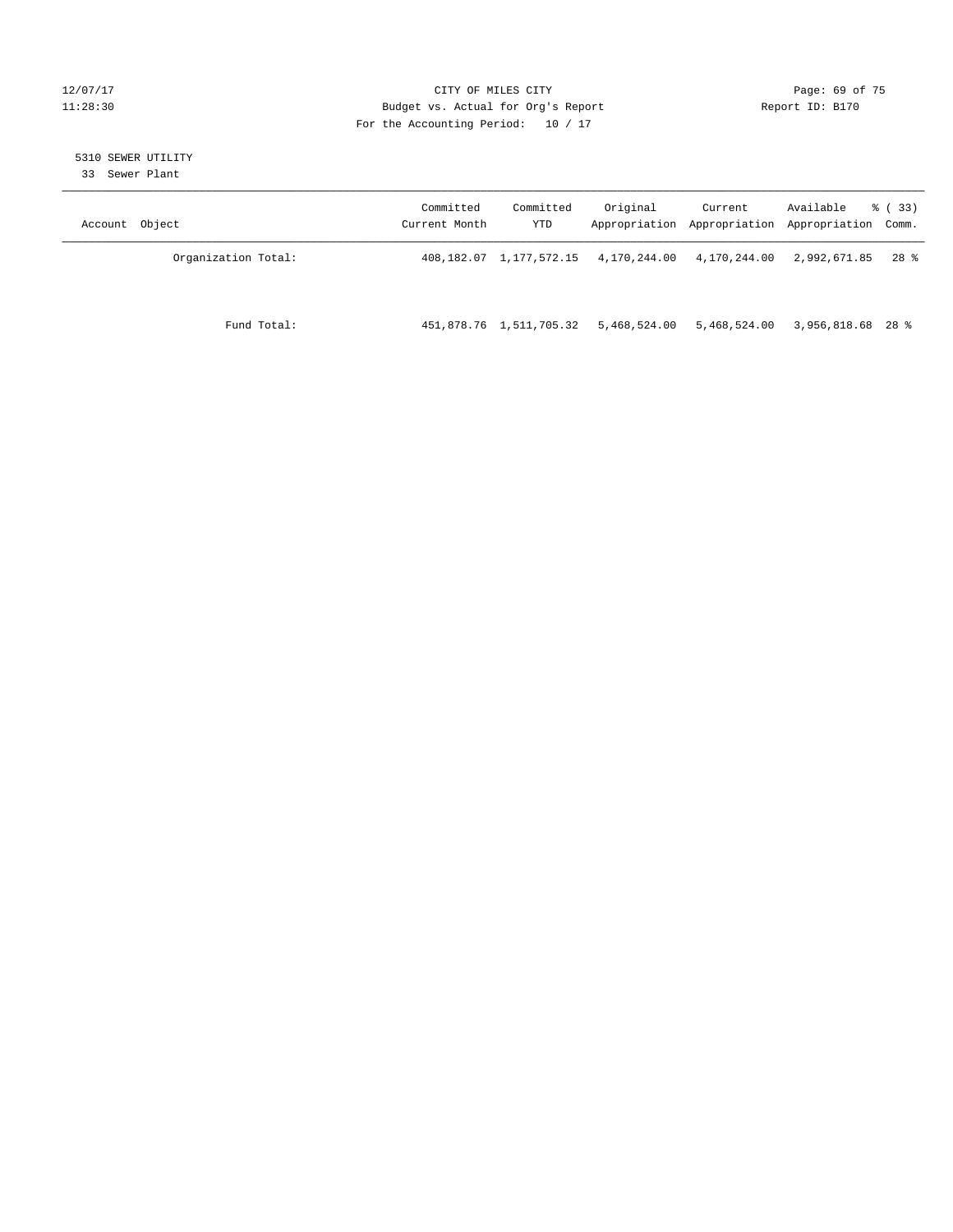# 12/07/17 Page: 70 of 75 11:28:30 Budget vs. Actual for Org's Report Report ID: B170 For the Accounting Period: 10 / 17

# 5510 AMBULANCE FUND

10 Ambulance

| Account Object                              | Committed<br>Current Month | Committed<br>YTD | Original     | Current      | Available<br>Appropriation Appropriation Appropriation Comm. | % (33)          |
|---------------------------------------------|----------------------------|------------------|--------------|--------------|--------------------------------------------------------------|-----------------|
|                                             |                            |                  |              |              |                                                              |                 |
| 420000 PUBLIC SAFETY-GASB68                 |                            |                  |              |              |                                                              |                 |
| 420460 Fire Suppression(07)                 |                            |                  |              |              |                                                              |                 |
| 350 Professional Services                   | 0.00                       | 2,400.91         | 0.00         | 0.00         | $-2,400.91$                                                  | $***$ 2         |
| Account Total:                              | 0.00                       | 2,400.91         | 0.00         | 0.00         | $-2,400.91$                                                  | $***$ $%$       |
| 420730 Emergency Medical Services-Ambulance |                            |                  |              |              |                                                              |                 |
| 111 Salaries and Wages - Permanent          | 17,957.37                  | 65, 376.35       | 170,849.00   | 170,849.00   | 105,472.65                                                   | 38 <sup>8</sup> |
| 112 SALARIES AND WAGES - PART PAID          | 0.00                       | 1,522.00         | 3,108.00     | 3,108.00     | 1,586.00                                                     | 49 %            |
| 121 OVERTIME-PERMANENT                      | 1,483.00                   | 6,379.31         | 25,000.00    | 25,000.00    | 18,620.69                                                    | 26%             |
| 131 VACATION                                | 433.98                     | 6,765.51         | 16,000.00    | 16,000.00    | 9,234.49                                                     | 42 %            |
| 132 SICK LEAVE                              | 0.00                       | 3,070.78         | 15,000.00    | 15,000.00    | 11,929.22                                                    | $20*$           |
| 133 OTHER LEAVE PAY                         | 0.00                       | 488.14           | 4,000.00     | 4,000.00     | 3,511.86                                                     | $12*$           |
| 134 HOLIDAY PAY                             | 492.06                     | 1,353.80         | 10,000.00    | 10,000.00    | 8,646.20                                                     | $14*$           |
| 141 Unemployment Insurance                  | 50.91                      | 212.45           | 362.00       | 362.00       | 149.55                                                       | 59 %            |
| 142 Workers' Compensation                   | 694.15                     | 2,882.71         | 7,554.00     | 7,554.00     | 4,671.29                                                     | 38 %            |
| 143 Health Insurance                        | 2,400.73                   | 10,303.83        | 34,824.00    | 34,824.00    | 24,520.17                                                    | $30*$           |
| 144 FICA                                    | 294.61                     | 1,323.23         | 3,492.00     | 3,492.00     | 2,168.77                                                     | 38 %            |
| 147 Firemen's Pension                       | 2,091.76                   | 8,802.20         | 34,586.00    | 34,586.00    | 25,783.80                                                    | $25$ %          |
| 210 Office Supplies and Materials           | 73.95                      | 158.77           | 3,000.00     | 3,000.00     | 2,841.23                                                     | 5 <sup>°</sup>  |
| 214 Small Items of Equipment                | 0.00                       | 978.54           | 7,600.00     | 7,600.00     | 6,621.46                                                     | $13*$           |
| 220 Operating Expenses                      | 52.86                      | 528.92           | 115,500.00   | 115,500.00   | 114,971.08                                                   | 0 <sup>8</sup>  |
| 222 Chemicals, Lab & Med Supplies           | 4,361.69                   | 9,645.56         | 25,000.00    | 25,000.00    | 15, 354.44                                                   | 39 %            |
| 230 Repair and Maintenance Supplies         | 69.46                      | 381.89           | 3,000.00     | 3,000.00     | 2,618.11                                                     | $13*$           |
| 231 Gas, Oil, Diesel Fuel, Grease, etc.     | 585.89                     | 3,193.90         | 15,000.00    | 15,000.00    | 11,806.10                                                    | $21$ %          |
| 241 Consumable Tools                        | 234.55                     | 234.55           | 5,000.00     | 5,000.00     | 4,765.45                                                     | 5 <sup>°</sup>  |
| 300 PURCHASED SERVICES                      | 0.00                       | 0.00             | 2,000.00     | 2,000.00     | 2,000.00                                                     | 0 <sup>8</sup>  |
| 311 Postage, Box Rent, Etc.                 | 0.00                       | 4.18             | 100.00       | 100.00       | 95.82                                                        | 4%              |
| 320 Printing, Duplicating, Typing &         | 0.00                       | 0.00             | 200.00       | 200.00       | 200.00                                                       | 0 <sup>8</sup>  |
| 330 Publicity, Subscriptions & Dues         | 28.37                      | 28.37            | 0.00         | 0.00         | $-28.37$                                                     | $***$ $-$       |
| 341 Electric Utility Services               | 176.09                     | 709.59           | 2,000.00     | 2,000.00     | 1,290.41                                                     | 35%             |
| 342 Water Utility Services                  | 23.95                      | 100.06           | 400.00       | 400.00       | 299.94                                                       | 25%             |
| 343 Sewer Utility Services                  | 28.65                      | 113.48           | 300.00       | 300.00       | 186.52                                                       | 38 %            |
| 344 Gas Utility Service                     | 8.60                       | 28.00            | 1,200.00     | 1,200.00     | 1,172.00                                                     | 2 <sup>°</sup>  |
| 345 Telephone                               | 135.35                     | 511.59           | 1,500.00     | 1,500.00     | 988.41                                                       | 34%             |
| 346 Garbage Service                         | 0.00                       | 356.62           | 1,064.00     | 1,064.00     | 707.38                                                       | 34%             |
| 347 Internet                                | 28.24                      | 112.96           | 400.00       | 400.00       | 287.04                                                       | $28$ %          |
| 350 Professional Services                   | 1,885.44                   | 5,936.48         | 35,000.00    | 35,000.00    | 29,063.52                                                    | $17*$           |
| 360 Contr R & M                             | 0.00                       | 125.00           | 5,000.00     | 5,000.00     | 4,875.00                                                     | 3 <sup>8</sup>  |
| 364 R&M Vehicles - Fire/Amb                 |                            | 6,325.08         | 16,000.00    | 16,000.00    |                                                              |                 |
|                                             | 5,219.51                   |                  |              |              | 9,674.92                                                     | 40 %            |
| 370 Travel                                  | 207.92                     | 307.29           | 2,500.00     | 2,500.00     | 2,192.71                                                     | $12$ %          |
| 380 Training Services                       | 0.00                       | 1,048.63         | 20,000.00    | 20,000.00    | 18,951.37                                                    | 5 <sup>°</sup>  |
| 382 Books                                   | 999.98                     | 999.98           | 1,500.00     | 1,500.00     | 500.02                                                       | 67 %            |
| 400 BUILDING MATERIALS                      | 0.00                       | 133.60           | 3,000.00     | 3,000.00     | 2,866.40                                                     | 4%              |
| 512 Insurance on Vehicles & Equipment       | 0.00                       | 1,159.02         | 1,160.00     | 1,160.00     | 0.98                                                         | 100 %           |
| 810 Losses (Bad debt expense - Enterprise   | 1,345.61                   | 16,910.75        | 175,000.00   | 175,000.00   | 158,089.25                                                   | 10 <sup>°</sup> |
| 811 Contractual Allowances (Ambl)           | 22,970.01                  | 62,202.60        | 165,000.00   | 165,000.00   | 102,797.40                                                   | 38 %            |
| 940 Machinery & Equipment                   | 0.00                       | 0.00             | 230,000.00   | 230,000.00   | 230,000.00                                                   | 0 <sup>8</sup>  |
| Account Total:                              | 64,334.69                  | 220,715.72       | 1,162,199.00 | 1,162,199.00 | 941,483.28                                                   | 19 %            |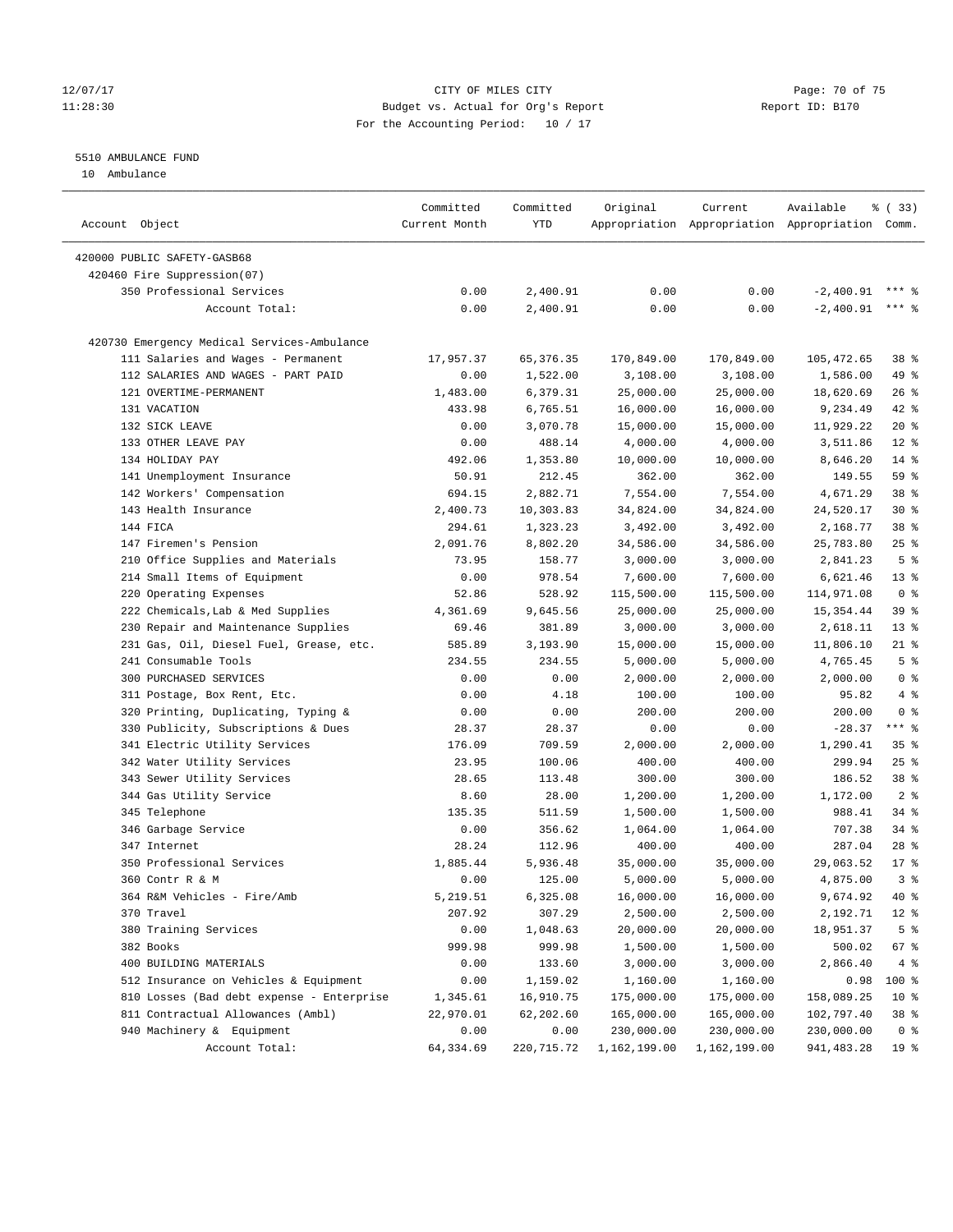# 12/07/17 Page: 71 of 75 11:28:30 Budget vs. Actual for Org's Report Changer Report ID: B170 For the Accounting Period: 10 / 17

# 5510 AMBULANCE FUND

10 Ambulance

| Account Object                           | Committed<br>Current Month | Committed<br><b>YTD</b> | Original     | Current<br>Appropriation Appropriation | Available<br>Appropriation | % (33)<br>Comm. |
|------------------------------------------|----------------------------|-------------------------|--------------|----------------------------------------|----------------------------|-----------------|
| Account Group Total:                     | 64,334.69                  | 223, 116.63             | 1,162,199.00 | 1,162,199.00                           | 939,082.37                 | 19 <sup>8</sup> |
| 510000 MISCELLANEOUS                     |                            |                         |              |                                        |                            |                 |
| 510330 Comprehensive Liability Insurance |                            |                         |              |                                        |                            |                 |
| 513 Liability                            | 0.00                       | 2,208.75                | 2,209.00     | 2,209.00                               | 0.25                       | $100*$          |
| Account Total:                           | 0.00                       | 2,208.75                | 2,209.00     | 2,209.00                               | 0.25                       | $100$ %         |
| Account Group Total:                     | 0.00                       | 2,208.75                | 2,209.00     | 2,209.00                               |                            | $0.25$ 100 %    |
| 520000 OTHER FINANCING USES              |                            |                         |              |                                        |                            |                 |
| 521000 Interfund Operating Transfers Out |                            |                         |              |                                        |                            |                 |
| 820 Transfers to Other Funds             | 2,809.75                   | 11,239.00               | 43,717.00    | 43,717.00                              | 32,478.00                  | 26%             |
| Account Total:                           | 2,809.75                   | 11,239.00               | 43,717.00    | 43,717.00                              | 32,478.00                  | $26$ %          |
| Account Group Total:                     | 2,809.75                   | 11,239.00               | 43,717.00    | 43,717.00                              | 32,478.00                  | $26$ %          |
| Organization Total:                      | 67,144.44                  | 236,564.38              | 1,208,125.00 | 1,208,125.00                           | 971,560.62                 | $20*$           |
|                                          |                            |                         |              |                                        |                            |                 |
| Fund Total:                              | 67,144.44                  | 236,564.38              | 1,208,125.00 | 1,208,125.00                           | 971,560.62 20 %            |                 |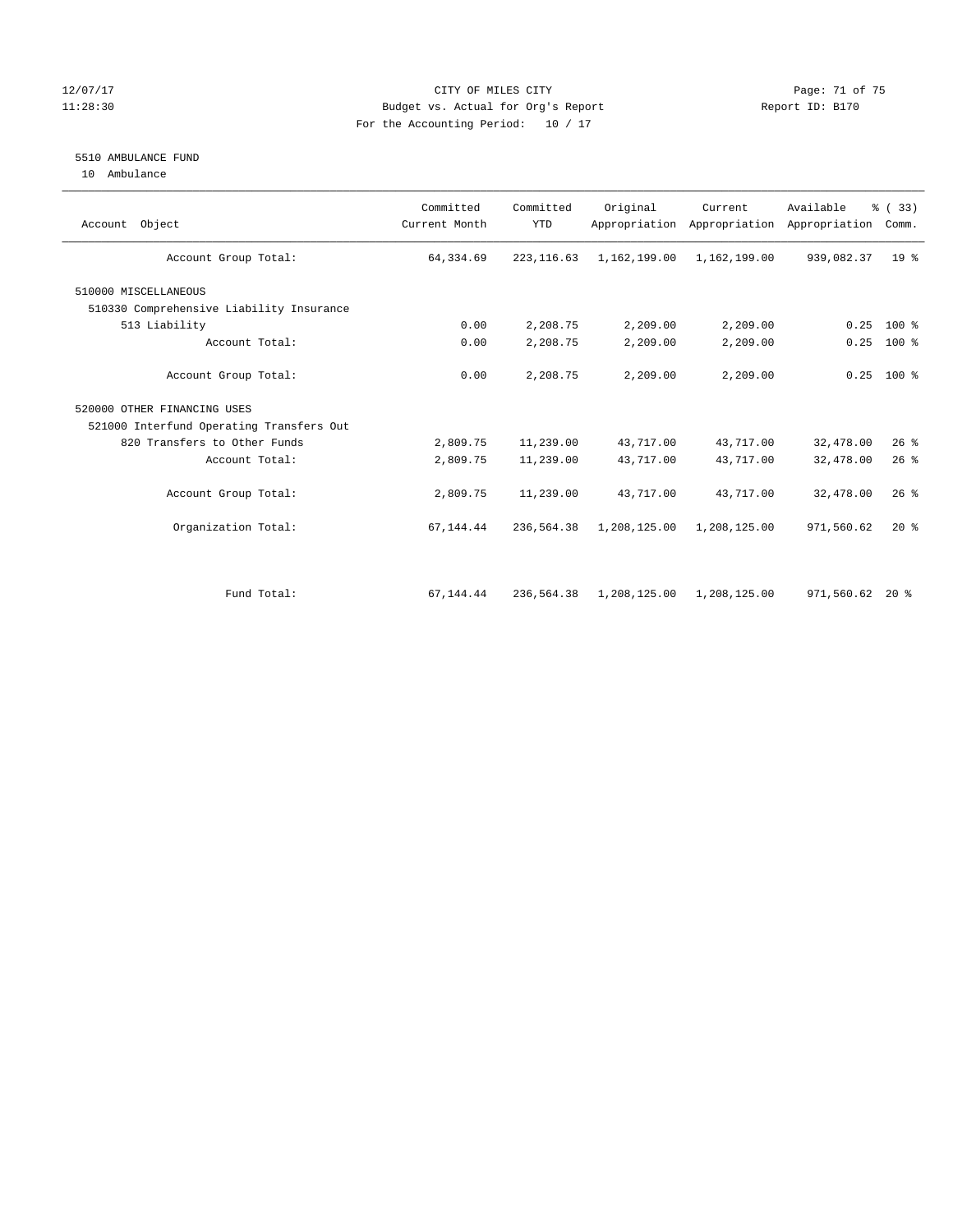# 12/07/17 Page: 72 of 75 11:28:30 Budget vs. Actual for Org's Report Report ID: B170 For the Accounting Period: 10 / 17

# 5610 AIRPORT OPERATING

87 Airport

| Account Object                             | Committed<br>Current Month | Committed<br>YTD | Original   | Current    | Available<br>Appropriation Appropriation Appropriation Comm. | % (33)          |
|--------------------------------------------|----------------------------|------------------|------------|------------|--------------------------------------------------------------|-----------------|
| 430000 Public Works-GASB68                 |                            |                  |            |            |                                                              |                 |
| 430300 Airport (87)                        |                            |                  |            |            |                                                              |                 |
| 111 Salaries and Wages - Permanent         | 6,954.68                   | 35, 219.48       | 87,705.00  | 87,705.00  | 52,485.52                                                    | 40 %            |
| 121 OVERTIME-PERMANENT                     | 52.95                      | 2,225.20         | 3,000.00   | 3,000.00   | 774.80                                                       | 74 %            |
| 131 VACATION                               | 1,339.22                   | 2,194.97         | 10,000.00  | 10,000.00  | 7,805.03                                                     | $22$ %          |
| 132 SICK LEAVE                             | 105.54                     | 246.74           | 6,000.00   | 6,000.00   | 5,753.26                                                     | 4%              |
| 133 OTHER LEAVE PAY                        | 422.15                     | 2,189.90         | 4,788.00   | 4,788.00   | 2,598.10                                                     | 46 %            |
| 134 HOLIDAY PAY                            | 0.00                       | 212.40           | 2,500.00   | 2,500.00   | 2,287.60                                                     | 8 %             |
| 141 Unemployment Insurance                 | 22.20                      | 106.69           | 174.00     | 174.00     | 67.31                                                        | 61 %            |
| 142 Workers' Compensation                  | 453.85                     | 2,142.75         | 6,465.00   | 6,465.00   | 4,322.25                                                     | 33%             |
| 143 Health Insurance                       | 1,429.05                   | 5,716.20         | 17,155.00  | 17,155.00  | 11,438.80                                                    | $33$ $%$        |
| 144 FICA                                   | 678.90                     | 3,263.78         | 8,873.00   | 8,873.00   | 5,609.22                                                     | 37%             |
| 145 PERS                                   | 751.67                     | 3,581.81         | 9,825.00   | 9,825.00   | 6,243.19                                                     | 36%             |
| 196 CLOTHING ALLOTMENT                     | 0.00                       | 375.00           | 375.00     | 375.00     | 0.00                                                         | 100%            |
| 210 Office Supplies and Materials          | 9.57                       | 135.93           | 900.00     | 900.00     | 764.07                                                       | 15 <sup>°</sup> |
| 214 Small Items of Equipment               | 0.00                       | 0.00             | 500.00     | 500.00     | 500.00                                                       | 0 <sup>8</sup>  |
| 220 Operating Expenses                     | 372.55                     | 1,646.36         | 3,800.00   | 3,800.00   | 2,153.64                                                     | 43 %            |
| 230 Repair and Maintenance Supplies        | 645.51                     | 3,481.13         | 10,000.00  | 10,000.00  | 6,518.87                                                     | 35%             |
| 231 Gas, Oil, Diesel Fuel, Grease, etc.    | 300.46                     | 641.03           | 4,000.00   | 4,000.00   | 3,358.97                                                     | 16 <sup>°</sup> |
| 237 Aviation Fuel                          | 18, 131.03                 | 313,069.92       | 250,000.00 | 250,000.00 | $-63,069.92$                                                 | $125$ %         |
| 239 Tires, Tubes Etc.                      | 0.00                       | 977.28           | 2,500.00   | 2,500.00   | 1,522.72                                                     | 39%             |
| 250 Supplies for Resale                    | 0.00                       | 1,361.09         | 300.00     | 300.00     | $-1,061.09$                                                  | 454 %           |
| 311 Postage, Box Rent, Etc.                | 6.65                       | 84.46            | 300.00     | 300.00     | 215.54                                                       | $28$ %          |
| 319 Other Communication and Transportation | 72.95                      | 246.80           | 650.00     | 650.00     | 403.20                                                       | 38 <sup>8</sup> |
| 330 Publicity, Subscriptions & Dues        | 35.00                      | 77.50            | 500.00     | 500.00     | 422.50                                                       | 16 <sup>°</sup> |
| 334 Memberships, Registrations & Dues      | 0.00                       | 0.00             | 100.00     | 100.00     | 100.00                                                       | 0 <sup>8</sup>  |
| 341 Electric Utility Services              | 693.16                     | 3,487.24         | 9,000.00   | 9,000.00   | 5,512.76                                                     | 39 %            |
| 344 Gas Utility Service                    | 98.59                      | 320.49           | 5,000.00   | 5,000.00   | 4,679.51                                                     | 6 %             |
| 345 Telephone                              | 229.64                     | 916.24           | 3,600.00   | 3,600.00   | 2,683.76                                                     | 25%             |
| 347 Internet                               | 55.55                      | 196.40           | 500.00     | 500.00     | 303.60                                                       | 39 %            |
| 350 Professional Services                  | 0.00                       | 0.00             | 1,500.00   | 1,500.00   | 1,500.00                                                     | 0 <sup>8</sup>  |
| 363 R&M Vehicles/Equip/Labor-PW            | 1,569.08                   | 1,802.83         | 6,000.00   | 6,000.00   | 4,197.17                                                     | $30*$           |
| 367 Plumbing, Heating, Electrical          | 0.00                       | 0.00             | 1,000.00   | 1,000.00   | 1,000.00                                                     | 0 <sup>8</sup>  |
| 380 Training Services                      | 0.00                       | 0.00             | 150.00     | 150.00     | 150.00                                                       | 0 <sup>8</sup>  |
| 511 Insurance on Buildings                 | 0.00                       | 3,328.87         | 3,329.00   | 3,329.00   | 0.13                                                         | 100%            |
| 512 Insurance on Vehicles & Equipment      | $-50.00$                   | 1,682.79         | 1,733.00   | 1,733.00   | 50.21                                                        | 97%             |
| 513 Liability                              | 0.00                       | 0.00             | 4,793.00   | 4,793.00   | 4,793.00                                                     | 0 <sup>8</sup>  |
| 911 FFA AIP17-2017                         | 0.00                       | 0.00             | 435,500.00 | 435,500.00 | 435,500.00                                                   | 0 <sup>8</sup>  |
| Account Total:                             | 34, 379.95                 | 390,931.28       | 902,515.00 | 902,515.00 | 511, 583.72                                                  | $43$ %          |
| 430320 Airport - Improvements              |                            |                  |            |            |                                                              |                 |
| 360 Contr R & M                            | 0.00                       | 0.00             | 21,000.00  | 21,000.00  | 21,000.00                                                    | 0 <sup>°</sup>  |
| Account Total:                             | 0.00                       | 0.00             | 21,000.00  | 21,000.00  | 21,000.00                                                    | 0 <sup>8</sup>  |
| Account Group Total:                       | 34, 379.95                 | 390,931.28       | 923,515.00 | 923,515.00 | 532,583.72                                                   | $42$ %          |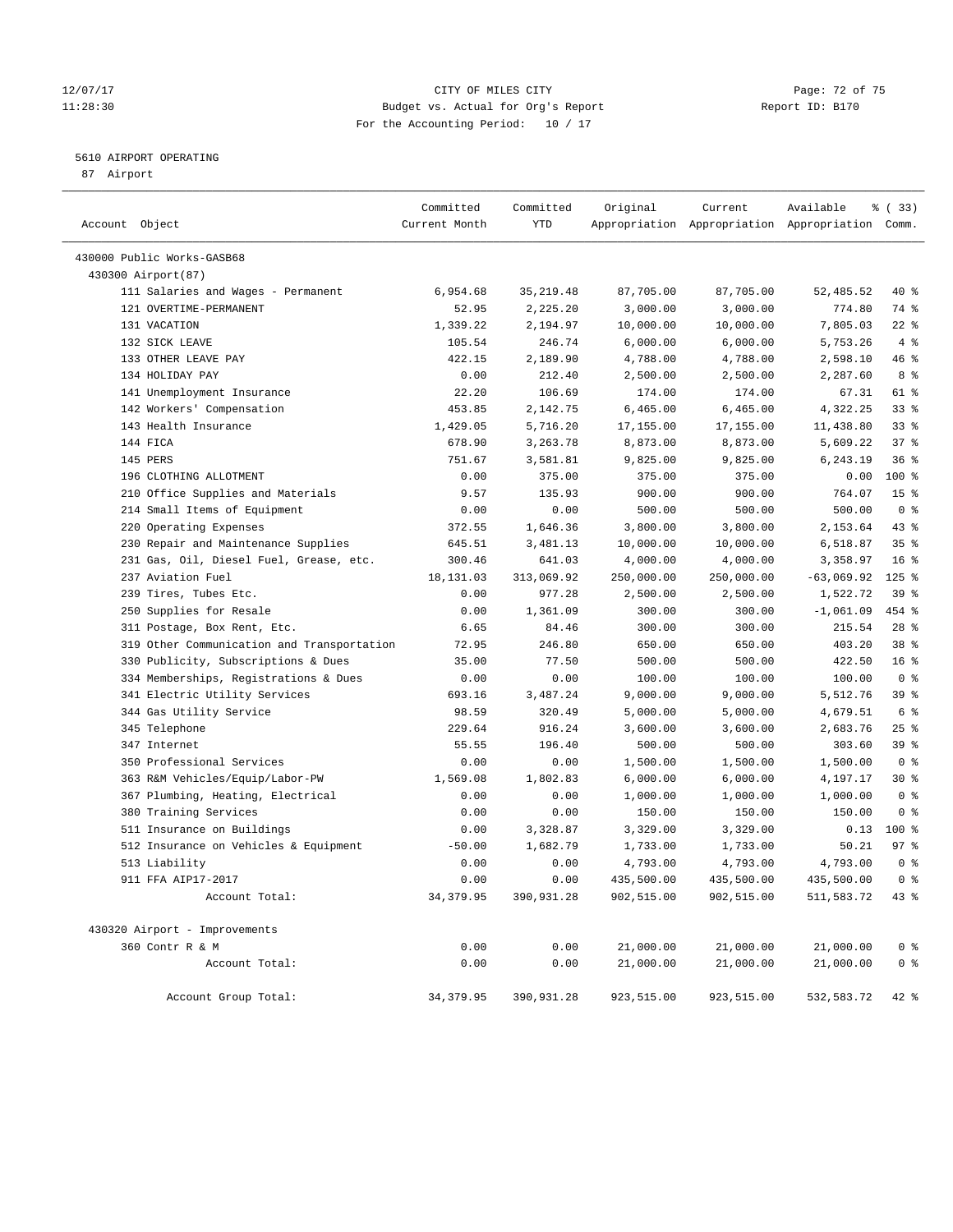### 12/07/17 Page: 73 of 75 11:28:30 Budget vs. Actual for Org's Report Changer Report ID: B170 For the Accounting Period: 10 / 17

# 5610 AIRPORT OPERATING

87 Airport

| Account Object                           | Committed<br>Current Month | Committed<br><b>YTD</b> | Original   | Current<br>Appropriation Appropriation Appropriation Comm. | Available   | % (33)          |  |
|------------------------------------------|----------------------------|-------------------------|------------|------------------------------------------------------------|-------------|-----------------|--|
| 490000 DEBT SERVICE                      |                            |                         |            |                                                            |             |                 |  |
| 490500 Other Debt Service Payments       |                            |                         |            |                                                            |             |                 |  |
| 641 Principal - Aeronautics Loan 08      | 0.00                       | 0.00                    | 4,921.00   | 4,921.00                                                   | 4,921.00    | 0 <sup>8</sup>  |  |
| 642 Interest - Aeronautics Loan 08       | 0.00                       | 0.00                    | 179.00     | 179.00                                                     | 179.00      | 0 <sup>8</sup>  |  |
| 645 Equipment-Principle                  | 422.14                     | 1,688.56                | 2,818.00   | 2,818.00                                                   | 1,129.44    | 60 %            |  |
| 646 Equipment-Interest                   | 54.09                      | 216.36                  | 42.00      | 42.00                                                      | $-174.36$   | $515$ %         |  |
| 648 MT Aero Principle 06-2015            | 0.00                       | 0.00                    | 16,953.00  | 16,953.00                                                  | 16,953.00   | 0 <sup>8</sup>  |  |
| 649 MT Aero Interest06-2015              | 0.00                       | 0.00                    | 2,204.00   | 2,204.00                                                   | 2,204.00    | 0 <sup>8</sup>  |  |
| 650 Principle-Purchase Fuel Truck        | 1,810.96                   | 7,198.88                | 20,892.00  | 20,892.00                                                  | 13,693.12   | $34$ $%$        |  |
| 651 Interest-Purchase Fuel Truck         | 39.04                      | 201.12                  | 1,308.00   | 1,308.00                                                   | 1,106.88    | 15 <sup>°</sup> |  |
| Account Total:                           | 2,326.23                   | 9,304.92                | 49, 317.00 | 49, 317.00                                                 | 40,012.08   | 19 <sup>°</sup> |  |
| Account Group Total:                     | 2,326.23                   | 9,304.92                | 49, 317.00 | 49, 317.00                                                 | 40,012.08   | 19 <sup>°</sup> |  |
| 520000 OTHER FINANCING USES              |                            |                         |            |                                                            |             |                 |  |
| 521000 Interfund Operating Transfers Out |                            |                         |            |                                                            |             |                 |  |
| 820 Transfers to Other Funds             | 1,607.67                   | 6,430.68                | 19,292.00  | 19,292.00                                                  | 12,861.32   | 33%             |  |
| Account Total:                           | 1,607.67                   | 6,430.68                | 19,292.00  | 19,292.00                                                  | 12,861.32   | 33%             |  |
| Account Group Total:                     | 1,607.67                   | 6,430.68                | 19,292.00  | 19,292.00                                                  | 12,861.32   | 33 <sup>8</sup> |  |
| Organization Total:                      | 38, 313.85                 | 406,666.88              | 992,124.00 | 992,124.00                                                 | 585, 457.12 | $41*$           |  |
|                                          |                            |                         |            |                                                            |             |                 |  |
| Fund Total:                              | 38, 313.85                 | 406,666.88              | 992,124.00 | 992,124.00                                                 | 585, 457.12 | 41 %            |  |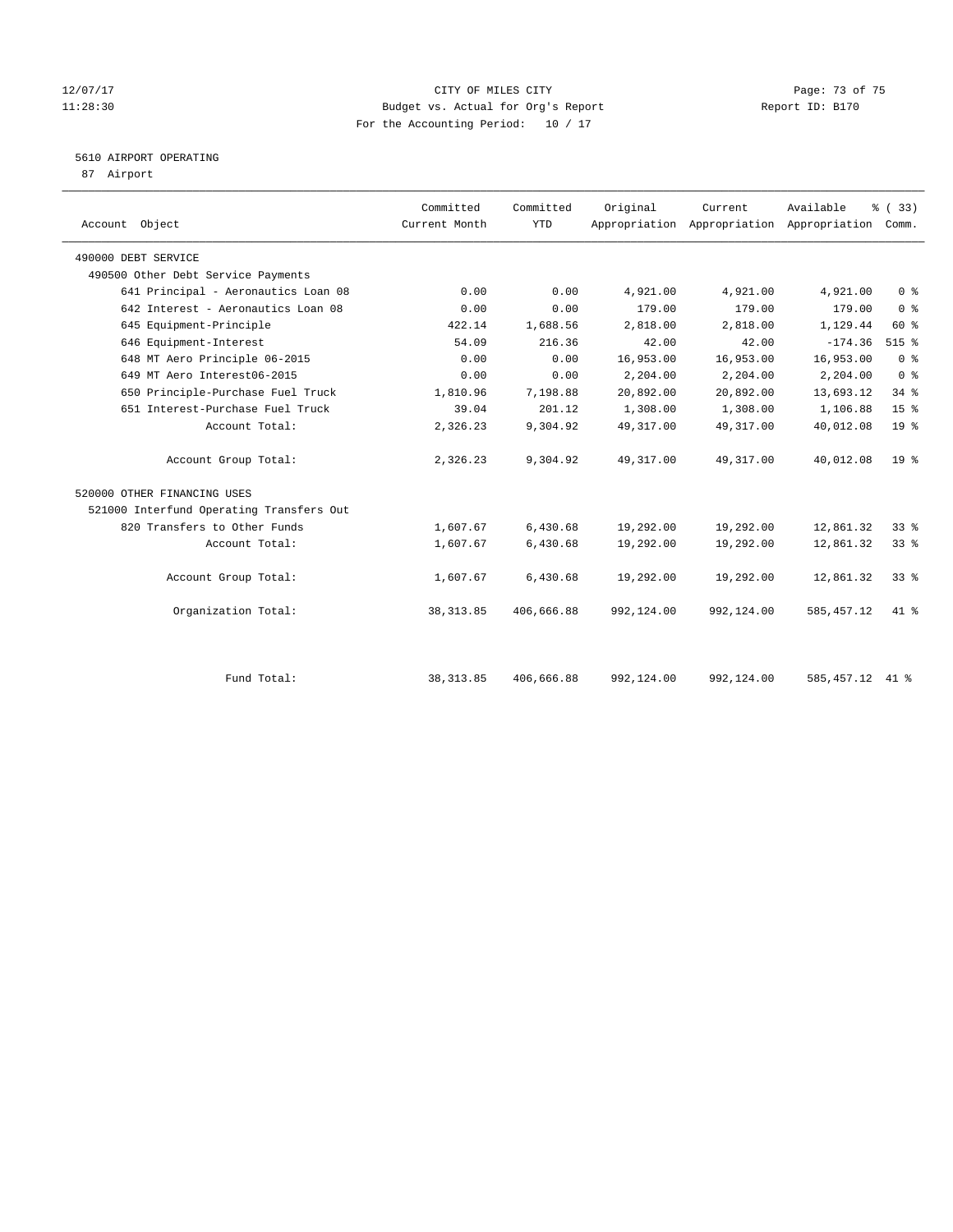### 12/07/17 Page: 74 of 75 11:28:30 Budget vs. Actual for Org's Report Report ID: B170 For the Accounting Period: 10 / 17

————————————————————————————————————————————————————————————————————————————————————————————————————————————————————————————————————

## 6040 PUBLIC WORKS

910 Public Works City Garage

|                                          | Committed     | Committed  | Original   | Current    | Available                                       | 8 (33)          |
|------------------------------------------|---------------|------------|------------|------------|-------------------------------------------------|-----------------|
| Account Object                           | Current Month | <b>YTD</b> |            |            | Appropriation Appropriation Appropriation Comm. |                 |
| 430000 Public Works-GASB68               |               |            |            |            |                                                 |                 |
| 430220 Operations                        |               |            |            |            |                                                 |                 |
| 111 Salaries and Wages - Permanent       | 8,148.40      | 30,247.02  | 107,100.00 | 107,100.00 | 76,852.98                                       | $28$ %          |
| 121 OVERTIME-PERMANENT                   | 71.73         | 320.79     | 1,220.00   | 1,220.00   | 899.21                                          | $26$ %          |
| 131 VACATION                             | 54.05         | 3,736.74   | 1,000.00   | 1,000.00   | $-2,736.74$                                     | $374$ $%$       |
| 132 SICK LEAVE                           | 494.75        | 1,526.69   | 4,500.00   | 4,500.00   | 2,973.31                                        | $34$ $%$        |
| 133 OTHER LEAVE PAY                      | 87.59         | 401.80     | 2,000.00   | 2,000.00   | 1,598.20                                        | $20*$           |
| 134 HOLIDAY PAY                          | 0.00          | 32.31      | 250.00     | 250.00     | 217.69                                          | $13*$           |
| 141 Unemployment Insurance               | 22.14         | 91.51      | 166.00     | 166.00     | 74.49                                           | 55%             |
| 142 Workers' Compensation                | 452.61        | 1,870.10   | 6,174.00   | 6,174.00   | 4,303.90                                        | $30*$           |
| 143 Health Insurance                     | 1,608.07      | 6,432.18   | 19,299.00  | 19,299.00  | 12,866.82                                       | $33$ $%$        |
| 144 FICA                                 | 671.83        | 2,777.37   | 8,459.00   | 8,459.00   | 5,681.63                                        | 33%             |
| 145 PERS                                 | 750.17        | 3,071.24   | 9,365.00   | 9,365.00   | 6,293.76                                        | 33%             |
| 196 CLOTHING ALLOTMENT                   | 0.00          | 337.50     | 400.00     | 400.00     | 62.50                                           | 84 %            |
| 210 Office Supplies and Materials        | 0.00          | 58.73      | 500.00     | 500.00     | 441.27                                          | $12*$           |
| 214 Small Items of Equipment             | 841.94        | 1,664.45   | 10,000.00  | 10,000.00  | 8,335.55                                        | $17*$           |
| 220 Operating Expenses                   | 20.50         | 653.66     | 3,000.00   | 3,000.00   | 2,346.34                                        | $22$ %          |
| 222 Chemicals, Lab & Med Supplies        | 0.00          | 0.00       | 150.00     | 150.00     | 150.00                                          | 0 <sup>8</sup>  |
| 226 Clothing and Uniforms                | 0.00          | 150.00     | 400.00     | 400.00     | 250.00                                          | 38 <sup>8</sup> |
| 230 Repair and Maintenance Supplies      | 1.99          | 1.99       | 600.00     | 600.00     | 598.01                                          | 0 <sup>8</sup>  |
| 231 Gas, Oil, Diesel Fuel, Grease, etc.  | 97.63         | 329.98     | 700.00     | 700.00     | 370.02                                          | 47 %            |
| 241 Consumable Tools                     | 0.00          | 95.93      | 100.00     | 100.00     | 4.07                                            | 96%             |
| 341 Electric Utility Services            | 334.85        | 1,920.51   | 5,287.00   | 5,287.00   | 3,366.49                                        | 36%             |
| 342 Water Utility Services               | 106.09        | 420.24     | 1,300.00   | 1,300.00   | 879.76                                          | $32$ $%$        |
| 343 Sewer Utility Services               | 123.86        | 490.58     | 1,200.00   | 1,200.00   | 709.42                                          | 41 %            |
| 344 Gas Utility Service                  | 51.14         | 136.58     | 2,500.00   | 2,500.00   | 2,363.42                                        | 5 <sup>°</sup>  |
| 345 Telephone                            | 37.82         | 866.04     | 550.00     | 550.00     | $-316.04$ 157 %                                 |                 |
| 346 Garbage Service                      | 0.00          | 142.24     | 5,000.00   | 5,000.00   | 4,857.76                                        | 3%              |
| 347 Internet                             | 55.71         | 222.60     | 550.00     | 550.00     | 327.40                                          | 40 %            |
| 350 Professional Services                | 95.00         | 95.00      | 1,000.00   | 1,000.00   | 905.00                                          | $10*$           |
| 360 Contr R & M                          | 250.00        | 1,000.00   | 3,000.00   | 3,000.00   | 2,000.00                                        | 33%             |
| 370 Travel                               | 0.00          | 0.00       | 200.00     | 200.00     | 200.00                                          | 0 <sup>8</sup>  |
| 380 Training Services                    | 0.00          | 0.00       | 100.00     | 100.00     | 100.00                                          | 0 <sup>8</sup>  |
| 513 Liability                            | 0.00          | 0.00       | 1,561.00   | 1,561.00   | 1,561.00                                        | 0 <sup>8</sup>  |
| Account Total:                           | 14,377.87     | 59,093.78  | 197,631.00 | 197,631.00 | 138,537.22                                      | $30*$           |
| Account Group Total:                     | 14,377.87     | 59,093.78  | 197,631.00 | 197,631.00 | 138,537.22                                      | $30*$           |
| 510000 MISCELLANEOUS                     |               |            |            |            |                                                 |                 |
| 510330 Comprehensive Liability Insurance |               |            |            |            |                                                 |                 |
| 513 Liability                            | 0.00          | 1,063.95   | 1,064.00   | 1,064.00   |                                                 | $0.05$ 100 %    |
| Account Total:                           | 0.00          | 1,063.95   | 1,064.00   | 1,064.00   |                                                 | $0.05$ 100 %    |
| Account Group Total:                     | 0.00          | 1,063.95   | 1,064.00   | 1,064.00   | 0.05                                            | $100*$          |
| Organization Total:                      | 14,377.87     | 60,157.73  | 198,695.00 | 198,695.00 | 138,537.27                                      | 30%             |